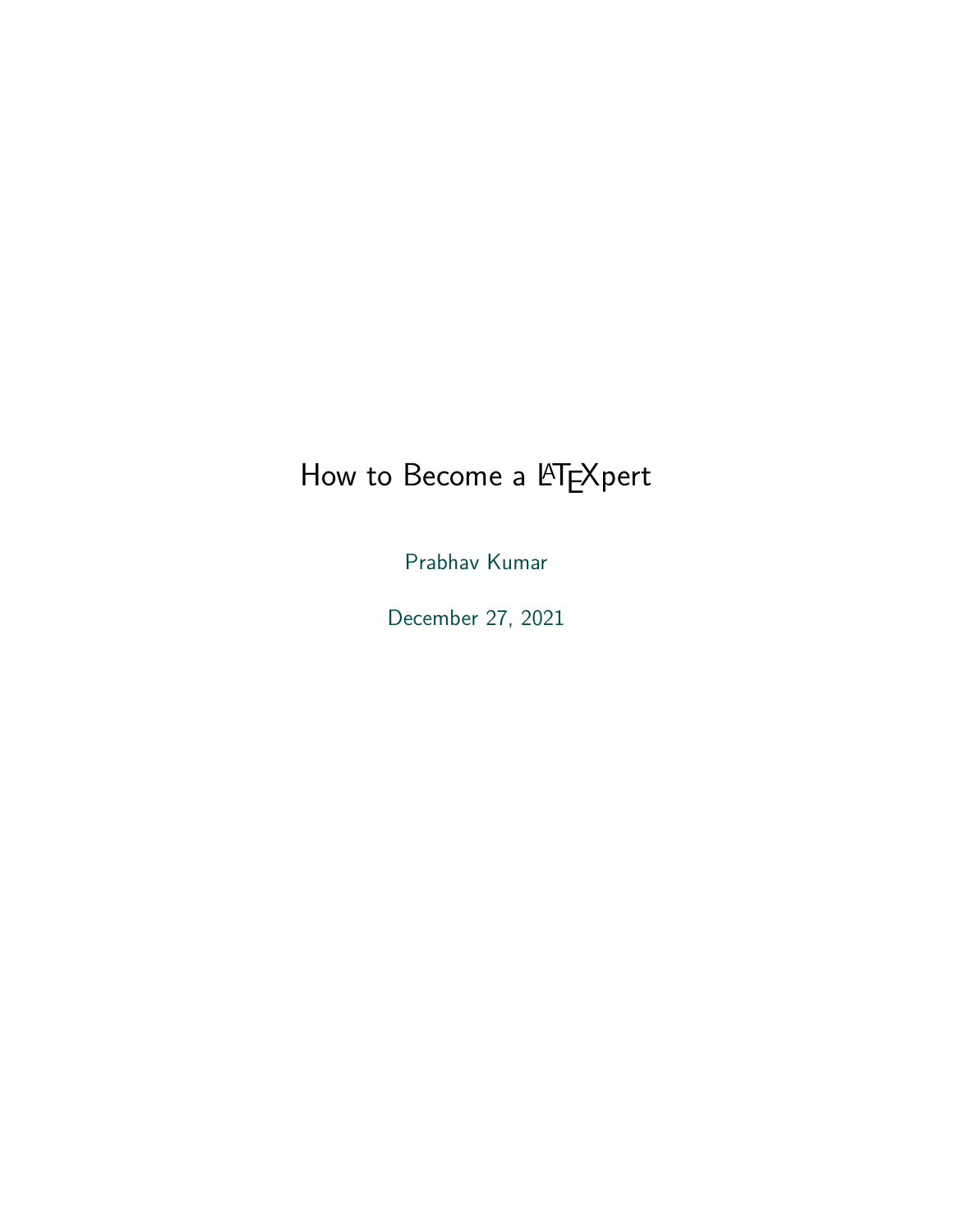## **Contents**

| 1              |     | <b>A Very Brief Introduction</b>                                                                                                                                                                                                        | 7  |
|----------------|-----|-----------------------------------------------------------------------------------------------------------------------------------------------------------------------------------------------------------------------------------------|----|
| $\overline{2}$ |     | $IET$ <sub>E</sub> $X$ 101                                                                                                                                                                                                              | 8  |
|                | 2.1 |                                                                                                                                                                                                                                         | 8  |
|                | 2.2 |                                                                                                                                                                                                                                         | 8  |
|                |     | 2.2.1                                                                                                                                                                                                                                   | 8  |
|                |     | 222                                                                                                                                                                                                                                     | 9  |
|                | 2.3 |                                                                                                                                                                                                                                         | 9  |
| 3              |     | <b>Creating your First LATEX Document</b>                                                                                                                                                                                               | 10 |
|                | 3.1 | Before you Start: Typesetting & Troubleshooting                                                                                                                                                                                         | 10 |
|                | 3.2 |                                                                                                                                                                                                                                         | 11 |
|                | 3.3 |                                                                                                                                                                                                                                         | 11 |
|                |     | 3.3.1                                                                                                                                                                                                                                   | 11 |
|                |     | 3.3.2                                                                                                                                                                                                                                   | 12 |
|                | 3.4 | The Building Blocks of LATEX: \, [ ], { }, $\Box$                                                                                                                                                                                       | 12 |
|                |     | 3.4.1<br>Commands experiences and the commands of the contract of the contract of the contract of the contract of the contract of the contract of the contract of the contract of the contract of the contract of the contract of the c | 12 |
|                |     | 3.4.2<br>Declarations experiences and the contract of the contract of the contract of the contract of the contract of the contract of the contract of the contract of the contract of the contract of the contract of the contract of t | 12 |
|                |     | 3.4.3                                                                                                                                                                                                                                   | 12 |
|                |     | 3.4.4                                                                                                                                                                                                                                   | 13 |
|                |     | 3.4.5<br>Special Characters and the contraction of the set of the set of the set of the set of the set of the set of the                                                                                                                | 13 |
|                | 3.5 |                                                                                                                                                                                                                                         | 14 |
|                |     | Sectioning Commands (Subsection) [19] Sectioning Commands (Subsection)<br>3.5.1                                                                                                                                                         | 14 |
|                |     | 3.5.2                                                                                                                                                                                                                                   | 15 |
|                |     | 3.5.3<br>Footnotes experiences and the contract of the contract of the contract of the contract of the contract of the contract of the contract of the contract of the contract of the contract of the contract of the contract of the  | 15 |
|                |     | 3.5.4<br>Comments Commercial Comments Comments and Commercial Commercial Commercial Commercial Commercial Commercial Co                                                                                                                 | 15 |
| 4              |     | <b>All About Text</b>                                                                                                                                                                                                                   | 17 |
|                | 4.1 |                                                                                                                                                                                                                                         | 17 |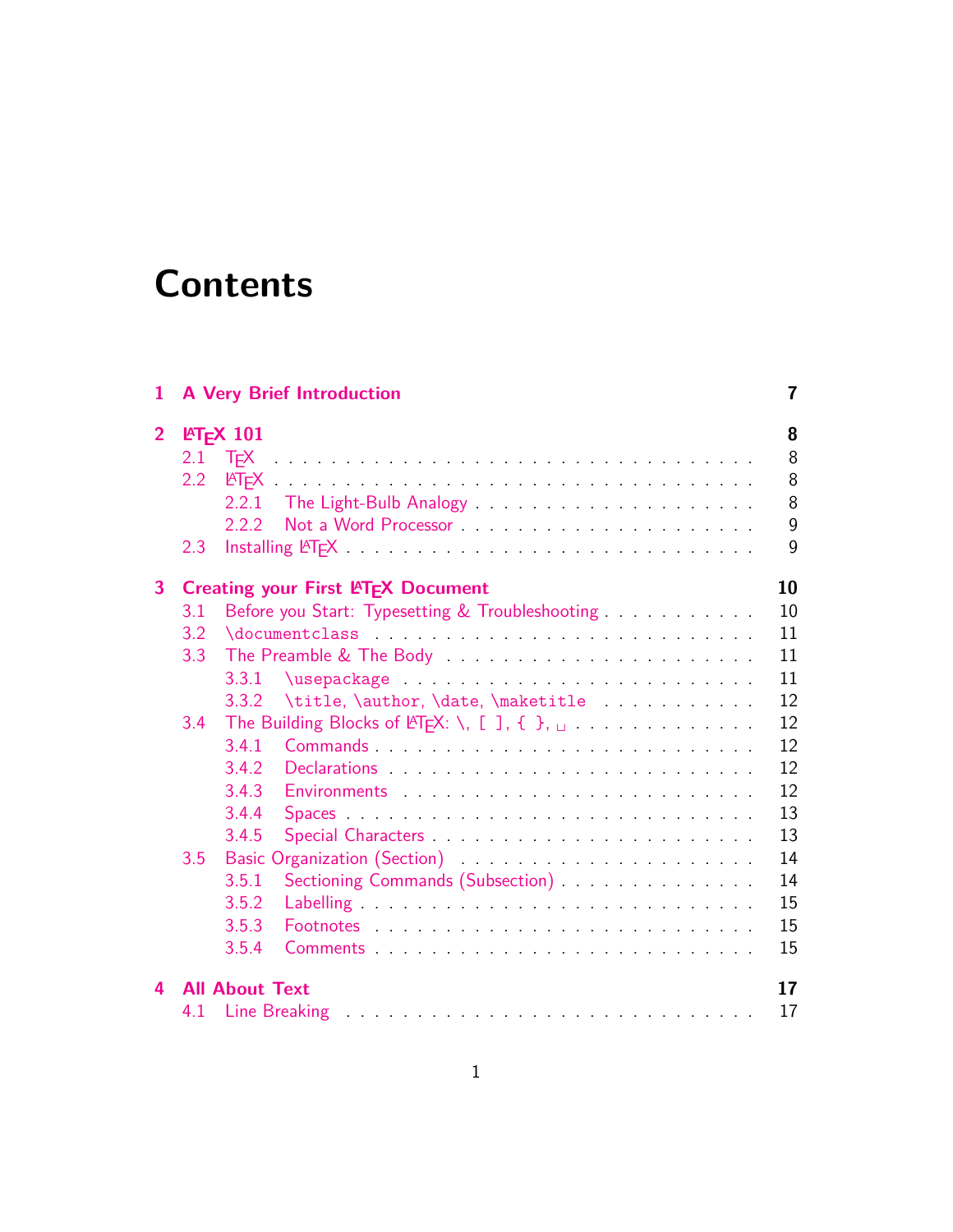|                         | 4.2 | Page Breaking Theorem 2014 Service Contract Contract Department Contract Department                                                                                                                                                       | 17 |
|-------------------------|-----|-------------------------------------------------------------------------------------------------------------------------------------------------------------------------------------------------------------------------------------------|----|
|                         | 4.3 |                                                                                                                                                                                                                                           | 17 |
|                         | 4.4 | Punctuation Punctuation Communication of the community of the communication of the community of the communication of the communication of the communication of the communication of the communication of the communication of             | 18 |
|                         |     | Apostrophes, Colons, Commas, Periods, and Semi-Colons<br>4.4.1                                                                                                                                                                            | 18 |
|                         |     | 4.4.2                                                                                                                                                                                                                                     | 18 |
|                         |     | 4.4.3                                                                                                                                                                                                                                     | 18 |
|                         |     | 4.4.4<br>Quotation Marks Quotation and Marks                                                                                                                                                                                              | 18 |
|                         |     | 4.4.5                                                                                                                                                                                                                                     | 19 |
|                         | 4.5 |                                                                                                                                                                                                                                           | 19 |
|                         | 4.6 |                                                                                                                                                                                                                                           | 19 |
|                         | 4.7 |                                                                                                                                                                                                                                           | 20 |
|                         | 4.8 |                                                                                                                                                                                                                                           | 20 |
|                         |     |                                                                                                                                                                                                                                           | 20 |
|                         |     | 4.8.2                                                                                                                                                                                                                                     | 21 |
|                         |     | 4.8.3                                                                                                                                                                                                                                     | 21 |
|                         | 4.9 |                                                                                                                                                                                                                                           | 22 |
|                         |     | Using Other Fonts Installed on your PC<br>4.9.1                                                                                                                                                                                           | 22 |
|                         |     | Using The LATEX Font Catalogue The Case of The Latin Catalogue<br>4.9.2                                                                                                                                                                   | 23 |
|                         |     |                                                                                                                                                                                                                                           |    |
| 5                       |     | <b>International Language Support</b>                                                                                                                                                                                                     | 24 |
|                         | 5.1 |                                                                                                                                                                                                                                           | 24 |
|                         |     | 5.1.1 Languages Requiring Font Definitions <b>Constanting Languages</b> Requiring Font Definitions <b>Constanting Constanting Constanting Constanting Constanting Constanting Constanting Constanting Constanting Constanting Constan</b> | 24 |
|                         |     | 5.1.2                                                                                                                                                                                                                                     | 27 |
|                         | 5.2 |                                                                                                                                                                                                                                           | 28 |
| $6^{\circ}$             |     | <b>Page Layout</b>                                                                                                                                                                                                                        | 29 |
|                         |     |                                                                                                                                                                                                                                           | 29 |
|                         | 6.2 |                                                                                                                                                                                                                                           | 30 |
|                         |     | 6.2.1                                                                                                                                                                                                                                     | 30 |
|                         |     |                                                                                                                                                                                                                                           | 30 |
|                         |     | 6.2.3<br>Paragraph Shape Paragraph Shape Paragraph Shape                                                                                                                                                                                  | 30 |
|                         |     |                                                                                                                                                                                                                                           | 31 |
|                         |     | 6.3.1<br>Headers & Footers Processes and Allen Contracts and Allen Contracts and Allen Contracts and Allen Contracts and A                                                                                                                | 31 |
|                         |     | 6.3.2                                                                                                                                                                                                                                     | 32 |
|                         | 6.4 |                                                                                                                                                                                                                                           | 33 |
|                         |     |                                                                                                                                                                                                                                           |    |
| $\overline{\mathbf{7}}$ |     | <b>Mathematics</b>                                                                                                                                                                                                                        | 34 |
|                         | 7.1 |                                                                                                                                                                                                                                           | 34 |
|                         | 7.2 |                                                                                                                                                                                                                                           | 34 |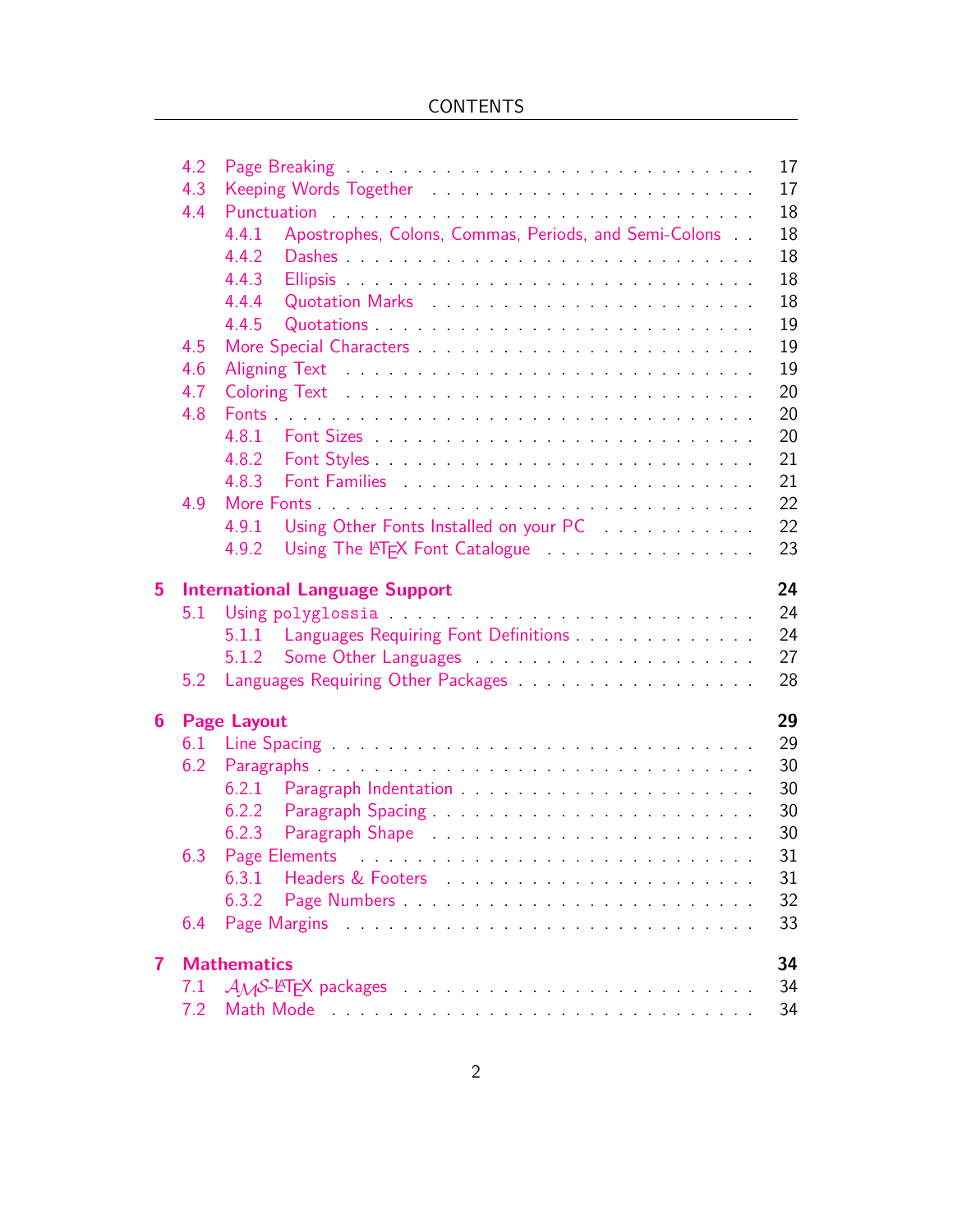|      | 7.2.1            | 34                                                                                                                                                                                                                                   |
|------|------------------|--------------------------------------------------------------------------------------------------------------------------------------------------------------------------------------------------------------------------------------|
|      | 7.2.2            | 35                                                                                                                                                                                                                                   |
|      | 7.2.3            | 36<br>Display (numbered) entertainment and the set of the set of the set of the set of the set of the set of the set of the set of the set of the set of the set of the set of the set of the set of the set of the set of the set o |
|      | 7.2.4            | 36                                                                                                                                                                                                                                   |
|      | 7.2.5            | 36<br>Math Mode Spacing                                                                                                                                                                                                              |
| 7.3  | <b>Equations</b> | 37                                                                                                                                                                                                                                   |
|      | 7.3.1            | 37                                                                                                                                                                                                                                   |
|      | 7.3.2            | 37                                                                                                                                                                                                                                   |
|      | 7.3.3            | 38<br>Gathering Equations <b>Constanting Cathering Equations</b>                                                                                                                                                                     |
|      | 7.3.4            | 38<br>Aligning Equations Aligning Contact the Aligning Equations Aligning Contact the Aligning Contact Aligning Contact Aligning Contact Aligning Contact Aligning Contact Aligning Contact Aligning Contact Aligning Contact Aligni |
| 7.4  |                  | 40                                                                                                                                                                                                                                   |
|      | 7.4.1            | Theorems, Lemmas, Corollaries, Propositions, Definitions, Re-                                                                                                                                                                        |
|      |                  | marks, Examples, Exercises, Asides<br>40                                                                                                                                                                                             |
|      | 7.4.2            | 41                                                                                                                                                                                                                                   |
| 7.5  |                  | 42<br>Numbers and the contract of the contract of the contract of the contract of the contract of the contract of the                                                                                                                |
|      | 7.5.1            | 42                                                                                                                                                                                                                                   |
|      | 7.5.2            | 43                                                                                                                                                                                                                                   |
| 7.6  |                  | 43                                                                                                                                                                                                                                   |
|      | 7.6.1            | 44                                                                                                                                                                                                                                   |
| 7.7  |                  | 44                                                                                                                                                                                                                                   |
|      | 7.7.1            | 44                                                                                                                                                                                                                                   |
|      | 7.7.2            | 45                                                                                                                                                                                                                                   |
|      | 7.7.3            | 46<br>Comparison Symbols (Comparison Symbols)                                                                                                                                                                                        |
|      | 7.7.4            | 46<br>$\mathsf{S}\mathsf{u}_{\mathsf{b}}^{\mathsf{per}}$ scripts $\mathsf{S}\mathsf{u}_{\mathsf{b}}^{\mathsf{per}}$                                                                                                                  |
|      | 7.7.5            | 47<br>Fences (Delimiters) and the contract of the contract of the contract of the contract of the contract of the contract of the contract of the contract of the contract of the contract of the contract of the contract of the co |
|      | 7.7.6            | 48                                                                                                                                                                                                                                   |
|      | 7.7.7            | 49                                                                                                                                                                                                                                   |
|      | 7.7.8            | 50<br>Decorations experiences and the contract of the contract of the contract of the contract of the contract of the                                                                                                                |
|      | 7.7.9            | 50                                                                                                                                                                                                                                   |
| 7.8  |                  | 50                                                                                                                                                                                                                                   |
|      | 7.8.1            | 51<br>Number Sets                                                                                                                                                                                                                    |
|      | 7.8.2            | 52                                                                                                                                                                                                                                   |
|      | 7.8.3            | 52                                                                                                                                                                                                                                   |
| 7.9  |                  | 53                                                                                                                                                                                                                                   |
|      |                  | 53                                                                                                                                                                                                                                   |
|      |                  | 53                                                                                                                                                                                                                                   |
|      |                  | 53                                                                                                                                                                                                                                   |
|      |                  | 54                                                                                                                                                                                                                                   |
| 7.11 |                  | Geometry entry and a substitution of the substantial contract of the substantial contract of the substantial contract of the substantial contract of the substantial contract of the substantial contract of the substantial c<br>55 |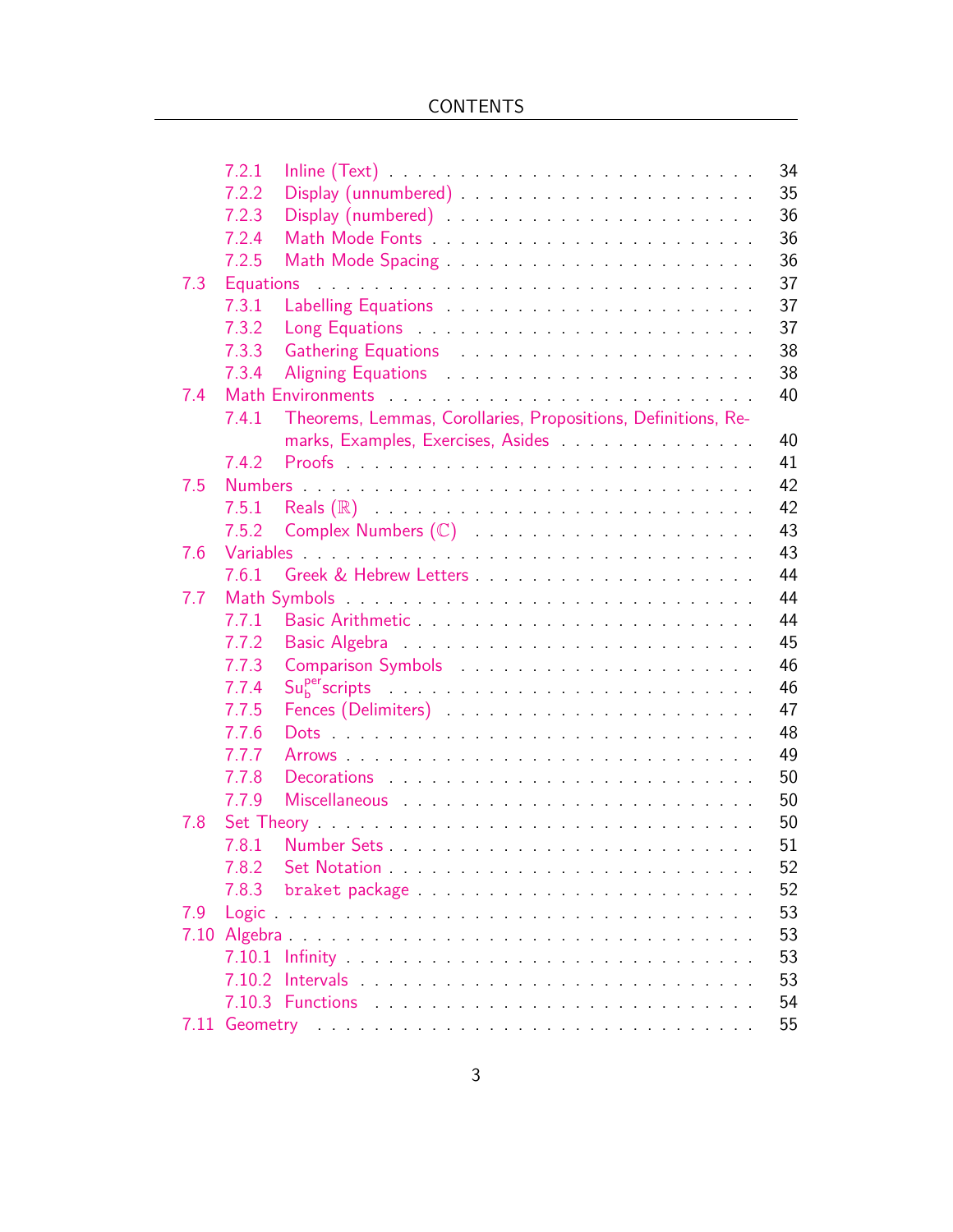|     |        | 55                                                                                                                                                                                                                                                                                 |
|-----|--------|------------------------------------------------------------------------------------------------------------------------------------------------------------------------------------------------------------------------------------------------------------------------------------|
|     |        | 56                                                                                                                                                                                                                                                                                 |
|     |        | 56                                                                                                                                                                                                                                                                                 |
|     |        | 57                                                                                                                                                                                                                                                                                 |
|     |        | 58                                                                                                                                                                                                                                                                                 |
|     |        | 58                                                                                                                                                                                                                                                                                 |
|     |        | 60                                                                                                                                                                                                                                                                                 |
|     |        | 61                                                                                                                                                                                                                                                                                 |
|     |        | 61                                                                                                                                                                                                                                                                                 |
|     |        | 61                                                                                                                                                                                                                                                                                 |
|     |        | 62                                                                                                                                                                                                                                                                                 |
|     |        | 62                                                                                                                                                                                                                                                                                 |
|     |        | 63                                                                                                                                                                                                                                                                                 |
|     |        | 63                                                                                                                                                                                                                                                                                 |
|     |        | 63                                                                                                                                                                                                                                                                                 |
|     | 7.14.2 | 64                                                                                                                                                                                                                                                                                 |
|     |        | 64                                                                                                                                                                                                                                                                                 |
|     |        | 64                                                                                                                                                                                                                                                                                 |
|     |        | 64                                                                                                                                                                                                                                                                                 |
|     |        | 64                                                                                                                                                                                                                                                                                 |
|     |        | 65                                                                                                                                                                                                                                                                                 |
|     |        | 65                                                                                                                                                                                                                                                                                 |
|     |        | 65                                                                                                                                                                                                                                                                                 |
|     |        | 66                                                                                                                                                                                                                                                                                 |
|     |        | 66                                                                                                                                                                                                                                                                                 |
|     |        | 66                                                                                                                                                                                                                                                                                 |
|     |        | 68                                                                                                                                                                                                                                                                                 |
|     | 7.17.3 | 70                                                                                                                                                                                                                                                                                 |
|     | 7.17.4 | 71                                                                                                                                                                                                                                                                                 |
|     |        | 71                                                                                                                                                                                                                                                                                 |
|     | 7.17.6 | 72                                                                                                                                                                                                                                                                                 |
|     |        | 72                                                                                                                                                                                                                                                                                 |
|     |        | 72                                                                                                                                                                                                                                                                                 |
|     |        | 73                                                                                                                                                                                                                                                                                 |
|     |        | 73                                                                                                                                                                                                                                                                                 |
|     |        | 74                                                                                                                                                                                                                                                                                 |
| 8.1 | Lists  | 74                                                                                                                                                                                                                                                                                 |
| 8.2 |        | 75                                                                                                                                                                                                                                                                                 |
|     |        | 7.14.1 Equivalence Classes & Relations<br>7.16 Stochastics (Probability & Statistics) The Contract of Stochastics (Probability & Statistics)<br>7.18 Overriding Default Math Styles Matheur Alexander And Theorem and Theorem and Theorem and Theorem and The<br><b>Structures</b> |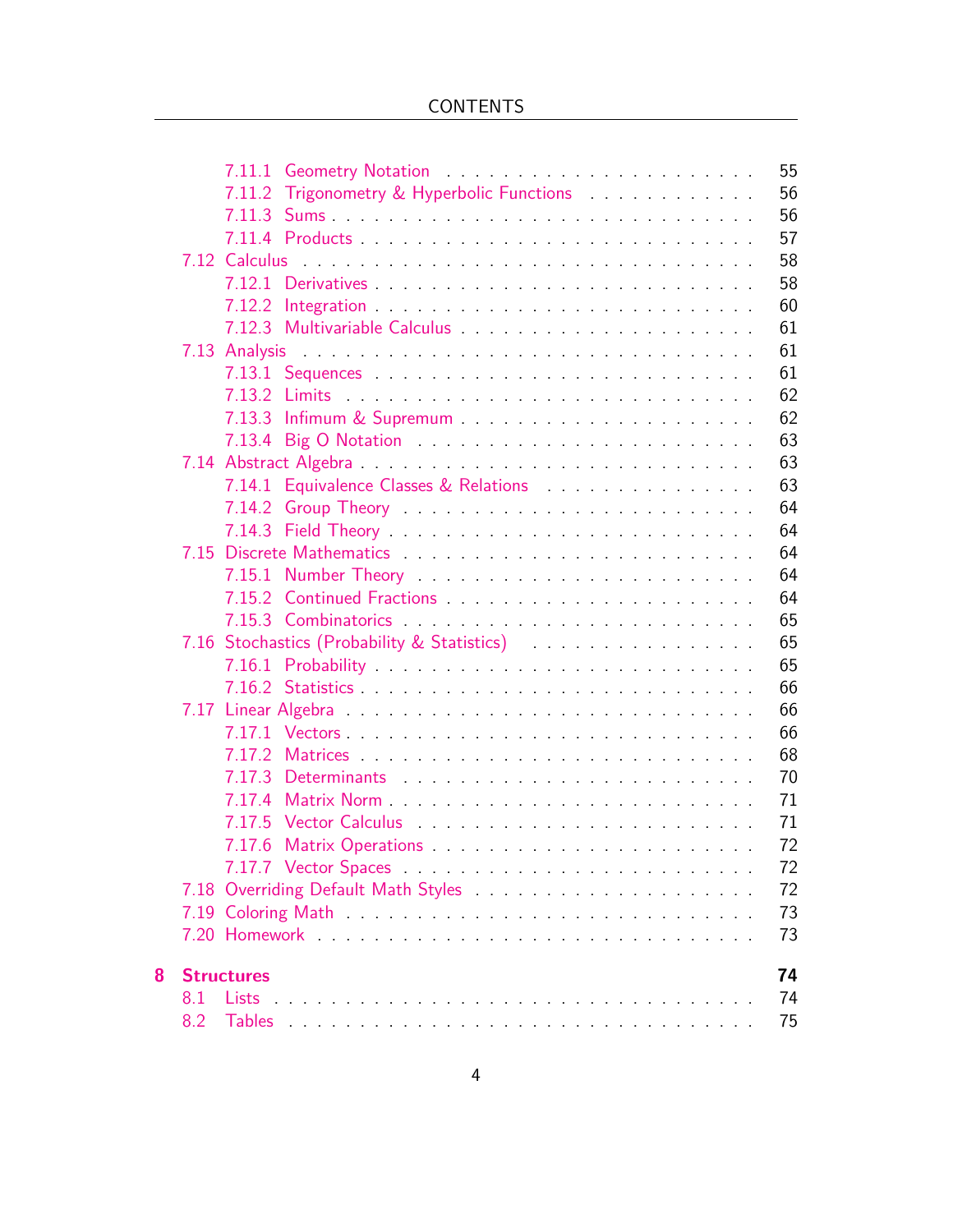|   |            | 8.2.1              | The table environment The substitution of the state of the state of the state of the state of the state of the                                                                                                                 |  |  | 75 |
|---|------------|--------------------|--------------------------------------------------------------------------------------------------------------------------------------------------------------------------------------------------------------------------------|--|--|----|
|   |            | 8.2.2              | The tablular environment the state of the state of the state of the state of the state of the state of the state of the state of the state of the state of the state of the state of the state of the state of the state of th |  |  | 77 |
|   | 8.3        |                    |                                                                                                                                                                                                                                |  |  | 80 |
| 9 |            | <b>Navigation</b>  |                                                                                                                                                                                                                                |  |  | 82 |
|   | 9.1        |                    |                                                                                                                                                                                                                                |  |  | 82 |
|   | 9.2        |                    |                                                                                                                                                                                                                                |  |  | 82 |
|   | 9.3        |                    |                                                                                                                                                                                                                                |  |  | 82 |
|   | 9.4        |                    |                                                                                                                                                                                                                                |  |  | 83 |
|   | 9.5        |                    |                                                                                                                                                                                                                                |  |  | 83 |
|   | 9.6        |                    |                                                                                                                                                                                                                                |  |  | 83 |
|   | 9.7        |                    |                                                                                                                                                                                                                                |  |  | 84 |
|   | 9.8        |                    |                                                                                                                                                                                                                                |  |  | 84 |
|   | 10 Drawing |                    |                                                                                                                                                                                                                                |  |  | 86 |
|   |            |                    |                                                                                                                                                                                                                                |  |  | 86 |
|   |            |                    |                                                                                                                                                                                                                                |  |  | 87 |
|   |            |                    |                                                                                                                                                                                                                                |  |  | 87 |
|   |            |                    |                                                                                                                                                                                                                                |  |  | 88 |
|   |            |                    |                                                                                                                                                                                                                                |  |  | 89 |
|   |            |                    |                                                                                                                                                                                                                                |  |  | 90 |
|   |            |                    |                                                                                                                                                                                                                                |  |  | 90 |
|   |            |                    |                                                                                                                                                                                                                                |  |  | 90 |
|   |            |                    |                                                                                                                                                                                                                                |  |  | 90 |
|   |            |                    |                                                                                                                                                                                                                                |  |  | 91 |
|   |            |                    |                                                                                                                                                                                                                                |  |  | 91 |
|   |            |                    |                                                                                                                                                                                                                                |  |  | 92 |
|   |            | 11 Extending LATEX |                                                                                                                                                                                                                                |  |  | 93 |
|   |            |                    |                                                                                                                                                                                                                                |  |  | 93 |
|   |            |                    |                                                                                                                                                                                                                                |  |  | 93 |
|   |            |                    |                                                                                                                                                                                                                                |  |  | 93 |
|   |            |                    |                                                                                                                                                                                                                                |  |  | 93 |
|   |            |                    |                                                                                                                                                                                                                                |  |  | 94 |
|   |            |                    |                                                                                                                                                                                                                                |  |  | 94 |
|   |            |                    |                                                                                                                                                                                                                                |  |  | 95 |
|   |            |                    |                                                                                                                                                                                                                                |  |  | 96 |
|   |            |                    |                                                                                                                                                                                                                                |  |  | 96 |
|   |            |                    |                                                                                                                                                                                                                                |  |  | 96 |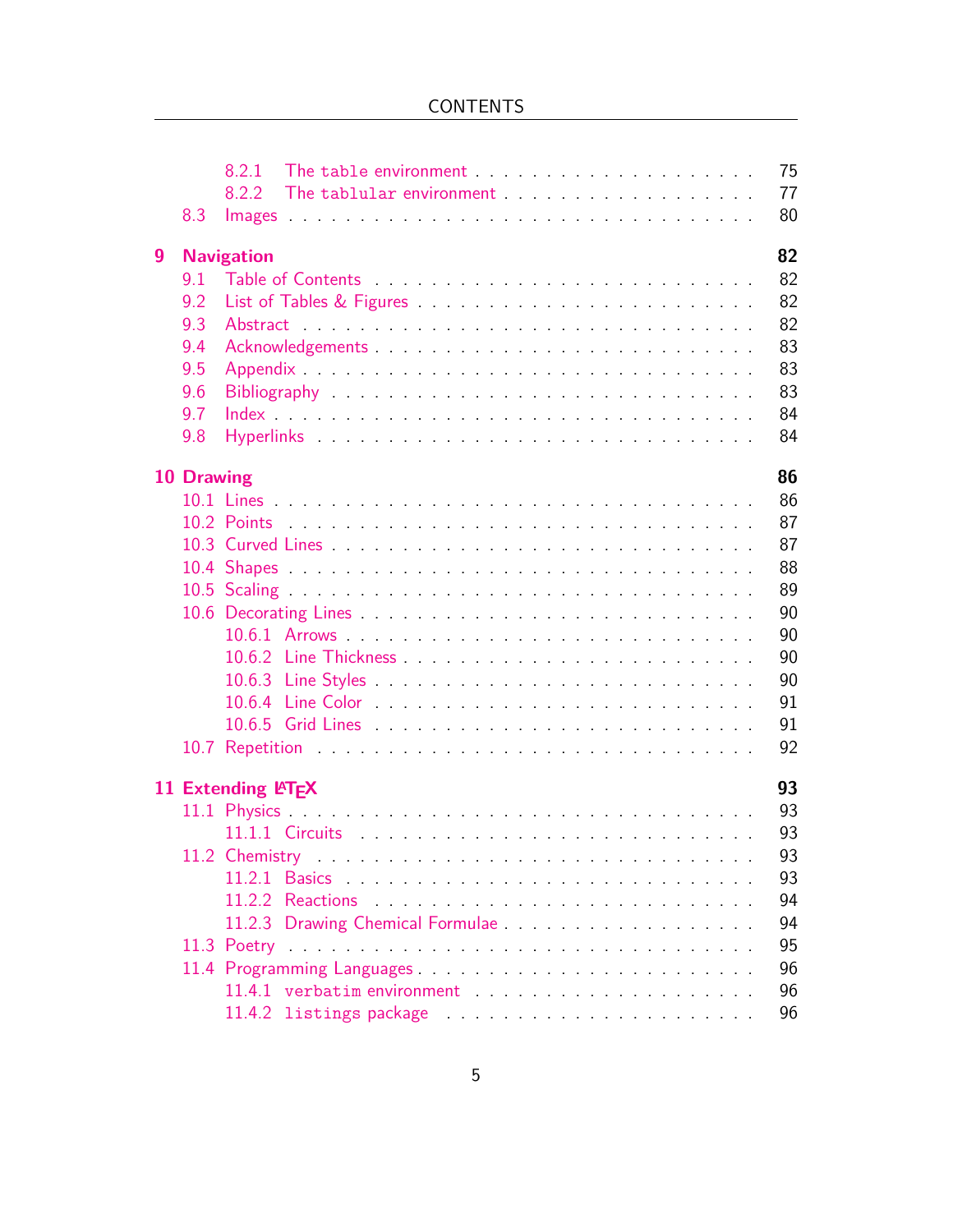|                                                                                                                                                                                                                                                      | 97  |
|------------------------------------------------------------------------------------------------------------------------------------------------------------------------------------------------------------------------------------------------------|-----|
|                                                                                                                                                                                                                                                      | 97  |
|                                                                                                                                                                                                                                                      | 97  |
| 11.6.2 Using X <sub>7</sub> AT <sub>E</sub> X expression and a series of the series of the series of the series of the series of the series of the series of the series of the series of the series of the series of the series of the series of the | 97  |
| 11.6.3 Using Images and a substitution of the state of the state of the state of the state of the state of the                                                                                                                                       | 98  |
|                                                                                                                                                                                                                                                      | 98  |
|                                                                                                                                                                                                                                                      | 98  |
| 11.9 Presentations and the contract of the contract of the contract of the contract of the contract of the contract of the contract of the contract of the contract of the contract of the contract of the contract of the con                       | 98  |
| <b>12 Clever Tricks</b>                                                                                                                                                                                                                              | 99  |
| 13 Common Errors                                                                                                                                                                                                                                     | 100 |
| <b>14 More Resources</b>                                                                                                                                                                                                                             | 101 |
| Index                                                                                                                                                                                                                                                | 103 |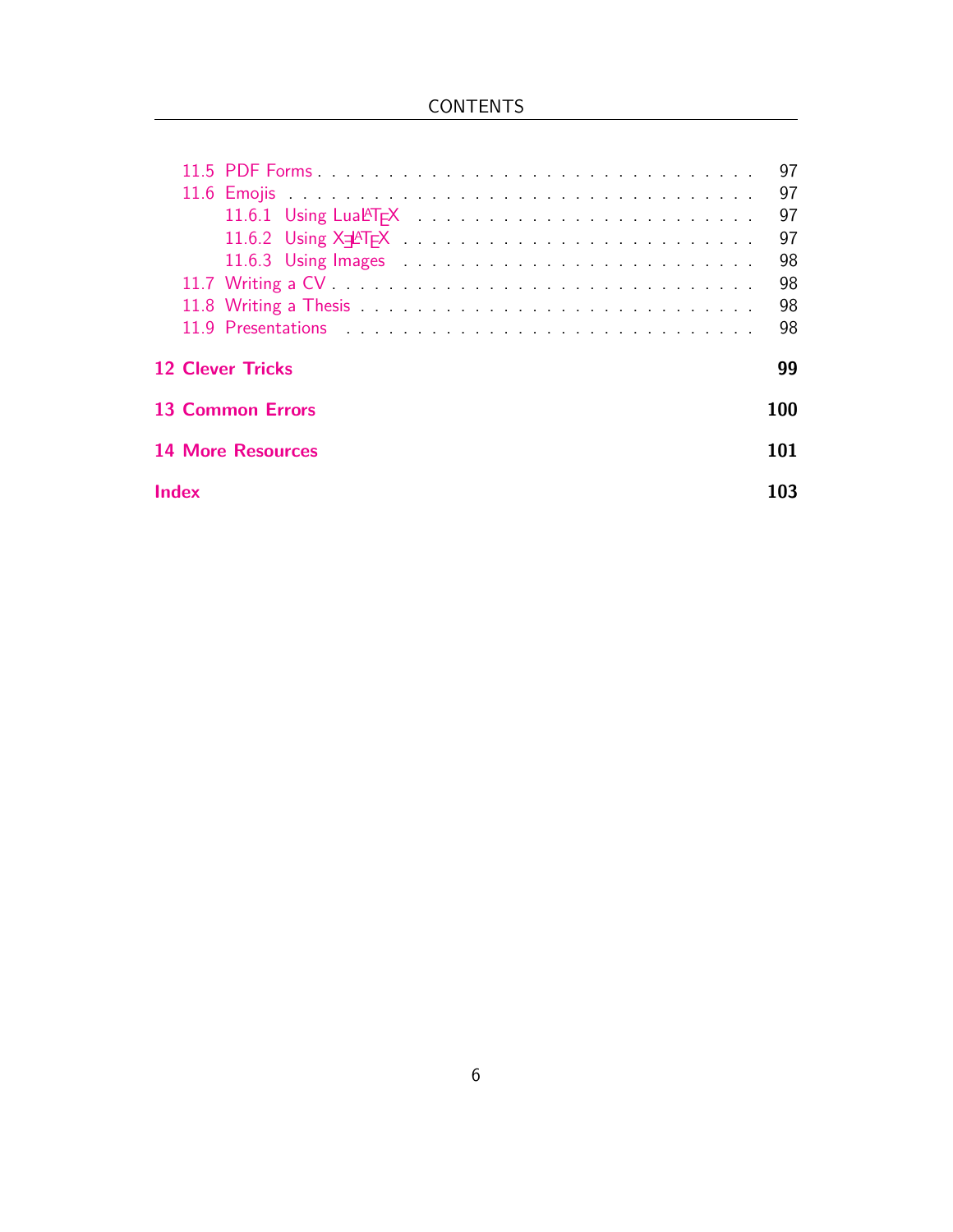## <span id="page-7-0"></span>**Chapter 1**

## **A Very Brief Introduction**

This guide serves as an introduction to LATEX. I have tried to make it concise and easy to follow. I am open to criticism (hopefully constructive).

Contact me via <prabhavkumar10@gmail.com> or [LinkedIn.](https://www.linkedin.com/in/prabhavkumar/)

Updates to this guide can be found on [GitHub](https://github.com/Prabhav10/LaTeX).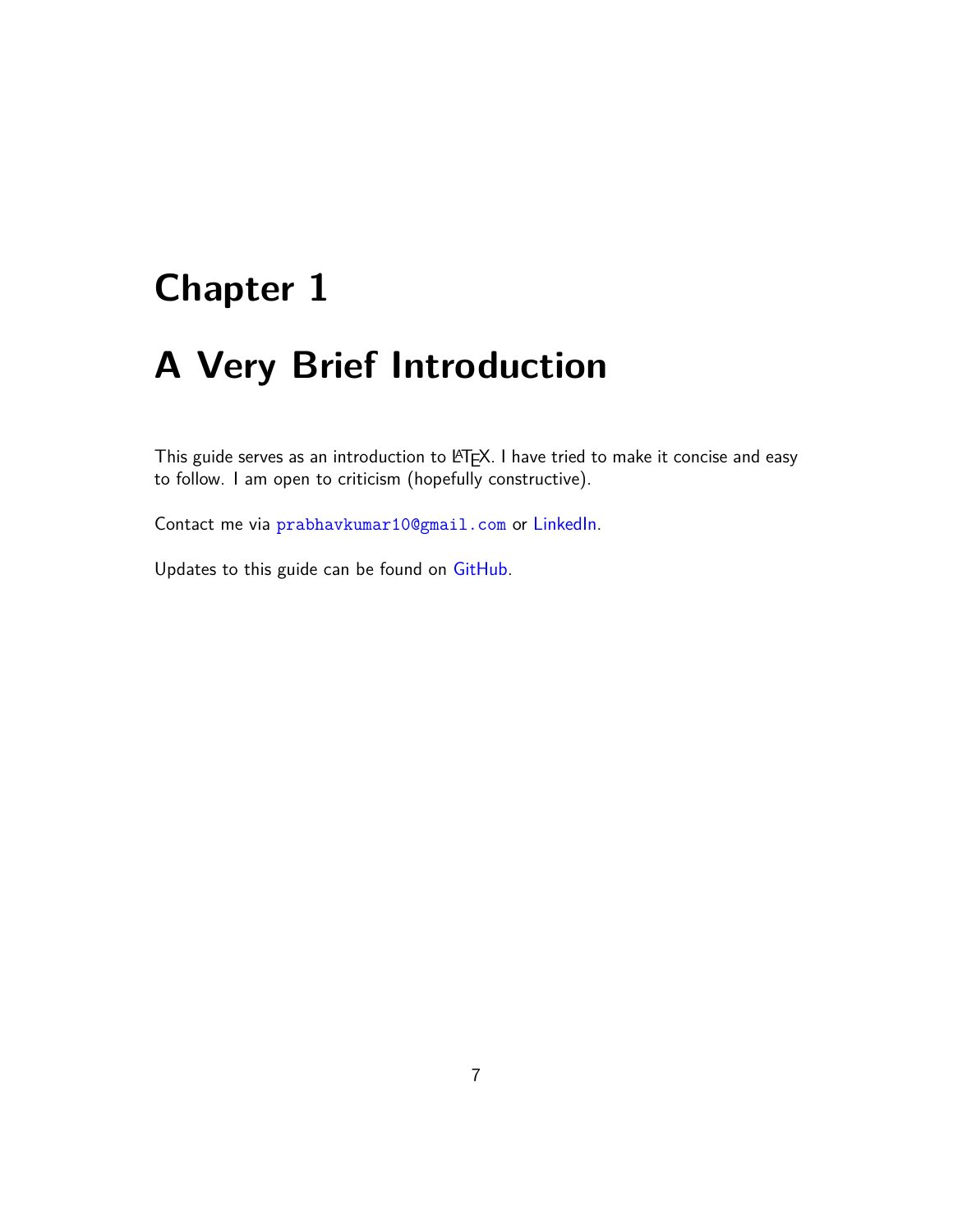# <span id="page-8-0"></span>**Chapter 2 LATEX 101**

## <span id="page-8-1"></span>**2.1 TEX**

Throughout history, mathematical symbols and equations were written on materials such as clay and paper. With the advent of technology, humans needed a way to write math on computers, so T<sub>E</sub>X (pronounced "Tech") was created. It is a computer program created by Donald E. Knuth and short for τέχνη, Greek for both "art" and "craft".

## <span id="page-8-2"></span>**2.2 LATEX**

 $\angle$ ET<sub>E</sub>X (pronounced "Lah-Tech") is built on top of T<sub>E</sub>X and is much more user-friendly. It is created by Leslie Lamport. It is useful to think of TEX as a low-level language and  $\text{FT}_E X$  as a higher-level language.

## <span id="page-8-3"></span>**2.2.1 The Light-Bulb Analogy**

Understanding the difference between  $TrX$  and  $ETFX$  can be quite tricky, so a simple light-bulb analogy can be used to explain the difference:

<span id="page-8-4"></span> $T$  and  $ET$  $FX$  can be thought of an electrical circuit and a switch, respectively. Both provide a similar function (lighting up a bulb), but it is much more convenient for the user to deal with the switch than the circuit.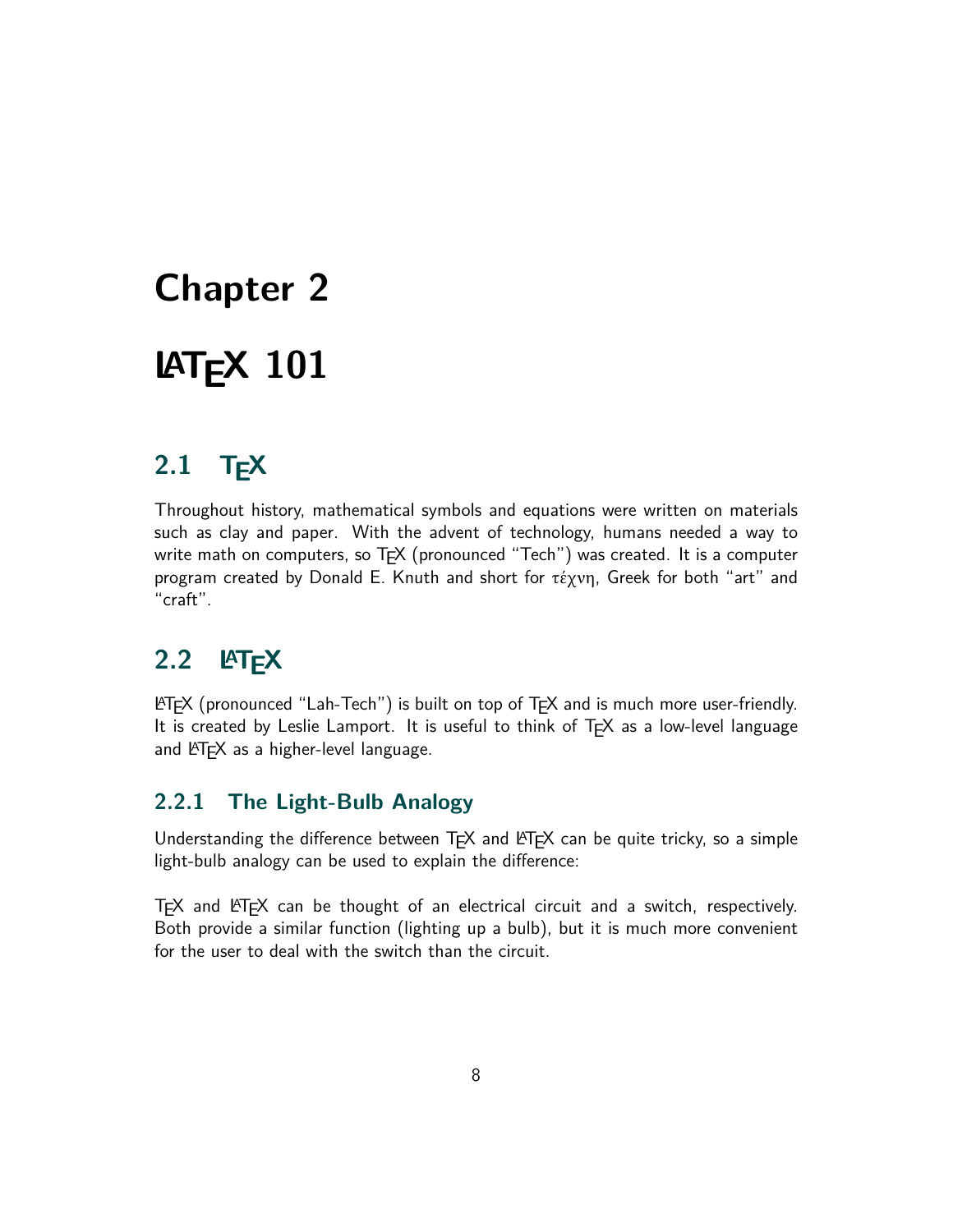### **2.2.2 Not a Word Processor**

LATEX is **not** a word processor. When using Microsoft Word, the final document automatically updates while typing on a .docx file. However, with  $\text{PT}_E X$ , the final document, which is usually a separate PDF file, only updates after typing and typesetting or compiling a .tex file.

## <span id="page-9-0"></span>2.3 Installing LATEX

There are several ways to install  $\text{PT}_E X$ , but this is what I did:

- 1. Download [MikTeX](https://miktex.org/download) (a TEX distribution).
- 2. Download [Texmaker](https://www.xm1math.net/texmaker/download.html) (a cross-platform LATEX editor).
- 3. Watch [this](https://www.youtube.com/watch?v=WnIYTFTsWiU) video for a guided walkthrough.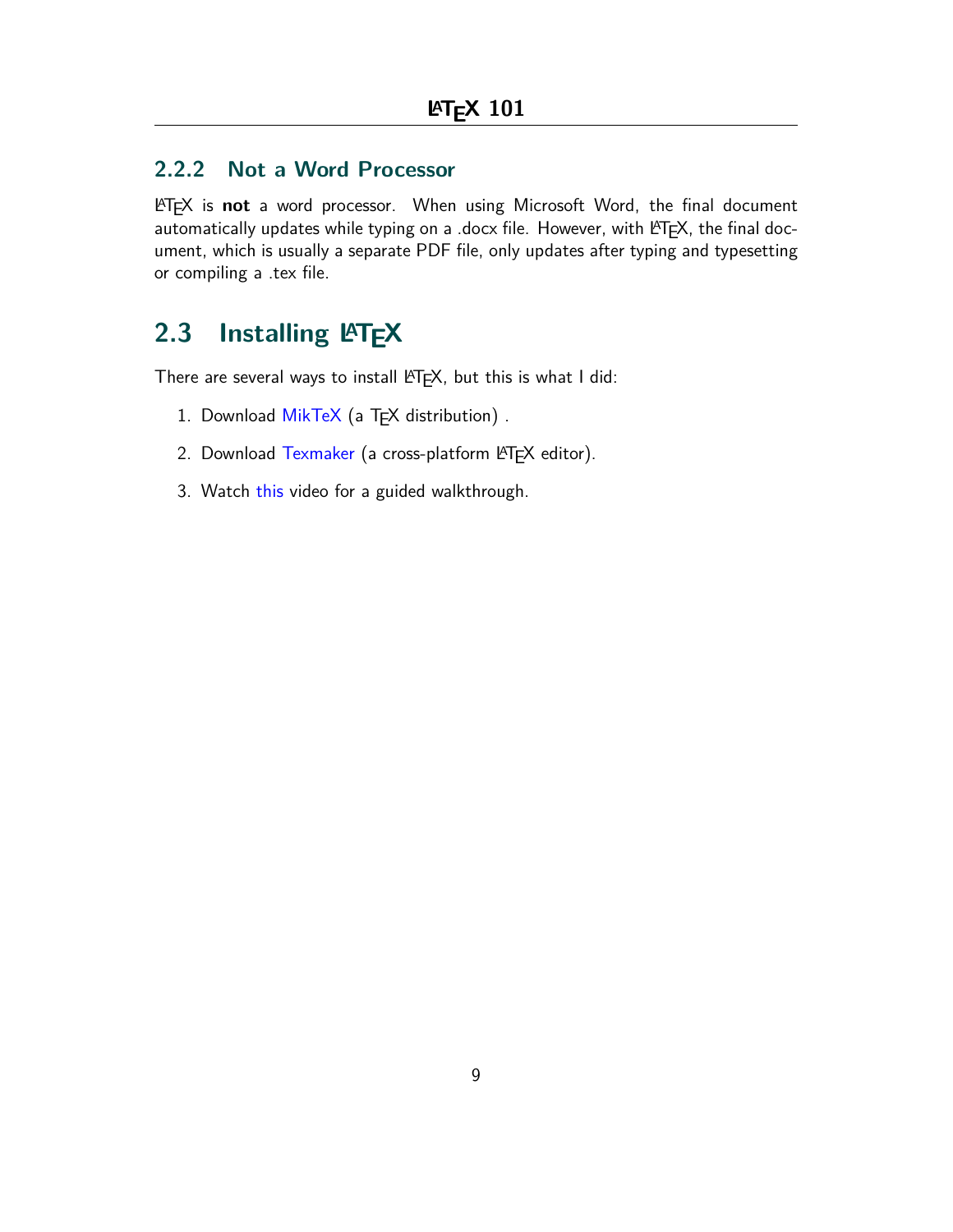## <span id="page-10-0"></span>**Chapter 3**

## **Creating your First LATEX Document**

## <span id="page-10-1"></span>**3.1 Before you Start: Typesetting & Troubleshooting**

To compile a LATEX file, the user must typeset it on Texmaker using the "Quick Build" button (other editors have a "Typeset" or "Compile" button). If a PDF file is outputted, the compilation was successful. If not, then do the following:

- 1. Click on the "abort" button.
- 2. Read the console output it will include the line number and the command that caused the error.
- 3. Fix the error.
- 4. Typeset the file again.

As an example, after opening a new document, type the following code:

```
\documentclass[10pt]{article}
```
\begin{document} Hello World! \end{document}

Hello World!

As shown, the output should be Hello Word!.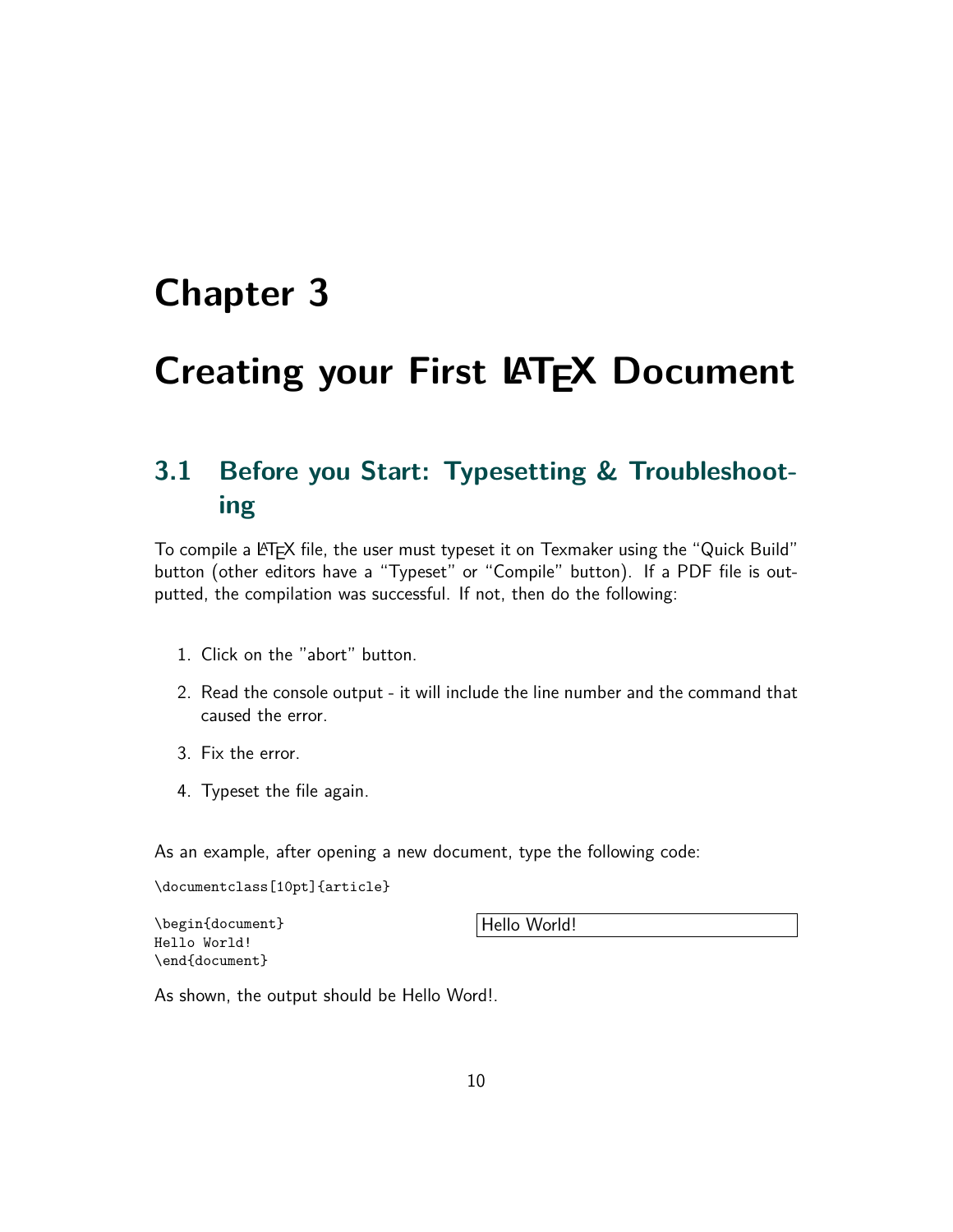## <span id="page-11-0"></span>**3.2 \documentclass**

\documentclass is the command that must appear at the start of a LATEX document. The document class is specified within  $\{ \}$ . Frequently used classes include:

- \article for shorter documents (notes).
- \beamer for presentation slides.
- \book self-explanatory.
- \proc for conference proceedings.
- \report for longer documents (PhD thesis).

Document class options are specified within [ ]. Frequently used options include:

- *x*pt main font size (default is 10pt).
- a4paper, a5paper, letterpaper, legalpaper paper size.

## <span id="page-11-1"></span>**3.3 The Preamble & The Body**

Anything before \begin{document} is called the preamble and applies to the whole document.

The area between \begin{document} and \end{document} is called the body. This is where the content goes.

Text after \end{document} will be ignored.

#### <span id="page-11-2"></span>**3.3.1 \usepackage**

Sometimes LATEX cannot solve a problem, so external packages are added in the preamble using \usepackage. For example, dirtytalk allows users to deal with quotation marks.

```
\documentclass[10pt]{article}
\usepackage{dirtytalk}
```

```
\begin{document}
\say{Stay positive \& test negative!}
\end{document}
```
"Stay positive & test negative!"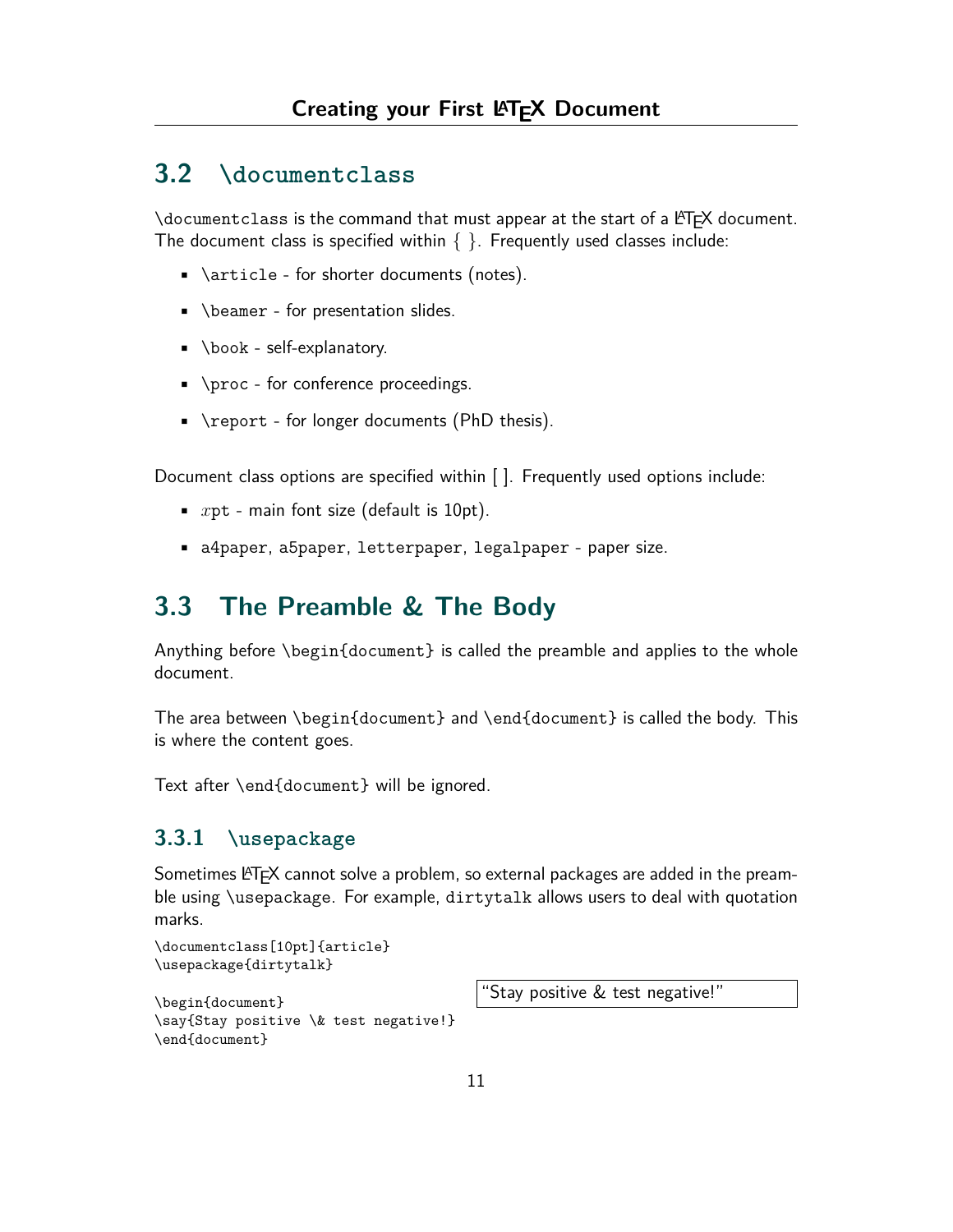You can find package documentation by googling "CTAN \*insert package name\*".

#### <span id="page-12-0"></span>**3.3.2 \title, \author, \date, \maketitle**

When creating a title page, these 4 commands are used. For example, if Einstein (hypothetically) wrote a  $\langle$ F<sub>F</sub>X document, he would type \title{General Relativity}, \author{Albert Einstein}, \date{May 7, 1915} and \maketitle in the body.

## <span id="page-12-1"></span>**3.4 The Building Blocks of LATEX: \, [ ], { }, ␣**

The backslash is central to  $\biguplus K$  because each  $\biguplus K$  command starts with \.

#### <span id="page-12-2"></span>**3.4.1 Commands**

A command is a special expression that instructs  $\mathbb{A}F\rightarrow$  to do a specific task. It is casesensitive, i.e. \large and \Large are different commands. Commands are sometimes followed by declarations.

#### <span id="page-12-3"></span>**3.4.2 Declarations**

A declaration is either optional  $[$   $]$  or required  $\{$   $\}$ . For example, in \documentclass[10pt]{article}:

- \documentclass is the command.
- [10pt] is an optional declaration (can be omitted).
- {article} is a required declaration (something is needed within  $\{ \}$ ).

Sometimes { } provides spacing after a command:

\LaTeX ample vs. \LaTeX{} ample LATEXample vs. LATEX ample

#### <span id="page-12-4"></span>**3.4.3 Environments**

An environment performs a specific action on a block of  $\angle$ FFX code. It must have matching \begin and \end declarations. For example: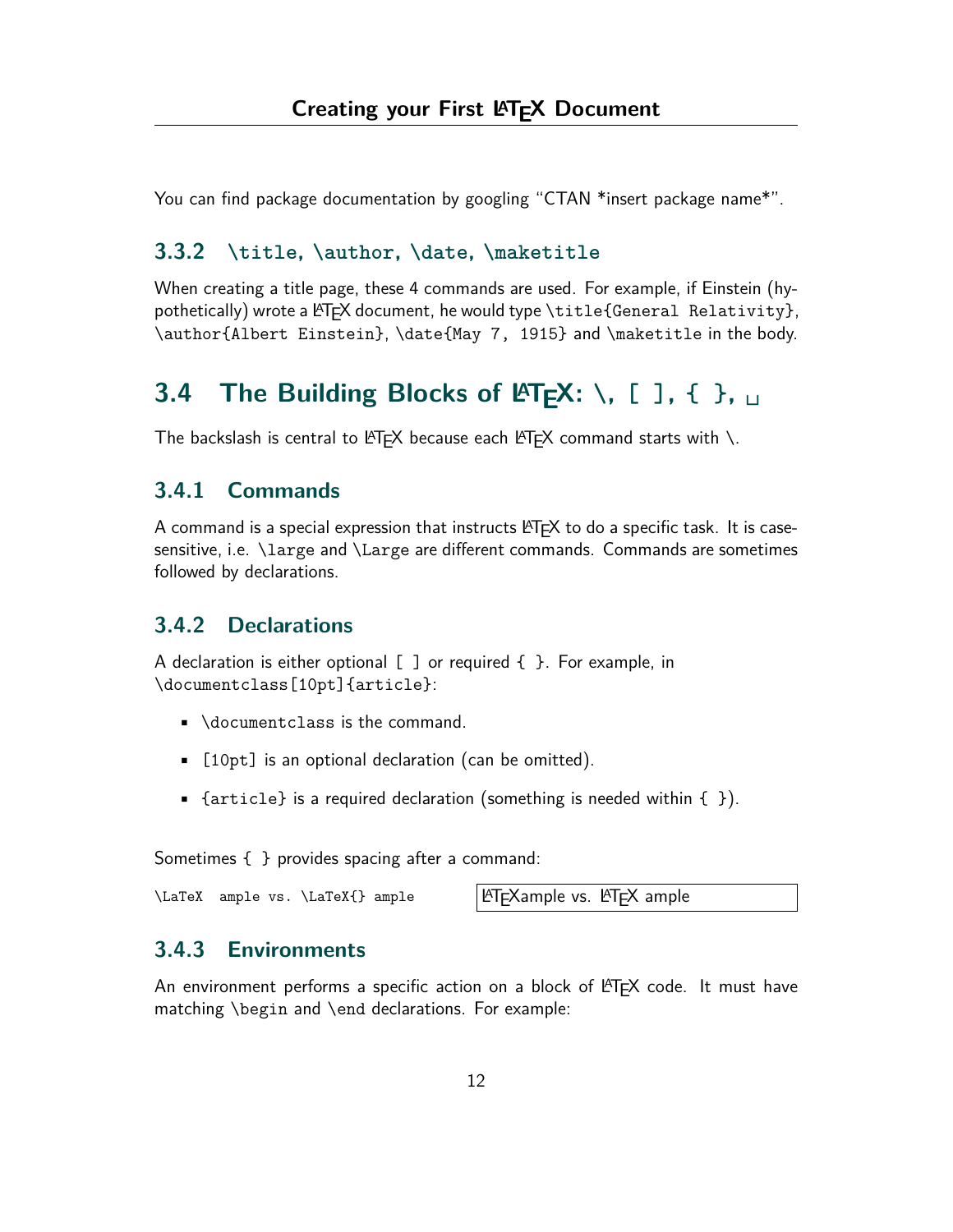```
\begin{center}
Core-an is the official language at
   the center of Earth. \\
P.S. This is how you center text.
\end{center}
```
Core-an is the official language at the center of Earth. P.S. This is how you center text.

### <span id="page-13-0"></span>**3.4.4 Spaces**

Spaces and tabs are treated as 1 space  $(\square)$ . Any combination of consecutive spaces and tabs are also treated as 1 space. An empty line marks the end of a paragraph. Consecutive empty lines are treated as 1 empty line. For example:

| 1 space $=$ |  | 1 tab.                           |                                                                                   |
|-------------|--|----------------------------------|-----------------------------------------------------------------------------------|
| $1$ space = |  | consecutive spaces.              | 1 space $= 1$ tab. 1 space $=$ consecutive                                        |
|             |  | 1 empty line = end of paragraph. | spaces.<br>1 empty line $=$ end of paragraph.<br>$1+$ empty lines = 1 empty line. |
|             |  | $1+$ empty lines = 1 empty line. |                                                                                   |

Use a tilde  $(\sim)$  for an unbreakable space

| This is an unbreakable space. | This is an unbreakable space. Really? Oh |
|-------------------------------|------------------------------------------|
| Really? Oh Yes. $\setminus$   | Yes.                                     |
| This is an unbreakable space. | This is an unbreakable space. Really?    |
| Really? Oh~Yes.               | Oh Yes.                                  |

### <span id="page-13-1"></span>**3.4.5 Special Characters**

#### **Reserved Characters**

The following characters (discussed elsewhere) have a special meaning in  $\mathbb{A}T\mathbb{A}$ :

$$
\# \$ \% \& \{ \} \_ \sim \cap \setminus
$$

In order to print them, you must escape or prefix the character with a  $\setminus$ :

<span id="page-13-2"></span> $\forall$  \\$ \% \& \{ \} \\_ \~{} \^{}  $\begin{array}{ccc} \n\sqrt{4} & \sqrt{6} & \sqrt{6} & \sqrt{16} & \sqrt{16} & \sqrt{16} & \sqrt{16} & \sqrt{16} & \sqrt{16} & \sqrt{16} & \sqrt{16} & \sqrt{16} & \sqrt{16} & \sqrt{16} & \sqrt{16} & \sqrt{16} & \sqrt{16} & \sqrt{16} & \sqrt{16} & \sqrt{16} & \sqrt{16} & \sqrt{16} & \sqrt{16} & \sqrt{16} & \sqrt{16} & \sqrt{16} & \sqrt{16} & \sqrt{16} & \sqrt{16} & \sqrt{16} & \sqrt{1$ 

\\ means a newline so \textbackslash is used.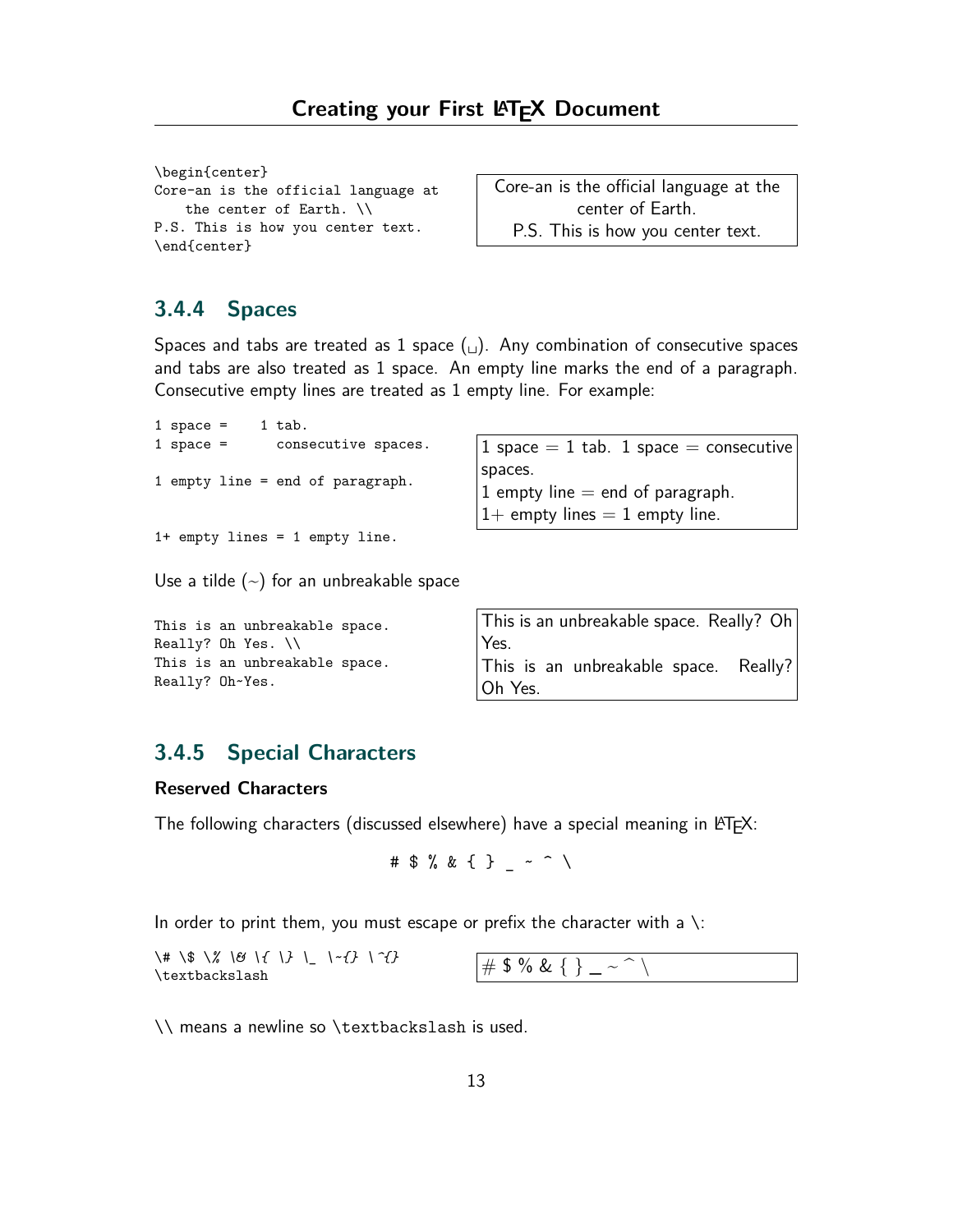#### **Symbols**

There are over  $18,000$  symbols $^1$  in LATEX. They are printed using specific commands. For example:

| $\ldots$      | ÷            |
|---------------|--------------|
| \copyright \\ | $\mathbb{C}$ |
| \$\clubsuit\$ | чp.          |

Sometimes the symbol must be placed between \$ signs (refer to [7.2](#page-34-2) on page [34\)](#page-34-2).

#### **Helpful Resources**

- 1. [Detexify](https://detexify.kirelabs.org/classify.html) inputs a drawing of a symbol and outputs its  $\mathbb{H}$ EX command (and the package required if needed).
- 2. [CTAN](http://tug.ctan.org/info/symbols/comprehensive/symbols-letter.pdf) a comprehesive list of symbols.

## <span id="page-14-0"></span>**3.5 Basic Organization (Section)**

It is helpful to divide the LATEX document into different sections.

## <span id="page-14-1"></span>**3.5.1 Sectioning Commands (Subsection)**

Different document classes have different sectioning commands:

#### **article class (Subsubsection)**

- \section
- \subsection
- \subsubsection
- \paragraph

<sup>1</sup>Some symbols require packages.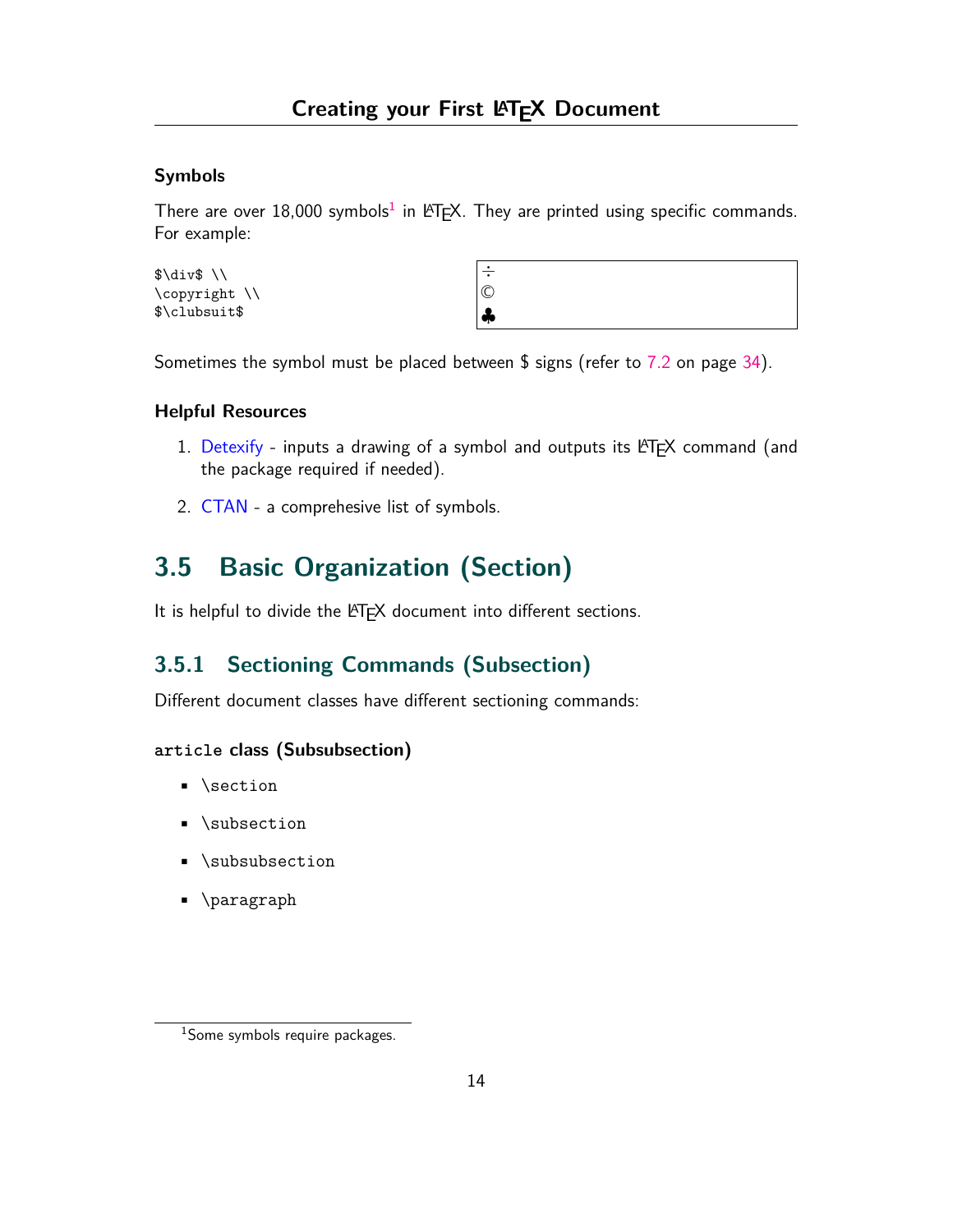**book, report class (Subsubsection)**

- \part
- \chapter
- All of the article sectioning commands.

Sectioning commands automatically provide spacing (and numbering), so you do not need to add \newline or \\ before the next sectioning command. Add a *∗* after the sectioning command for unnumbering. (Paragraph)

```
\section{This will be a numbered section.}
\section*{This will not.}
```
### <span id="page-15-0"></span>**3.5.2 Labelling**

Section commands can be labelled with \label{labelname}. When referring to a particular section, use \ref{labelname} (the section) or \pageref{labelname} (page number of the section). Using an example from this guide:

```
\label{symbols}
% Some Code
To learn about symbols, refer to
    \ref{symbols} on page
    \pageref{symbols}.
```
To learn about symbols, refer to [3.4.5](#page-13-2) on page [13.](#page-13-2)

### <span id="page-15-1"></span>**3.5.3 Footnotes**

 $\lambda$ footnote prints text at the bottom of the page<sup>2</sup>. Here is the code I used to create the footnote:

```
$\ldots$ at the bottom of the
   page\footnote{Footnotes are easy
   with \LaTeX{}!}.
```
*. . .* at the bottom of the page.

### <span id="page-15-2"></span>**3.5.4 Comments**

The % character is reserved for commenting. When used, the rest of the current line is ignored.

 $2$ Footnotes are easy with LATEX!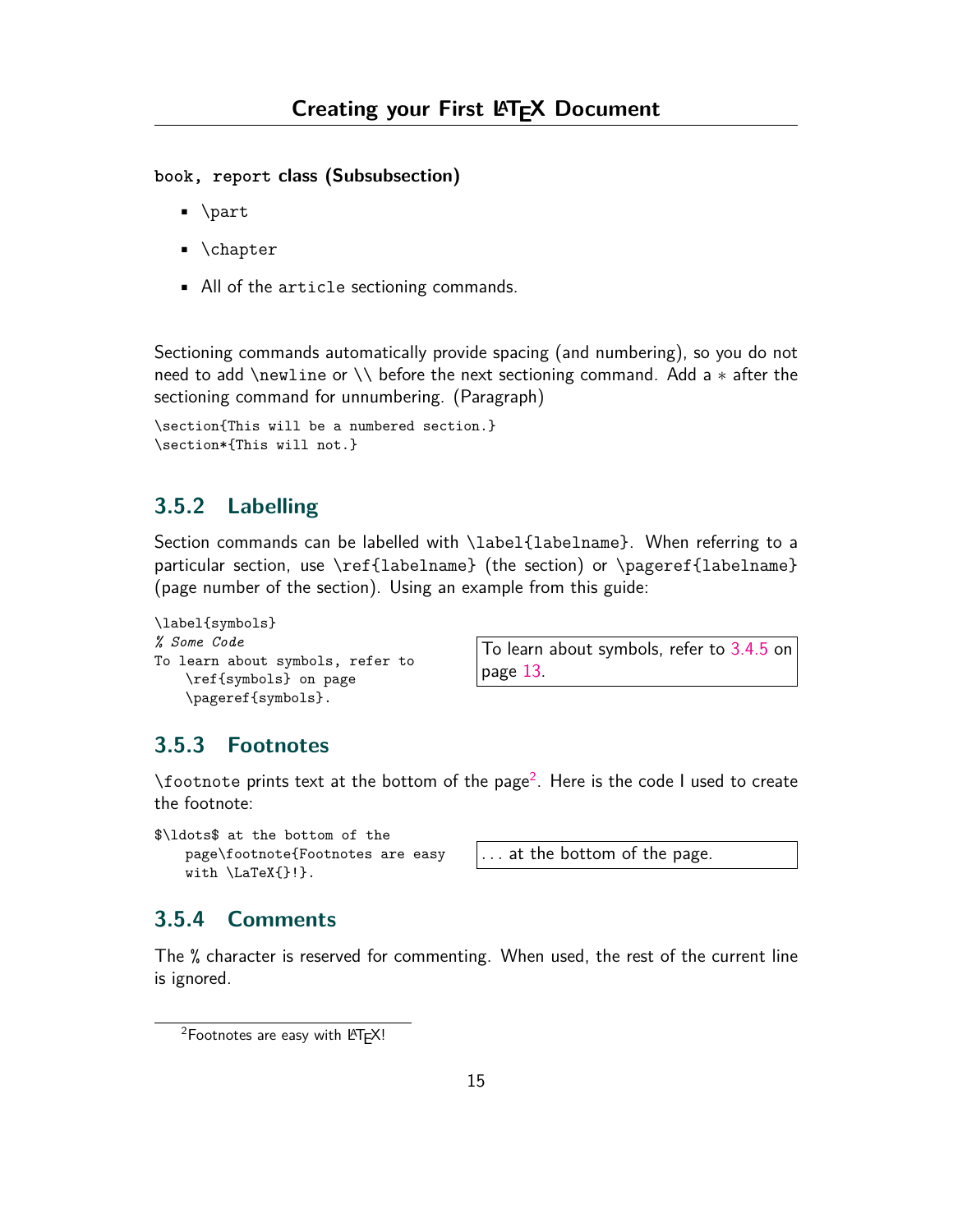*% This text will be ignored.* Some text *% will be ignored.* Some text

If multiple lines need to be commented, highlight the necessary text and use the keyboard shortcut for commenting<sup>3</sup>.

Another way is to define a new command:

*% Preamble*  $\verb|\newcommand{{\comment}[1]{}$ 

*% Body* \comment{ You Can't See Me.

Just Like John Cena. }

<sup>3</sup>Keyboard shortcuts for [Texmaker](https://www.xm1math.net/texmaker/doc.html#SECTION39); [Texstudio](http://transit.iut2.upmf-grenoble.fr/doc/texstudio/html/usermanual_en.html#SHORTCUTS).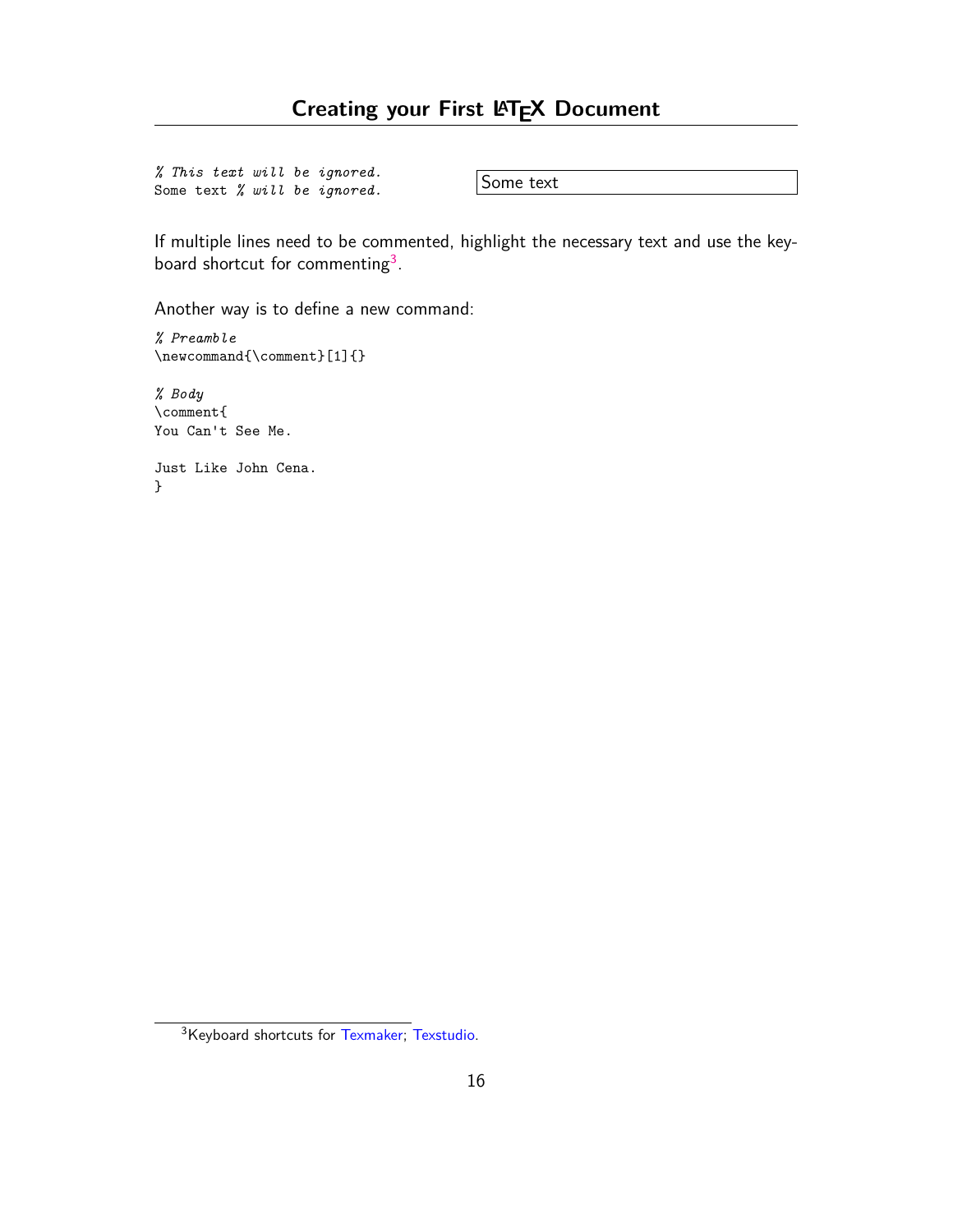## <span id="page-17-0"></span>**Chapter 4**

## **All About Text**

## <span id="page-17-1"></span>**4.1 Line Breaking**

As mentioned previously, \\ or \newline performs a line break. \\*∗* starts a new line without starting a new paragraph.

Text is broken here.  $\setminus\$ The paragraph is not broken. Text is broken here. The paragraph is not broken.

## <span id="page-17-2"></span>**4.2 Page Breaking**

\newpage should suffice.

## <span id="page-17-3"></span>**4.3 Keeping Words Together**

\mbox keeps words together in 1 line. No line breaks are allowed in the text.

These words are not grouped, but \mbox{these words are}.

These words are not grouped, but these words are.

\fbox draws a box around the grouped words.

\fbox{These words are trapped}. | These words are trapped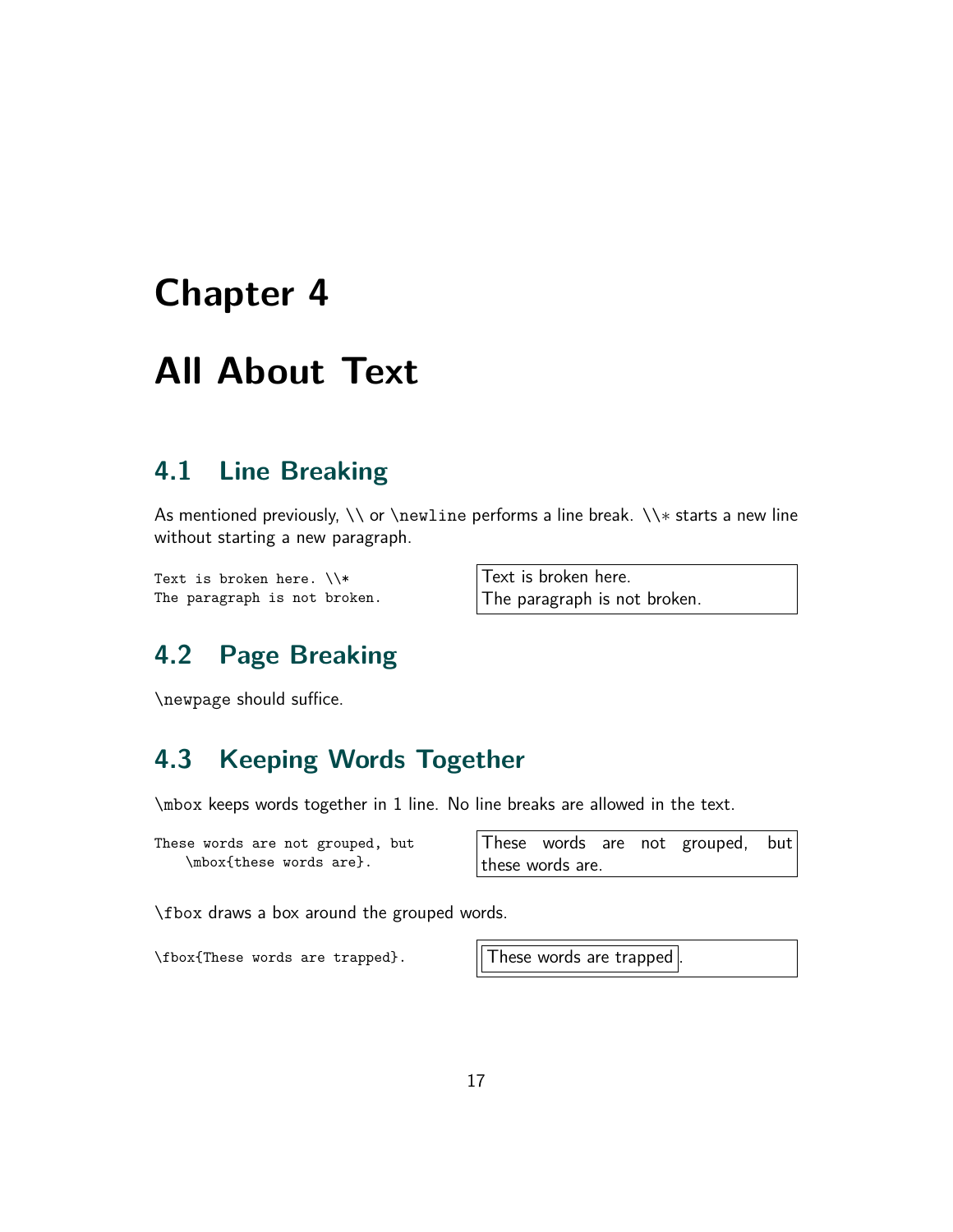## <span id="page-18-0"></span>**4.4 Punctuation**

#### <span id="page-18-1"></span>**4.4.1 Apostrophes, Colons, Commas, Periods, and Semi-Colons**

Simply type these punctuation marks. It is useful but not necessary to type \frenchspacing in the preamble. This tells the document to treat spacing after commas and periods equally.

#### <span id="page-18-2"></span>**4.4.2 Dashes**

There are 4 types of dashes:

```
hyphen (-): Pre-Christmas vibes. \\
en-dash (--): I work from 9--5. \\
em-dash (--): Yes --- or no? \setminusminus sign ($-$): $-69$.
```
hyphen (-): Pre-Christmas vibes. en-dash  $(-)$ : I work from 9–5. em-dash  $(-)$ : Yes  $-$  or no? minus sign (*−*): *−*69.

#### <span id="page-18-3"></span>**4.4.3 Ellipsis**

As it has better spacing and line-break behavior, *\ldots* in between dollar signs is a better solution than typing 3 dots.

```
3 dots: a b c... z \backslash \backslashlow dots: a b c $\ldots$ z
```
3 dots: a b c... z low dots: a b c *. . .* z

### <span id="page-18-4"></span>**4.4.4 Quotation Marks**

The dirtytalk package is a comprehensive solution.

```
% Preamble
\usepackage{dirtytalk}
% Body
\say{I am surrounded!} \\
\say{Quotations can be \say{nested}
   as well!}
```
"I am surrounded!" "Quotations can be 'nested' as well!"

If you want to define the primary and secondary set of quotation marks, type the following in the preamble: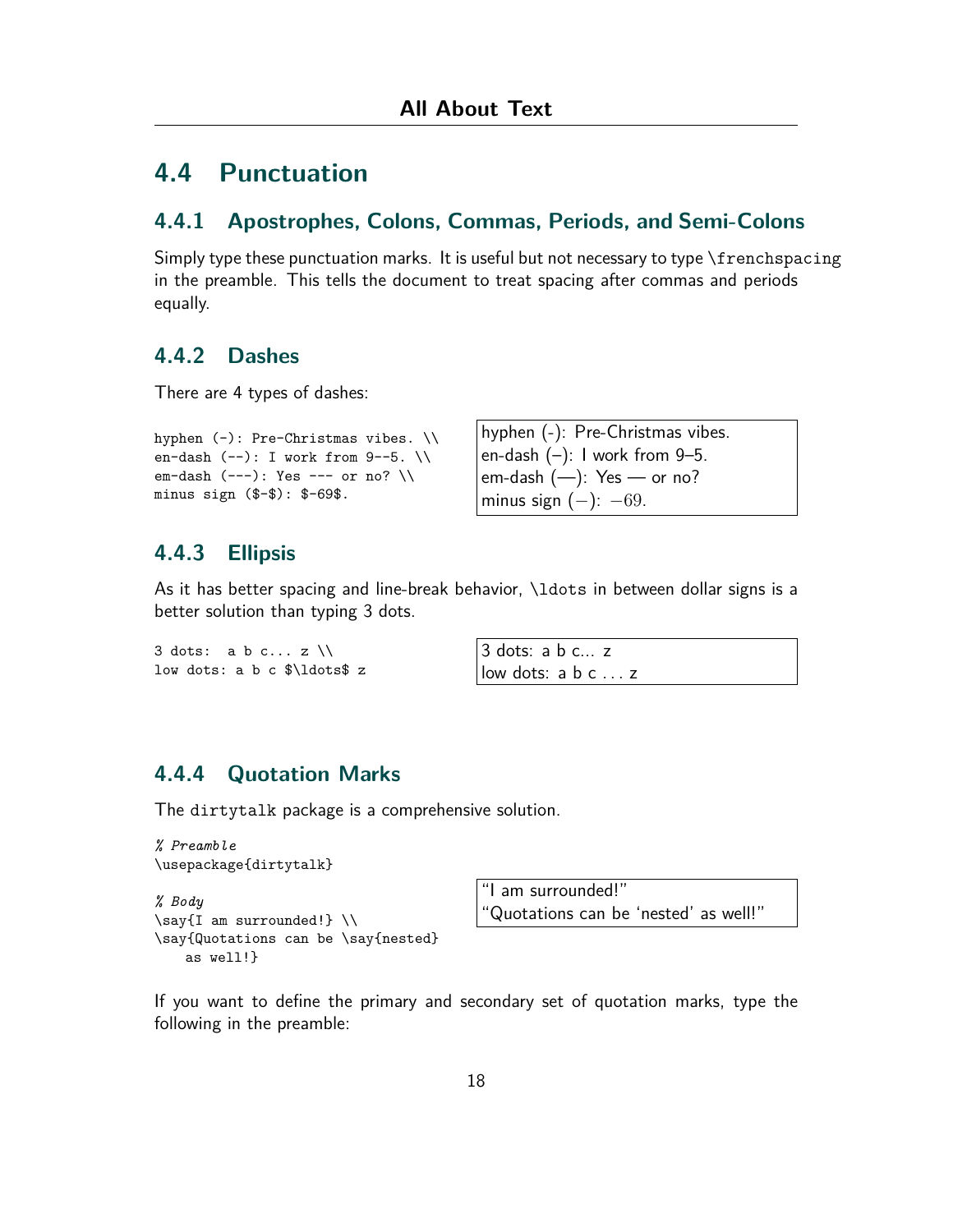```
\usepackage[
    left = ``,%
    right = '',%
    leftsub = `,%
    rightsub = ',%
]{dirtytalk}
```
You can find a table of primary and secondary quotation marks in several languages [here.](https://www.overleaf.com/learn/latex/Typesetting_quotations#Reference_guide)

### <span id="page-19-0"></span>**4.4.5 Quotations**

The quotation environment adds quotes to some text.

```
Walt Disney once said something
   interesting.
\begin{quotation}
The way to get started is to quit
    talking and begin doing.
\end{quotation}
It changed my life.
```
Walt Disney once said something interesting.

> The way to get started is to quit talking and begin doing.

It changed my life.

## <span id="page-19-1"></span>**4.5 More Special Characters**

Commands for accents, diacritics, and other characters can be found on [Wikibooks.](https://en.wikibooks.org/wiki/LaTeX/Special_Characters) These commands may not be needed if the characters can be typed out from the keyboard.

## <span id="page-19-2"></span>**4.6 Aligning Text**

The flushleft, center, flushright environments align text to the left, center, and right, respectively.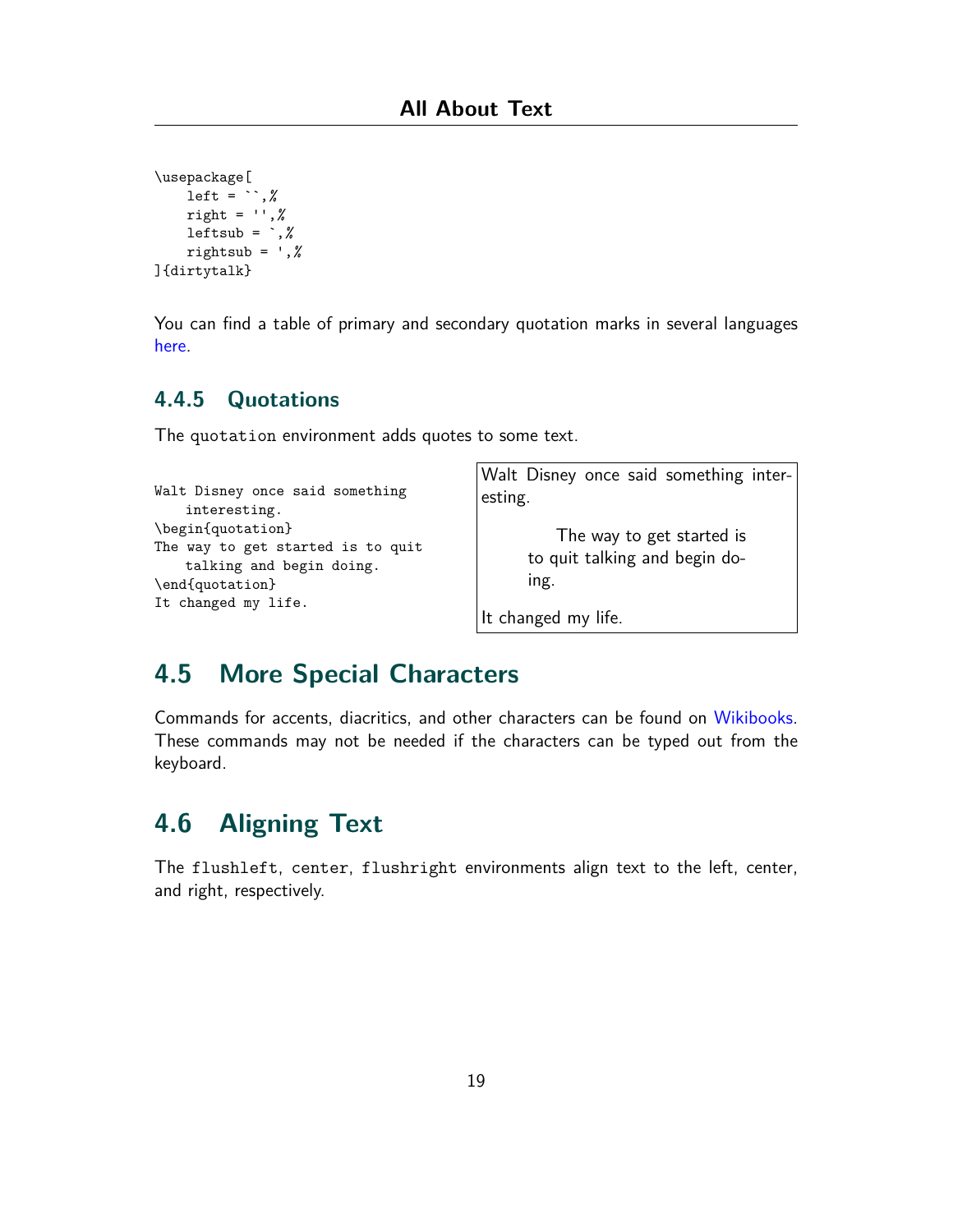\begin{flushleft} Chairman Mao \end{flushleft}

\begin{center} Canada \end{center}

Chairman Mao

Canada

Hitler

```
\begin{flushright}
Hitler
\end{flushright}
```
## <span id="page-20-0"></span>**4.7 Coloring Text**

Add color to the document using the xcolor package. Use \textcolor or \color to color text.

*% Preamble* \usepackage{xcolor}

#### *% Body* \textcolor{yellow}{Black} and

Black and yellow.

{\color{black}yellow}.

If you want to highlight text, then use \colorbox.

```
% Preamble
\usepackage{xcolor}
% Body
\colorbox{yellow}{Black} \\
\colorbox{black}{\textcolor{yellow}{yellow}}
                                          Black
                                           rellow
```
The colors provided by xcolor can be found [here](https://www.overleaf.com/learn/latex/Using_colours_in_LaTeX#Named_colours_provided_by_the_xcolor_package). If you scroll down on the webpage, there are instructions to define more colors and set the page color.

## <span id="page-20-1"></span>**4.8 Fonts**

### <span id="page-20-2"></span>**4.8.1 Font Sizes**

LATEX commands for font sizes: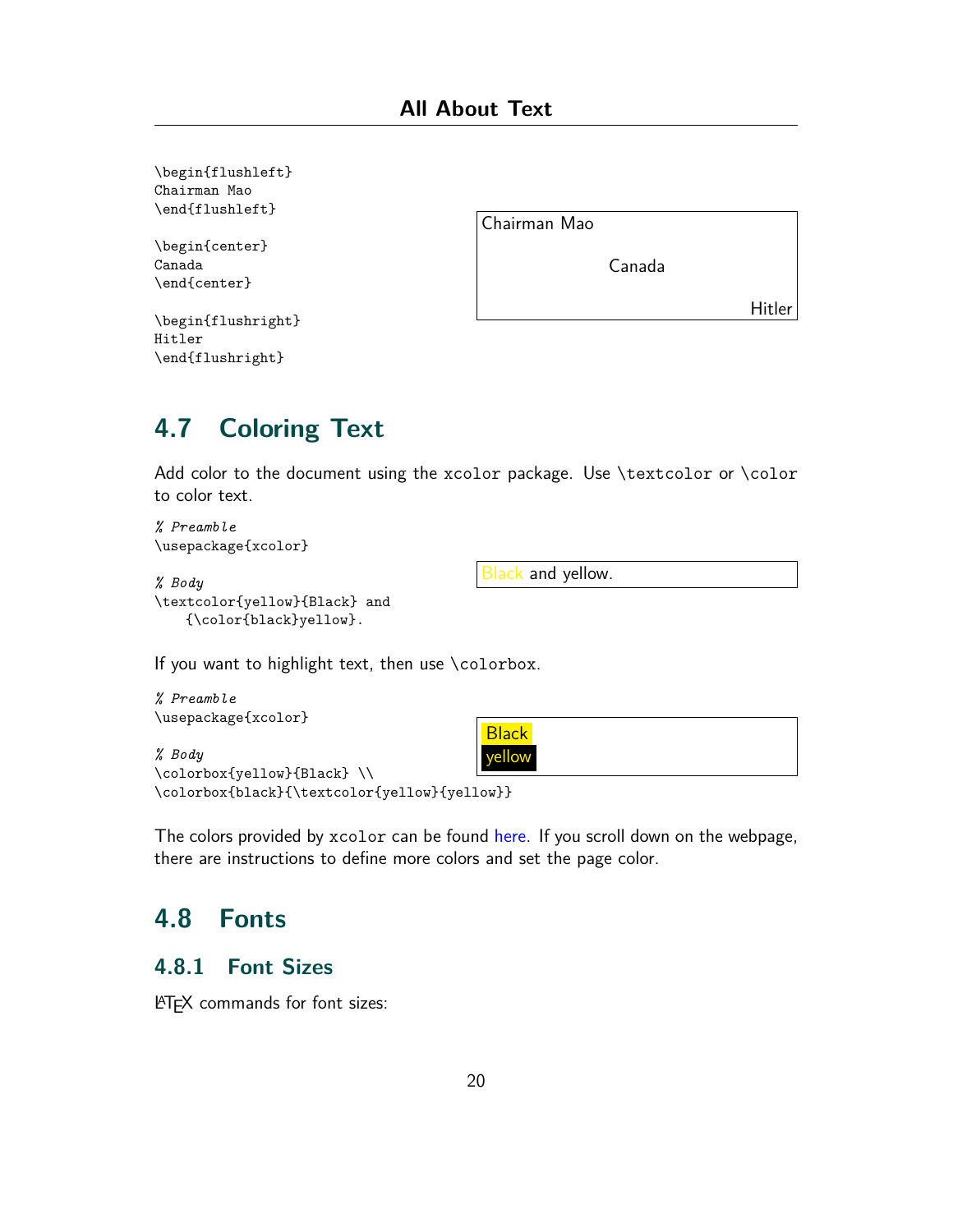```
{\tiny tiny} \\
{\scriptsize scriptsize} \\
{\footnotesize footnotesize} \\
{\sumall small} \ \ \ \ \ \{\normalsize normalsize} \\
{\large large} \\
{\Large Large} \\
{\LARGE LARGE} \\
{\huge huge}
```

```
tiny
scriptsize
footnotesize
small
normalsize
large
Large
LARGE
huge
```
A more thorough tutorial on font sizes can be found at [latex-tutorial.com](https://latex-tutorial.com/changing-font-size/).

### <span id="page-21-0"></span>**4.8.2 Font Styles**

Text can be type-faced in different ways. Popular commands include:

```
\underline{Underlined text} \\
\emph{Emphasized text.} \\
\textbf{Bold text.} \\
\textit{Italicized text.} \\
\textsl{Slanted text.} \\
\textsc{Smallcaps text.} \\
\uppercase{upper.} \\
\lowercase{LOWER.}
```

```
Underlined text
Emphasized text.
Bold text.
Italicized text.
Slanted text.
SMALLCAPS TEXT.
UPPER.
lower.
```
\underline does not break properly to the next line, so use the [ulem](https://ctan.org/pkg/ulem?lang=en) pacakge to resolve the issue. This package also allows for underline styling and strikethroughs.

Note that although \emph, \textit, and \textsl have the same effect here, they render different effects with other fonts.

#### <span id="page-21-1"></span>**4.8.3 Font Families**

The default font on a LATEX document is Computer Modern, which is part of the serif family. The other 2 popular font families are sans serif and monospace.

#### **Changing the Global Font Family**

To change the default font family for the whole document to monospace, type the following in the preamble: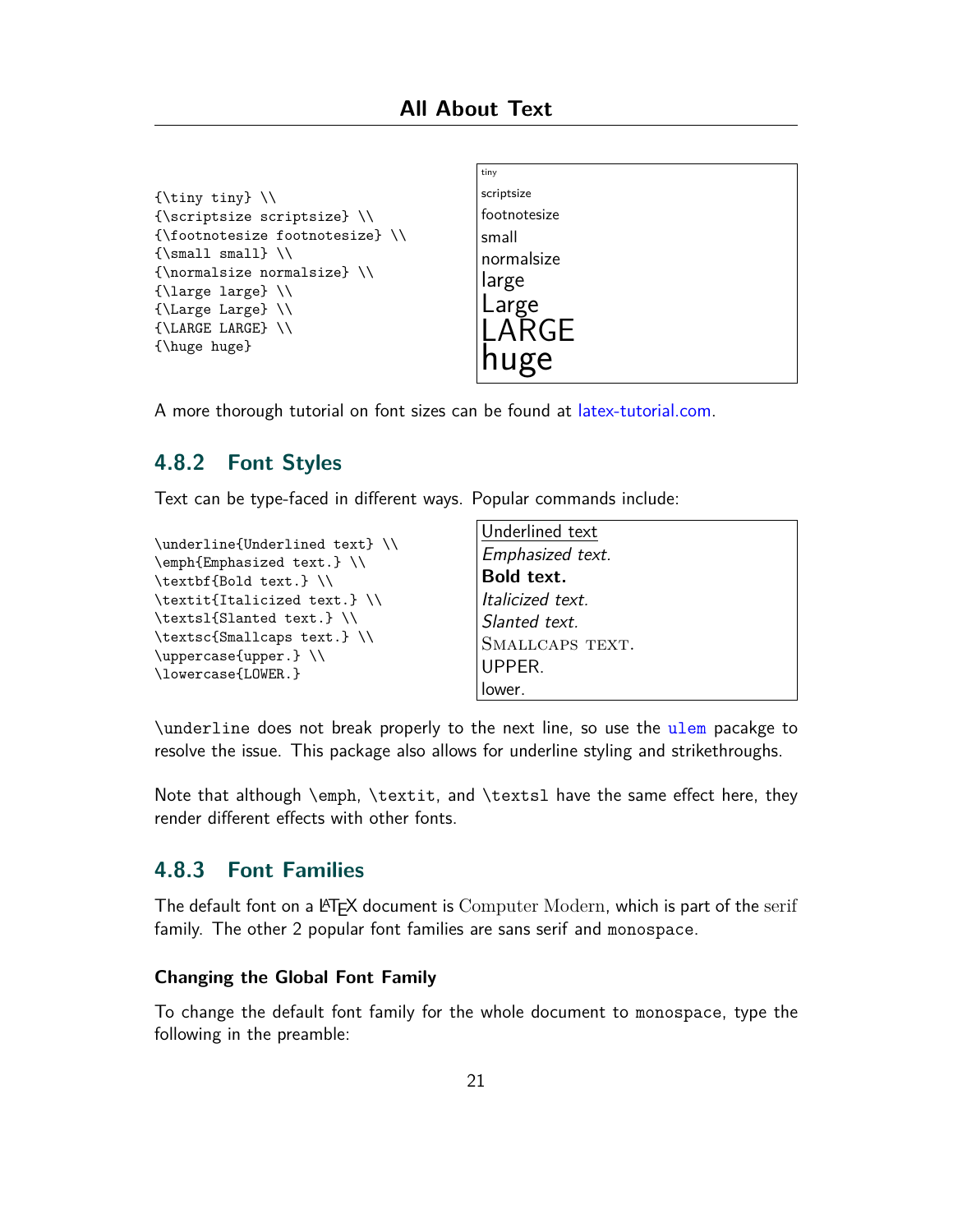\renewcommand{\familydefault}{\ttdefault}

Replace \ttdefault with \sfdefault for sans serif. As serif is the default font family for a  $\langle \text{FT} \rangle$  document, nothing needs to be done to use it. However, if needed, use \rmdefault.

#### **Temporarily Changing the Font Family**

To use these font families temporarily, use the following commands:

```
\textrm{Serif text.} \\
\textsf{Sans Serif text.} \\
\texttt{Monospace text.}
```

```
Serif text.
Sans Serif text.
Monospace text.
```
## <span id="page-22-0"></span>**4.9 More Fonts**

To use other fonts, employ external packages.

#### <span id="page-22-1"></span>**4.9.1 Using Other Fonts Installed on your PC**

#### **Using the font globally**

To use fonts installed on a local PC (e.g.Times New Roman), type the following in the preamble:

\usepackage{fontspec} \setmainfont{Times New Roman}

Then, you must typeset the document using the X $\pm$ ATEX or LuaLATEX compiler. The section between 2:52 to 3:16 of [this](https://www.youtube.com/watch?v=oI8W4MvFo1M&t=2m52s) video might help with the compilation.

#### **Using the font temporarily**

If you only need to use Times New Roman for some text, type:

\usepackage{fontspec} \newfontfamily{\tnrm}{Times New Roman} {\tnrm Times New Roman Text.}

Times New Roman Text.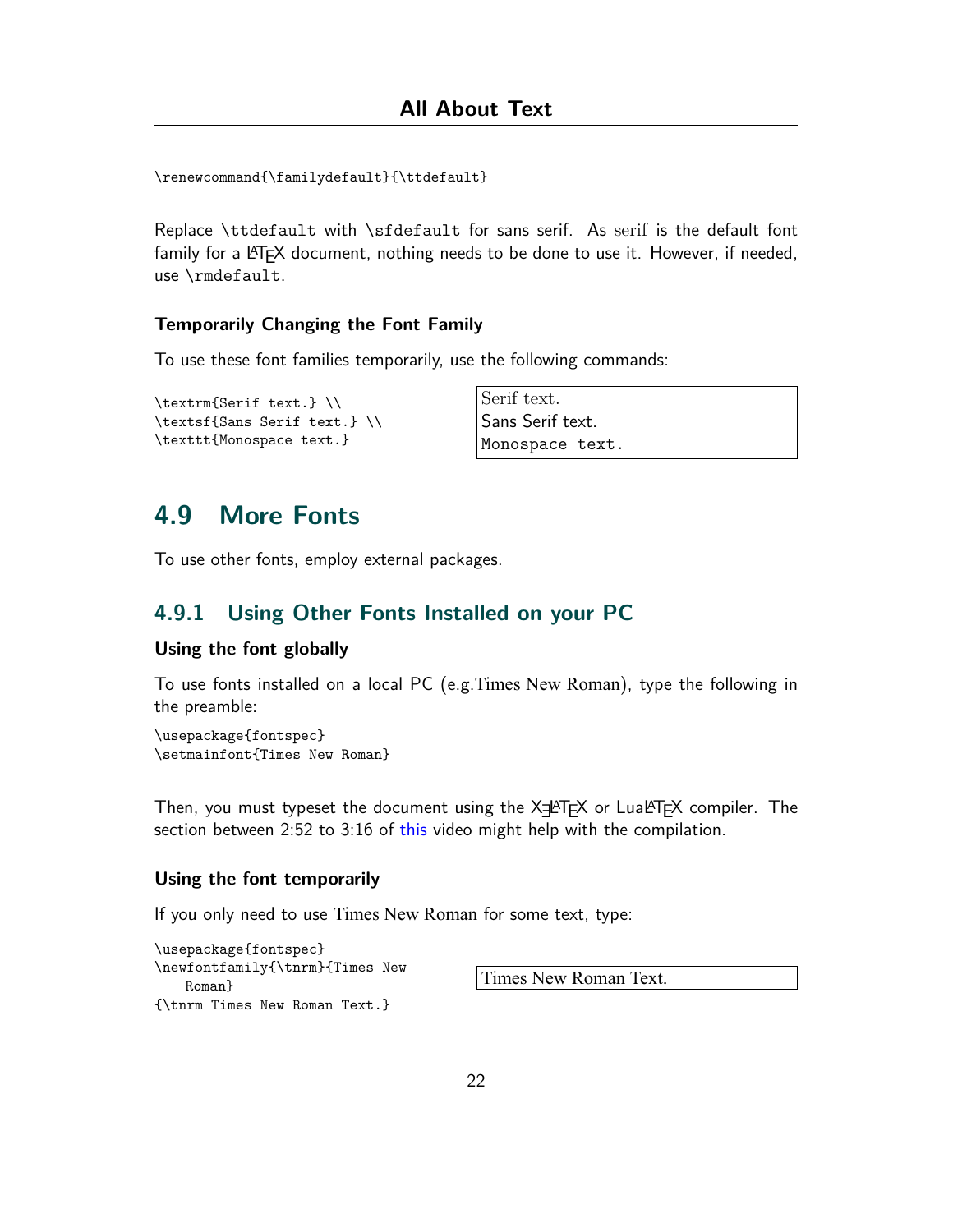\tnrm was my choice. It can be replaced with a command of your choice (just make sure it isn't already defined).

The user can download fonts for their PC at [dafont.com.](https://www.dafont.com)

### <span id="page-23-0"></span>**4.9.2 Using The LATEX Font Catalogue**

More fonts and their instructions-for-use can be found on The LA[TEX Font Catalogue](https://tug.org/FontCatalogue/) $^1$ . For example, if you want to use  $\text{Bookman}^2$  as the global font, type the following in the preamble:

\usepackage{bookman}

If you want to use Bookman only for some text:

Normal Text. \\ {\fontfamily{pbk}\selectfont Bookman Text.}

Normal Text. Bookman Text.

Notice the code pbk. You need to know this code to access the font. The codes for the most common fonts can be found at [Stack Exchange](https://tex.stackexchange.com/questions/25249/how-do-i-use-a-particular-font-for-a-small-section-of-text-in-my-document/37251#37251).

Sometimes the font does not appear. This is because it needs to be installed by **LATEX.** For more information, read [this](https://tug.org/fonts/fontinstall.html) guide.

 $1$ If you are writing mathematical expressions, use fonts with math support.

<sup>&</sup>lt;sup>2</sup>Popular fonts can be found [here.](https://r2src.github.io/top10fonts/)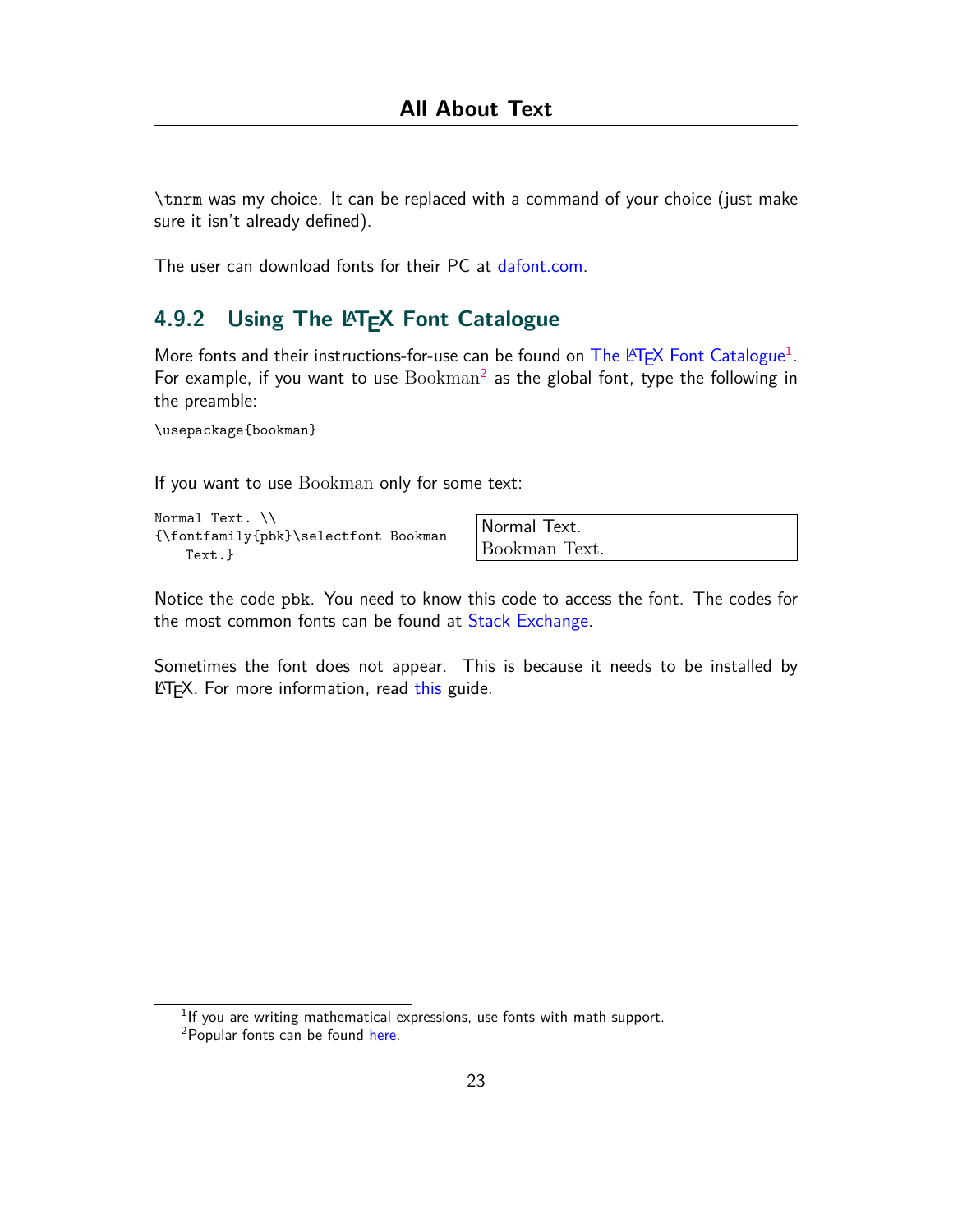## <span id="page-24-0"></span>**Chapter 5**

## **International Language Support**

## <span id="page-24-1"></span>**5.1 Using polyglossia**

### <span id="page-24-2"></span>**5.1.1 Languages Requiring Font Definitions**

#### **Arabic**

Use the polyglossia package with the XIATEX compiler as follows:

```
% Preamble
\usepackage{polyglossia}
\setdefaultlanguage{english}
\setotherlanguage{arabic}
\newfontfamily{\arabicfont}[Script=Arabic]{Scheherazade}
```
\arabicfont is used to type Arabic: يمكن عكس هذا النص

You must download the [Scheherazade](https://www.1001fonts.com/scheherazade-font.html) font on your local PC. Other fonts that support Arabic can be found [here](https://www.overleaf.com/learn/latex/Questions%2FWhich_OTF_or_TTF_fonts_are_supported_via_fontspec%3F#Fonts_for_Arabic_script).

#### **Bengali**

Use the polyglossia package with the XIATEX compiler as follows:

```
% Preamble
\usepackage{polyglossia}
\setdefaultlanguage{english}
\setotherlanguage{bengali}
\newfontfamily{\bengalifont}[Script=Bengali]{Kalpurush}
```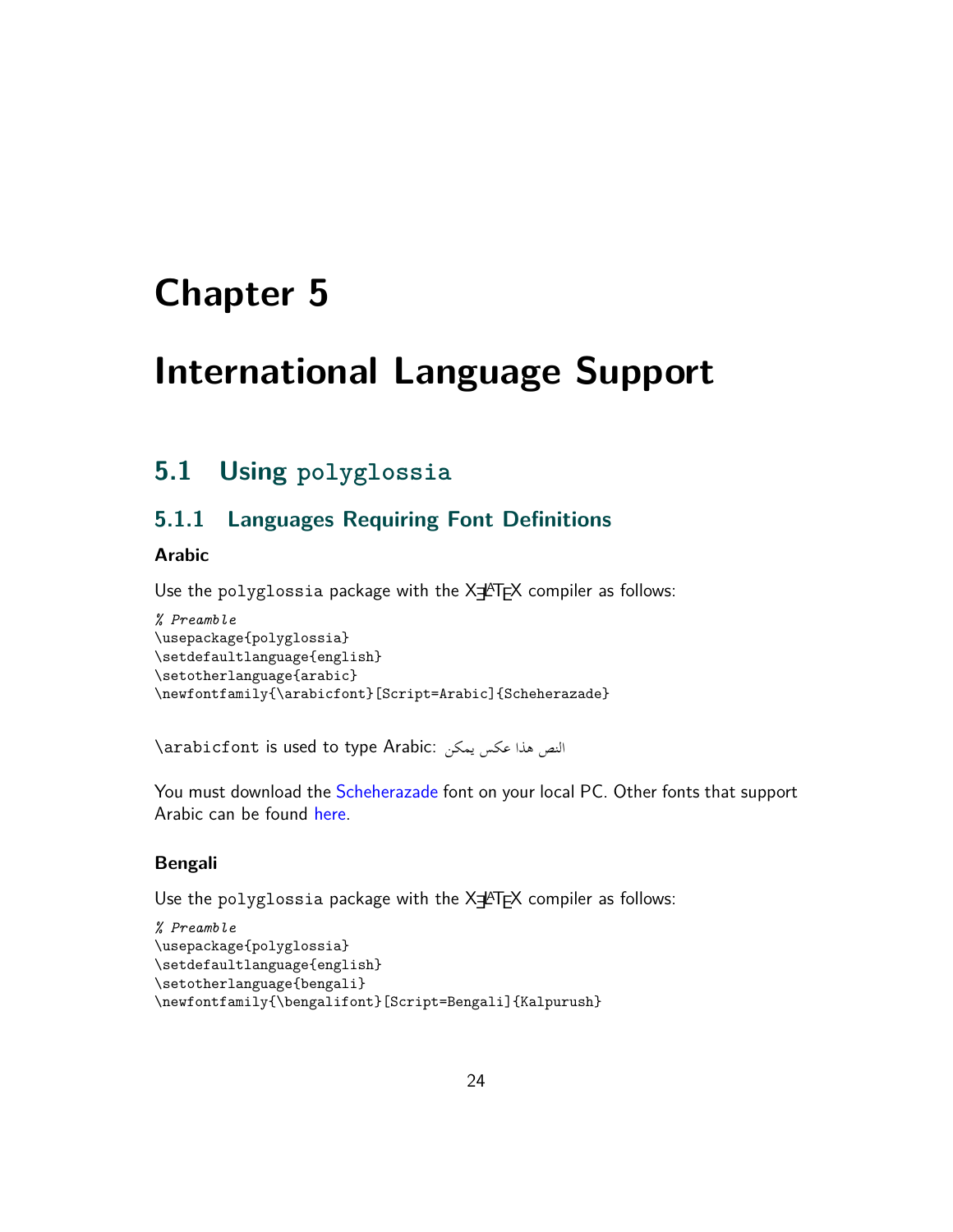\bengalifont is used to type Bengali: আমি বাংলা বলি না।

You must download the [Kalpurush](http://banglafont.com/?p=Download%20Kalpurush/) font on your local PC. Other fonts that support Bengali can be found [here.](https://www.overleaf.com/learn/latex/Questions%2FWhich_OTF_or_TTF_fonts_are_supported_via_fontspec%3F#Bengali)

#### **Greek**

Use the polyglossia package with the X=ATEX compiler as follows:

```
% Preamble
\usepackage{polyglossia}
\setdefaultlanguage{english}
\setotherlanguage{greek}
\newfontfamily{\greekfont}[Script=Greek]{Linux Libertine}
```
\greekfont is used to type Greek: Θέλω να πάω στη Μύκονο.

You must download the [Linux Libertine](https://www.dafont.com/linux-libertine.font) font on your local PC. Some other Greek fonts can be found [here](https://www.overleaf.com/learn/latex/Questions%2FWhich_OTF_or_TTF_fonts_are_supported_via_fontspec%3F#Fonts_for_Greek).

#### **Hebrew**

Use the polyglossia package with the X=LATEX compiler as follows:

```
% Preamble %
\usepackage{polyglossia}
\setdefaultlanguage{english}
\setotherlanguage{hebrew}
\newfontfamily{\hebrewfont}[Script=Hebrew]{IBM Plex Sans Hebrew}
```
\hebrewfont is used to type Hebrew: אנחנו אנשים .אינטליגנטים

You must download the [IBM Plex Sans Hebrew](https://fonts.google.com/specimen/IBM+Plex+Sans+Hebrew?query=ibm) font on your local PC. Other fonts that support Hebrew can be found [here.](https://www.overleaf.com/learn/latex/Questions%2FWhich_OTF_or_TTF_fonts_are_supported_via_fontspec%3F#Fonts_for_Hebrew_script)

#### **Hindi**

Use the polyglossia package with the X=PTEX compiler as follows:

```
% Preamble
\usepackage{polyglossia}
\setdefaultlanguage{english}
```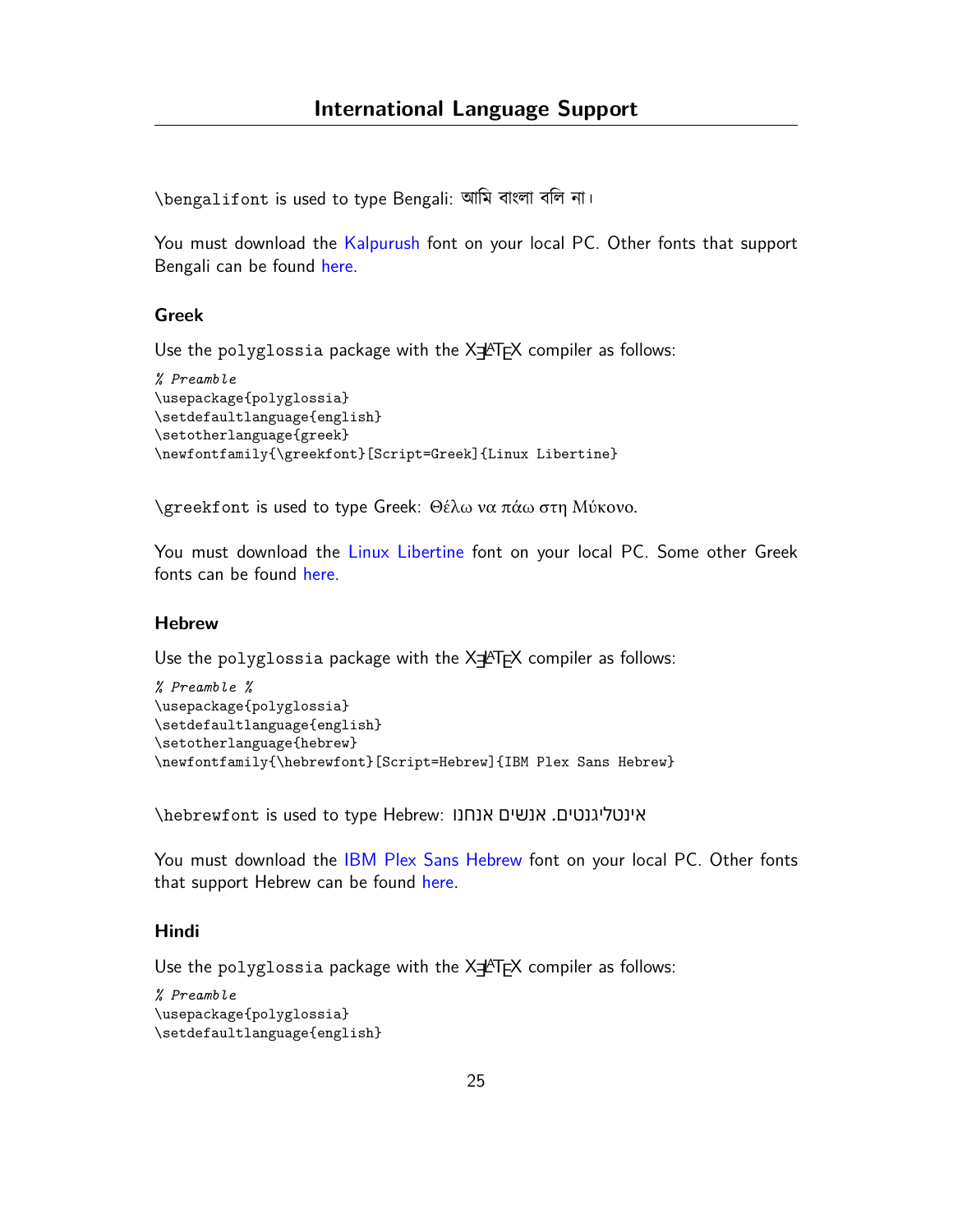\setotherlanguage{hindi} \newfontfamily{\hindifont}[Script=Devanagari]{Lohit Devanagari}

\hindifont is used to type Hindi: िवराट कोहली भगवान ह।ैं

You must download the [Lohit Devanagari](https://www.ffonts.net/Lohit-Devanagari.font.download) font on your local PC. Other fonts that support Hindi can be found [here](https://www.overleaf.com/learn/latex/Questions%2FWhich_OTF_or_TTF_fonts_are_supported_via_fontspec%3F#Hindi_.28Devanagari_script.29).

#### **Thai**

Use the polyglossia package with the X=PTEX compiler as follows:

```
% Preamble
\usepackage{polyglossia}
\setdefaultlanguage{english}
\setotherlanguage{thai}
\newfontfamily\thaifont[Script=Thai]{Prompt}
```
\thaifont is used to type Thai: กุมารเป็นคนไทย

You must download the [Prompt](https://fonts.google.com/specimen/Prompt?subset=thai) font on your local PC. Other fonts that support Thai can be found [here](https://www.overleaf.com/learn/latex/Questions%2FWhich_OTF_or_TTF_fonts_are_supported_via_fontspec%3F#Fonts_for_Thai).

#### **Russian**

Use the polyglossia package with the X=PTEX compiler as follows:

```
% Preamble
\usepackage{polyglossia}
\setdefaultlanguage{english}
\setotherlanguage{russian}
\newfontfamily\russianfont[Script=Cyrillic]{Linux Libertine}
```
\russianfont is used to type Russian: Путин любит лошадей!

You must download the [Linux Libertine](https://www.dafont.com/linux-libertine.font) font on your local PC. Some other Russian fonts can be found [here](https://www.lingualift.com/blog/cyrillic-russian-fonts/).

**If you set the default language as Russian, you can type it without \russianfont. However, you still need to define \russianfont using \newfontfamily in the preamble. The same applies to the other languages in [5.1.1](#page-24-2).**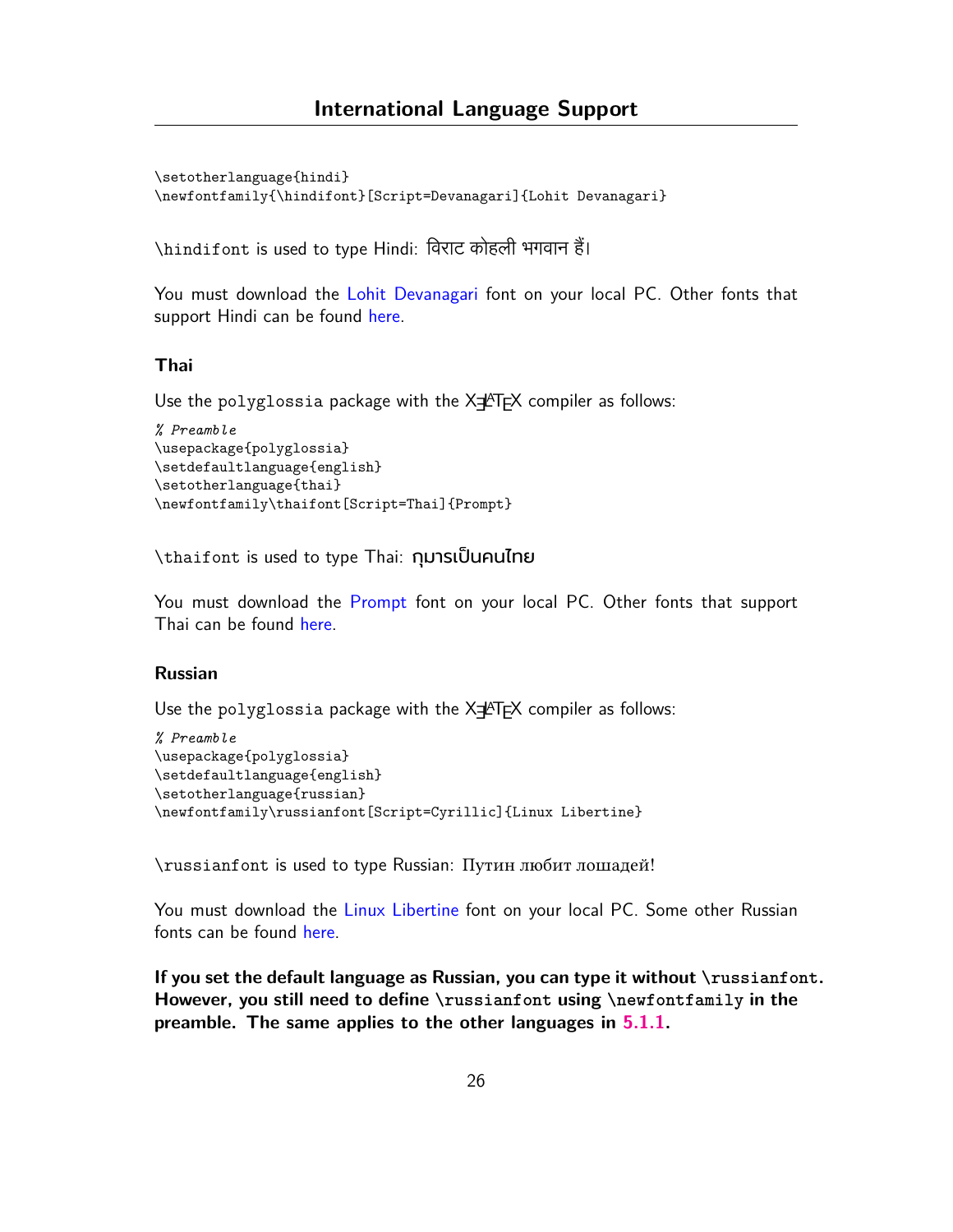### <span id="page-27-0"></span>**5.1.2 Some Other Languages**

#### **Spanish**

Use the polyglossia package with the  $X\sharp A\Gamma F$  compiler as follows:

```
% Preamble
\usepackage{polyglossia}
\setdefaultlanguage{spanish}
```
¡December 27, 2021 es mi cumpleaños!

*% Body* ¡\today{} es mi cumpleaños!

If you only need to use Spanish temporarily:

```
% Preamble
\usepackage{polyglossia}
\setdefaultlanguage{english}
\setotherlanguage{spanish}
```

```
% Body
I speak Spanish. \\
\textspanish{\today{} es mi
    cumpleaños.}
```
I speak Spanish. 27 de diciembre de 2021 es mi cumpleaños.

#### **French**

If you also want to add French, make the following changes:

```
% Preamble
\usepackage{polyglossia}
\setdefaultlanguage{english}
\setotherlanguages{spanish, french}
```

```
% Body
I speak Spanish. \\
\textspanish{\today{} es mi
   cumpleaños.} \\
\textfrench{Je parle aussi français.}
```
I speak Spanish. 27 de diciembre de 2021 es mi cumpleaños. Je parle aussi français.

#### **German**

You can simply replace french with german in the code above.

#### **Read the polyglossia [documentation](https://ctan.org/pkg/polyglossia?lang=en) for a full list of supported languages.**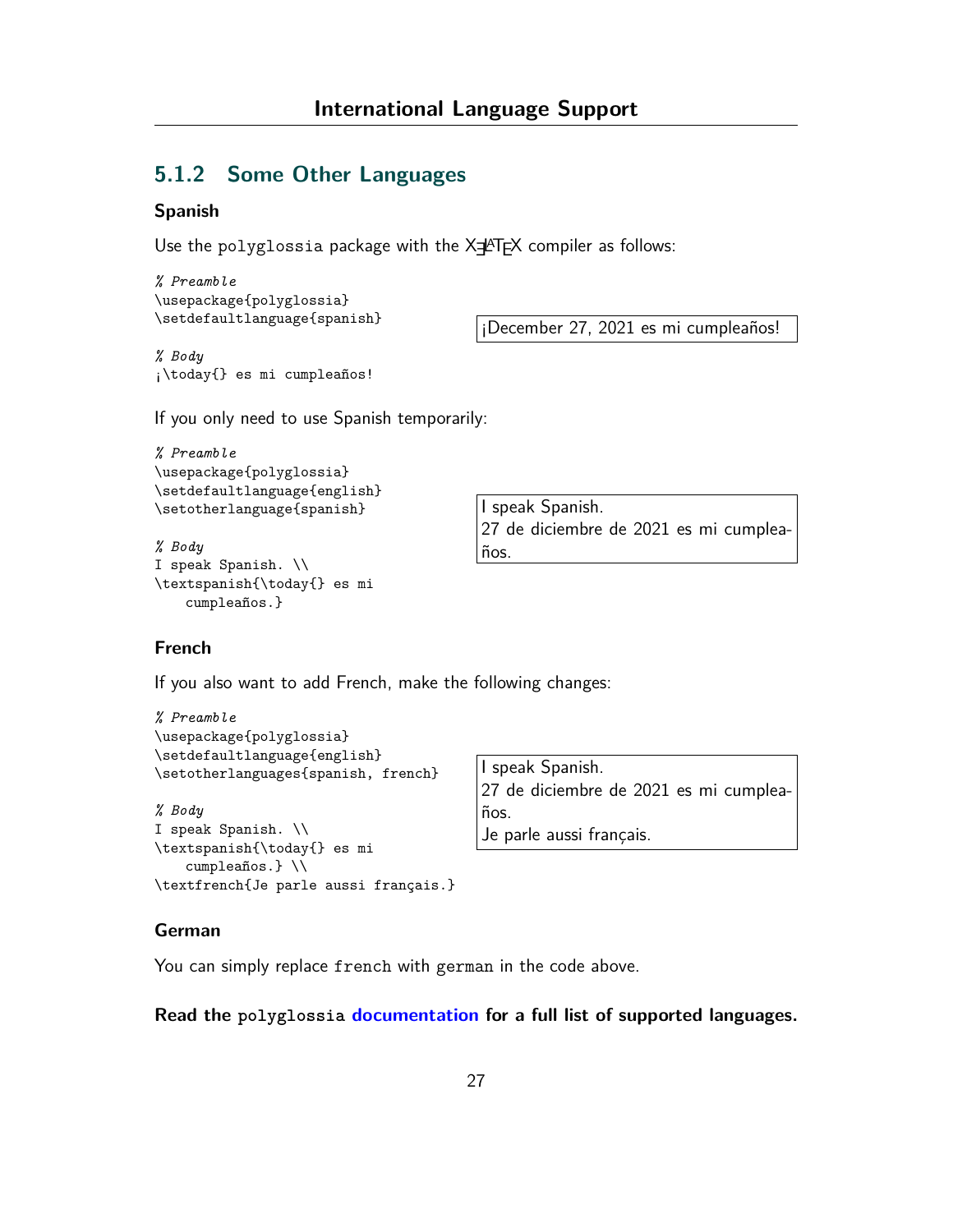## <span id="page-28-0"></span>**5.2 Languages Requiring Other Packages**

#### **Chinese**

The most comprehensive solution is to use the ctex package.

*% Preamble* \usepackage[UTF8]{ctex}

*% Body* 你好

你好

It is recommended to use the  $X\exists A$ <sup>AT</sup>EX compiler.

#### **Japanese**

The xeCJK package<sup>1</sup> takes care of Japanese.

*% Preamble* \usepackage{xeCJK}

*% Body* 日本の首都は東京です 日本の首都は東京です

You must use the XIATEX compiler.

#### **Helpful Resources**

- 1. [Language Fonts](https://www.overleaf.com/learn/latex/Questions/Which_OTF_or_TTF_fonts_are_supported_via_fontspec%3F) a list of fonts that support different languages.
- 2. [Wikibooks](https://en.wikibooks.org/wiki/LaTeX/Internationalization) a more comprehensive guide for typesetting different languages.
- 3. [Overleaf](https://www.overleaf.com/learn/latex/International_language_support#Further_reading) further reading.

 $1$ This package can also be used to typeset Chinese.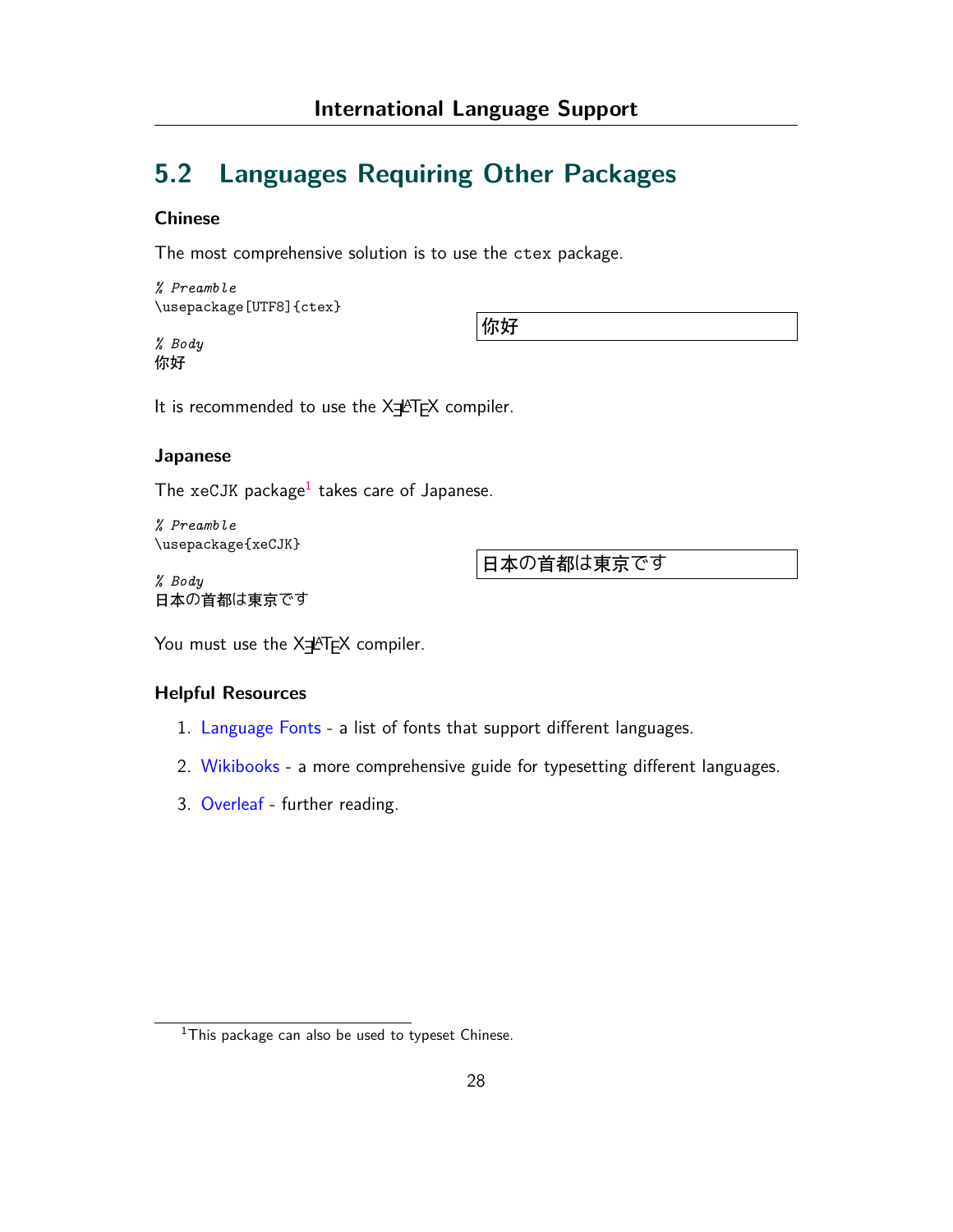## <span id="page-29-0"></span>**Chapter 6**

## **Page Layout**

## <span id="page-29-1"></span>**6.1 Line Spacing**

\linespread alters the space between lines. Type it in the preamble.

*% Default Line Spacing* \linespread{1}

*% One and a Half Line Spacing* \linespread{1.3}

*% Double Line Spacing* \linespread{1.6}

\setlength{\baselineskip}{1.6 \baselineskip} temporarily alters the line spacing to double spacing:

| \setlength{\baselineskip}{1.6                                                                                                               | A double spaced paragraph is a paragraph                            |
|---------------------------------------------------------------------------------------------------------------------------------------------|---------------------------------------------------------------------|
| \baselineskip}                                                                                                                              | with twice the space between lines. Wow,                            |
| A double spaced paragraph is a<br>paragraph with twice the space<br>between lines. Wow, that's meta!<br>$\parlim_{\delta \setminus \delta}$ | that's meta!                                                        |
| This is a normal paragraph with<br>normal spacing. Nothing special.                                                                         | This is a normal paragraph with normal<br>spacing. Nothing special. |

 $\gamma$  ends a paragraph and is necessary<sup>1</sup>.

 $1$ You can also use an empty line.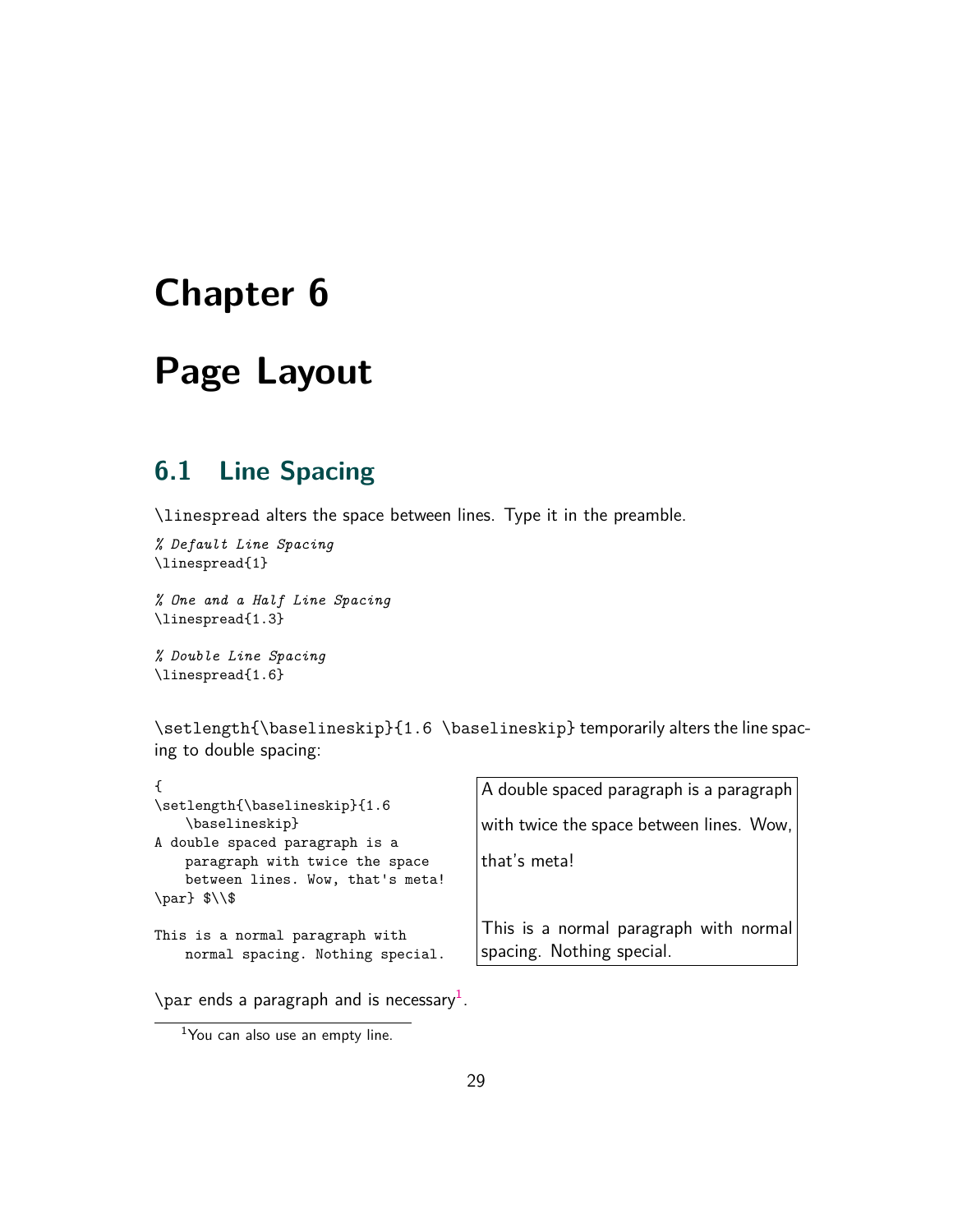## <span id="page-30-0"></span>**6.2 Paragraphs**

#### <span id="page-30-1"></span>**6.2.1 Paragraph Indentation**

#### **Temporary Indentation**

Sometimes paragraphs are indented. \noindent cancels the indent. If you want to indent a non-indented paragraph, use \indent.

#### **Permanent Indentation**

\setlength{\parindent}{4em} globally sets paragraph indentation to 4em. If you don't want any indentation in the document, use \setlength{\parindent}{0em}. Place the commands in the preamble, preferably before \tableof contents.

### <span id="page-30-2"></span>**6.2.2 Paragraph Spacing**

\setlength{\parskip}{1em} globally sets spacing between 2 paragraphs to 1em.

More information of units such as em can be found [here.](https://tex.stackexchange.com/questions/8260/what-are-the-various-units-ex-em-in-pt-bp-dd-pc-expressed-in-mm)

### <span id="page-30-3"></span>**6.2.3 Paragraph Shape**

Load the shapepar package. You can write paragraphs with cool shapes.

| \heartpar{This paragraph is shaped as a |
|-----------------------------------------|
| heart because \LaTeX{} is powerful.     |
| There are many other shapes             |
| available. Just go through the          |
| documentation for                       |
| \texttt{shapepar}. There are            |
| circles, squares, rectangles, and       |
| shapes you can't imagine. This is       |
| kind of cringe but oh well.}            |
|                                         |

This para- graph is shaped as a heart because LATEX is powerful. There are many other shapes available. Just go through the documentation for shapepar. There are circles, squares, rectangles, and shapes you can't imagine. This is kind of cringe but oh well. *♥*

For more information, read the shapepar [documentation](https://ctan.org/pkg/shapepar). For irregular shapes, read this [post](https://tex.stackexchange.com/questions/32226/how-to-layout-irregular-paragraph-shape).

More information on paragraph formatting can be found on [Overleaf.](https://www.overleaf.com/learn/latex/Paragraph_formatting)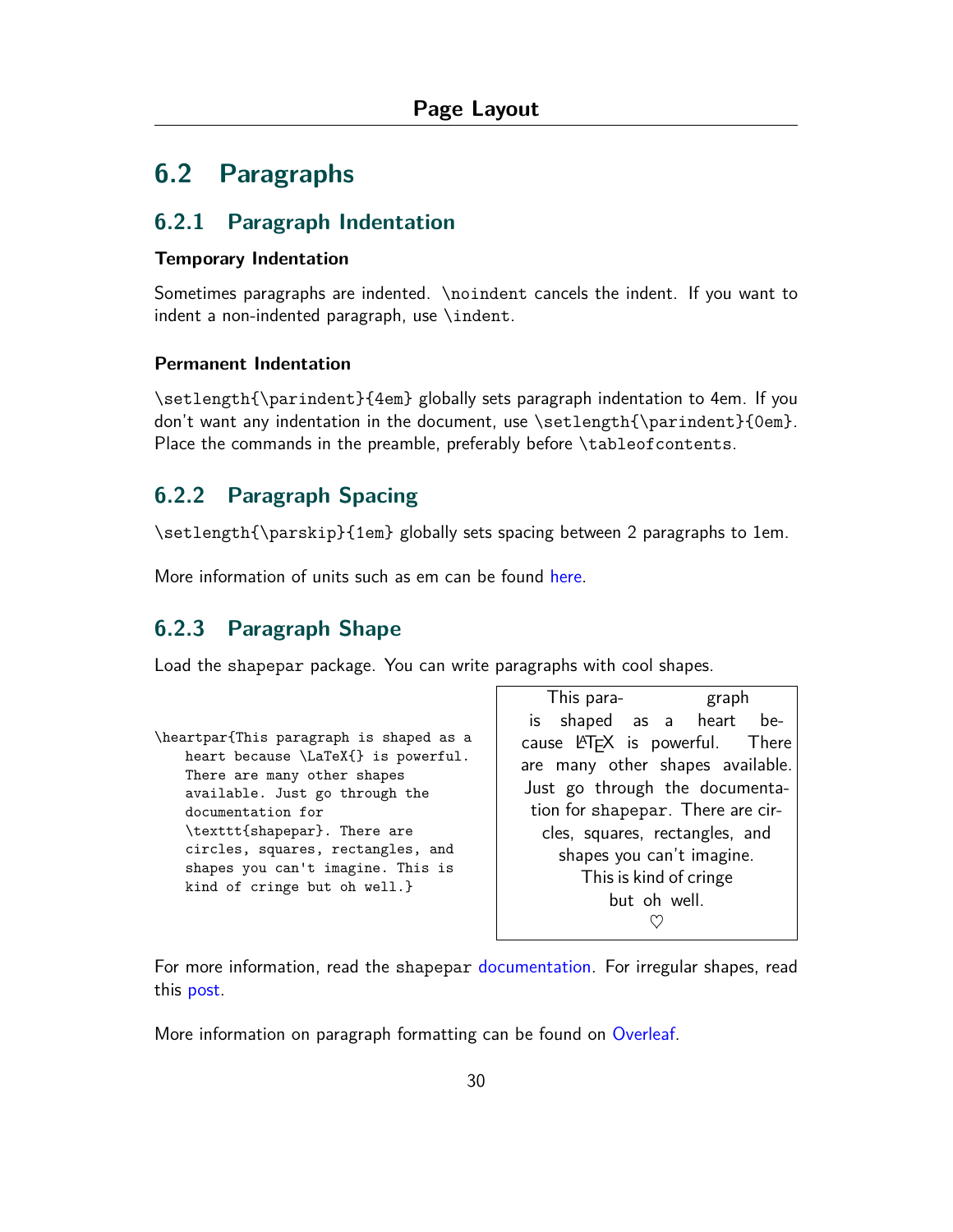## <span id="page-31-0"></span>**6.3 Page Elements**

All documents classes except book (refer to [3.2](#page-11-0) on page [11\)](#page-11-0) are one-sided. In onesided documents, each page is identical. In two-sided documents, odd and even pages have different margins. To create a two-sided document, use the twoside option.

```
% Books are two-sided documents
\documentclass{book}
```

```
% Use the two-sided option for other document classes
\documentclass[twoside]{article}
```
More information on one/two-sided documents can be found [here](https://www.overleaf.com/learn/latex/Single_sided_and_double_sided_documents).

#### <span id="page-31-1"></span>**6.3.1 Headers & Footers**

#### **Basic Customization**

Use \pagestyles in the preamble.

```
% No Header, No Footer
\pagestyles{empty}
```
*% No Footer, Header contains page number and some information* \pagestyles{headings}

```
% No Footer, Header for one-sided document
\pagestyles{myheadings}
\markright{Name \hfill Date \hfill} % Name is placed on the left, Date is
   placed in the center, page number on the right
```
*% No Footer, Header for two-sided document* \pagestyles{myheadings} \markboth{Hi}{Hello} *% 'Hi' on even pages, 'Hello' on odd pages*

#### **Advanced Customization**

Load the fancyhdr package and do the following:

```
% Preamble
\usepackage{fancyhdr}
\pagestyle{fancy} % Sets page style to fancy
\fancyhf{} % Clears the Header and Footer for customization
```
For a one-sided documents, use the following commands: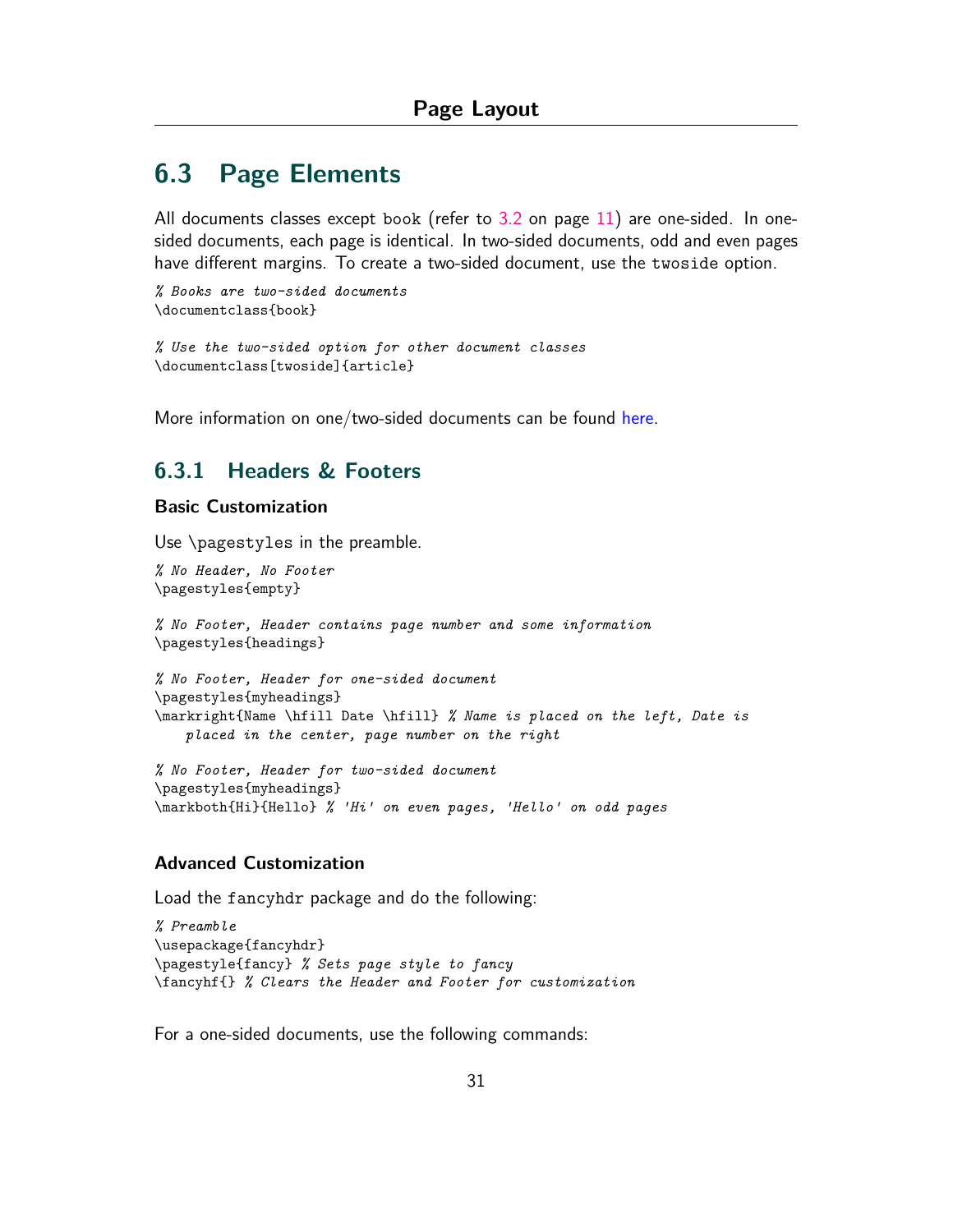```
% Preamble
\rhead{Right Side of Header}
\chead{Header Center}
\lchead{Left Side of Header}
\rfoot{Right Side of Footer}
\cfoot{Footer Center}
\lfoot{Left Side of Footer}
For two-sided documents:
% Preamble
\fancyhead[LE,RO]{Outer} % LE = Left Even; RO = Right Odd
\fancyhead[RE,LO]{Inner} % RE = Right Even; LO = Left Odd
\fancyfoot[CE,CO]{Center} % CE = Center Even; CO = Center Odd
\fancyfoot[LE,RO]{\thepage} % Prints the page number on the Footer center on
    even and odd pages
```
More commands include:

| <b>Description</b>                         | <b>Command</b> |
|--------------------------------------------|----------------|
| Page Number                                | \thepage       |
| Chapter Number                             | \thechapter    |
| Section Number                             | \thesection    |
| Chapter Name                               | \chaptername   |
| Current Chapter / Section Name & Number    | \leftmark      |
| Current Section / Subsection Name & Number | \rightmark     |

fancyhdr provides decorative lines for the header and footer. If you need to customize the lines, do the following:

```
% Preamble
\renewcommand{\headrulewidth}{2pt} % Header Line
\renewcommand{\footrulewidth}{2pt} % Footer Line
```
#### <span id="page-32-0"></span>**6.3.2 Page Numbers**

Use \pagenumbering.

*% Preamble* \pagenumbering{arabic}

The page numbers will be Arabic numerals. If you need lowercase (uppercase) Roman numerals, use roman (Roman) instead.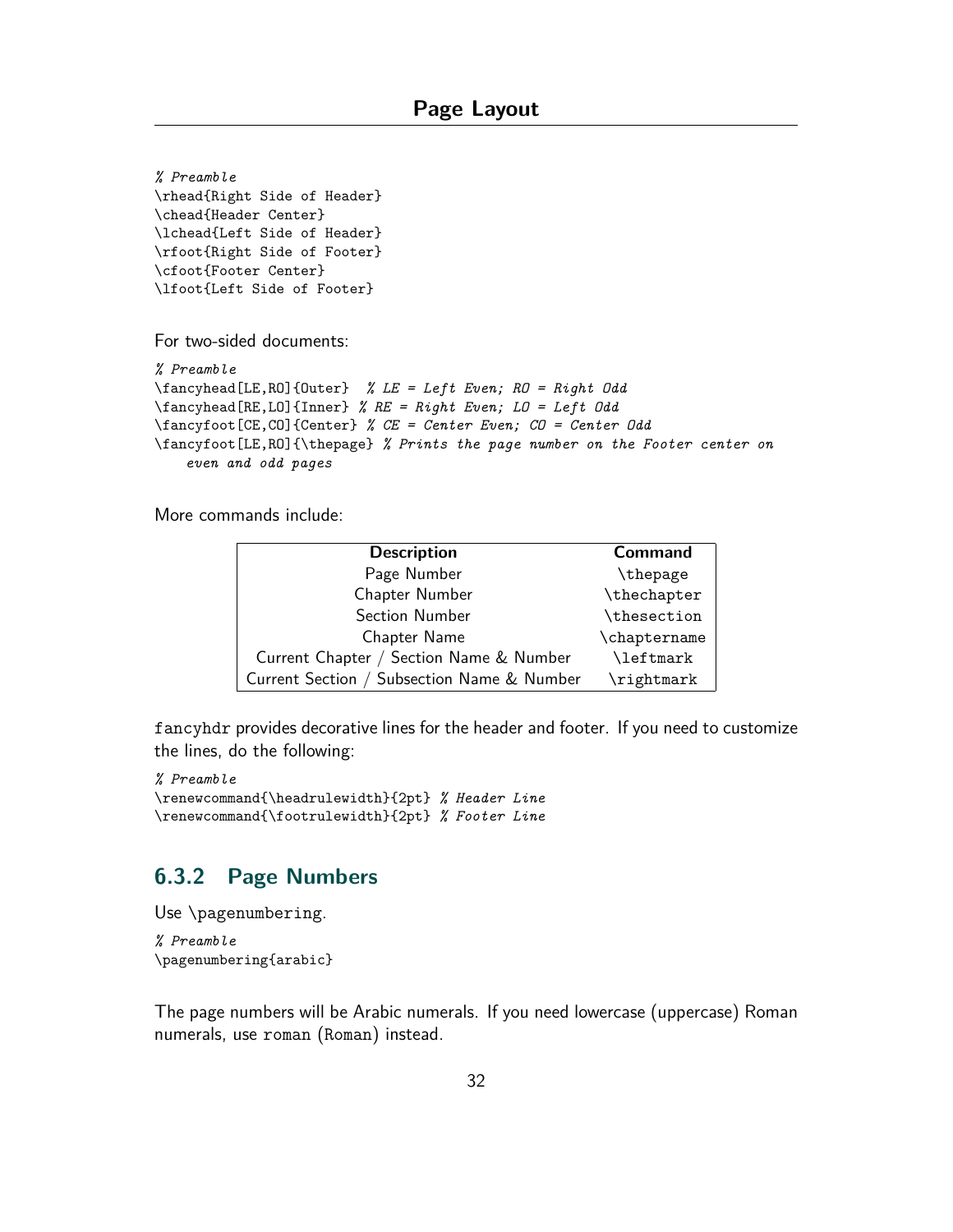\setcounter{page} allows you to control the page counter.

```
\chapter{First Chapter}
\setcounter{page}{3} % 3 is assigned to the current page
```
More information on page numbering can be found [here.](https://www.overleaf.com/learn/latex/Page_numbering)

## <span id="page-33-0"></span>**6.4 Page Margins**

The geometry package allows you to change the margins.

```
% Preamble
\usepackage[margin=2in]{geometrty}
```
I have also used it to create help sheets.

```
% Preamble
\documentclass{article}
\usepackage[margin=1cm, landscape]{geometry}
\usepackage{multicol}
```

```
% Body
\begin{multicols}{3}
\section{Section 1}
\section{Section 2}
\section{Section 3}
\section{Section 4}
\end{multicols}
```
#### **Helpful Resources**

Frankly, I don't have much experience with page margins, so I direct you to the following resources.

- 1. [CTAN](https://ctan.org/pkg/geometry?lang=en) geometry package documentation.
- 2. [Overleaf](https://www.overleaf.com/learn/latex/Page_size_and_margins) an introduction to page size and margins.
- 3. [Wikibooks](https://en.wikibooks.org/wiki/LaTeX/Page_Layout) an advanced guide for page layout (page margins, page size, page background).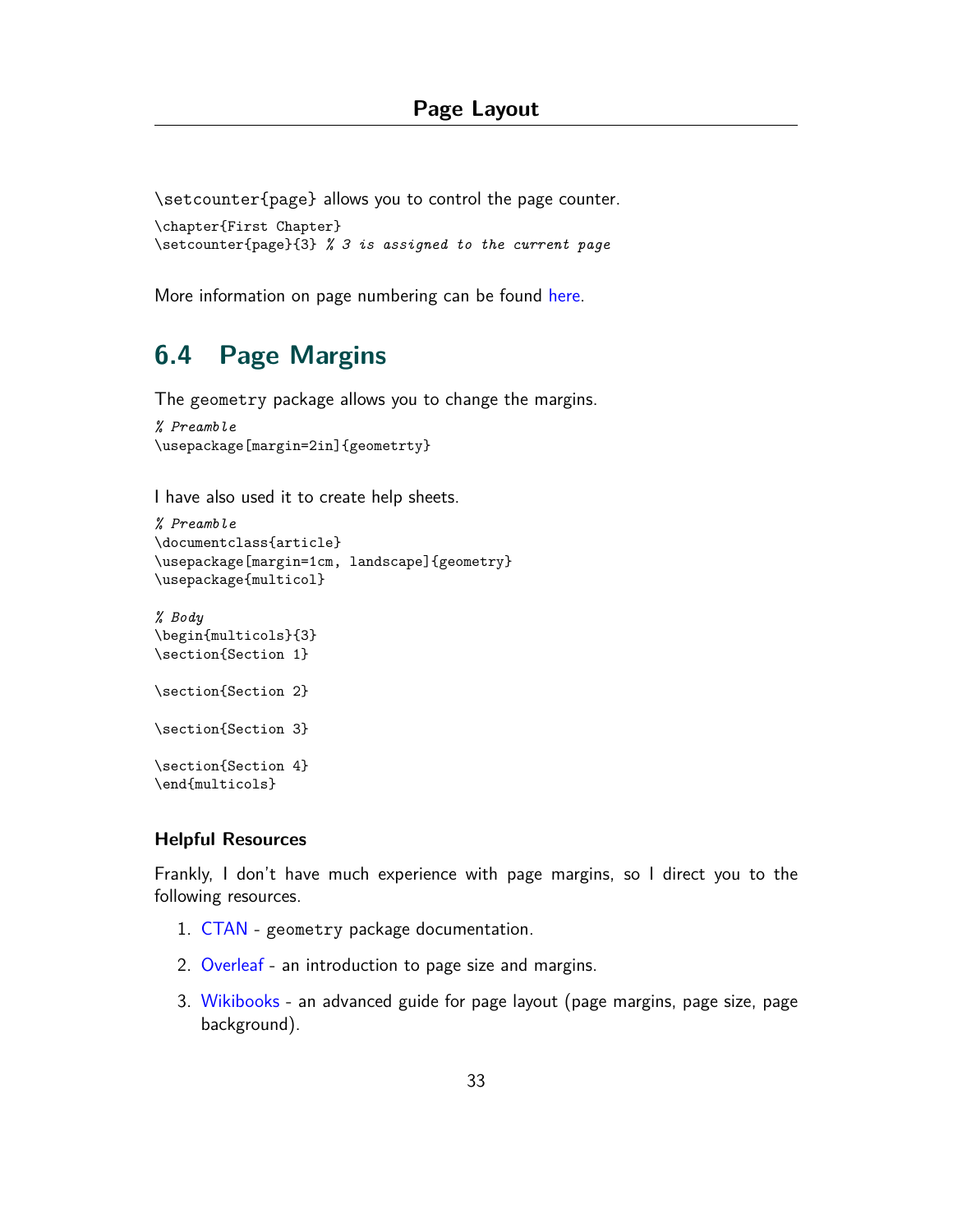## <span id="page-34-0"></span>**Chapter 7**

## **Mathematics**

This is where the heart of LATEX lies.

## <span id="page-34-1"></span>**7.1** *AMS***-LATEX packages**

It is **strongly recommended** to load the packages in the  $A\mathcal{M}S$ -LATEX bundle when typesetting math. Copy this into the document's preamble:

\usepackage{mathtools, amssymb, amsthm}

## <span id="page-34-2"></span>**7.2 Math Mode**

Math mode must be used when writing math. There are 2 modes: inline and display.

## <span id="page-34-3"></span>**7.2.1 Inline (Text)**

Inserts math in between text. Requires:

- an opening  $$$  and closing  $$$ ;
- or an opening  $\setminus$  (and closing  $\setminus$ );
- or a math environment.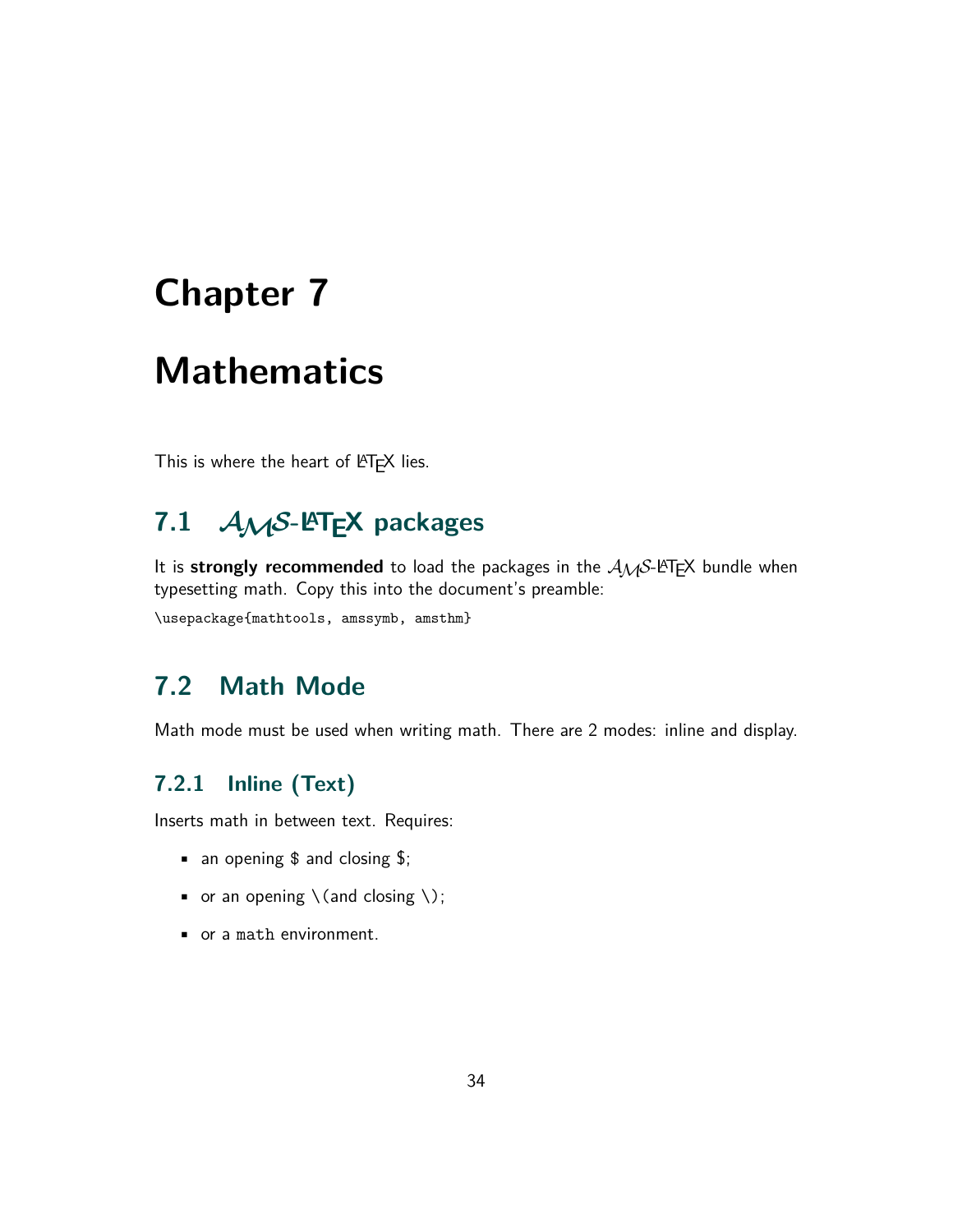\$9+10=21\$ is false. \\  $\langle (3^2 + 4^2 = 5^2) \rangle$  is true.  $\langle \rangle$ \begin{math} \sin{x}=\pi \text{ has no solutions.} \end{math}

 $9 + 10 = 21$  is false.  $3^2 + 4^2 = 5^2$  is true.  $\sin x = \pi$  has no solutions.

\text inserts text in math mode. If not, this happens:

```
\begin{math}
\sin{x} = \pi has no solutions.
\end{math}
```
 $\sin x = \pi$ *hasnosolutions.* 

### <span id="page-35-0"></span>**7.2.2 Display (unnumbered)**

Displays math in its own line and is unnumbered. Requires:

- an opening  $\setminus$  [ and closing  $\setminus$ ];
- or an equation\* environment;
- or a displaymath environment.

```
The Pythagorean theorem:
    \langle[a<sup>2+b^2=c^2</sup>)]
Environments also work:
\begin{equation*}
a^2+b^2=c^2\end{equation*}
Another environment:
\begin{displaymath}
a^2+b^2=c^2\end{displaymath}
```
[this](https://tex.stackexchange.com/questions/503/why-is-preferable-to) for more information.

The Pythagorean theorem:  $a^2 + b^2 = c^2$ Environments also work:  $a^2 + b^2 = c^2$ Another environment:

Using an opening \$\$ and closing \$\$ also works but is **strongly discouraged**. Read

35

 $a^2 + b^2 = c^2$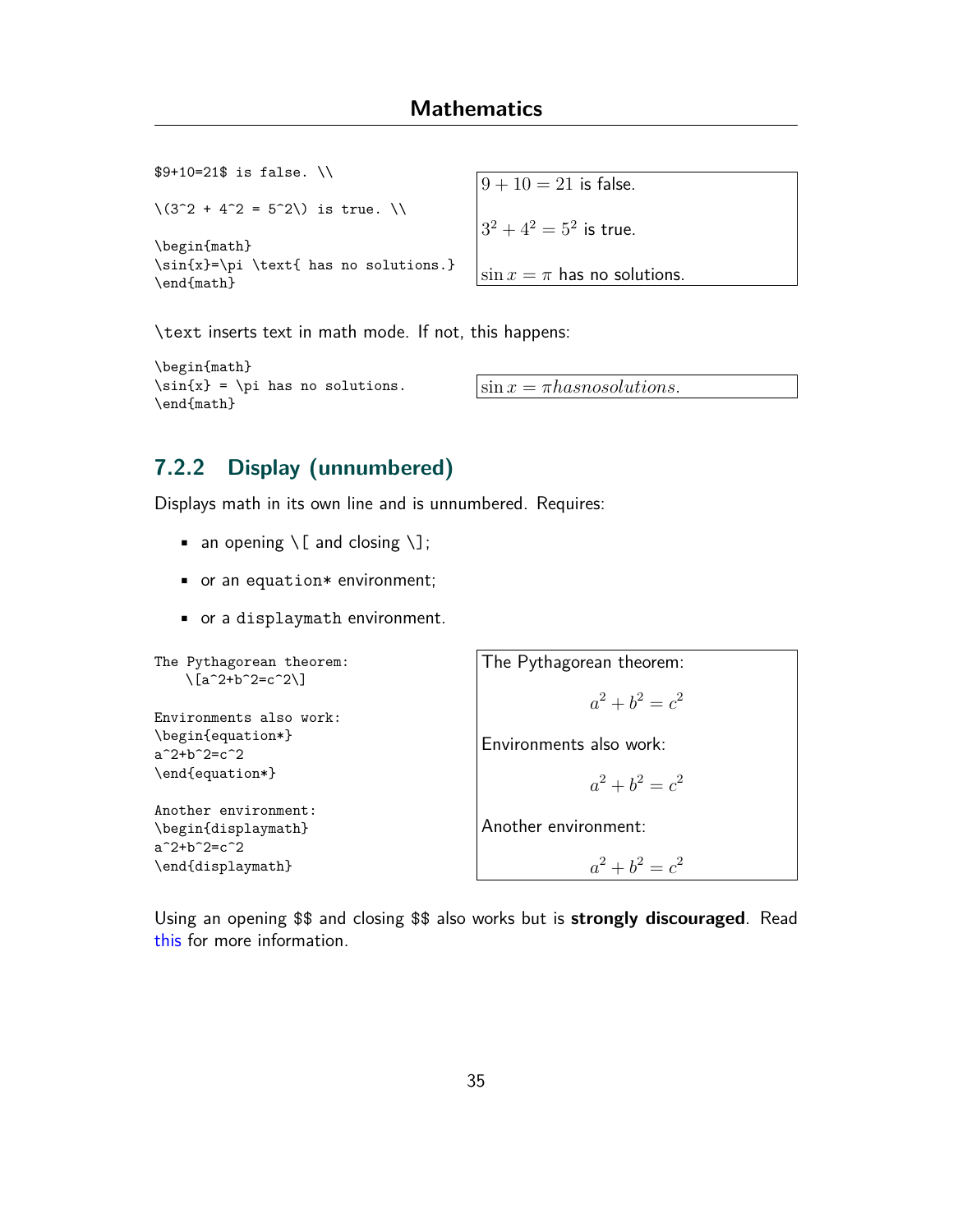### **7.2.3 Display (numbered)**

Displays math in its own line and is automatically labelled. Requires:

• an equation environment.

```
A legend once said that
\begin{equation}
9+10=21
\end{equation}
```
A legend once said that  $9 + 10 = 21$  (7.1)

### **7.2.4 Math Mode Fonts**

The text and math fonts in a LATEX document are independent. The default math font is Computer Modern. Math fonts compatible with  $\mathbb{E} F$  are rare. Refer to the footnote in [4.9.2](#page-23-0) for more information.

If you need to use math fonts temporarily, LATEX provides a few pre-defined commands:

| <b>Description</b>     | <b>Command</b>       | Output    |
|------------------------|----------------------|-----------|
| Default                | ABCabc123            | ABCabc123 |
| Roman                  | \mathrm{ABCabc123}   | ABCabc123 |
| <b>Bold</b>            | \mathbf{ABCabc123}   | ABCabc123 |
| <b>Italics</b>         | \mathit{ABCabc123}   | ABCabc123 |
| Typewriter             | \mathtt{ABCabc123}   | ABCabc123 |
| Fraktur                | \mathfrak{ABCabc123} | ABCabc123 |
| <b>Blackboard Bold</b> | \mathbb{ABC}         | ABC       |
| Caligraphic            | \mathcal{ABC}        | ABC       |

Note that \mathbb and \mathcal only work with capital letters.

### **7.2.5 Math Mode Spacing**

LATEX automatically spaces content in math mode. It ignores whitespace characters. If you want custom spacing, refer to this [table.](https://www.overleaf.com/learn/latex/Spacing_in_math_mode) Here are a few examples: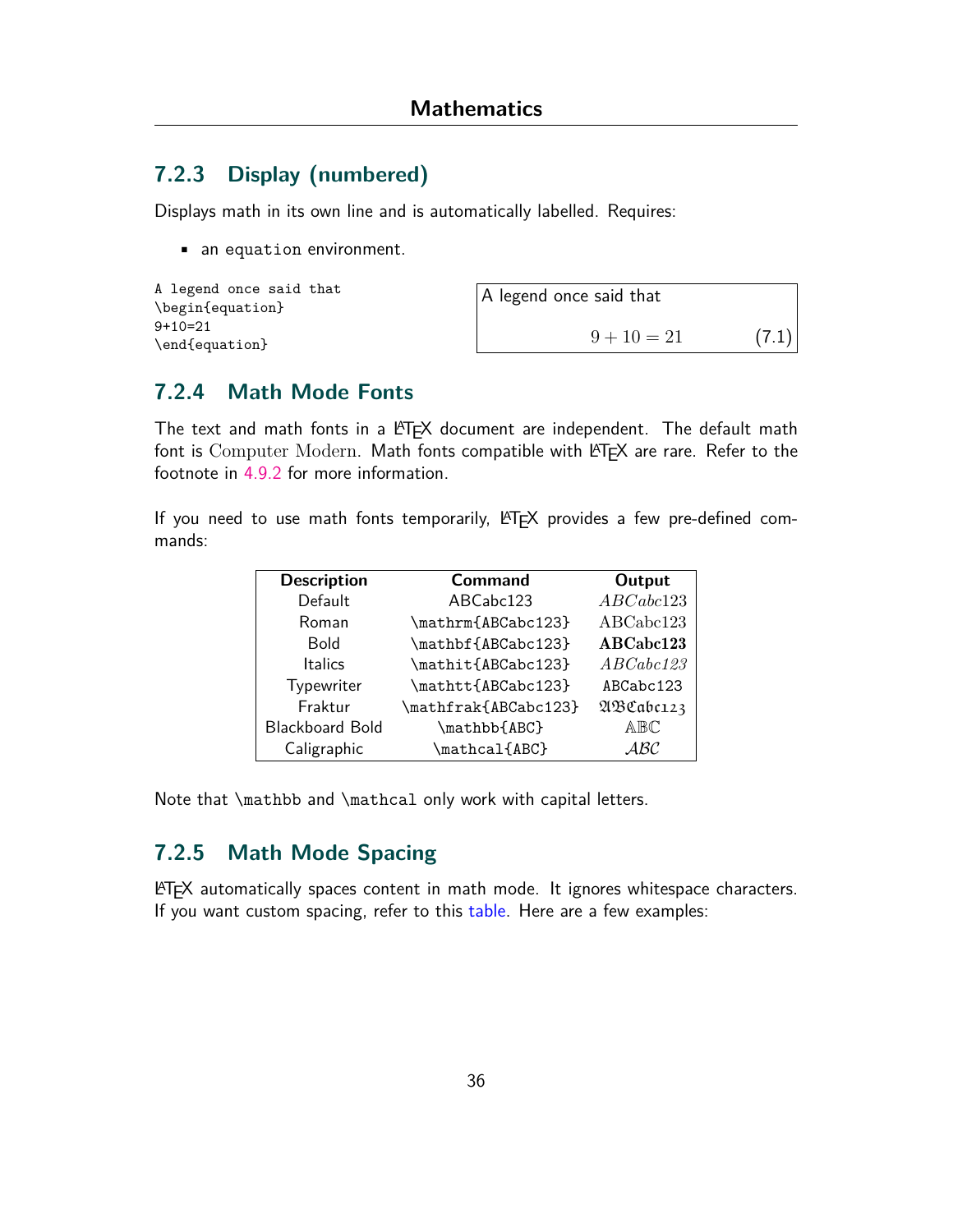|                                               | 12                  |
|-----------------------------------------------|---------------------|
| \$1<br>$2$ \$ \\                              | 12                  |
| $$1 \backslash ! 2 $ \backslash \$            | 12                  |
| $$1 \backslash, 2 $ \backslash \$             |                     |
| $$1 \; : \; 2 \; \$ \; \setminus \$           | 12                  |
| $$1 \; \; \; 2 \; \$ \; \; \; \;$             | 12                  |
| $$1 \ \ 2 \ $ \ \ \ \ \ \$                    | 12                  |
| $$1 \quad 2 \quad $ \setminus \$              | $\overline{2}$<br>1 |
| $$1 \qquad 2 \$ \ \$                          | $\overline{2}$      |
| $$1 \qquad \quad 2 \$ \}\                     |                     |
| $$1 \qquad \qquad \qquad 2 \$ \ \l \l \qquad$ | $\overline{2}$      |
| $$1 \hbox{hspace*}{4cm} 2$                    | $\overline{2}$      |
|                                               | റ                   |

\phantom acts like a whitespace character.

```
f^{-14}_{6}\mathrm{C} \\
f^{-14}_{\phantom{a}+6} \mathrm{C}% 1 space reserved
```

```
^{14}_{6}\mathrm{C}^{14}_{\,6}\text{C}
```
# <span id="page-37-1"></span>**7.3 Equations**

### **7.3.1 Labelling Equations**

LATEX automatically labels equations. Use \tag for a custom label.

```
A legend once said that
\begin{equation}
9+10=21 \tag{genius}
\end{equation}
```
<span id="page-37-0"></span>

| A legend once said that |          |
|-------------------------|----------|
| $9 + 10 = 21$           | (genius) |

\label and \eqref allow you to refer to an equation.

```
\begin{equation}
1+1=2 \label{babymath}
\end{equation}
This refers to \eqref{babymath}.
```

```
1 + 1 = 2 (7.2)
This refers to (7.2).
```
### **7.3.2 Long Equations**

Sometimes equations are too long.

```
A long sum:
\[91=1+2+3+4+5+6+7+8+9+10+11+12+13\]
```
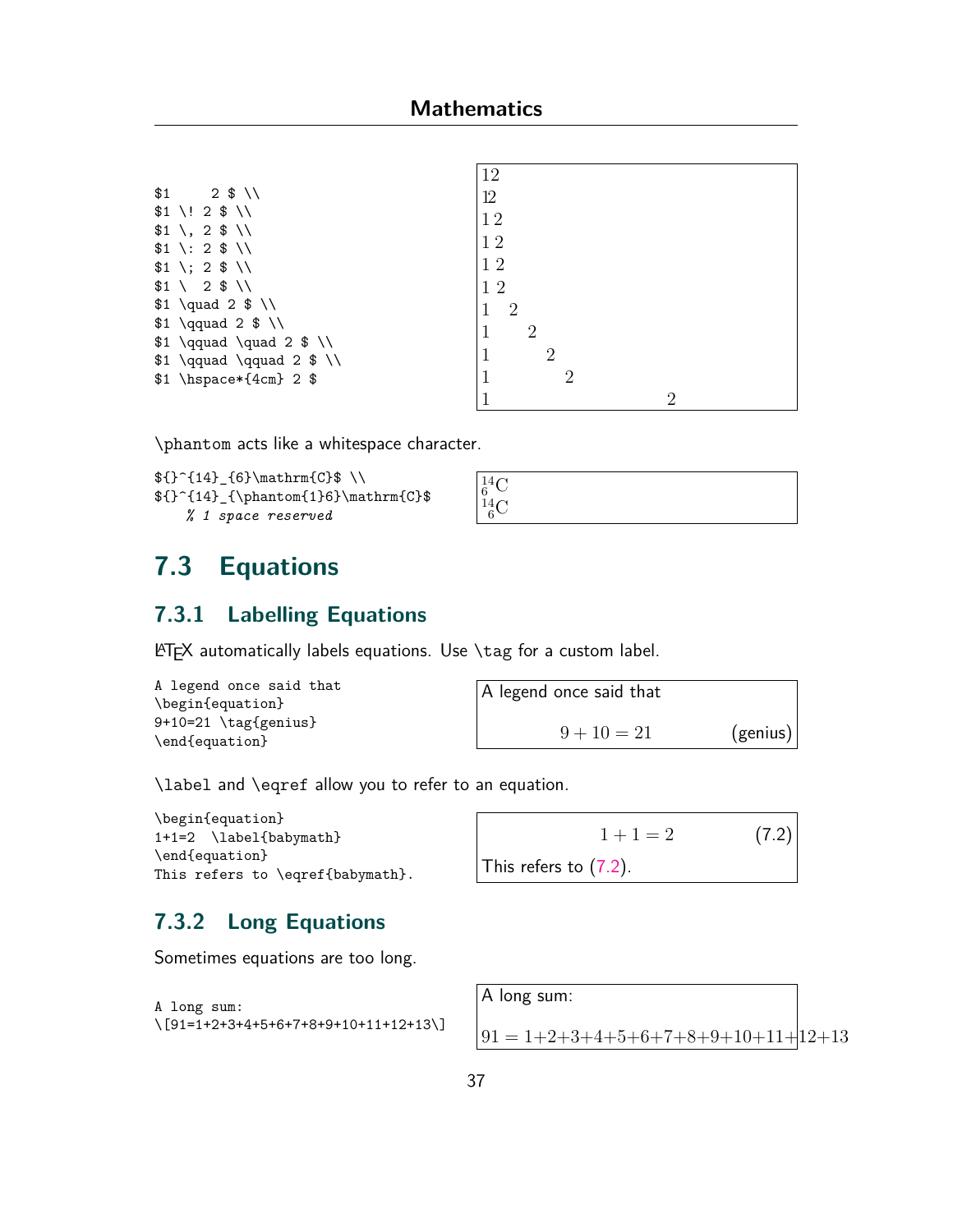The multline environment resolves this.

```
A long sum:
\begin{multline}
91=1+2+3+4+5+6+7+8+9+10 \\
+11+12+13
\end{multline}
```

```
A long sum:
 91 = 1 + 2 + 3 + 4 + 5+ 6 + 7 + 8 + 9 + 10+ 11 + 12 + 13 (7.3)
```
multline\* removes the equation label.

### **7.3.3 Gathering Equations**

The multline solution looks messy, so another solution is to gather equations. The gather environment brings equations together, centered.

| Centered equations:<br>\begin{gather} | Centered equations: |       |
|---------------------------------------|---------------------|-------|
| $1+1=2$ \\<br>xyz+x+y+z=w             | $1+1=2$             | (7.4) |
| \end{gather}                          | $xyz+x+y+z=w$       | (7.5) |
|                                       |                     |       |

Centered (unnumbered) equations: \begin{gather\*}  $1+1=2$  \\ xyz+x+y+z=w \end{gather\*}

Centered (unnumbered) equations:  $1 + 1 = 2$  $xyz + x + y + z = w$ 

The gathered environment (**within display mode**) assigns 1 label to the gathered equations.

```
\begin{equation}
\begin{gathered}
1+1=2 \\
xyz+x+y+z=w
\end{gathered}
\end{equation}
```

```
1 + 1 = 2xyz + x + y + z = w(7.6)
```
### **7.3.4 Aligning Equations**

Another solution to long equations is to align equations on the relation symbol  $(=,$ *<*, etc.) using the align environment.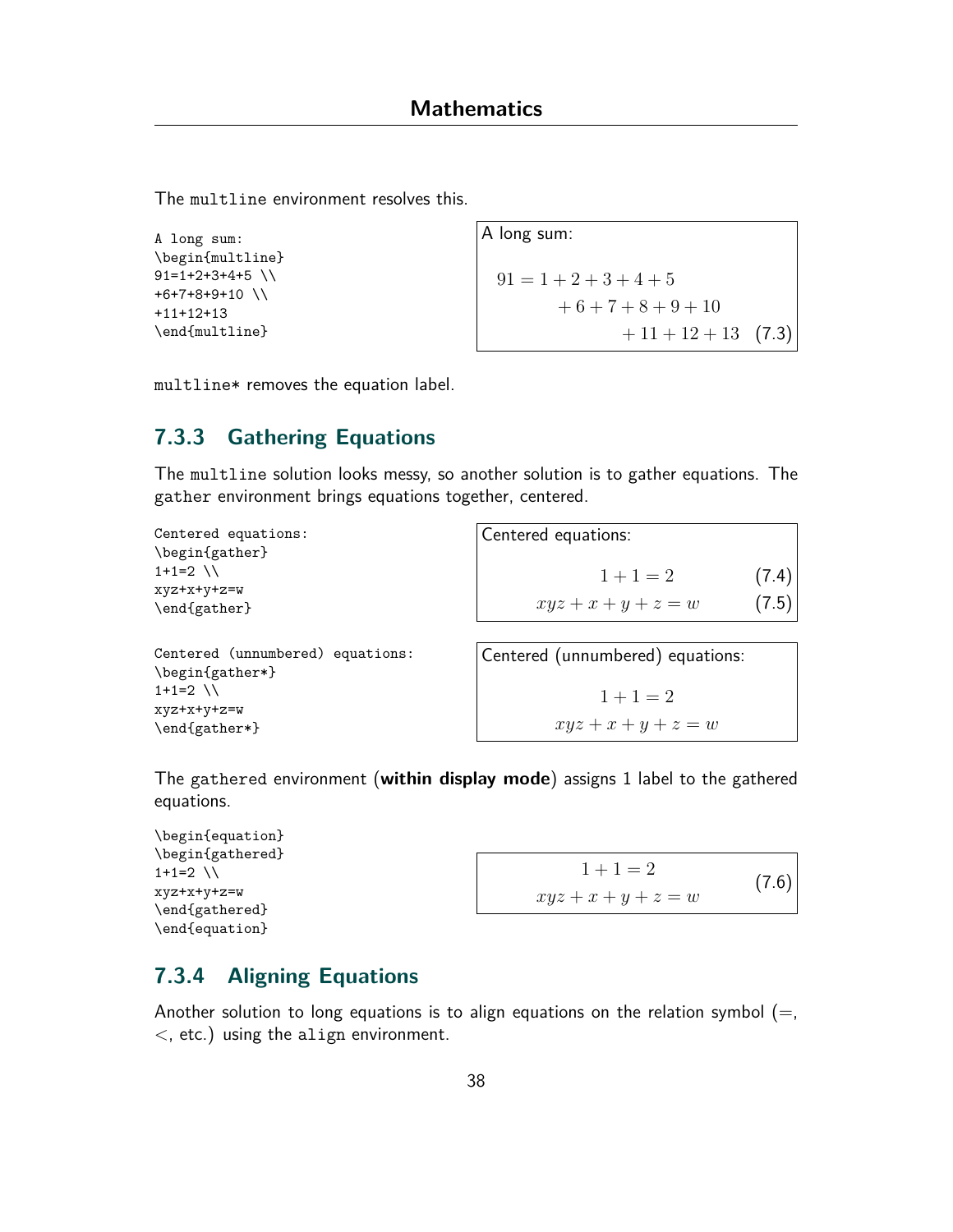```
Aligned equations:
\begin{align}
1+1=2 \\
xyz+x+y+z=w
\end{align}
```

```
Aligned (unnumbered) simplification:
\begin{align*}
1+2+3+4&=1+2+7 \\
&=1+9 \\
&=10\end{align*}
```
Aligned equations:

 $1 + 1 = 2$  (7.7)  $xyz + x + y + z = w$  (7.8)

```
Aligned (unnumbered) simplification:
     1+2+3+4=1+2+7= 1 + 9= 10
```
Add text using && and \text.

```
Simplifying $1+2+3+4$:
\begin{align*}
1+2+3+4&=1+2+7 \\
&=1+9 && \text{(as $2+7=9$)} \\
&= 10\end{align*}
```
Simplifying  $1 + 2 + 3 + 4$ :  $1 + 2 + 3 + 4 = 1 + 2 + 7$  $= 1 + 9$  (as  $2 + 7 = 9$ )  $= 10$ 

Some more equations:

| Aligned (unnumbered) equations:           |  |  |  |  |  |
|-------------------------------------------|--|--|--|--|--|
| \begin{align*}                            |  |  |  |  |  |
| $x&=y & y&=z \ \ \ \ \ \ \ \ \ \ \ \ \ \$ |  |  |  |  |  |
| $z&=x \& y&=x \quad \wedge$               |  |  |  |  |  |
| $z&=v$ & $x&=z$                           |  |  |  |  |  |
| \end{align*}                              |  |  |  |  |  |

| Aligned (unnumbered) equations: |         |
|---------------------------------|---------|
| $x = y$                         | $y = z$ |
| $z=x$                           | $y = x$ |
| $z = y$                         | $x = z$ |

The aligned environment (**within display mode**) assigns 1 label to the aligned equations.

| \begin{equation} |               |  |
|------------------|---------------|--|
| \begin{aligned}  |               |  |
| $1+1=2$ \\       | $1+1=2$       |  |
| xyz+x+y+z=w      | $xyz+x+y+z=w$ |  |
| \end{aligned}    |               |  |
| \end{equation}   |               |  |

You can also use split instead of aligned. Read more about the differences [here.](https://tex.stackexchange.com/questions/187938/whats-the-difference-between-split-and-aligned)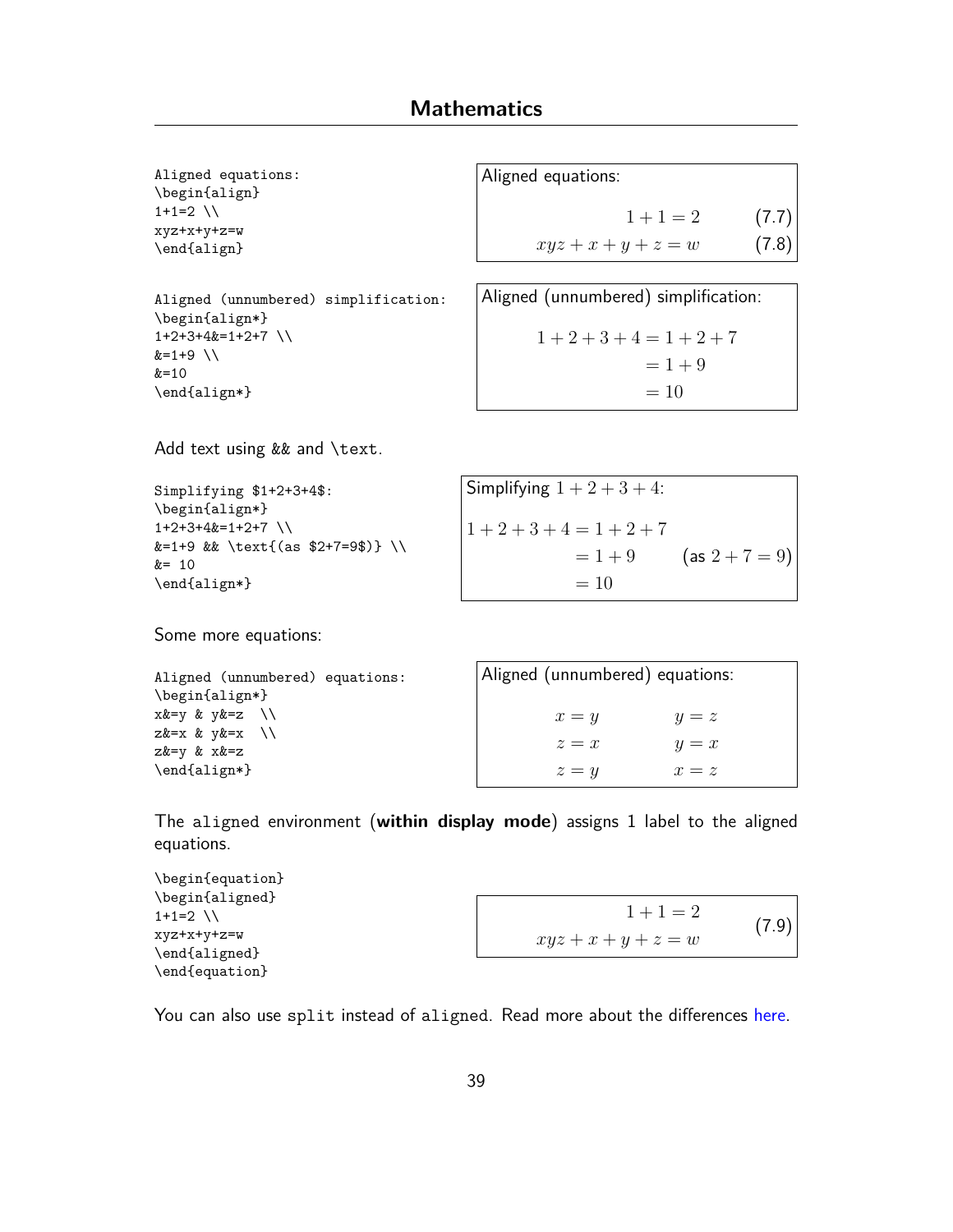## **7.4 Math Environments**

## <span id="page-40-0"></span>**7.4.1 Theorems, Lemmas, Corollaries, Propositions, Definitions, Remarks, Examples, Exercises, Asides**

These environments may be helpful when writing math. Define them in the preamble.

```
\newline\theoremstyle{dotless}
\newtheorem{thm}{Theorem}[section] % Theorem
\newtheorem*{thm*}{Theorem} % Theorem (unnumbered)
\newtheorem{lem}[thm]{Lemma} % Lemma
\newtheorem*{lem*}{Lemma} % Lemma (unnumbered)
\newtheorem{cor}[thm]{Corollary} % Corollary
\newtheorem*{cor*}{Corollary} % Corollary (unnumbered)
\newtheorem{prop}[thm]{Proposition} % Proposition
\newtheorem*{prop*}{Proposition} % Proposition (unnumbered)
\newtheorem{defn}[thm]{Definition} % Definition
\newtheorem*{defn*}{Definition} % Definition (unnumbered)
\newtheorem{rem}[thm]{Remark} % Remark
\newtheorem*{rem*}{Remark} % Remark (unnumbered)
\newtheorem{exa}[thm]{Example} % Example
\newtheorem*{exa*}{Example} % Example (unnumbered)
\newtheorem{exe}[thm]{Exercise} % Exercise
\newtheorem*{exe*}{Exercise} % Exercise (unnumbered)
\newtheorem{aside}[thm]{Aside} % Aside
\newtheorem*{aside*}{Aside} % Aside (unnumbered)
```
Implementing:

*% Theorem* \begin{thm} This is a theorem. \end{thm}

*% Example* \begin{exa}  $$1+1=2$$ \end{exa}

<span id="page-40-1"></span>*% Exercise (unnumbered)* \begin{exe\*} Does \$2+2=4\$? \end{exe\*}

**Theorem 7.4.1** This is a theorem.

**Example 7.4.2**  $1+1=2$ 

**Exercise** Does  $2 + 2 = 4$ ?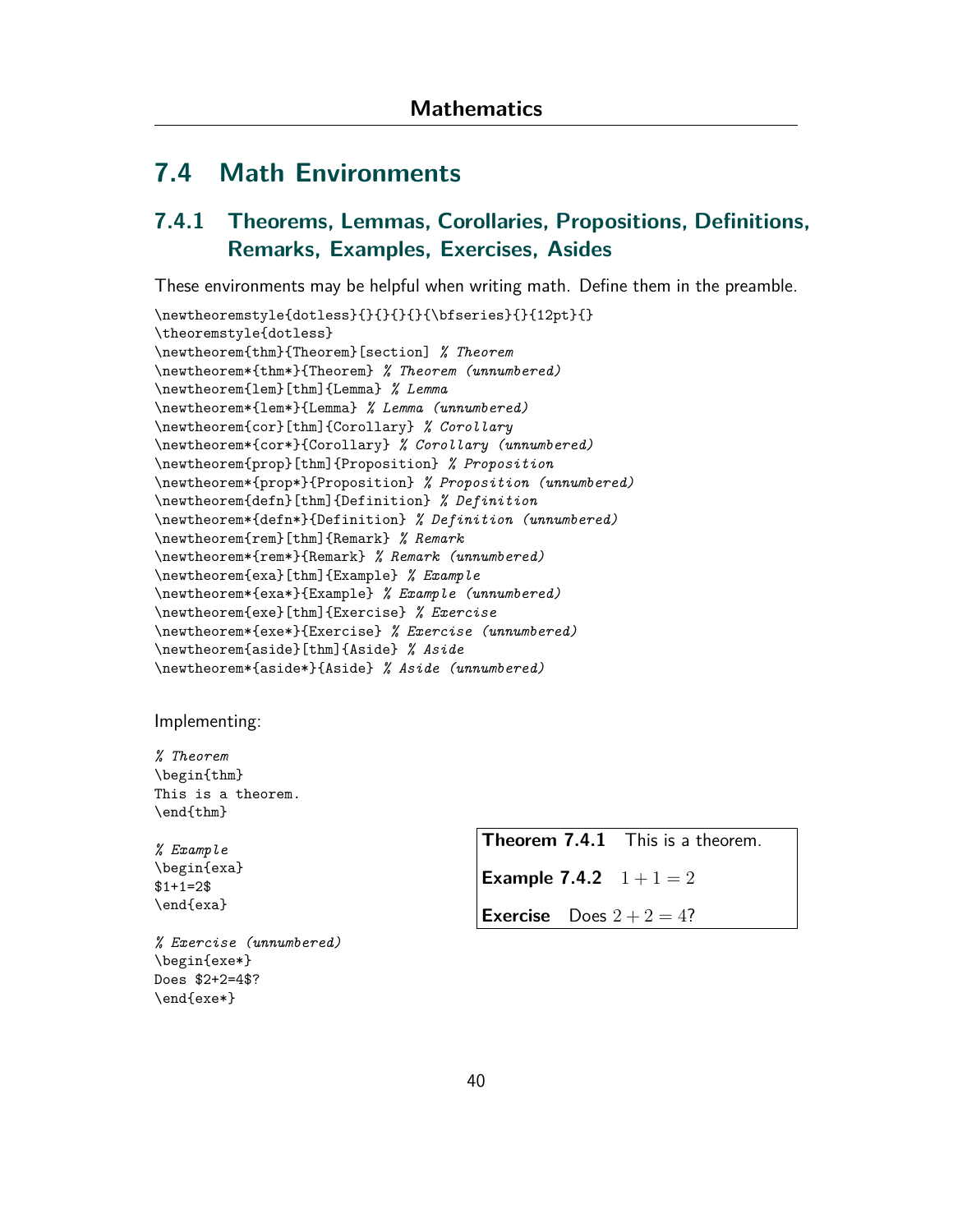### **7.4.2 Proofs**

The proof environment is provided by the mathtools package.

```
\begin{proof}
$1+1=2 \ \imath \neq 1=1$
\end{proof}
```

```
Proof. 1+1=2 \implies 1=1\Box
```
Changing the QED symbol:

*% Preamble* \renewcommand\qedsymbol{\$\blacksquare\$}

```
% Body
\begin{proof}
$1+1=2 \ \imath \neq 1=1\\end{proof}
```
*Proof.*  $1+1=2 \implies 1=1$ 

Changing the QED symbol (again):

*% Preamble* \renewcommand\qedsymbol{QED}

*% Body* \begin{proof}  $$1+1=2 \ \imath \neq 1 = 1$ \end{proof}

\end{proof}



You can also change the style of the proof environment.

```
% Preamble
\renewenvironment{proof}{{\bfseries
   Proof.}}{\hfill$\square$}
% Body
\begin{proof}
$1+1=2 \ \imath \neq 1 = 1Proof. 1+1=2 \implies 1=1
```
Unlike the environments in [7.3,](#page-37-1) math mode must be used in the environments mentioned in [7.4.1](#page-40-0) and [7.4.2](#page-40-1).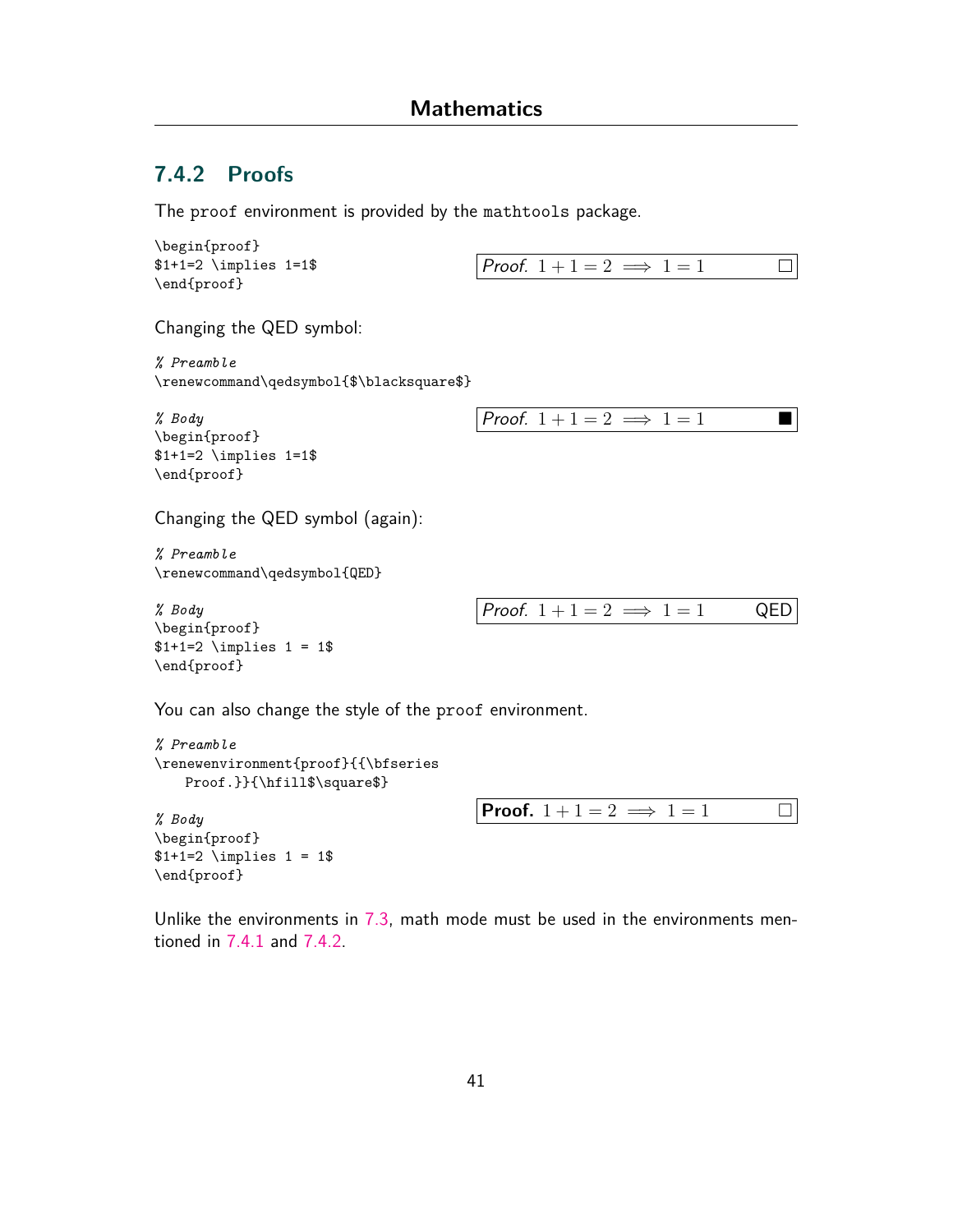## **7.5 Numbers**

### **7.5.1 Reals (**R**)**

#### **Integers (**Z**)**

Type out the integers. The font changes in math mode.

\$-1, 0, 2, 4\$ \\ *% math mode font* -1, 0, 2, 4 *% text mode font*

*−*1*,* 0*,* 2*,* 4 -1, 0, 2, 4

#### **Rationals (**Q**)**

\frac is used.

```
\frac{1}{2}\ \\
\frac{\frac{1}{2}+\frac{1}{2}}{1+2}\[\frac{7}{10}\]
                                                            1
                                                            2
                                                             \frac{1}{2} + \frac{1}{2}<br>1+27
                                                                                      \overline{10}
```
Use \dfrac for a **d**isplay mode sized fraction and \tfrac for a **t**ext mode sized fraction.

\$\dfrac{69}{420}\$ \[\tfrac{1}{1000}\]

| 69               |                  |  |
|------------------|------------------|--|
| $\overline{420}$ |                  |  |
|                  | $\frac{1}{1000}$ |  |

You can also use  $\hat{1}/_{2}$  {2} to display  $\frac{1}{2}$ .

#### **Irrationals(**I**)**

A few famous irrationals:

| <b>Description</b>   | <b>Command</b>      | Output    |
|----------------------|---------------------|-----------|
|                      | \ɒi                 |           |
| Euler's Number       | $e$ , $\mathcal{b}$ | $e$ , $e$ |
| Logarithms           | \log_{2}{3}         | $log_2 3$ |
| Golden Ratio         | \phi                |           |
| Unit Square Diagonal | \sqrt{2}            |           |

The area of a unit circle is  $\phi$ . The area of a unit circle is  $\pi$ .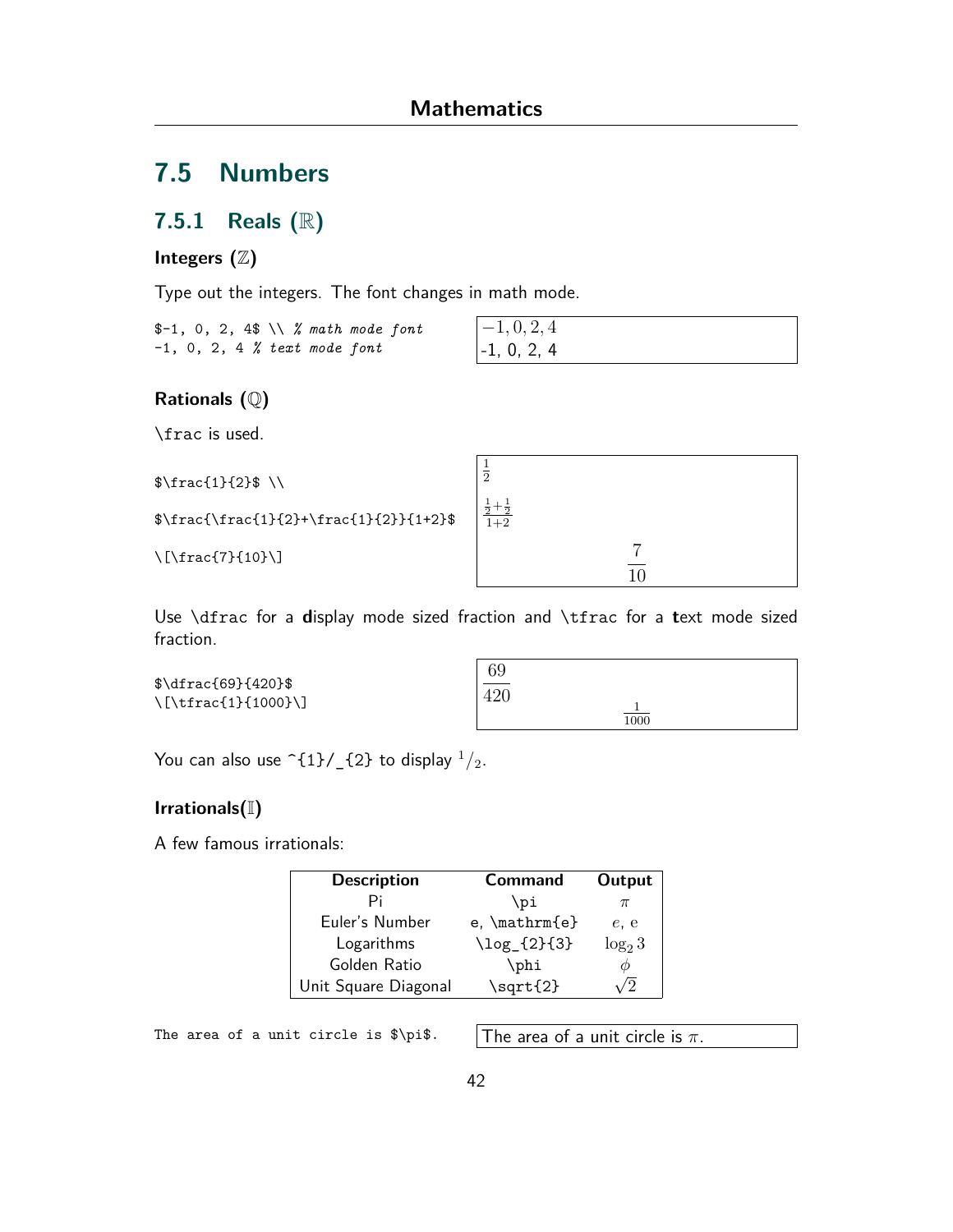### **7.5.2 Complex Numbers (**C**)**

Imaginary Unit: \$i\$, \$\mathrm{i}\$ Imaginary Unit: *i*, i

Conjugate: \$z^{\*}=2-2i\$ Conjugate: *z*

Real Part: \$\Re(z)=2\$ or

```
Imaginary Part: $\Im(z)=2$ or
```
 $\overline{\text{Absolute Value: } $|z|=2\sqrt{\text{sqrt}}}$  Absolute Value:  $|z|=2\sqrt{2}$ 

Argument:  $\arg(z) = \frac{\pi}{2}$ 

Complex number:  $z = 2 + 2i$ \$ Complex number:  $z = 2 + 2i$ 

Conjugate:  $z^* = 2 - 2i$ 

 $\text{Rearr}: \text{where } z = 2\text{ or } z = 2\text{ or } z = 2\text{ or } z = 2\text{ or } z = 2\text{ or } z = 2\text{ or } z = 2\text{ or } z = 2\text{ or } z = 2\text{ or } z = 2\text{ or } z = 2\text{ or } z = 2\text{ or } z = 2\text{ or } z = 2\text{ or } z = 2\text{ or } z = 2\text{ or } z = 2\text{ or } z = 2\text{ or } z = 2\text{ or } z = 2\text{ or } z = 2\text{ or } z = 2\text{ or } z = 2\text{ or } z$ 

 $\lim_{x \to a} \lim_{x \to a} \lim_{z \to a} \lim_{z \to a} \lim_{z \to a} \lim_{z \to a} \lim_{z \to a} \lim_{z \to a} \lim_{z \to a} \lim_{z \to a} \lim_{z \to a} \lim_{z \to a} \lim_{z \to a} \lim_{z \to a} \lim_{z \to a} \lim_{z \to a} \lim_{z \to a} \lim_{z \to a} \lim_{z \to a} \lim_{z \to a} \lim_{z \to a} \lim_{z \to a} \lim_{z \to a} \lim_{z \to a} \lim_{z \to a} \lim_{z \to a} \lim_{z \to a} \lim_{z$ 

Argument:  $arg(z) = \frac{\pi}{2}$ 

## **7.6 Variables**

Variables are letters in math mode.

Find x vs. Find  $x$  **Find**  $x$  Find  $x$  vs. Find *x* 

*% Text Mode* abcdefghijklmnopqrstuvwxyz

*% Math Mode* \$abcdefghijklmnopqrstuvwxyz\$

The solution to \$ax^2+bx+c=0\$ is  $\I_x=\frac{-b \ \pm \m$ \sqrt{b^2-4ac}}{2a}.\]

abcdefghijklmnopqrstuvwxyz *abcdefghijklmnopqrstuvwxyz*

The solution to  $ax^2 + bx + c = 0$  is  $x = \frac{-b \pm \sqrt{a^2 - 4ac}}{2a}$ *√ b* <sup>2</sup> *−* 4*ac* 2*a .*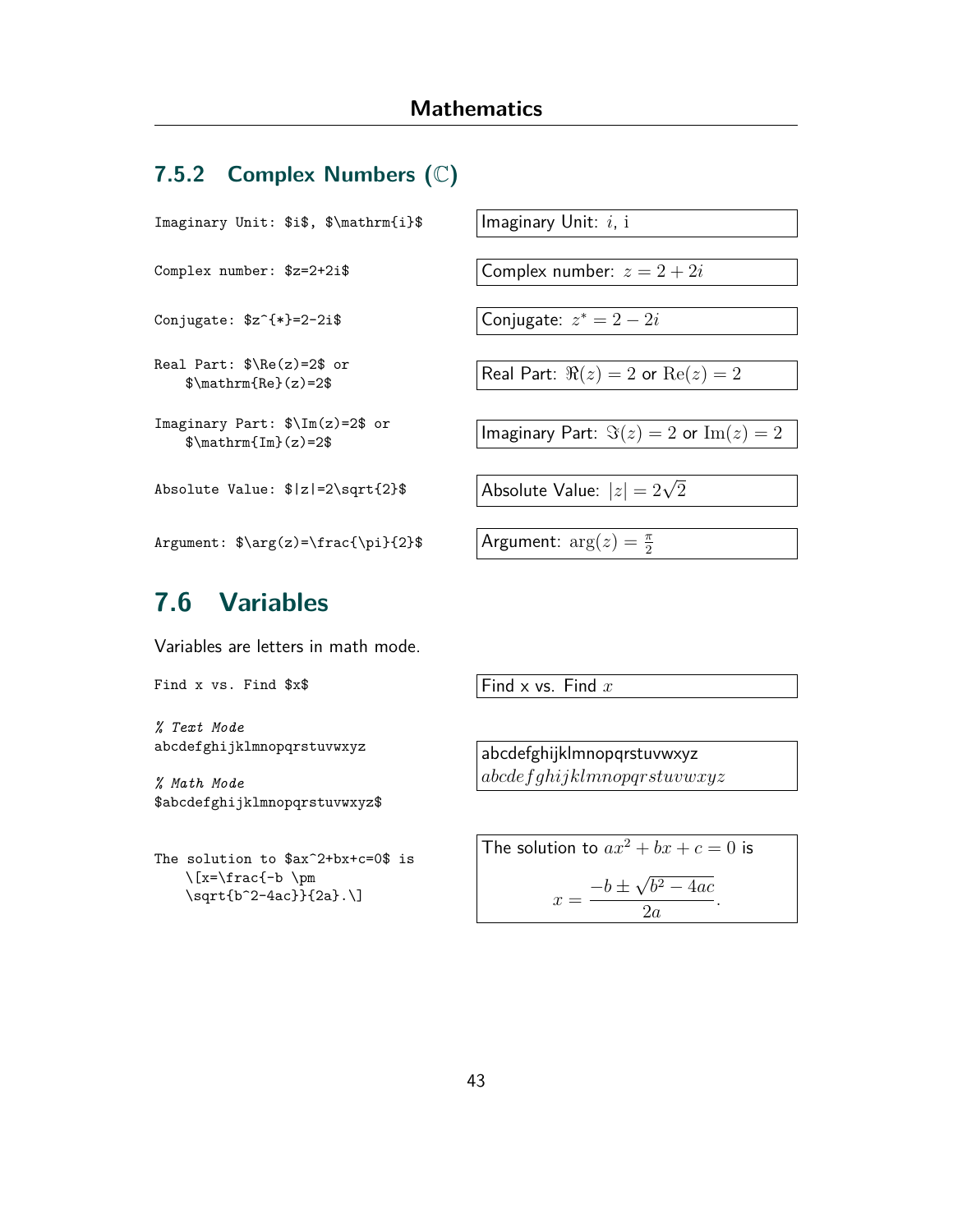| <b>Command</b> | Output        | <b>Command</b> | Output    | <b>Command</b> | Output     | <b>Command</b>  | Output |
|----------------|---------------|----------------|-----------|----------------|------------|-----------------|--------|
| \alpha         | $\alpha$      | mu             | $\mu$     | \upsilon       | $\upsilon$ | <b>\Upsilon</b> | Υ      |
| \beta          | $\beta$       | \nu            | $\nu$     | \xi            |            | \aleph          | X      |
| \chi           | $\chi$        | omega          | $\omega$  | \zeta          |            | \beth           |        |
| \delta         | $\delta$      | \phi           | Φ         | <b>\Delta</b>  | Л          | <b>\daleth</b>  |        |
| epsilon        | $\epsilon$    | \varphi        | $\varphi$ | \Gamma         | Г          | \gimel          |        |
| \varepsilon    | $\varepsilon$ | \pi            | $\pi$     | \Lambda        | Λ          |                 |        |
| eta)           | $\eta$        | \psi           | $\psi$    | \Omega         | $\Omega$   |                 |        |
| gamma          | $\gamma$      | \rho           | $\rho$    | \Phi           | $\Phi$     |                 |        |
| \iota          | $\iota$       | \sigma         | $\sigma$  | \Pi            | Ψ          |                 |        |
| <b>\kappa</b>  | $\kappa$      | \tau           | $\tau$    | \Sigma         | Σ          |                 |        |
| <b>lambda</b>  | $\lambda$     | \theta         | $\theta$  | \Theta         | Θ          |                 |        |

## **7.6.1 Greek & Hebrew Letters**

The cardinality of the natural numbers is \$\aleph\_0\$.

The cardinality of the natural numbers is  $\aleph_0$ .

More Greek symbols can be found [here](https://oeis.org/wiki/List_of_LaTeX_mathematical_symbols#Greek_letters).

# **7.7 Math Symbols**

In this section, I will list some basic math symbols. However, if you need to find commands for symbols that are not included here, refer to [3.4.5](#page-13-0) on page [13.](#page-13-0)

## **7.7.1 Basic Arithmetic**

| <b>Description</b>     | <b>Command</b>     | Output   |
|------------------------|--------------------|----------|
| Addition               |                    |          |
| Subtraction            |                    |          |
| Multiplication (times) | <b>\times</b>      | $\times$ |
| Multiplication (dot)   | \cdot              | ٠        |
| Division (sign)        | \div               |          |
| Division (slash)       |                    |          |
| Exponentiation         | $a^{\hat{ }}\{b\}$ |          |

|  | \$3 \times ((3^{3} \div |                                   |
|--|-------------------------|-----------------------------------|
|  |                         | $3)+((3+3)/3)+3-3+3+3+3+3)$ =69\$ |

| $3 \times ((3^3 \div 3) + (((3+3)/3) + 3 - 3 + 3 +$ |  |
|-----------------------------------------------------|--|
| $(3+3+3)) = 69$                                     |  |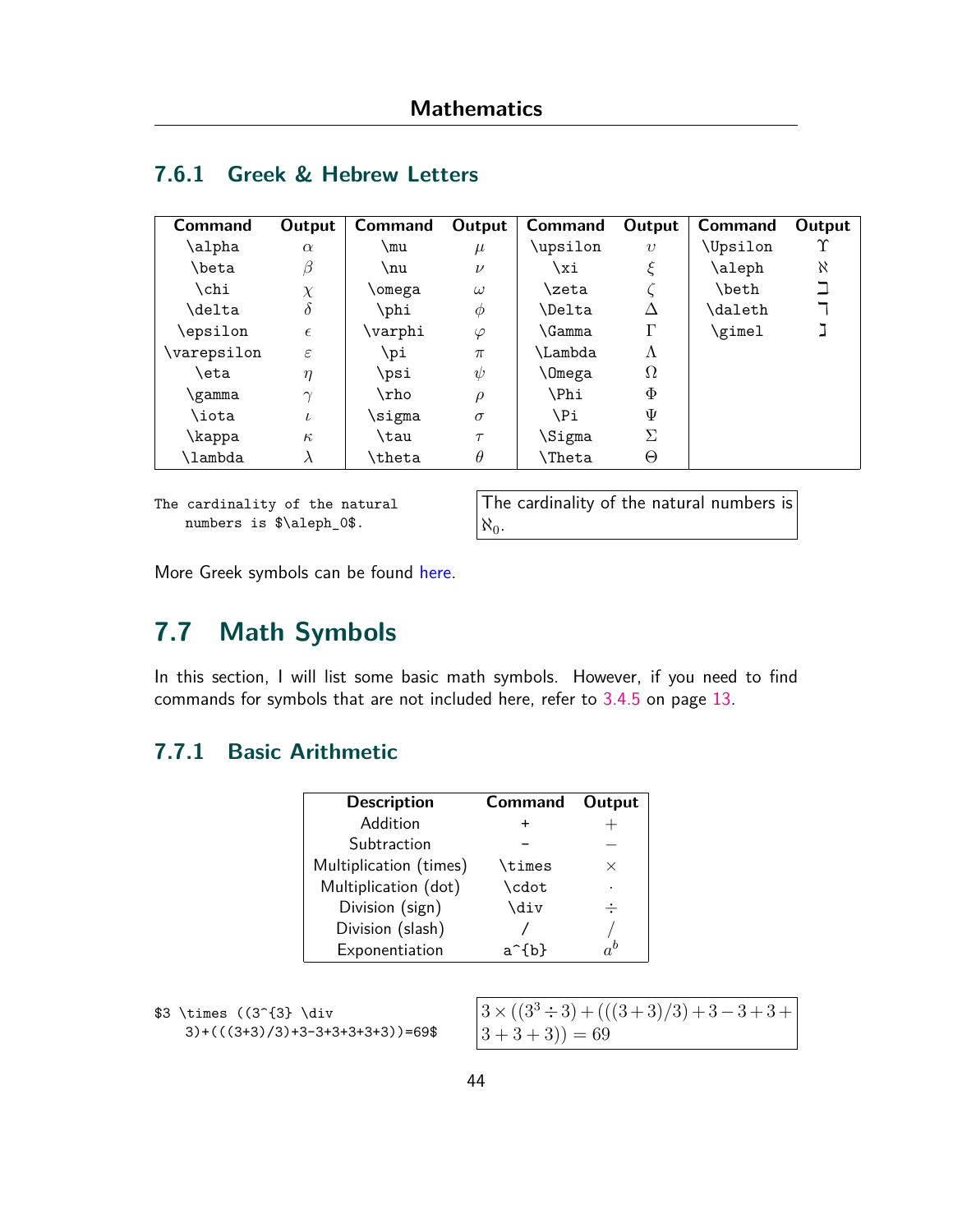# **7.7.2 Basic Algebra**

| <b>Description</b>   | <b>Command</b>                           | Output               |
|----------------------|------------------------------------------|----------------------|
| Plus-Minus           | \pm                                      |                      |
| Minus-Plus           | \mp                                      | 干                    |
| Square Root          | \sqrt{x}                                 | $\sqrt{x}$           |
| $n^{\text{th}}$ Root | $\sqrt{\sqrt{x}}$                        | $\sqrt[n]{x}$        |
| Absolute Value       | x                                        | x                    |
| Natural Log          | $\ln{x}, \ln(x+y)$                       | $\ln x$ , $\ln(x+y)$ |
| Log                  | $\log_{2}^{2}$ {3}, $\log_{2}^{3}$ (3+1) | $\log_2(3+1)$        |
| Factorial            | 5!                                       | 51                   |

| $\sqrt{\sqrt{31}}=3$ \\<br>$\sqrt{2}$ {9}=3\$\\ | $\sqrt{\sqrt{81}}=3$<br>$\sqrt[2]{9} = 3$ |
|-------------------------------------------------|-------------------------------------------|
| $\sqrt{\sqrt{3} - 3\$ \\                        | $\sqrt[3]{27} = 3$                        |
| $$131=3$ N$<br>$\ln{3}=\log_{e}{3}$ \$ \\       | $ 3 =3$<br>$\ln 3 = \log_e 3$             |
| $\ln(3) = \log_{e}(3)$                          | $\ln(3) = \log_e(3)$                      |

More operator symbols can be found [here.](https://oeis.org/wiki/List_of_LaTeX_mathematical_symbols#Binary_operators)

#### **polynom package**

You can divide and factorize polynomials with the polynom package.

| % Long Division<br>$\pmb{\Rightarrow}$ \polylongdiv{x^3+x^2+x+1}{x+1}\$                                                        | $x^2$<br>$+1$<br>$\begin{vmatrix} x+1 \\ -x^3 + x^2 + x + 1 \\ -x^3 - x^2 \end{vmatrix}$<br>$x+1$<br>$-x-1$<br>$\theta$ |
|--------------------------------------------------------------------------------------------------------------------------------|-------------------------------------------------------------------------------------------------------------------------|
| <i>% Factorization</i><br>$x^5 + x^4 + x^3 + x^2 + x + 1 = 0$<br>\[\polyfactorize{<br>$x^55+x^4+x^3+x^2+x+1$<br>$\overline{1}$ | $x^5 + x^4 + x^3 + x^2 + x + 1 =$<br>$(x^4+x^2+1)(x+1)$                                                                 |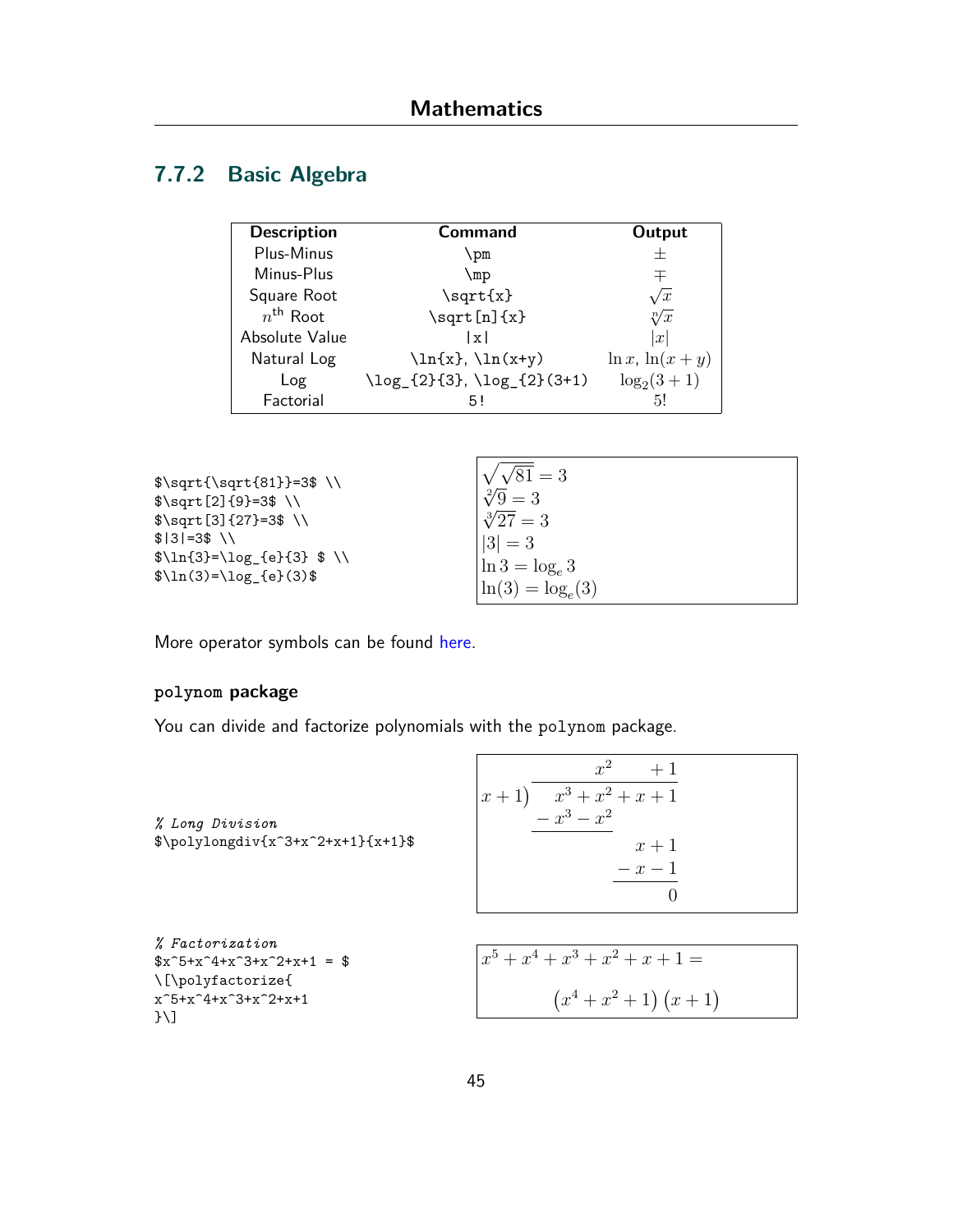#### **cancel package**

You can cancel fractions with the cancel package.

| \[\frac{3 \cdot |  |
|-----------------|--|
|-----------------|--|

 $\operatorname{2}({\text{2}} \cdot 4)$  $= \frac{3}{4}\$ 

## **7.7.3 Comparison Symbols**

| <b>Description</b>               | <b>Command</b> | Output      |
|----------------------------------|----------------|-------------|
| Equal to                         |                |             |
| Approximately Equal to           | \approx        | $\approx$   |
| Not Equal to                     | \neq           | $\neq$      |
| Less Than                        | <              | $\,<\,$     |
| Less Than or Equal to            | \leq           | $\leq$      |
| Less Than or Equal to (slant)    | \legslant      | $\leq$      |
| Much Less Than                   | \11            | $\ll$       |
| Greater Than                     | >              | $\rm{>}$    |
| Greater Than or Equal to         | \geq           | $\geq$      |
| Greater Than or Equal to (slant) | \geqslant      | $\geqslant$ |
| Much Greater Than                | \gg            | $\gg$       |
| Proportional To                  | \propto        | $\propto$   |

\$\pi \approx 3.14\$, but \$\pi \neq 3.14\$ and \$\pi \geq 3.14\$. In other words, \$\pi > 3.14\$.

 $\pi \approx 3.14$ , but  $\pi \neq 3.14$  and  $\pi \geq 3.14$ . In other words,  $\pi > 3.14$ .

More Comparison symbols can be found [here](https://oeis.org/wiki/List_of_LaTeX_mathematical_symbols#Relation_operators).

# **7.7.4 Super b scripts**

| <b>Description Command</b> |       | Output $ $  |
|----------------------------|-------|-------------|
| Superscript                | a^{b} | $a^{\rm o}$ |
| Subscript                  | a {0} | $a_0$       |

^ and \_ only impact the next character, so it's better to group the necessary characters with {}.

Examples with  $\{$ }^1:

 $1x^2$ <sup>2</sup>3 and  $x_2$ <sub>2</sub>3 yield errors.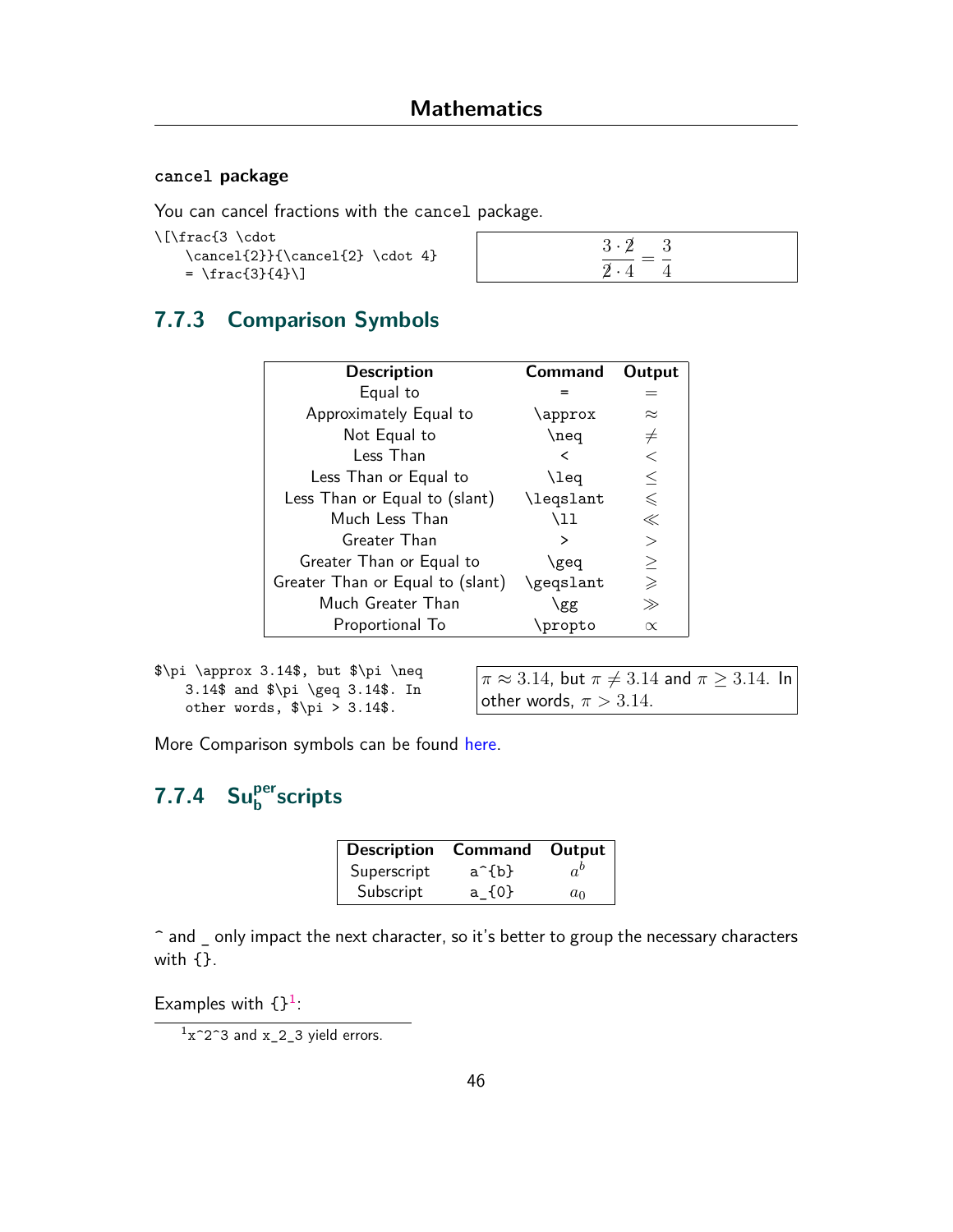$x^{2} \quad x_{2} \quad x_{2} \$  $x^{10} \quad x_{10} \$  $x^{y^{2}}$  $x^{y_{2}}} \quad x_{y^{2}}$ 

Examples without {}:

 $x^2 \quad x_2 \$  $x^2z^3 \quad x_2z_3$  \\  $x$   $2 z^ 3 \quad x \_2 z$  2\$ \\  $x^10 \quad x \quad 10$ 

| $x^2$ $x_2$ |                     |  |  |  |
|-------------|---------------------|--|--|--|
|             | $x^{10}$ $x_{10}$   |  |  |  |
|             | $x^{y^2}$ $x_{y_2}$ |  |  |  |
|             | $x^{y_2}$ $x_{y^2}$ |  |  |  |

| $x^2$<br>$x_2$    |  |
|-------------------|--|
| $x^2z^3$ $x_2z_3$ |  |
| $x^2z^3$ $x_2z_2$ |  |
| $x^10 \quad x_10$ |  |

Mixing things up:

 $x^{420}-69$  - y \quad x\_{69}^{420}  $- y$ \$\\  ${\f}^{(14)}_{6}C \quad \{14\}^{(6)}C \quad \{14\}^{(6)}$  $${}^{21}$  1H \quad {}^1{}\_1H\$ \\  $A_1^2 \quad A_{1}^2 \quad A_{1}^2^* \ \$  $$A{}_{1^2} \quad A_1{}_{2^3} \ \$  $f^{-2}B^{2} \quad \{} \quad \{} 2A_{1}$  \quad {} 2A\_{1}\$ \\  $x_1' \quad \quad x' - 2$ \$

| $x_{69}^{420} - y$ |                               | $x_{69}^{420} - y$ |  |  |
|--------------------|-------------------------------|--------------------|--|--|
|                    | ${}^{14}_{6}C$ ${}^{14}_{6}C$ |                    |  |  |
|                    | ${}_{1}^{1}H {}_{1}^{1}H$     |                    |  |  |
| $A_1^2$            | $A_1{}^2$                     |                    |  |  |
| $A_1^2$            | $A_1^2$                       |                    |  |  |
| ${}^2B^2$          | $2A_1$                        |                    |  |  |
| $x'_1$             | $x_2''$                       |                    |  |  |

### **7.7.5 Fences (Delimiters)**

| <b>Description</b>   | Command               | Output              |
|----------------------|-----------------------|---------------------|
| Round Brackets       | (x)                   | (x)                 |
| Square Brackets      | [x]                   | [x]                 |
| Curly Brackets       | $\{x\}$               | $\{x\}$             |
| Angled Brackets      | \langle x \rangle     | $\langle x \rangle$ |
| Floor                | \lfloor x \rfloor     | x                   |
| Ceiling              | \lceil x \rceil       | $\lceil x \rceil$   |
| Norm                 | $\frac{1}{x}$         | x                   |
| <b>Upper Corners</b> | \ulcorner x \urcorner | $\sqcap_{x}$        |
| <b>Lower Corners</b> | \llcorner x \lrcorner | $x_{\perp}$         |

If the fences are too small, use \left and \right before the left and right fence, respectively.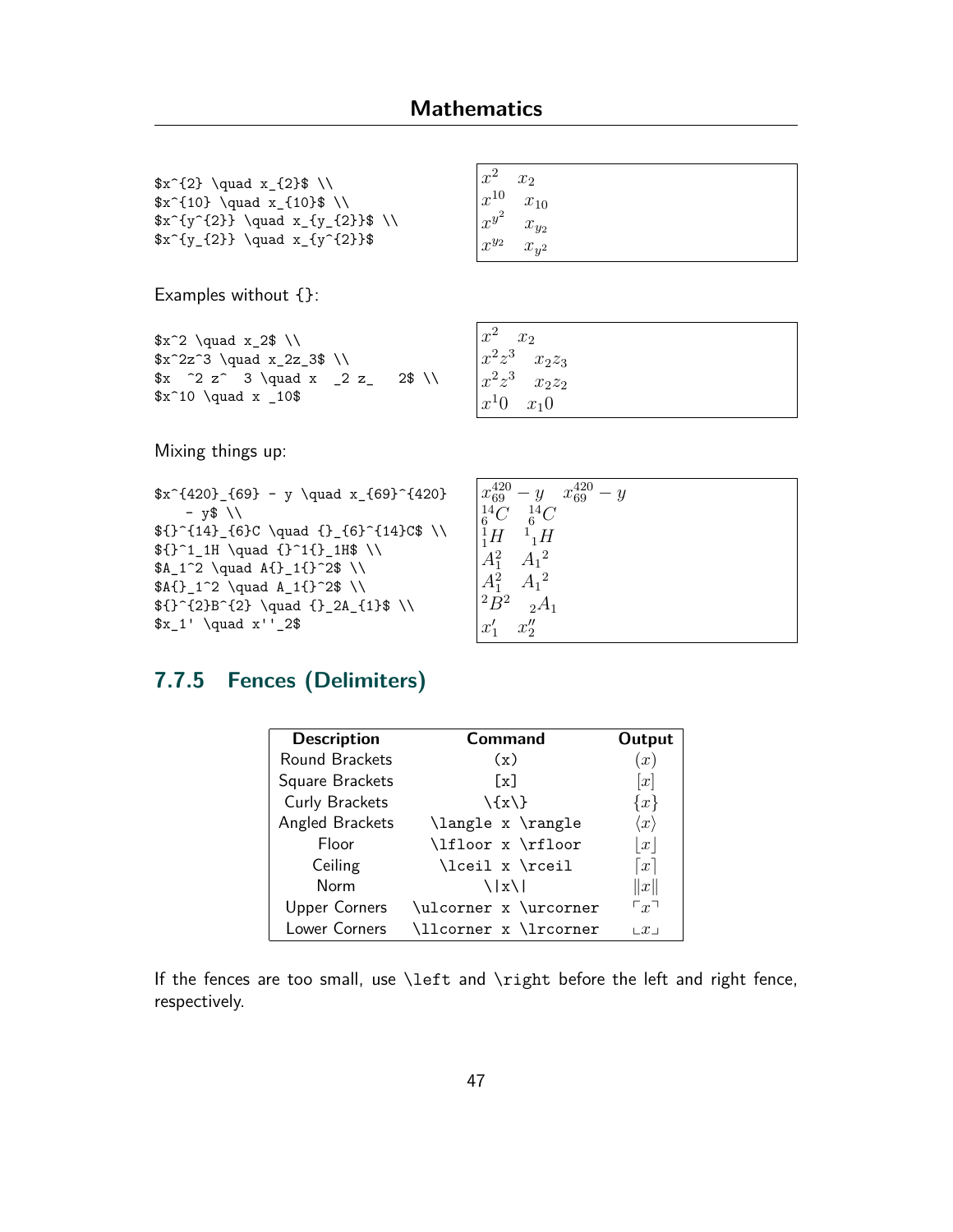```
\[n \to \infty \implies \left(
   1+\frac{1}{n} \right)^{n} \to e\]
```

$$
n \to \infty \implies \left(1 + \frac{1}{n}\right)^n \to e
$$

For bigger, custom fence sizes, use \big, \Big, \bigg, or \Bigg before both the left and right fence.

## **7.7.6 Dots**

| <b>Description</b>           | Command                    | Output                       |
|------------------------------|----------------------------|------------------------------|
| Comma Separated List         | 1, 2, $dots, 5$            | $1, 2, \ldots, 5$            |
| Lower Dots                   | 1, 2, $ldots$ , 5          | $1, 2, \ldots, 5$            |
| <b>Multiplication Dots</b>   | 1 \cdot 2 \cdot 3 \dotsm 5 | $1 \cdot 2 \cdot 3 \cdots 5$ |
| <b>Binary Operation Dots</b> | $1 + 2 + \dots + 5$        | $1 + 2 + \cdots + 5$         |
| Other Dots                   | 1, 2, $dotso, 5$           | $1, 2, \ldots, 5$            |
| <b>Vertical Dots</b>         | \vdots                     | ÷                            |
| Diagonal Dots                | \ddots                     |                              |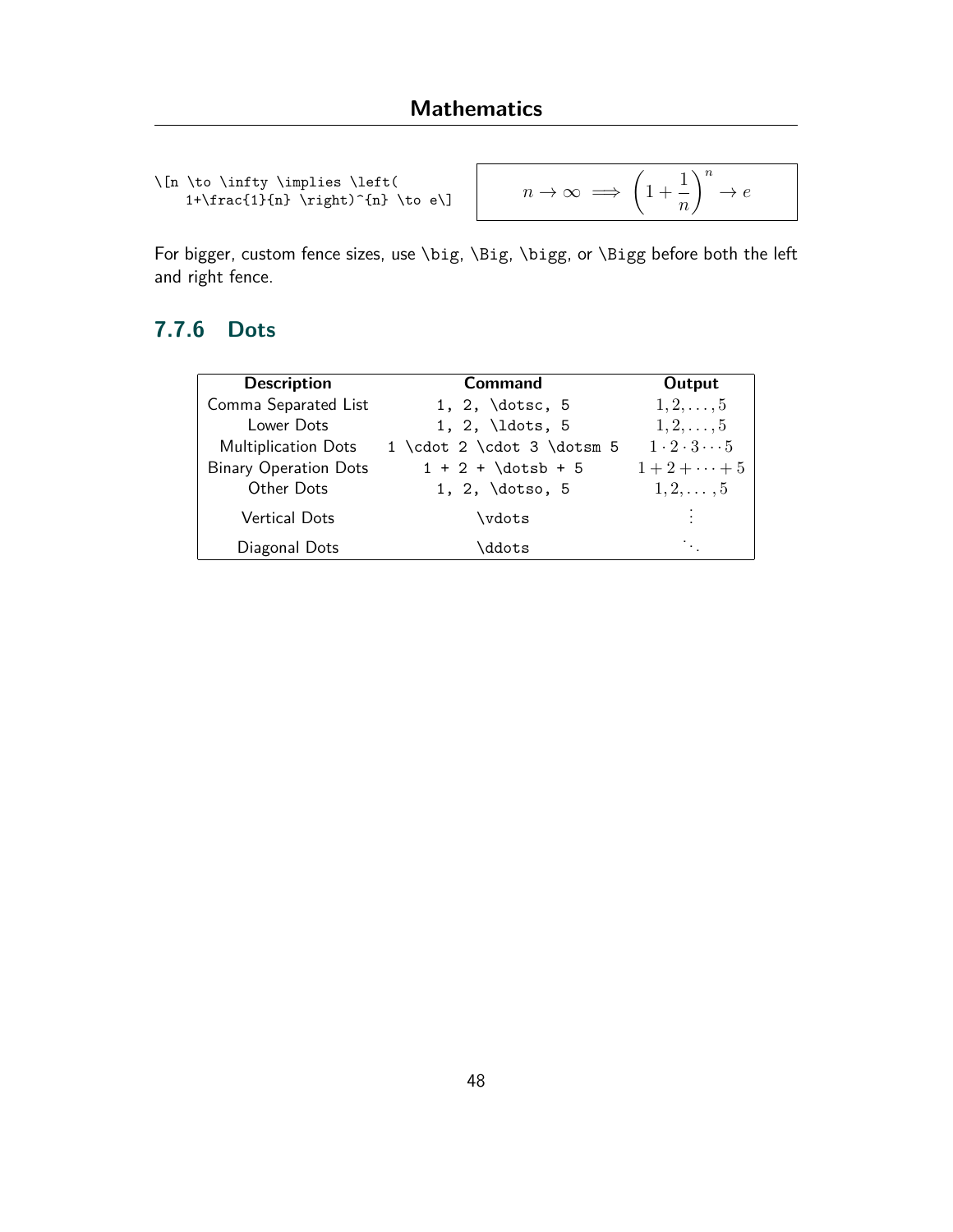## **7.7.7 Arrows**

| <b>Description</b>     | <b>Command</b>    | Output                |
|------------------------|-------------------|-----------------------|
| <b>Right Arrow</b>     | \to, \rightarrow  | $\rightarrow$         |
| Long Right Arrow       | \longrightarrow   | $\longrightarrow$     |
| Not Right Arrow        | \nrightarrow      | $\nrightarrow$        |
| Thick Right Arrow      | \Rightarrow       | $\Rightarrow$         |
| Thick Long Right Arrow | \Longrightarrow   | $\implies$            |
| Thick Not Right Arrow  | \nRightarrow      | $\nRightarrow$        |
| Left Arrow             | \leftarrow, \gets | $\leftarrow$          |
| Long Left Arrow        | \longleftarrow    |                       |
| Not Left Arrow         | \nleftarrow       | $\leftarrow$          |
| Thick Left Arrow       | <i>Leftarrow</i>  | $\Leftarrow$          |
| Thick Long Left Arrow  | \Longleftarrow    | $\Leftarrow$          |
| Thick Not Left Arrow   | \nLeftarrow       | $\neq$                |
| Left-Right Arrow       | \leftrightarrow   | $\leftrightarrow$     |
| Not Left-Right Arrow   | \nleftrightarrow  | $\leftrightarrow$     |
| Thick Left-Right Arrow | $\inf$            | $\Longleftrightarrow$ |
| Up Arrow               | \uparrow          | ↑                     |
| Thick Up Arrow         | \Uparrow          | ⇑                     |
| Down Arrow             | \downarrow        |                       |
| Thick Down Arrow       | \Downarrow        | ⇓                     |
| Up-Down Arrow          | \updownarrow      | ↨                     |
| Thick Up-Down Arrow    | \Updownarrow      | $\hat{\psi}$          |
| Maps To                | \mapsto           | $\mapsto$             |
| Maps To (Long)         | \longmapsto       | $\longrightarrow$     |
| Leads To               | \leadsto          | $\rightsquigarrow$    |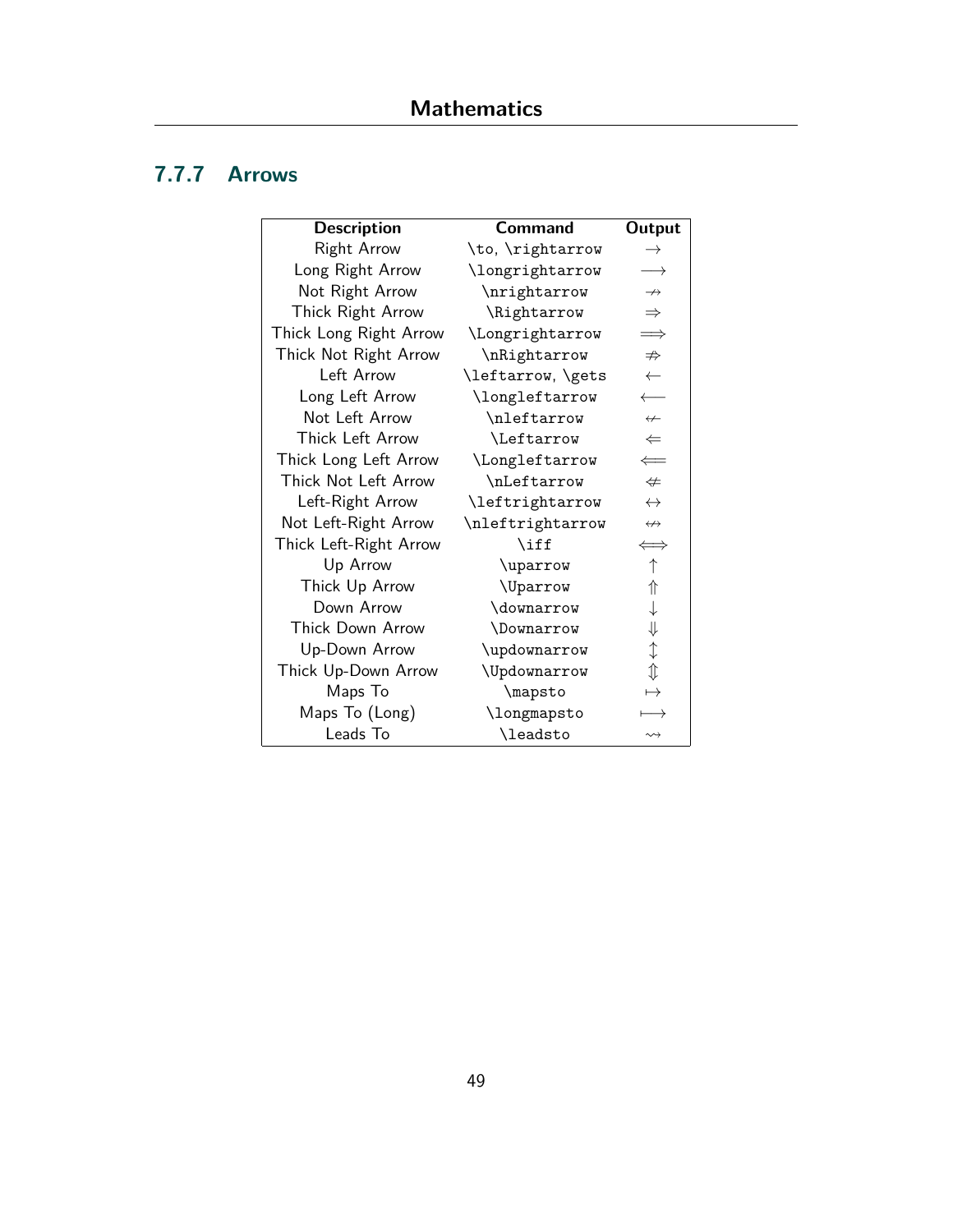## **7.7.8 Decorations**

| <b>Description</b> | Command                                       | Output      |
|--------------------|-----------------------------------------------|-------------|
|                    |                                               | $=y+x$      |
| Over-brace         | $\overbrace{\text{overbrace}^{\{xy\}}_{x+y}}$ | $x + y$     |
| Prime              | f'                                            |             |
| Prime Prime        | f''                                           | f''         |
| Dot                | \dot{x}                                       | $\dot{x}$   |
| Dot Dot            | \ddot{x}                                      | $\ddot{x}$  |
| Hat                | $\hat{x}$                                     | $\hat{x}$   |
| Wide Hat           | $\widehat{x+y}$                               | $x + y$     |
| Tilde              | $\tilde{x}$                                   | $\tilde{x}$ |
| Wide Tilde         | $\widetilde{\forall x+y}$                     | $x + y$     |
| Bar                | $\bar{x}$                                     | $\bar{x}$   |
| Under-brace        | $\{\text{underbrace{x+y}_{-}\}$               | $x + y$     |
|                    |                                               | $=y+x$      |

## **7.7.9 Miscellaneous**

| <b>Description</b> | <b>Command</b> | Output  |
|--------------------|----------------|---------|
| <b>Asterisk</b>    | \ast           | $^\ast$ |
| Bow Tie            | \bowtie        | ⊠       |
| <b>Bullet</b>      | \bullet        |         |
| Dagger             | \dagger        | t       |
| Curly I            | \ell           |         |
| Star               | \star          | $\star$ |
| Surd               | \surd          |         |
| Tick               | \checkmark     |         |
| Tilde              | sim\           |         |

# **7.8 Set Theory**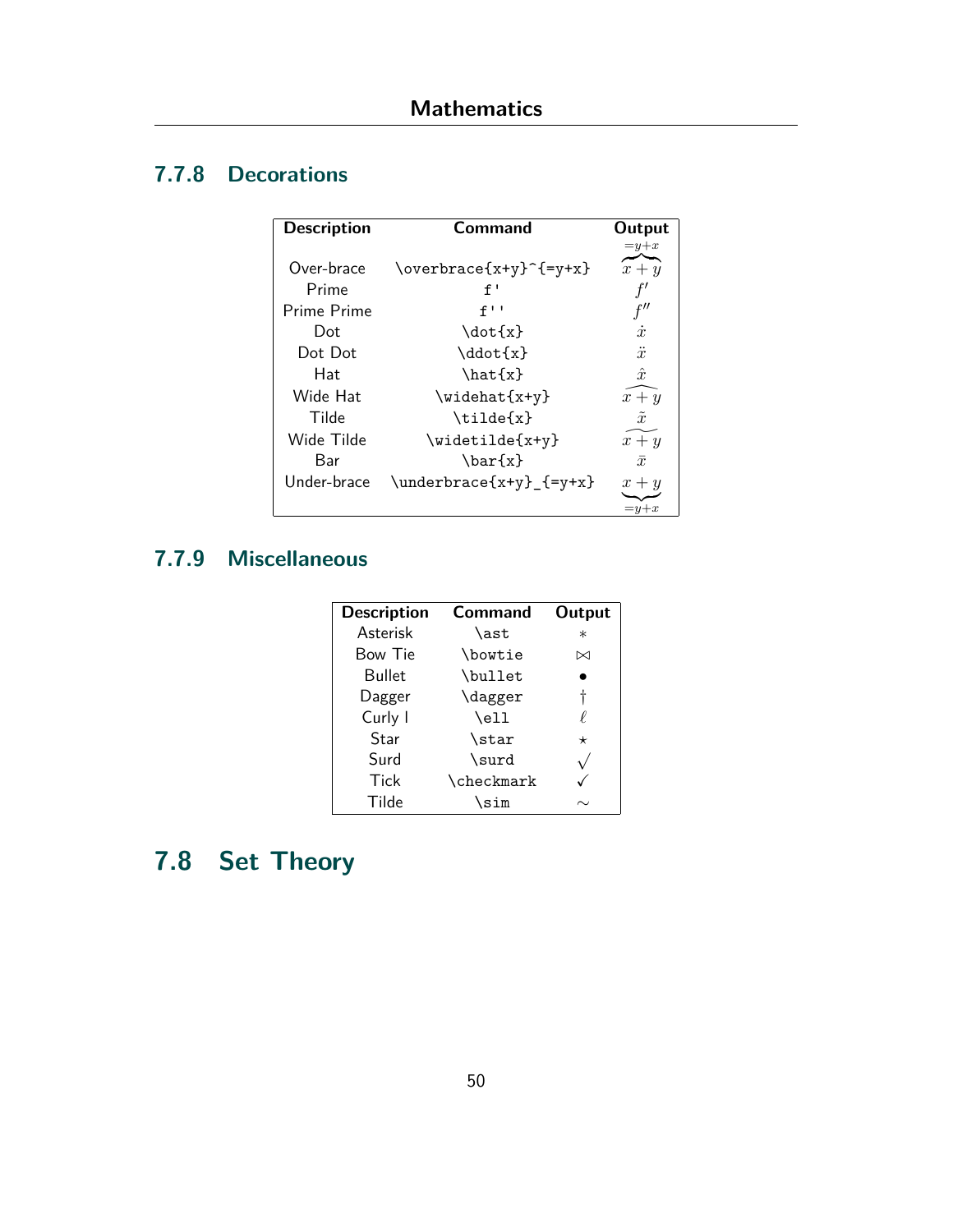## **7.8.1 Number Sets**

| <b>Description</b>     | Command                | Output       |
|------------------------|------------------------|--------------|
| Boolean Numbers        | \mathbb{B}             | IB           |
| Prime Numbers          | $\mathbb{P}$           | $\mathbb{P}$ |
| Natural Numbers        | \mathbb{N}             | N            |
| <b>Whole Numbers</b>   | \mathbb{W}             | W            |
| Integers               | $\mathbb{Z}$           | $\mathbb Z$  |
| <b>Rationals</b>       | \mathbb{Q}             | $\mathbb Q$  |
| Algebraic Numbers      | \mathbb{A}             | A            |
| <b>Irrationals</b>     | $\mathbb{I}$           | π            |
| Reals                  | $\mathbb{R}$           | $\mathbb{R}$ |
| <b>Complex Numbers</b> | $\mathbb{C}$           | $\mathbb{C}$ |
| Quaternions            | \mathbb{H}             | $\mathbb H$  |
| Octonions              | \mathbb{0}             | ∩            |
| Sedenions              | \mathbb{S}             | S            |
| <b>Empty Set</b>       | \emptyset, \varnothing | Ø. Ø         |
| Power Set              | $\mathcal{P}$          |              |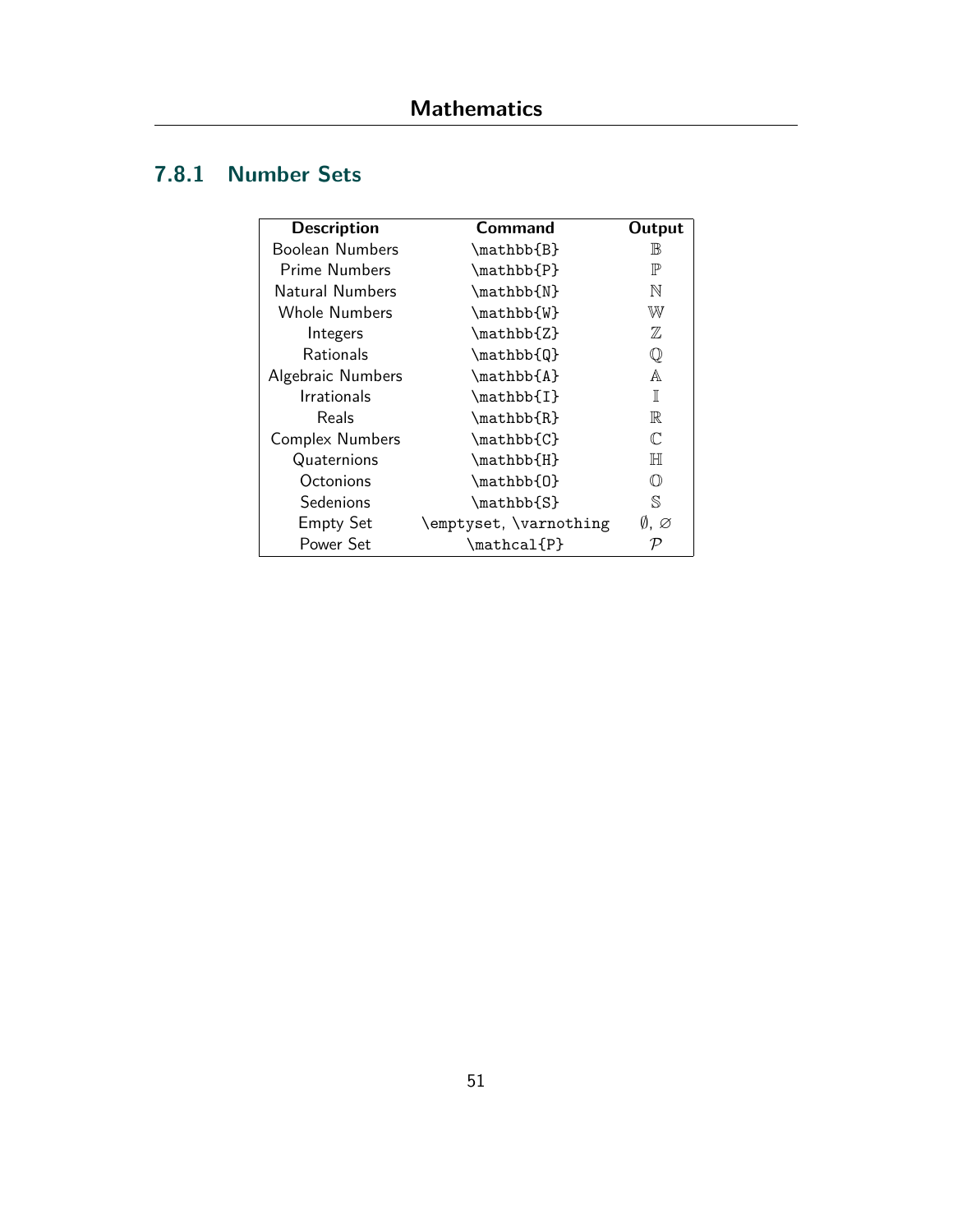## **7.8.2 Set Notation**

| <b>Description</b>         | <b>Command</b>                     | Output                   |
|----------------------------|------------------------------------|--------------------------|
| <b>Brackets</b>            | $\{3, 1, 4\}$                      | $\{3,1,4\}$              |
| Cardinality                | $\mathcal{C}$ \mathbf{card}(S),  S | $card(S)$ ,  S           |
| Definition                 | $A := B$                           | $A := B$                 |
| Element of                 | \in                                | $\in$                    |
| Not an Element of          | \notin                             |                          |
| Subset of                  | \subset                            |                          |
| Subset of                  | \subseteq                          |                          |
| Subset of but Not Equal to | \subsetneq                         |                          |
| Not a Subset of            | \not\subset                        | FUUUFAFID                |
| Not a Subset of            | \nsubseteq                         |                          |
| Contains                   | \supset                            |                          |
| Contains                   | \supseteq                          |                          |
| Union                      | \cup                               | $\cup$                   |
| <b>Big Union</b>           | \bigcup_{n=1}^{10}{A_n}            | $\bigcup_{n=1}^{10} A_n$ |
| Disjoint Union             | \sqcup                             |                          |
| Intersection               | $\cap$                             | ∩                        |
| Big Intersection           | \bigcap_{n=1}^{10}{A_n}            | $\bigcap_{n=1}^{10} A_n$ |
| Set Difference             | \setminus                          |                          |
| Symmetric Difference       | \triangle                          |                          |
| Set Complement             | $A^{\hat{}}\{mathsf{c}\}\$         | $A^{\mathsf{c}}$         |
| Set Complement             | \overline{A}                       | $\overline{A}$           |
| Cartesian Product          | \times                             | $\times$                 |

## **7.8.3 braket package**

You can load the braket package when typesetting sets.

```
% Preamble
\usepackage{braket}
% Body
\[ \Set{x \in \mathbb{R} | 0 < x <
```
\frac{1}{3}}\]

$$
\left\{ x \in \mathbb{R} \middle| 0 < x < \frac{1}{3} \right\}
$$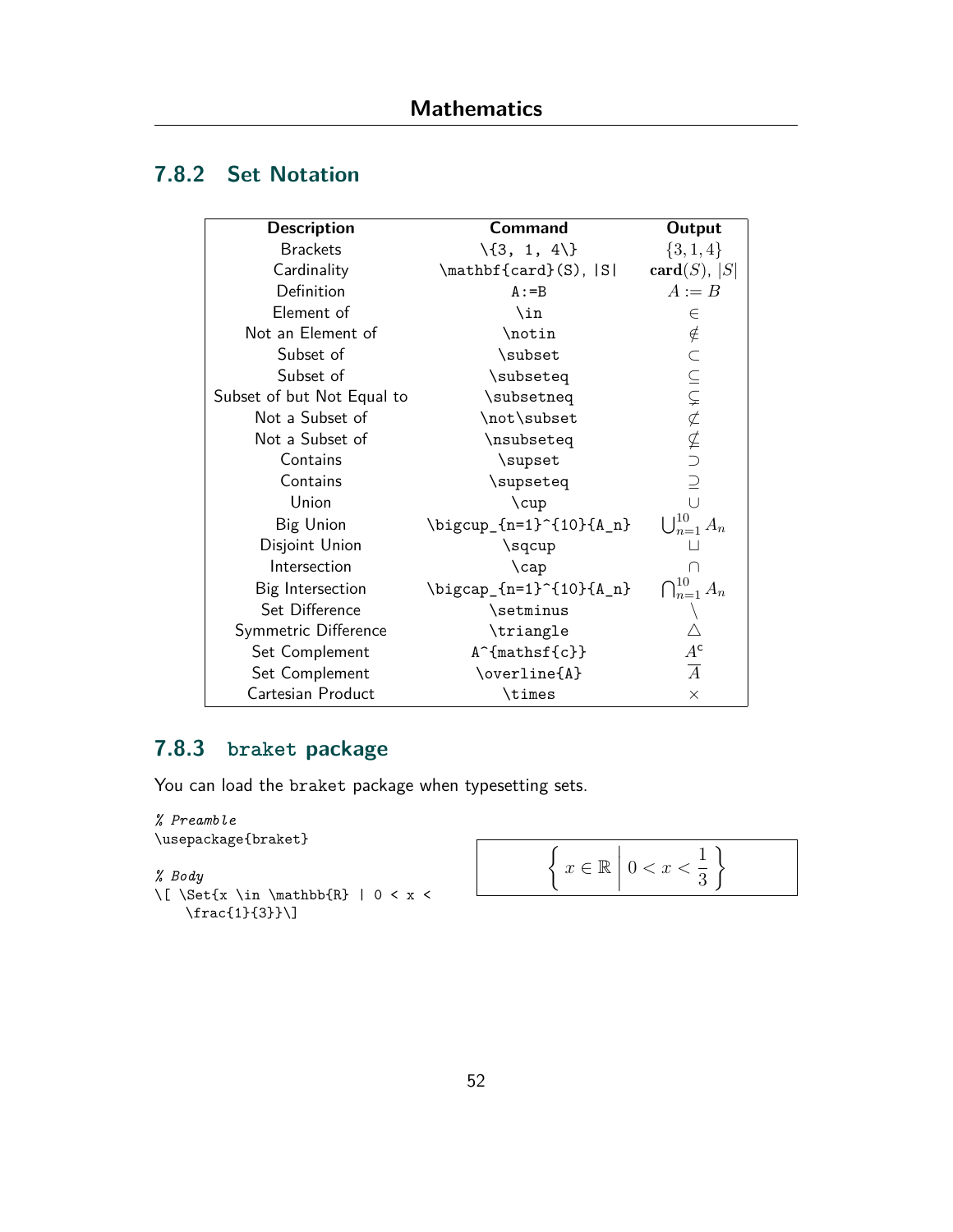# **7.9 Logic**

| <b>Description</b>     | Command                   | Output                |
|------------------------|---------------------------|-----------------------|
| Not                    | \neg,\sim                 | $\neg$ , $\sim$       |
| And                    | \land                     | Λ                     |
| Or                     | \lor                      | $\vee$                |
| Exclusive Or (XOR)     | \oplus                    | $\oplus$              |
| If $Then$              | \implies, \Longrightarrow |                       |
| Only If                | \Longleftarrow            | $\Leftarrow$          |
| If and Only If         | \iff                      | $\Longleftrightarrow$ |
| Equivalence            | \equiv                    | ≡                     |
| Therefore              | \therefore                |                       |
| <b>Because</b>         | \because                  |                       |
| Exists                 | \exists                   | Ε                     |
| <b>Exists Uniquely</b> | \exists!                  | 31                    |
| There is No            | \nexists                  | ∄                     |
| For All                | \for all                  | A                     |
| Top                    | \top                      |                       |
| Bottom                 | \bot                      |                       |

More logic symbols can be found on [Wikipedia.](https://en.wikipedia.org/wiki/List_of_logic_symbols)

# **7.10 Algebra**

## **7.10.1 Infinity**

First, you ought to know the commands for *∞* and *−∞*.

| <b>Description</b> | Command Output |           |
|--------------------|----------------|-----------|
| Infinity           | \infty         | $\infty$  |
| Negative Infinity  | $-\infty$      | $-\infty$ |

## **7.10.2 Intervals**

There are 9 types of intervals: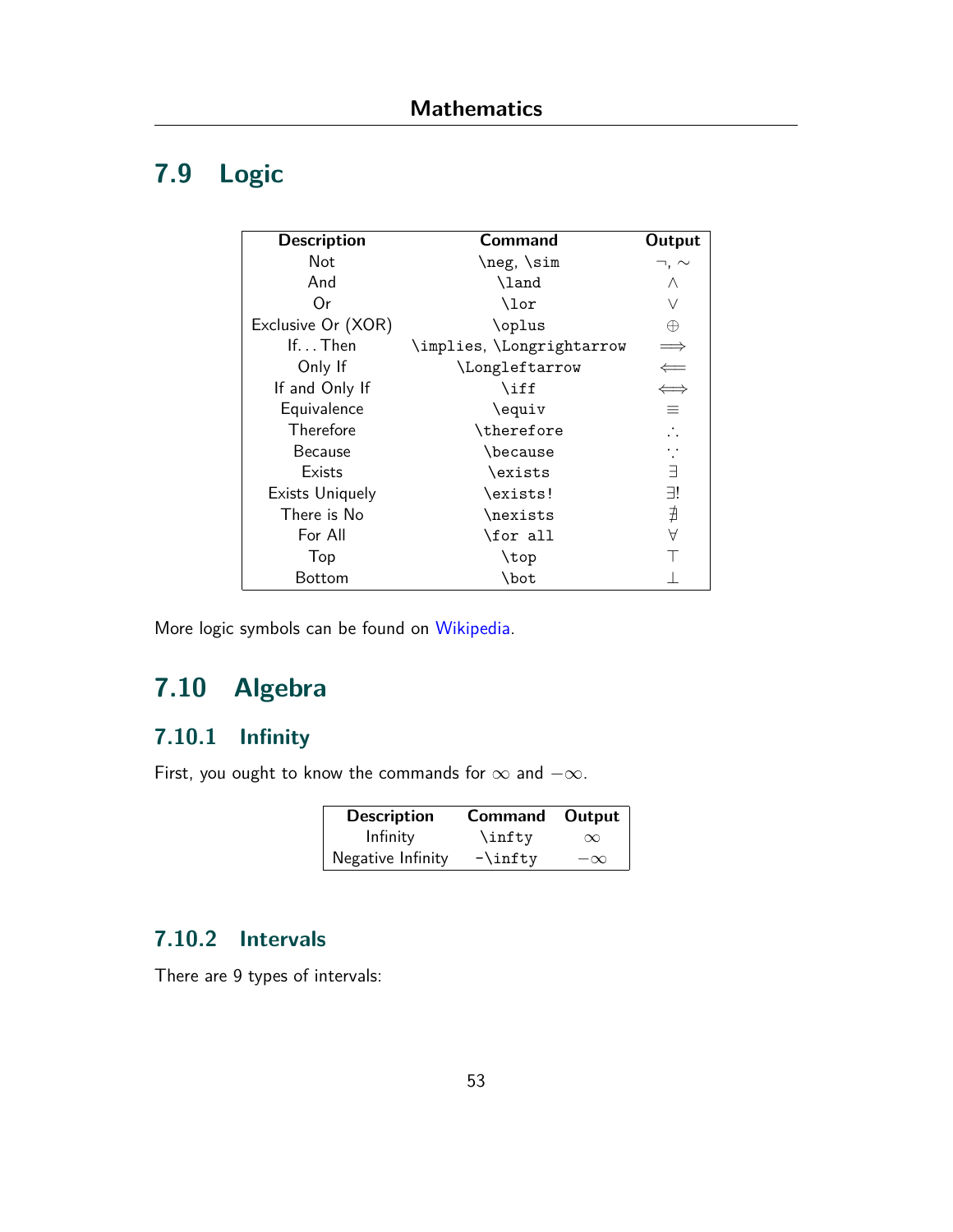| <b>Description</b>               | <b>Command</b>      | Output              |
|----------------------------------|---------------------|---------------------|
| Finite Open                      | (a, b)              | (a,b)               |
| Finite Closed                    | [a, b]              | [a, b]              |
| Finite Half Closed - Half Open   | [a, b)              | [a, b)              |
| Infinite Half Closed - Half Open | $[a, \infty)$       | $[a,\infty)$        |
| Infinite Half Open - Half Closed | $(-\infty, b]$      | $(-\infty, b]$      |
| Infinite Open                    | $(a, \infty)$       | $(a,\infty)$        |
| Infinite Open                    | $(-\infty, b)$      | $(-\infty, b)$      |
| Reals                            | $(\infty, -\infty)$ | $(\infty, -\infty)$ |

## **7.10.3 Functions**

| <b>Description</b> | Command                               | Output                  |
|--------------------|---------------------------------------|-------------------------|
| Colon              | \colon                                |                         |
| Function           | \to, \rightarrow                      | $\rightarrow$           |
| Maps To            | \mapsto                               | $\mapsto$               |
| Injection          | \rightarrowtail                       | $\rightarrowtail$       |
| Injection          | \xhookrightarrow{}                    | $\hookrightarrow$       |
| Injection          | \xrightarrow{\tiny 1:1}               | $\xrightarrow{1:1}$     |
| Injection          | \xrightarrow[\tiny 1:1]{}             | $\overrightarrow{1:1}$  |
| Surjection         | \twoheadrightarrow                    | $\rightarrow$           |
| Surjection         | \xrightarrow{\tiny \text{onto}}       | $\overrightarrow{onto}$ |
| <b>Bijection</b>   | \xrightarrow{\tiny 1:1, \text{ onto}} | $1:1$ , onto            |
| <b>Bijection</b>   | \xrightarrow{\tiny\text{bij}}         | $\xrightarrow{bij}$     |
| Composition        | \circ                                 | $\circ$                 |
| Restriction        | $f \mid _{X}$                         | $f _X$                  |
| Inverse            | $f^{-(-1)}$                           |                         |
| Convolution        | \ast                                  | $\ast$                  |
| Fourier Transform  | \hat{f}                               |                         |

While you could type out ":", \colon allows for proper spacing.

```
% :
f \circ g: [0, 1] \to [0, 1] is a
   function. \\
% \colon
$f \circ g \circ h \colon A \to B$
   is a function.
```

```
f \circ g : [0, 1] \to [0, 1] is a function.
f \circ g \circ h : A \to B is a function.
```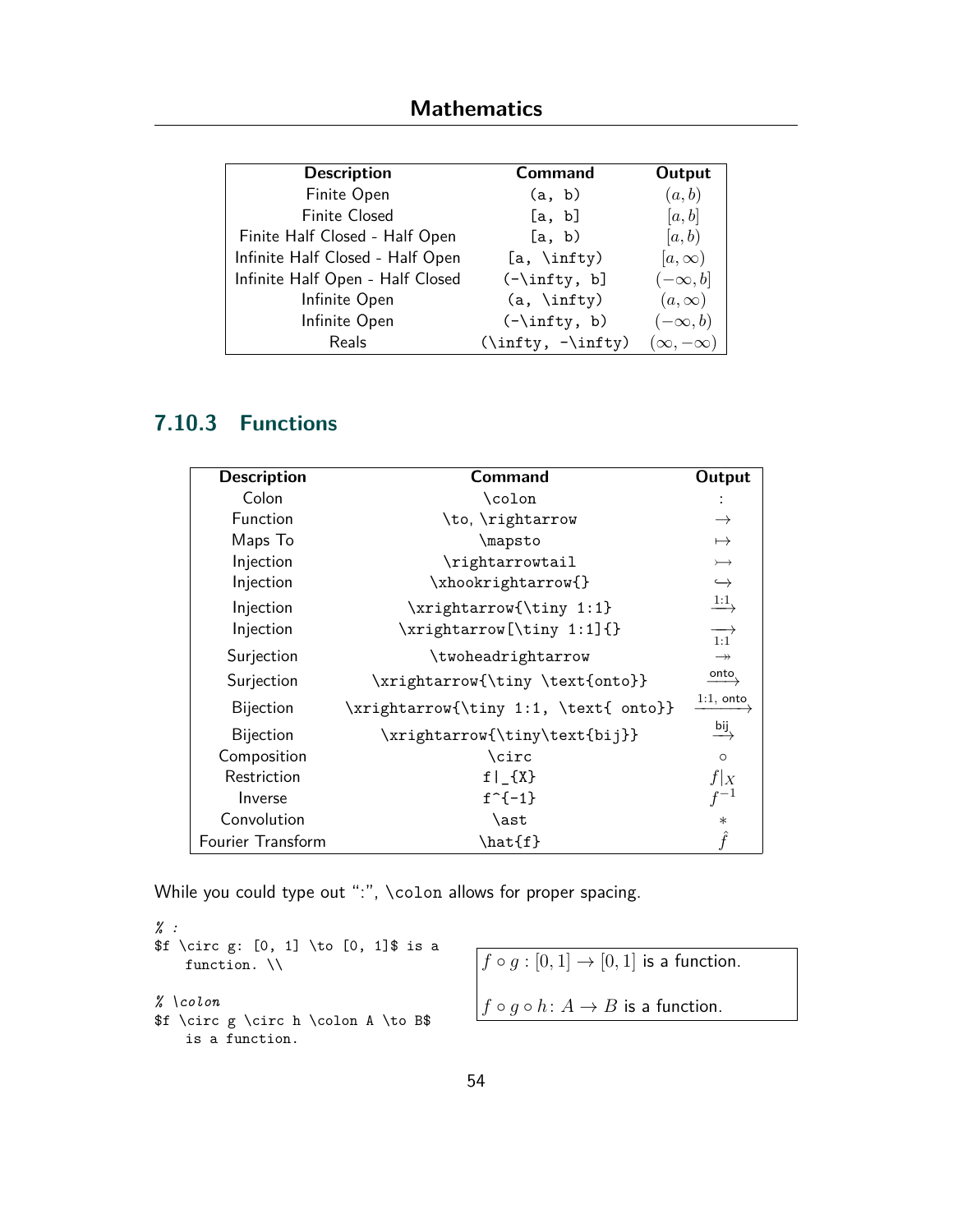Use the cases environment to define a piecewise function.

```
\setminus[
f(x) = 1_{\mathbb{Q}}(x) =\begin{cases}
1 \& x \in \mathbb{Q} \ \setminus \mathbb{Q}0 & x \notin \mathbb{Q}
\end{cases}
\setminus]
```

$$
f(x) = 1_{\mathbb{Q}}(x) = \begin{cases} 1 & x \in \mathbb{Q} \\ 0 & x \notin \mathbb{Q} \end{cases}
$$

If you need to include text, then:

```
\setminus [
f(x) = 1_{\mathbb{Q}}(x) =\begin{cases}
1 & \text{if x \in \mathbb{Q} \in \mathbb{Q}$} \\
0 & \text{if $x \notin \mathbb{Q}$}
\end{cases}
\setminus]
```

$$
f(x) = 1_{\mathbb{Q}}(x) = \begin{cases} 1 & \text{if } x \in \mathbb{Q} \\ 0 & \text{if } x \notin \mathbb{Q} \end{cases}
$$

# **7.11 Geometry**

## **7.11.1 Geometry Notation**

| <b>Description</b> | <b>Command</b>          | Output                    |
|--------------------|-------------------------|---------------------------|
| Line Segment       | \overline{AB}           | AВ                        |
| Ray                | \overrightarrow{AB}     | $\overrightarrow{AB}$     |
| Line               | \overleftrightarrow{AB} | $\overleftrightarrow{AB}$ |
| Triangle           | \triangle{ABC}          | $\triangle ABC$           |
| Square             | \square{ABC}            | $\Box ABC$                |
| Angle              | \angle{ABC}             | $\angle ABC$              |
| Measured Angle     | \measuredangle{ABC}     | $\measuredangle ABC$      |
| Degrees            | 180^{\circ}             | $180^\circ$               |
| Congruent          | \cong                   | $\cong$                   |
| Not Congruent      | \ncong                  | $\ncong$                  |
| Similar            | $\sin$                  | $\sim$                    |
| Not Similar        | \nsim                   | $\sim$                    |
| Parallel           | \parallel               |                           |
| Not Parallel       | \nparallel              | ł                         |
| Perpendicular      | \perp                   |                           |
| Not Perpendicular  | \not\perp               |                           |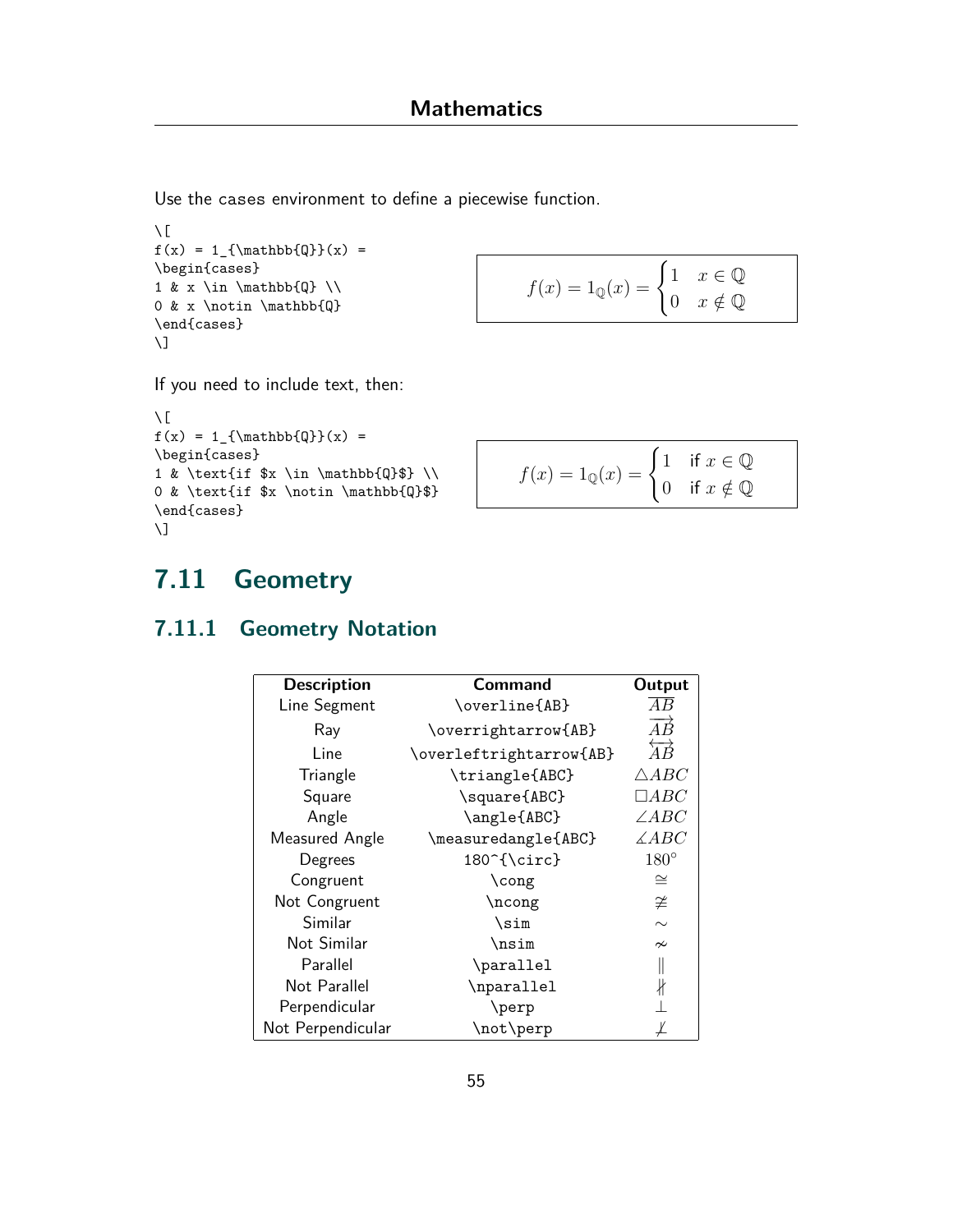### **7.11.2 Trigonometry & Hyperbolic Functions**

| <b>Description</b>    | Command              | Output                   |
|-----------------------|----------------------|--------------------------|
| Sine                  | \sin{\pi}, \sin(\pi) | $\sin \pi$ , $\sin(\pi)$ |
| Cosine                | \cos{\pi}            | $\cos \pi$               |
| Tangent               | \tan{\pi}            | $\tan \pi$               |
| Cosecant              | \csc{\pi}            | $csc \pi$                |
| Secant                | \sec{\pi}            | $sec \pi$                |
| Cotangent             | \cot{\pi}            | $\cot \pi$               |
| <b>Inverse Sine</b>   | \arcsin{0}           | arcsin 0                 |
| <b>Inverse Cosine</b> | \arccos{0}           | arccos 0                 |
| Inverse Tangent       | $\arctan\{0\}$       | arctan 0                 |
| Hyperbolic Sine       | \sinh{0}             | $\sinh 0$                |
| Hyperbolic Cosine     | \cosh{0}             | $\cosh 0$                |
| Hyperbolic Tangent    | \tanh{0}             | $\tanh 0$                |

#### <span id="page-56-0"></span>**7.11.3 Sums**

Sums are different in inline and display mode.

```
The harmonic series
\sum_{n=1}^{\infty}{\frac{1}{n}}is divergent. \\
```

```
The harmonic series
\label{lem:main} $$\[\sum_{n=1}^{\infty}^{\frac{1}{n}}\]is divergent.
```
The harmonic series  $\sum_{n=1}^\infty$ 1  $\frac{1}{n}$  is divergent. The harmonic series X*∞ n*=1 1 *n* is divergent.

While the curly braces {} are not necessary, they make the code readable.

 $\lceil \frac{1}{n}\rceil$ 

$$
\sum_{a}^{b} \frac{1}{n}
$$

You can also typeset double sums.

```
\l\{\sum_{i=1}^{2}{\sum_{j=1}^{2}{i+j}}\}= 12 \cup
```

$$
\sum_{i=1}^{2} \sum_{j=1}^{2} i + j = 12
$$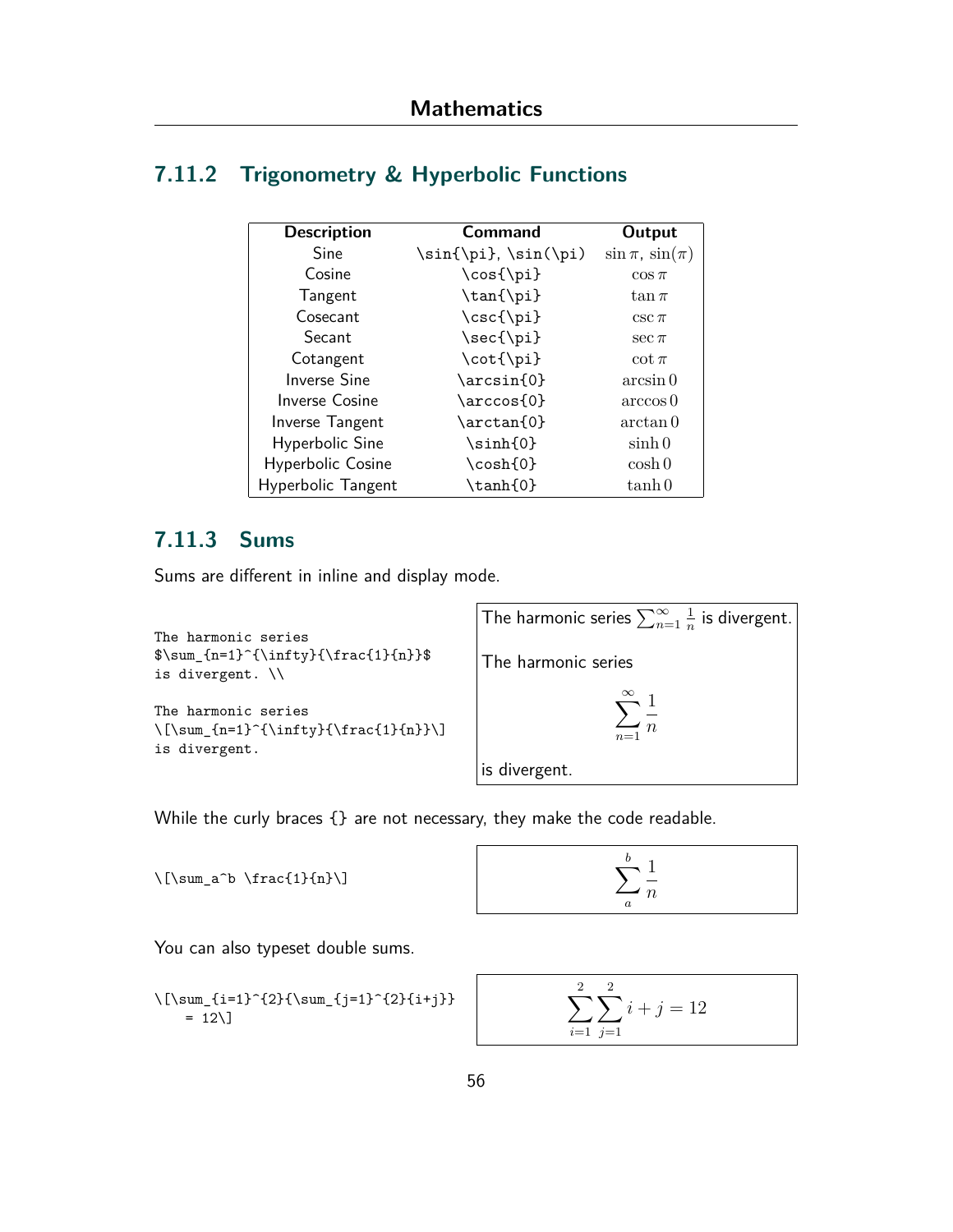Use \substack to write the limits over multiple lines.

```
\lceilsum {
\substack{
0 \leq i \leq 2 \\
0 \leq j \leq 2
}
}^{}{i+j}=12\]
```

$$
\sum_{\substack{0 \le i \le 2 \\ 0 \le j \le 2}} i + j = 12
$$

You can forcefully change the position of the limits for sums using \limits and  $\lambda^2$ .



#### **7.11.4 Products**

 $\lceil$ [\sum\nolimits\_{n=1}^{5}{n}\]

Refer to [7.11.3](#page-56-0) on page [56](#page-56-0) and replace sum with prod.

 $2$ This also applies for products, integrals, and limits.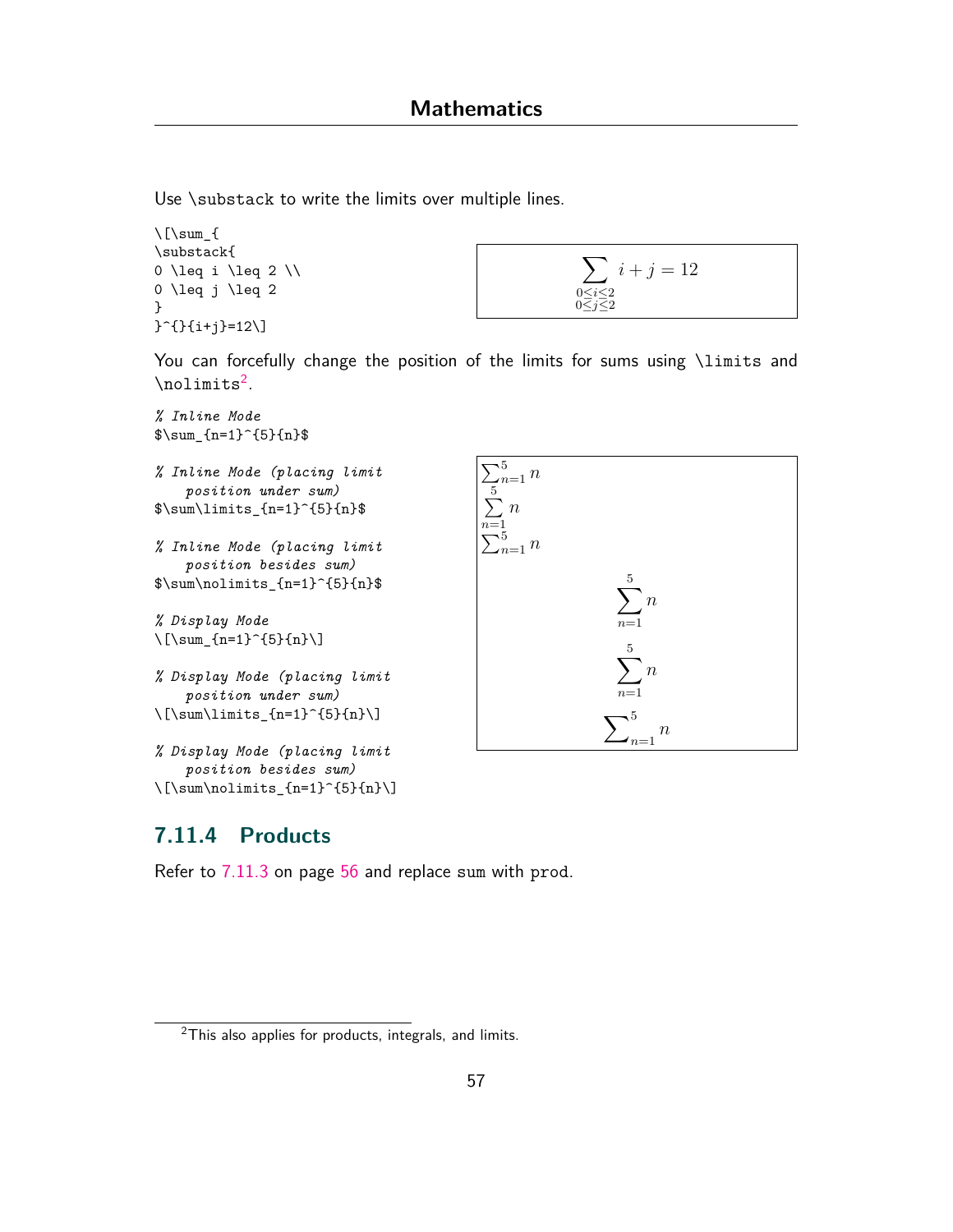*% Inline Mode*  $\prod_{n=1}^{50}{n}=50!$ 

*% Display Mode* The product  $\[\prod_{n=1}^{50}{n}\]\]$  $$=50!$ 



# **7.12 Calculus**

### **7.12.1 Derivatives**

You can write a derivative as follows:

```
% Leibniz Notation
If f(x)=x^2$, then
\left[\frac{df}{dx}=2x.\right]% Lagrange Notation
Using other notation:
\setminus [f'(x)=2x\setminus]If f(x) = x^2, then
                                                                     df
                                                                    \frac{dy}{dx} = 2x.Using other notation:
                                                                   f'(x) = 2x
```
Notice the slant in *df*. For an upright d, type the following in the preamble: \newcommand{\dee}{\mathrm{d}}

\dee is my choice, so you can use something else.

 $\{\text{de } f\{\text{de } x\} = 2x\}$ 

$$
\frac{\mathrm{d}f}{\mathrm{d}x} = 2x
$$

If you need to evaluate derivatives:

```
\[\left.\frac{\dee f}{\dee
   x}\right|_{x=2}=4\]
```

| $\mathbf{r}$<br>$\mathbf{u}_j$<br>$= 4$<br>$\left. \mathrm{d}x\right  _{x=2}$ |
|-------------------------------------------------------------------------------|
|-------------------------------------------------------------------------------|

Partial derivatives are typeset using \partial.

```
\[\frac{\partial g}{\partial x
    \partial y}\]
```

| $\partial g$            |  |
|-------------------------|--|
| $\partial x \partial y$ |  |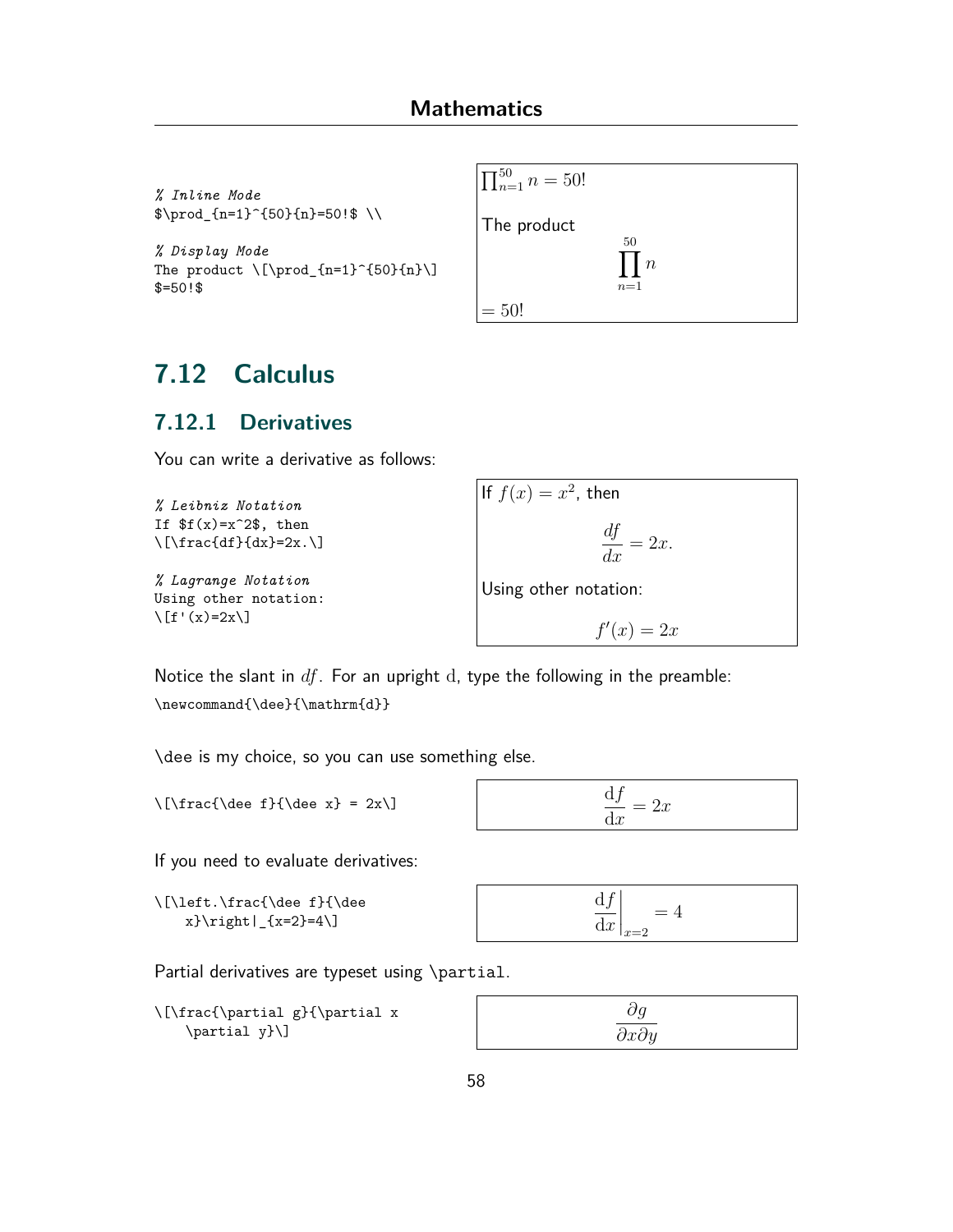#### **diffcoeff package**

diffcoeff with the ISO option also takes care of the upright d. It is also handy for higher-order and partial derivatives.

*% Preamble* \uspackage[ISO]{diffcoeff}

Typesetting ordinary derivatives:

|                                                                                                      | $\frac{\mathrm{d}f}{\mathrm{d}x}$     |
|------------------------------------------------------------------------------------------------------|---------------------------------------|
|                                                                                                      | df/dx                                 |
|                                                                                                      | $d^n f$<br>$\overline{\mathrm{d}x^n}$ |
| $\left[\left(\text{diff}\{f\}\{x\}\right)\right]$                                                    | $d^n f/dx^n$                          |
| $\binom{x}{x}$<br>$\left[\lambda f\right]_{f}\$<br>$\left[\frac{r}{r} \cdot f(n) \cdot f(x)}\right]$ | $d \cos(\sin x)$                      |
| $\left[\dim x\right]\{(\sin x)\}\$<br>$\[\{\dot{n}(\cos(\sin\{x\})\}\{\sin\{x\}\)]$                  | $d(\sin x)$<br>$d^n \cos(\sin x)$     |
| $\{\ldots\}^{x}\$<br>$\{\dagger x\}\$ {\diff\{y}{x}}{x}\]                                            | $d(\sin x)^n$                         |
| $\[\lambda\] \{f\} \{x\} [x=0] \]$                                                                   | $rac{\mathrm{d}}{\mathrm{d}x}f(x)$    |
|                                                                                                      | $\mathrm{d} \mathrm{d} y$<br>dx dx    |
|                                                                                                      |                                       |

Typesetting partial derivatives: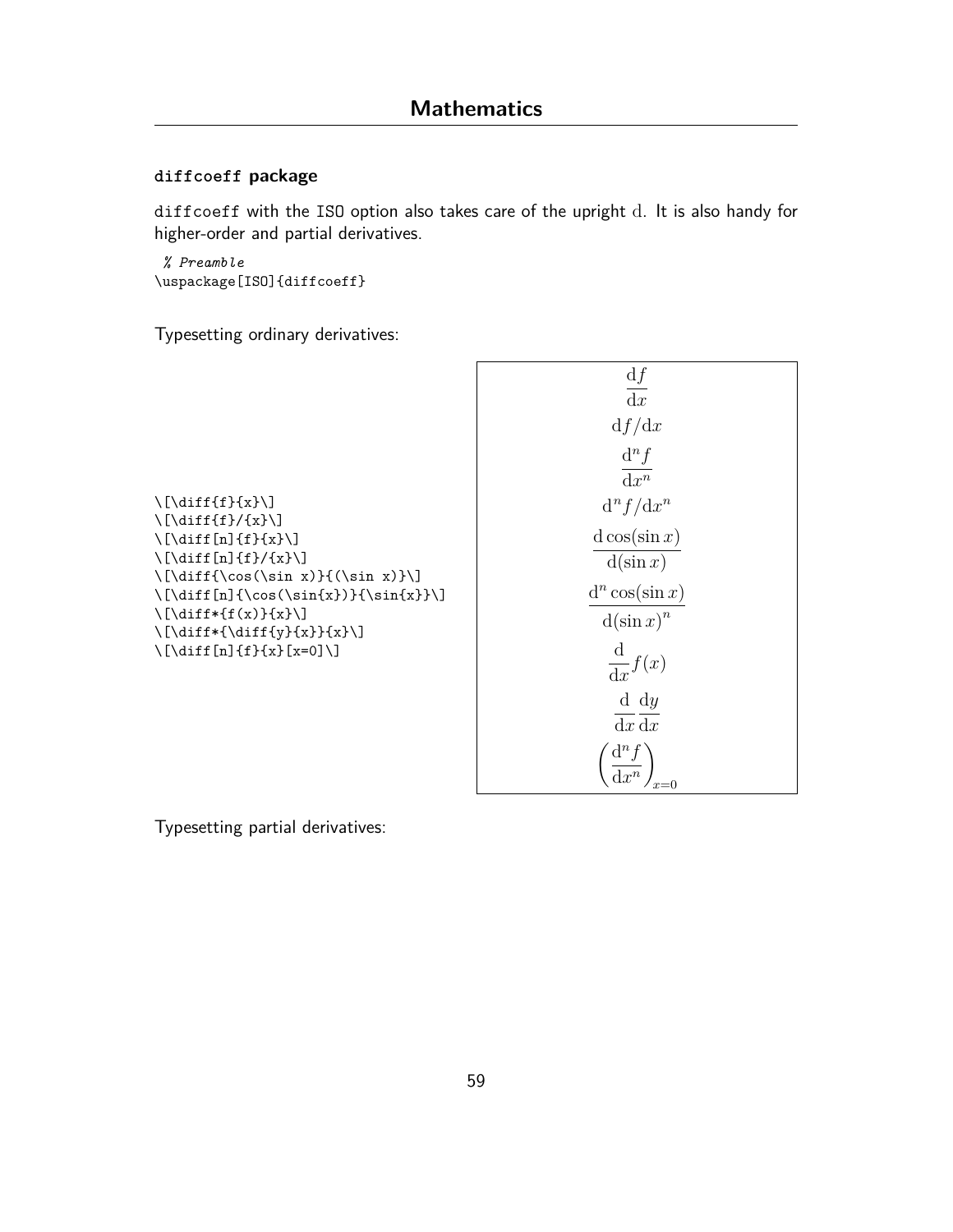```
\left\{\sum_{i=1}^{n}\left[\frac{f}{f}(f)/f(x)\right]\left[\lambda\right]_{f}\{f\}\{x\}\\left[\left(\frac{r}{f}\right)^{x}\right]\{\int \left[ \dim{f(x,y)}{x}\right] (0,0) \right]\left[\left(\text{diff}(f)\{x, y, z\}\right)\right]\[\diffp[2, 3, 4, 1]{f(x, y, z,
      w)}{x, y, z, w}\]
```

$$
\frac{\partial f}{\partial x}
$$
\n
$$
\frac{\partial f}{\partial x}
$$
\n
$$
\frac{\partial^n f}{\partial x^n}
$$
\n
$$
\left(\frac{\partial^n f(x, y)}{\partial x^n}\right)_{(0,0)}
$$
\n
$$
\frac{\partial^3 f}{\partial x \partial y \partial z}
$$
\n
$$
\frac{\partial^{10} f(x, y, z, w)}{\partial x^2 \partial y^3 \partial z^4 \partial w}
$$

More package information can be found on [CTAN](https://ctan.org/pkg/diffcoeff?lang=en).

### **7.12.2 Integration**

Refer to [7.11.3](#page-56-0) on page [56](#page-56-0) and replace sum with int. To include the differential, add  $\backslash$ , dee x.

```
The integral \int_{0}^{\infty}{\infty}{e^x}
    integral \sinh \tan \theta (integral \int_0^\infty e^x dx diverges.
\{\int_{0}^{2}{2x} \, \, \, \, \}\left[\frac{x^2\right)^{2}}{0} = 4\0
                                                           2x dx = [x^2]_0^2 = 4
```
For multiple integrals, use \int multiple times.

```
If $I_1=I_2=[0, 2]$, then
\[\int_{I_1}{\int_{I_2}{xy \setminus \,\,} \ee x}
    \backslash, \dee y} = 4\]
Explicitly:
\[\int_{0}^{2}{\int_{0}^{2}{xy
    \,\lambda\, \, \dee y} = 4\]
```
If 
$$
I_1 = I_2 = [0, 2]
$$
, then  
\n
$$
\int_{I_1} \int_{I_2} xy \, dx \, dy = 4
$$
\nExplicitly:  
\n
$$
\int_1^2 \int_1^2 xy \, dx \, dy = 4
$$

0

0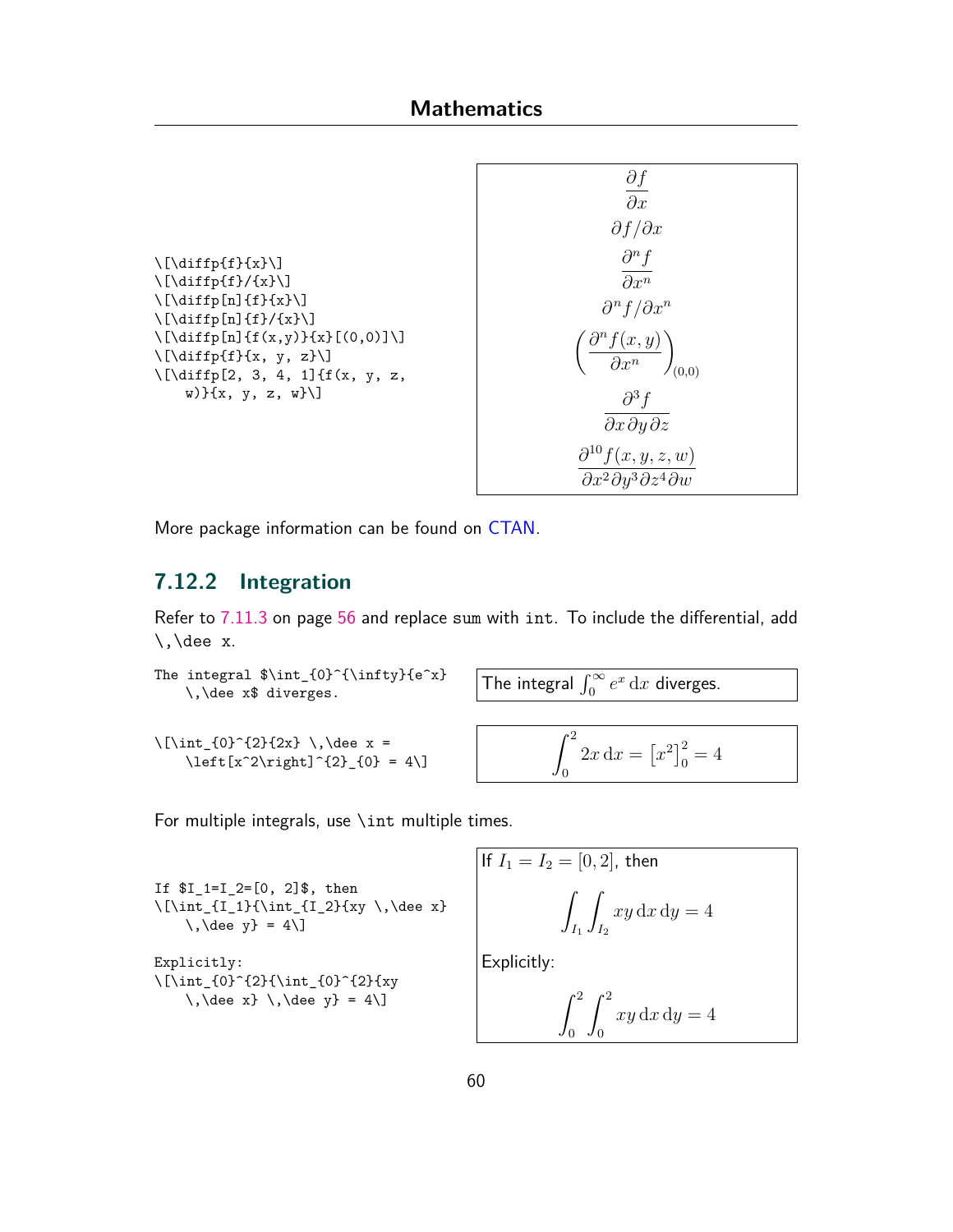Different types of integrals:

```
% Integral with Specified Limits
    (Besides Integral)
\{\int_{-\infty}^{\infty} f = 0\}% Integral with Specified Limits
    (Under Integral)
\{\int\int\limits_{-\infty}^{\infty} f =0\]
% Double / Surface Integral
\lvert \int_A f = F \rvert% Triple / Volume Integral
\left[\right] \left[\right]% Quadruple Integral
\lvert \ [\lvertiiiint_V f = F\lvert]
% Multiple Integral
\[\lambda\] \[\idotsint_V f = F\]% Line Integral
```
Z *<sup>∞</sup> −∞*  $f = 0$  $\int_{0}^{\infty} f = 0$ *−∞*  $\int$ *A*  $f = F$  $\int$ *V*  $f = F$  $\int \int \int$ *V*  $f = F$  $\int \ldots$ *V*  $f = F$  $\overline{a}$ *f* = *F*

*V*

### **7.12.3 Multivariable Calculus**

| <b>Description</b>  | <b>Command</b>  | Output            |
|---------------------|-----------------|-------------------|
| Gradient            | \nabla{f}       | V f               |
| Divergence          | \nabla\cdot{F}  | $\nabla \cdot F$  |
| Divergence          | \nabla\times{f} | $\nabla \times F$ |
| Laplace Operator    | \Delta{f}       | Δf                |
| D'Alembert Operator | \square{f}      |                   |

# **7.13 Analysis**

 $\lvert \cdot \rvert = F \rvert$ 

### **7.13.1 Sequences**

Use () to denote sequences.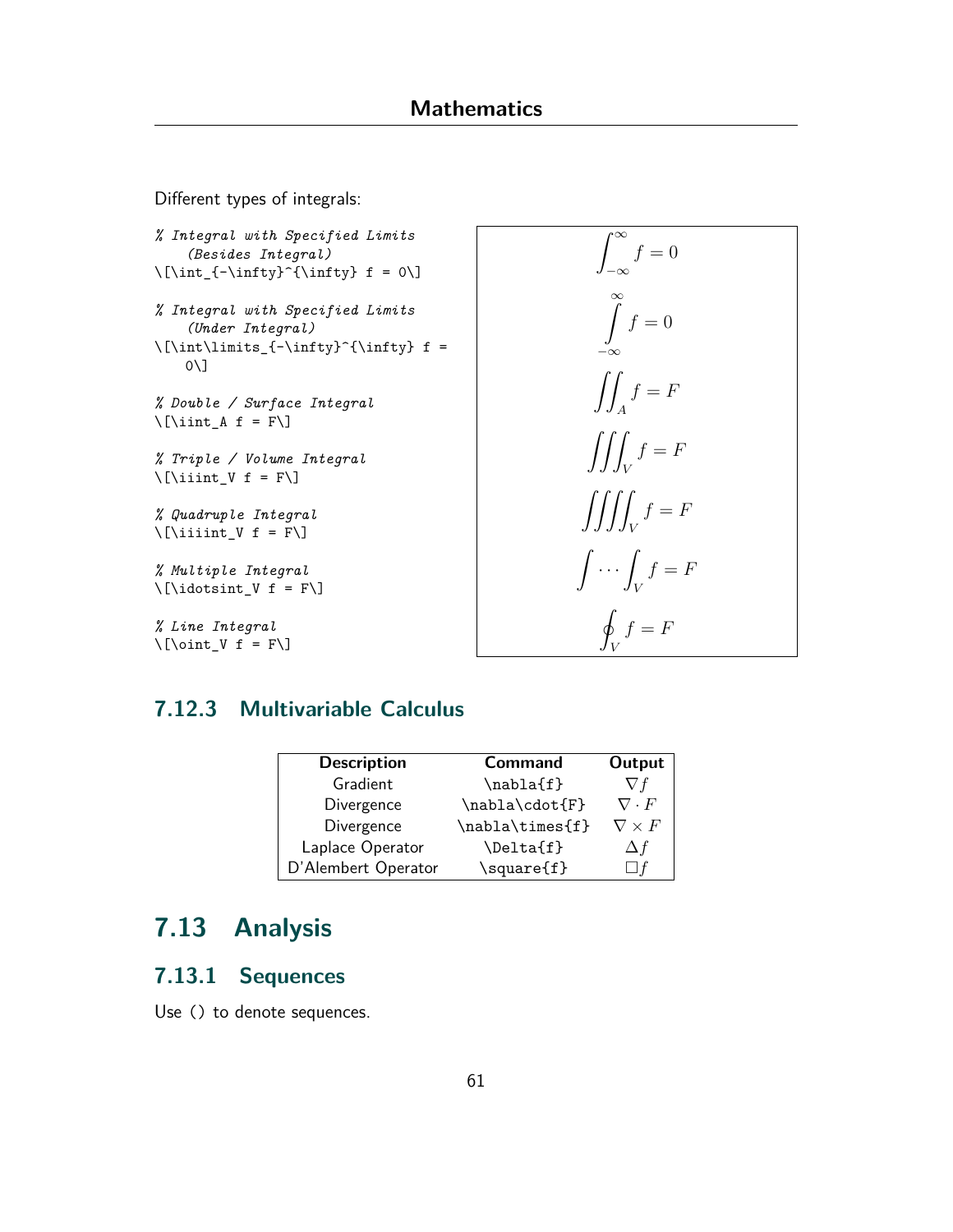```
Let (a_{n})=(1, 2, 3, 4, 5,\ldots)$ be a sequence.
Then \ln \to \in \infty\to \infty.\]
```
### **7.13.2 Limits**

Limits can also be typeset easily.

```
If the limit of f(x) exists at
    $x=a$, then
    $(\forall\varepsilon>0)
    (\exists\delta>0)
    (0<|x-a|<\delta \implies
    |f(x)-f(a)|<\forall x are psilon)$.
% Inline Mode
\lim_{n \to \infty}({\frac{1}{n}} =0$ \\
\lim_{n \to 2^{+}}{\frac{1}{n}} =\frac{1}{2}$ \\
% Display Mode
\lceil\{\right\rceil_{n \to \infty}\{\frac{1}{n}\} =0\]
\left\{f'(x) = \lim_{h \to \infty} f(h) \right\}0^{+}\}{\frac{f(x+h)}{-}f(x)\}(h)\}\
```

```
Let (a_n) = (1, 2, 3, 4, 5, ...) be a se-
quence. Then
```
 $n \to \infty \implies a_n \to \infty$ .

If the limit of  $f(x)$  exists at  $x = a$ , then  $(\forall \varepsilon > 0)(\exists \delta > 0)(0 < |x - a| < \delta \implies$  $|f(x) - f(a)| < \varepsilon$ ).

$$
\lim_{n \to \infty} \frac{1}{n} = 0
$$
  

$$
\lim_{n \to \infty} \frac{1}{n} = \frac{1}{2}
$$
  

$$
\lim_{n \to \infty} \frac{1}{n} = 0
$$
  

$$
f'(x) = \lim_{h \to 0^+} \frac{f(x+h) - f(x)}{h}
$$

\substack (refer to [7.11.3](#page-56-0) on page [56\)](#page-56-0) can also be applied to limits.

### **7.13.3 Infimum & Supremum**

For limit inferior and superior, replace \lim with \liminf and \limsup, respectively.

```
% Limit Superior
\lceil\{\n\cdot n \to \infty\}^{x_{n}} = 1\}\rceil\lceil \frac{m \to \infty}{x_{n}} \rbrace =1\]
% Limit Inferior
\lceil\{\lambda \cdot \in \infty\} \{x_{n}\}\rceil-1<sup>\lceil</sup>
\{\varphi\}_{x_{n}} =-1\\limsup x_n = 1n→∞
                                                                   \overline{\lim}_{n\to\infty} x_n = 1\liminf x_n = -1n→∞
                                                                  \lim x_n = -1n→∞
```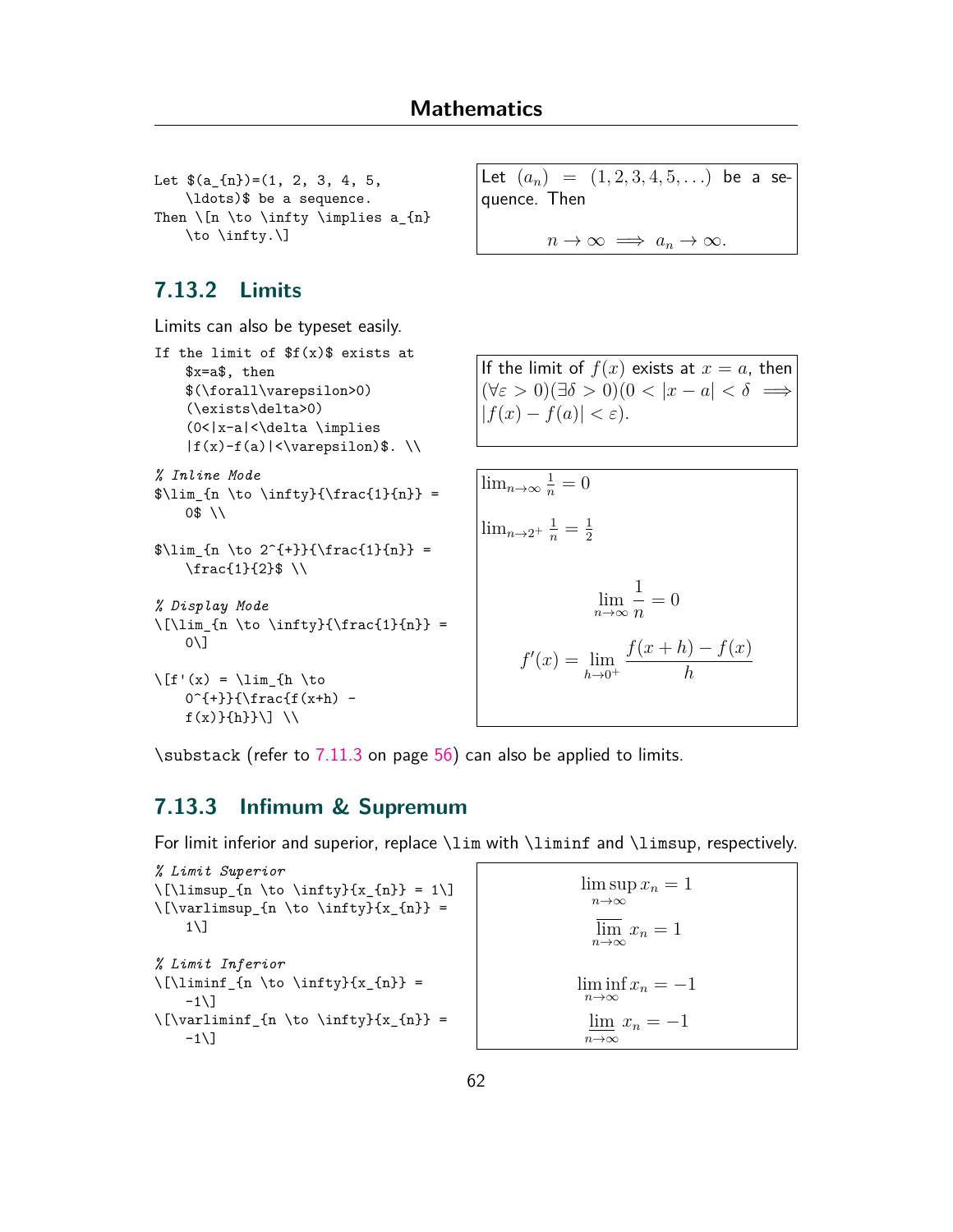Other important commands include:

| <b>Description</b> | <b>Command</b> | Output   |
|--------------------|----------------|----------|
| Minimum            | \min{A}        | $\min A$ |
| Maximum            | $\max{A}$      | $\max A$ |
| Infimum            | $\inf\{A\}$    | $\inf A$ |
| Supremum           | $\sup{A}$      | $\sup A$ |

# **7.13.4 Big O Notation**

| <b>Description</b> | <b>Command</b>   | Output           |
|--------------------|------------------|------------------|
| Small o            | o(g)             | o(g)             |
| Big O              | $\mathcal{O}(g)$ | $\mathcal{O}(q)$ |
| Big Theta          | $\theta(x)$      | $\Theta(q)$      |
| Big Omega          | $\Omega$ (g)     | $\Omega(q)$      |
| Small omega        | $\omega(g)$      | $\omega(q)$      |

# **7.14 Abstract Algebra**

# **7.14.1 Equivalence Classes & Relations**

| <b>Description</b>   | <b>Command Output</b> |        |
|----------------------|-----------------------|--------|
| Equivalence Class    | [a]                   | [a]    |
| Equivalence Relation | \sim                  | $\sim$ |
| Equivalence Relation | \backsim              | $\sim$ |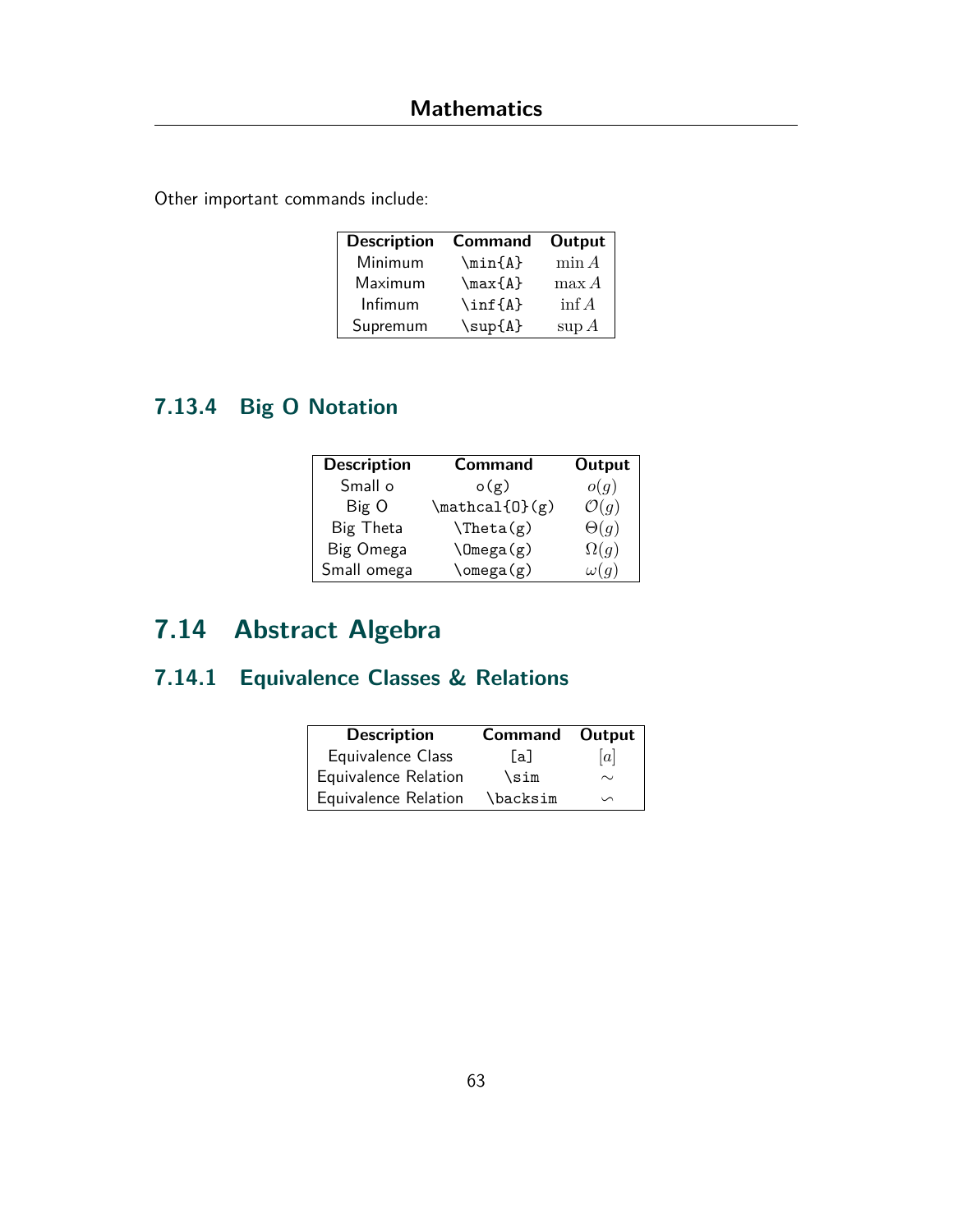## **7.14.2 Group Theory**

| <b>Description</b>    | Command              | Output   |
|-----------------------|----------------------|----------|
| Group Isomorphism     | \simeq               | $\simeq$ |
| Direct Product        | <b>\times</b>        | $\times$ |
| Semi-Direct Product   | \rtimes              | ⋊        |
| Wreath Product        | \wr                  |          |
| Subgroup              | \leq                 | $\leq$   |
| Normal Subgroup       | \vartriangleleft     | ⊲        |
| Not a Normal Subgroup | \not\vartriangleleft | ٰ∢       |
| Quotient Group        | $G \times H$         | G/H      |
| Index of a Subgroup   | [G : H]              | [G:H]    |
| Generator             | \langle X \rangle    |          |
| Commutator            | h<br>Lg,             |          |

## **7.14.3 Field Theory**

| <b>Description</b>        | <b>Command</b>    | Output |
|---------------------------|-------------------|--------|
| Field Extension           | 1. : K            | L:K    |
| Degree of Field Extension | $\mathsf{L}$ : KT | [L:K]  |
| Algebraic Closure         | \overline{K}      |        |

# **7.15 Discrete Mathematics**

## **7.15.1 Number Theory**

| <b>Description</b>       | <b>Command</b>      | Output                |
|--------------------------|---------------------|-----------------------|
| <b>Divides</b>           | a \mid b            | $a \mid b$            |
| Does Not Divide          | a \nmid b           | $a \nmid b$           |
| Congruence With ()       | a \equiv b \pmod{n} | $a \equiv b \pmod{n}$ |
| Congruence Without ()    | a \equiv b \mod{n}  | $a \equiv b \mod n$   |
| Greatest Common Divisor  | $\gcd(100, 10)$     | gcd(100, 10)          |
| Euler's Totient Function | $\phi(n)$           | $\phi(n)$             |

## **7.15.2 Continued Fractions**

\cfrac does the job. The options [r] or [l] determine the position of the numerator.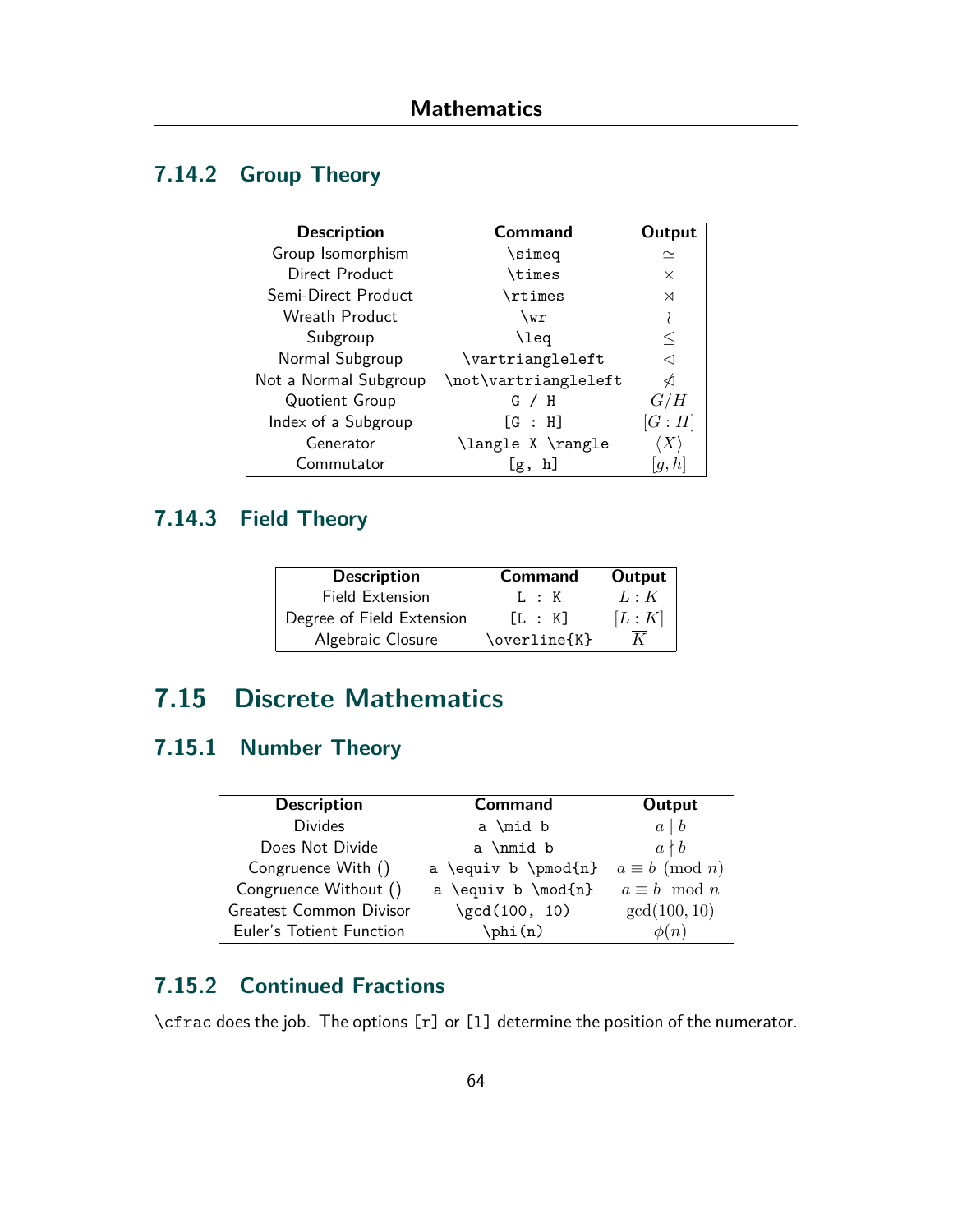\begin{equation\*}  $x = x_{0} + \cfrac{y_{0}}{$  $x_{1} + \cfrac{y_{1}}{1}$  $x_{2} + \cfrac{1}{y_{2}}$  $x_{3} + \cfrac{r}{y_{3}}$  $x_{4} + \cdots$ }}}} \end{equation\*}



## **7.15.3 Combinatorics**

| <b>Description</b>      | Command                            | Output                             |
|-------------------------|------------------------------------|------------------------------------|
| Factorial               | n!                                 | n!                                 |
| Double Factorial        | n!!                                | n!!                                |
| Derangement             | !n                                 | !n                                 |
| Combination             | \binom{n}{k}                       | $\lceil n \rceil$<br>$\frac{k}{n}$ |
| Multinomial Coefficient | $\binom{n}{k_1, k_2, \ldots, k_r}$ | $\langle k_1,k_2,\ldots \rangle$   |
| Multiset                | \left(\binom{n}{k}\right)          |                                    |
| Primorial               | $n \leq 4$                         | n#                                 |

You can also use \dbinom for a **d**isplay mode sized binomial and \tbinom for a **t**ext mode sized binomial.

# **7.16 Stochastics (Probability & Statistics)**

### **7.16.1 Probability**

| <b>Description</b>         | <b>Command</b>     | Output      |
|----------------------------|--------------------|-------------|
| <b>Probability Measure</b> | P(E)               | P(E)        |
| Conditional Probability    | $P(A \mid B)$      | P(A   B)    |
| <b>Expected Value</b>      | E(X)               | E(X)        |
| Variance                   | \mathrm{Var}(X)    | Var(X)      |
| <b>Standard Deviation</b>  | $\sigma(X)$        | $\sigma(X)$ |
| Covariance                 | \mathrm{Cov}(X, Y) | Cov(X)      |
| Correlation                | $\rho(X, Y)$       | $\rho(X,Y)$ |
| Probability Distribution   | X \sim Y           | $X \sim Y$  |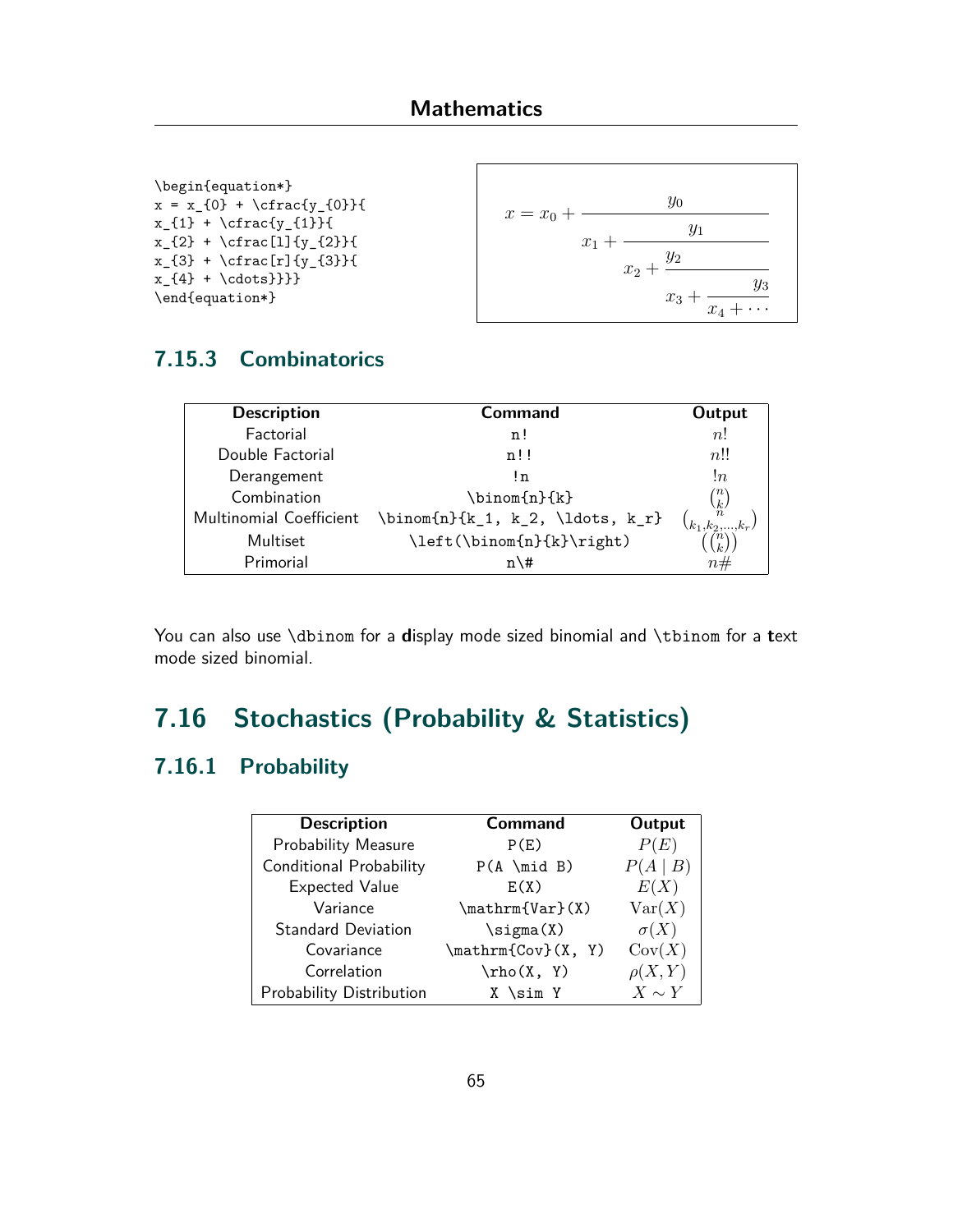## **7.16.2 Statistics**

| <b>Description</b> | Command      | Output    |
|--------------------|--------------|-----------|
| Mean               | \overline{x} | $\bar{x}$ |
| Estimator          | \hat{p}      | п         |

# **7.17 Linear Algebra**

#### <span id="page-66-0"></span>**7.17.1 Vectors**

 $\sqrt{a}$   $\sqrt{a}$ 

Bold vectors require \boldsymbol. Typing this out can be cumbersome, so define a new command in the preamble.

\newcommand{\bvec}[1]{\boldsymbol{#1}}

Using the new command:

 $\bullet$  bvec{a}\$  $\boxed{a}$ 

Vectors are defined within a matrix $^3$ , pmatrix, bmatrix, or Bmatrix environment.

Row vectors:

| % Row Vector (no fences)      |               |
|-------------------------------|---------------|
| \begin{equation*}             |               |
| \begin{matrix}                |               |
| 1 & 2 & 3                     | 1 2 3         |
| \end{matrix}                  |               |
| \end{equation*}               |               |
| % Row Vector (round brackets) |               |
| \begin{equation*}             |               |
| \begin{pmatrix}               |               |
| 1 & 2 & 3                     | $(1 \t2 \t3)$ |
| \end{pmatrix}                 |               |
| \end{equation*}               |               |

<sup>3</sup>The array environment does the same thing but is not preferred.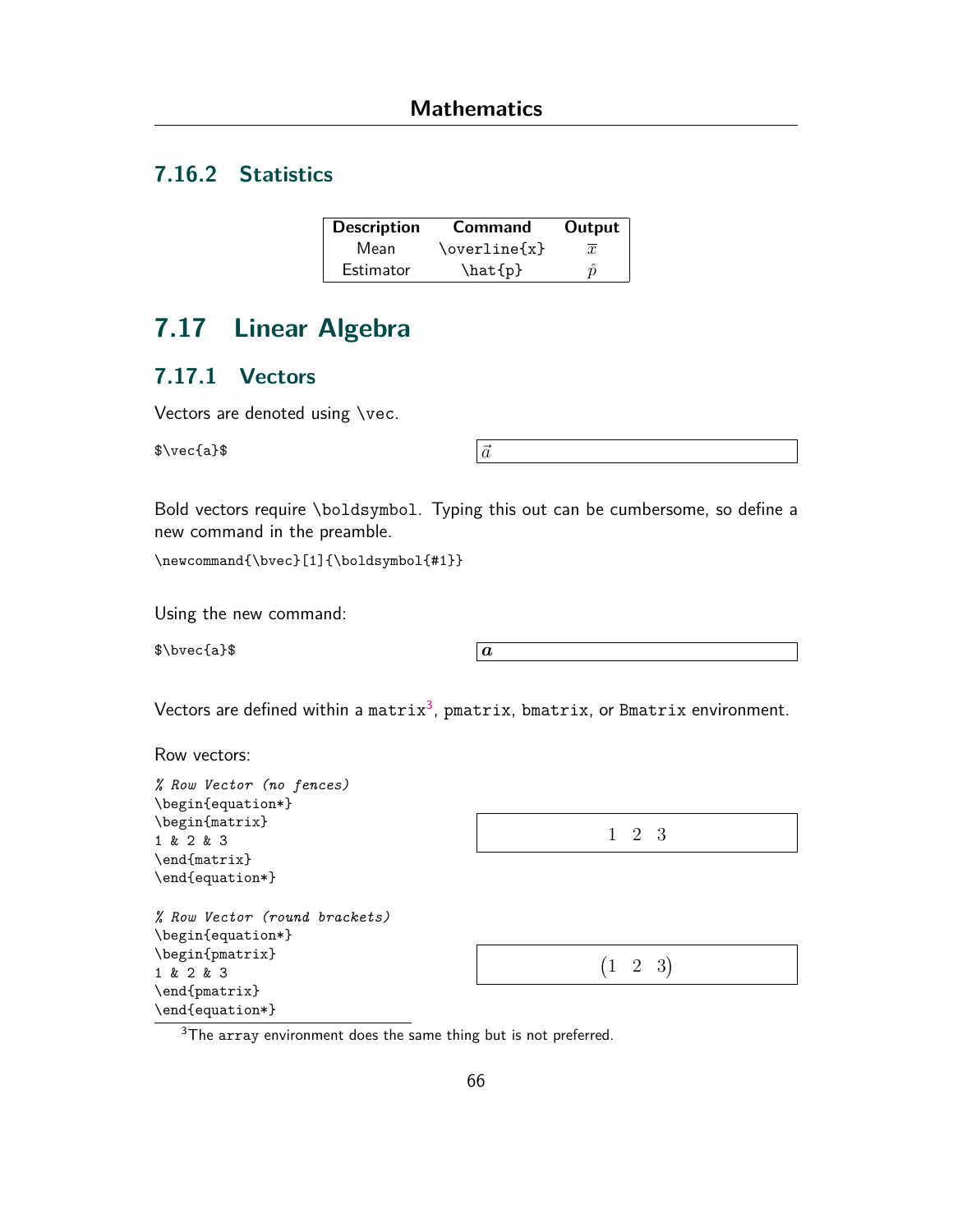## **Mathematics**

*% Row Vector (square brackets)* \begin{equation\*} \begin{bmatrix} 1 & 2 & 3 \end{bmatrix} \end{equation\*}  $\begin{bmatrix} 1 & 2 & 3 \end{bmatrix}$ *% Row Vector (curly braces)* \begin{equation\*} \begin{Bmatrix} 1 & 2 & 3 \end{Bmatrix} \end{equation\*}  ${1 \ 2 \ 3}$ Column vectors: *% Column Vector (no delimiters)* \begin{equation\*} \begin{matrix}  $1 \vee$  $2 \sqrt{ }$ \vdots \\ 3 \end{matrix} \end{equation\*} 1 2 . . . 3 *% Column Vector (round brackets)* \begin{equation\*} \begin{pmatrix}  $1 \vee$  $2 \vee$ \vdots \\ 3 \end{pmatrix} \end{equation\*}  $\sqrt{1}$  $\overline{\phantom{a}}$ 2 . . . 3  $\setminus$  $\Bigg\}$ *% Column Vector (square brackets)* \begin{equation\*} \begin{bmatrix}  $1 \vee$  $2 \sqrt{ }$ \vdots \\ 3 \end{bmatrix} \end{equation\*}  $\lceil 1 \rceil$  2  $\overline{\phantom{a}}$  $\vert$  $\vert 3 \vert$ . . . 1  $\overline{1}$  $\overline{1}$  $\overline{1}$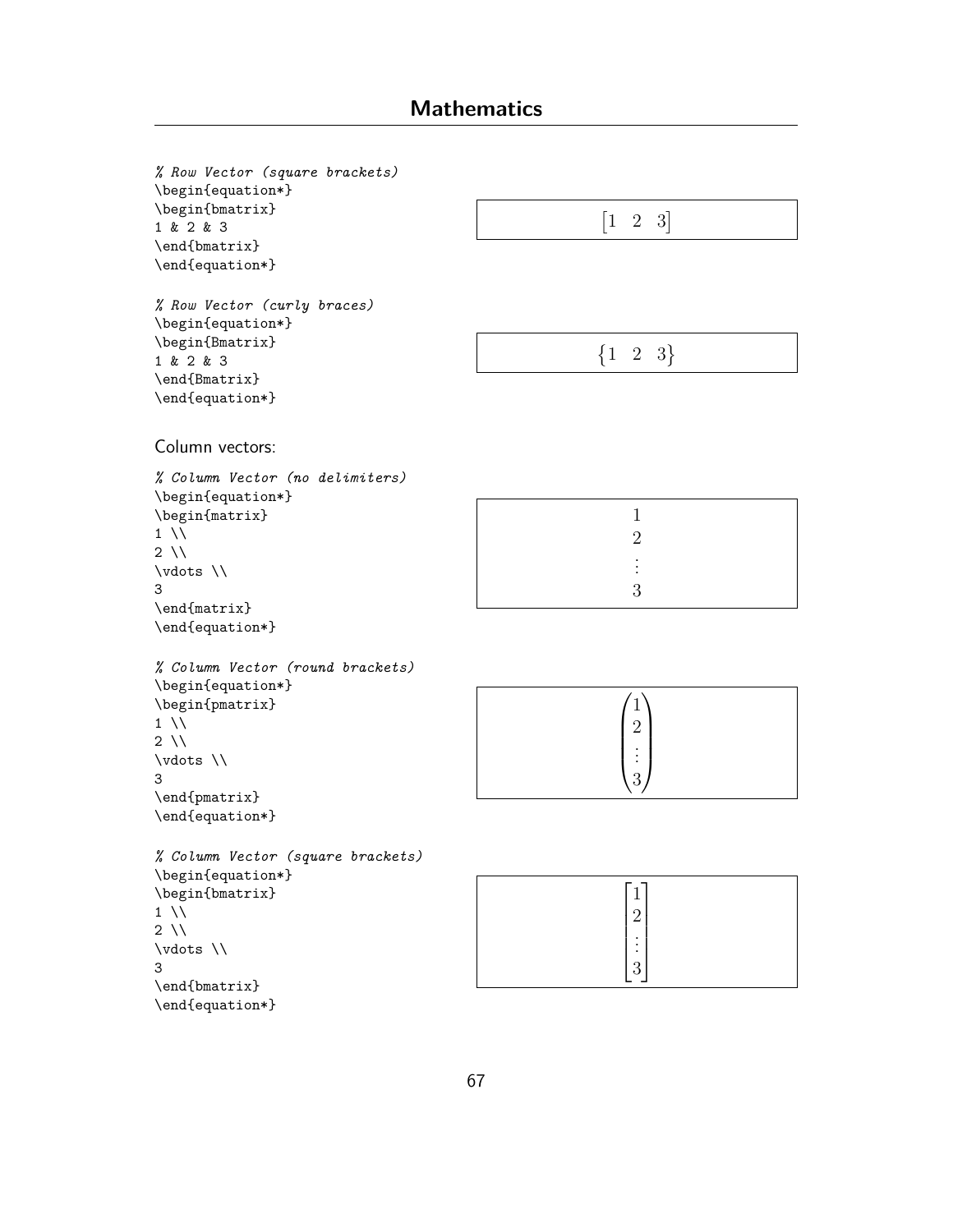```
% Column Vector (curly braces)
\begin{equation*}
\begin{Bmatrix}
1 \vee2 \sqrt{ }\vdots \\
3
\end{Bmatrix}
\end{equation*}
```


### **7.17.2 Matrices**

Use the exact same environments mentioned in [7.17.1](#page-66-0).

```
% Matrix (no delimiters)
\begin{equation*}
\begin{matrix}
1 & 2 & 3 \\
4 & 5 & 6
\end{matrix}
\end{equation*}
                                                                 1 2 3
                                                                 4 5 6
% Matrix (round brackets)
\begin{equation*}
\begin{pmatrix}
a_{11} & \cdots & a_{1n} \\
\vdots & \ddots & \vdots \\
a_{m1} & \cdots & a_{mn}
\end{pmatrix}
\end{equation*}
                                                           \sqrt{ }\left\{ \right.a_{11} \cdots a_{1n}.
.
.
                                                                    .
.
.
                                                                           .
.
.
                                                             a_{m1} \cdots a_{mn}\setminus\Big\}% Matrix (square brackets)
\begin{equation*}
\begin{bmatrix}
1 & 2 \\
4 & 5
\end{bmatrix}
\end{equation*}
                                                                  \lceil 1 \rceil2]
                                                                   4 5
% Matrix (curly braces)
\begin{equation*}
\begin{Bmatrix}
1 & 2 \\
3 & 4 \\
5 & 6
\end{Bmatrix}
\end{equation*}
                                                                 \sqrt{ }\sqrt{3}\mathbf 51 \quad 23\quad 45 6
```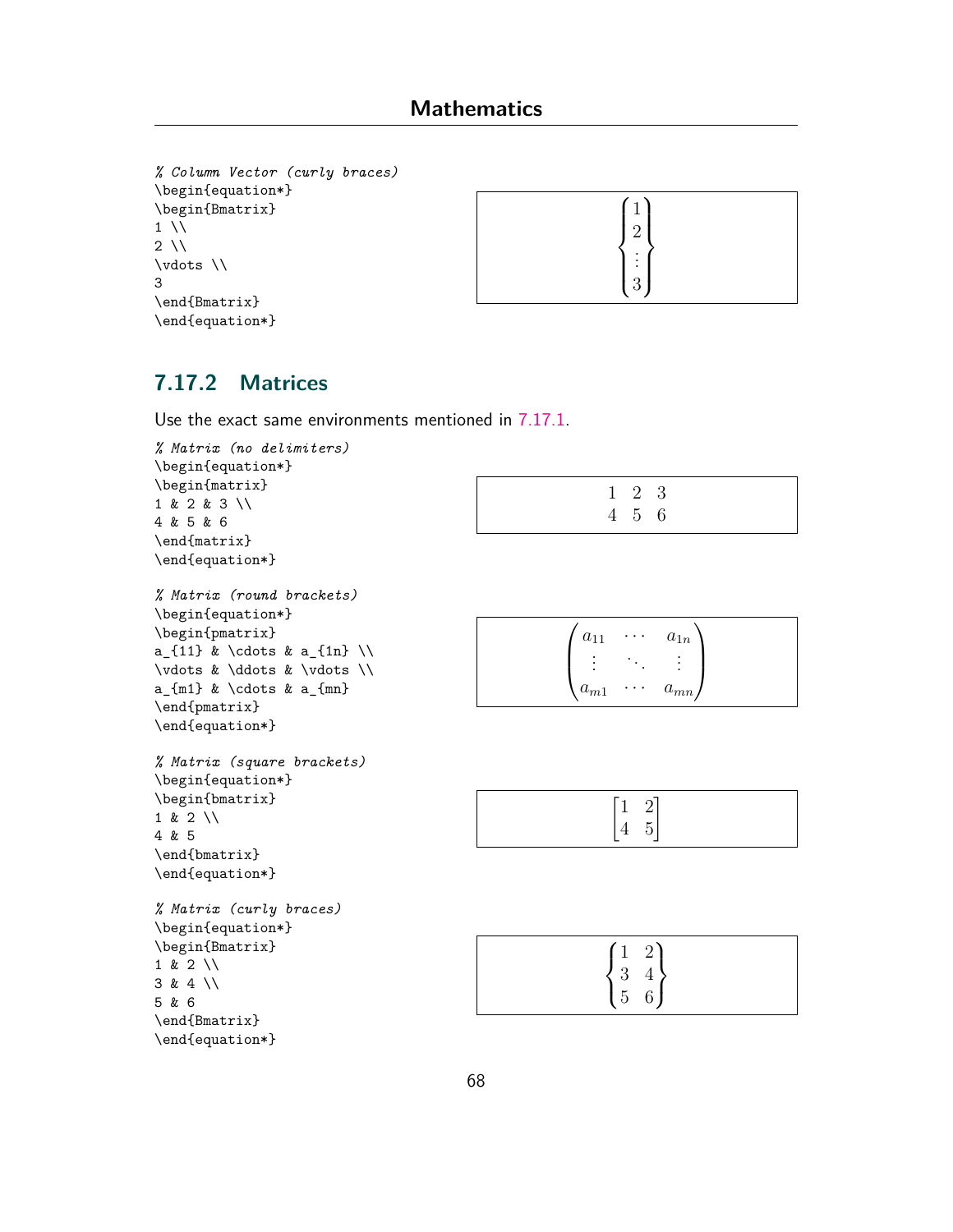If you need matrices with different delimiters, then you add them to a plain matrix using \left and \right.

```
% Matrix (custom delimiters)
$
\left(
\begin{matrix}
1 & 2 \\
3 & 4
\end{matrix}
\right]
$,
$
\left\lceil
\begin{matrix}
1 & 2 \\
3 & 4
\end{matrix}
\right\rfloor
$
```

| $(1 \t2 \t1 \t1 \t2)$                     |  |  |  |
|-------------------------------------------|--|--|--|
| $\begin{vmatrix} 3 & 4 \end{vmatrix}$   3 |  |  |  |

Even in inline mode, matrices are in display style. For smaller matrices, use smallmatrix, psmallmatrix, or bsmallmatrix.

```
% Small Matrix (no delimiters)
$
\begin{smallmatrix}
1 & 2 \\
3 & 4
\end{smallmatrix}
$ is a $2 \times 2$ matrix.
                                                    \frac{1}{3}\frac{2}{4} is a 2\times 2 matrix.
% Small Matrix (round brackets)
$
\begin{psmallmatrix}
1 & 2 \\
3 & 4
\end{psmallmatrix}
$ is a $2 \times 2$ matrix.
                                                   \left(\frac{1}{3}\frac{2}{4}\right) is a 2\times 2 matrix.
% Small Matrix (square brackets)
$
\begin{bsmallmatrix}
1 & 2 \\
3 & 4
\end{bsmallmatrix}
$ is a $2 \times 2$ matrix.
                                                   \left[\frac{1}{3} \frac{2}{4}\right] is a 2 \times 2 matrix.
```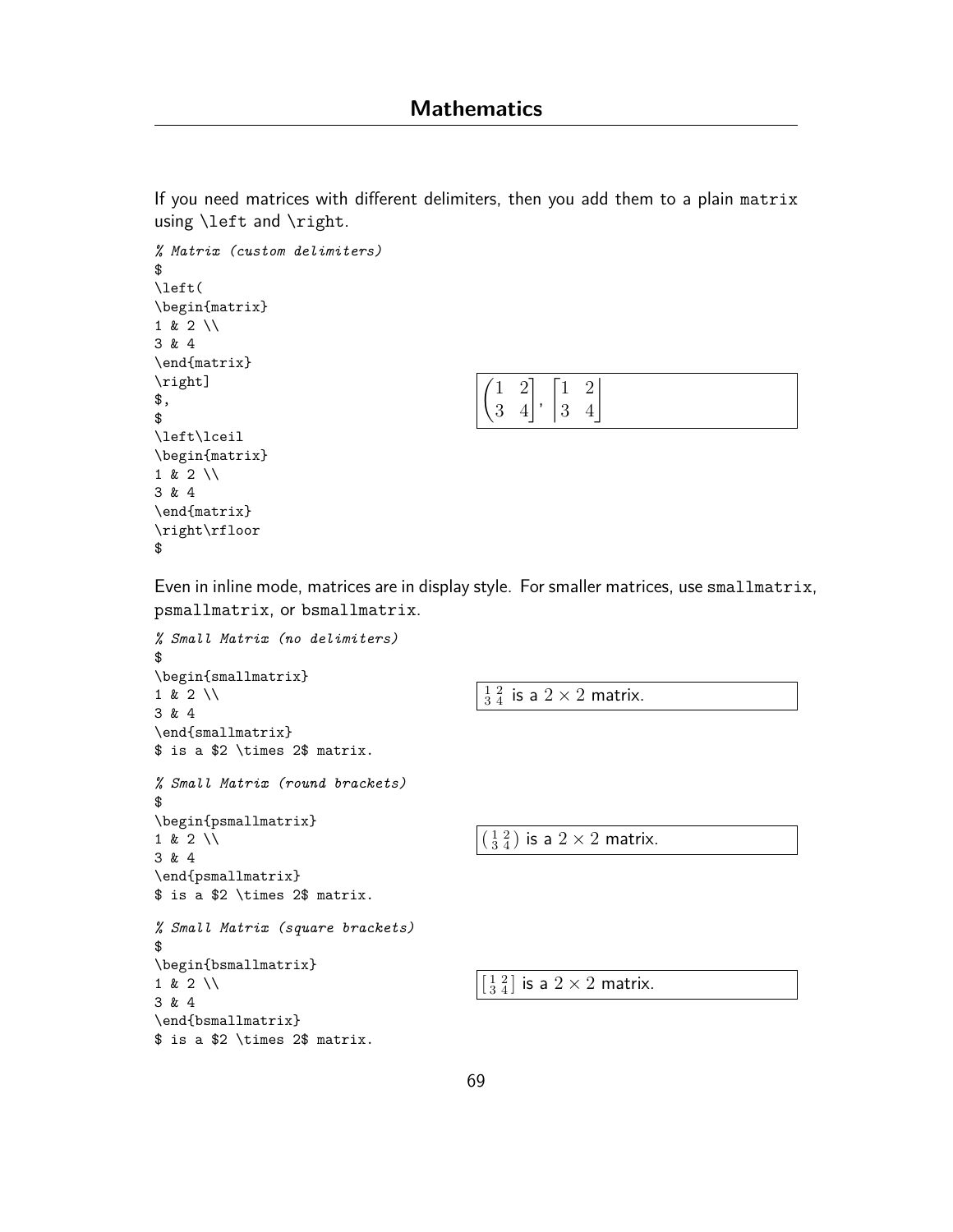```
% Small Matrix (custom brackets)
$
\left(
\begin{smallmatrix}
1 \& 2 \ \backslash \backslash3 & 4
\end{smallmatrix}
\right\}
$ is a $2 \times 2$ matrix.
```
 $\left(\frac{1}{3}\frac{2}{4}\right)$  is a  $2 \times 2$  matrix.

#### **7.17.3 Determinants**

Use the vmatrix environment.

```
\begin{equation*}
\begin{vmatrix}
1 & 2 \\
3 & 4
\end{vmatrix}
= 1 \cdot 4 - 2 \cdot 3 = -2\end{equation*}
```

$$
\begin{vmatrix} 1 & 2 \\ 3 & 4 \end{vmatrix} = 1 \cdot 4 - 2 \cdot 3 = -2
$$

An alternative is:

```
\begin{equation*}
\left|
\begin{matrix}
1 & 2 \\
3 & 4
\end{matrix}
\right|
= 1 \cdot 4 - 2 \cdot 3 = -2\end{equation*}
```
You can also use \det.

```
The determinant of $A$ is
\begin{equation*}
\det{\left(
\begin{pmatrix}
1 & 2 \\
3 & 4
\end{pmatrix}
\right)}
= 1 \cdot 4 - 2 \cdot 3 = -2\end{equation*}
```

$$
\begin{vmatrix} 1 & 2 \\ 3 & 4 \end{vmatrix} = 1 \cdot 4 - 2 \cdot 3 = -2
$$

The determinant of A is  
\n
$$
\det \left( \begin{pmatrix} 1 & 2 \\ 3 & 4 \end{pmatrix} \right) = 1 \cdot 4 - 2 \cdot 3 = -2
$$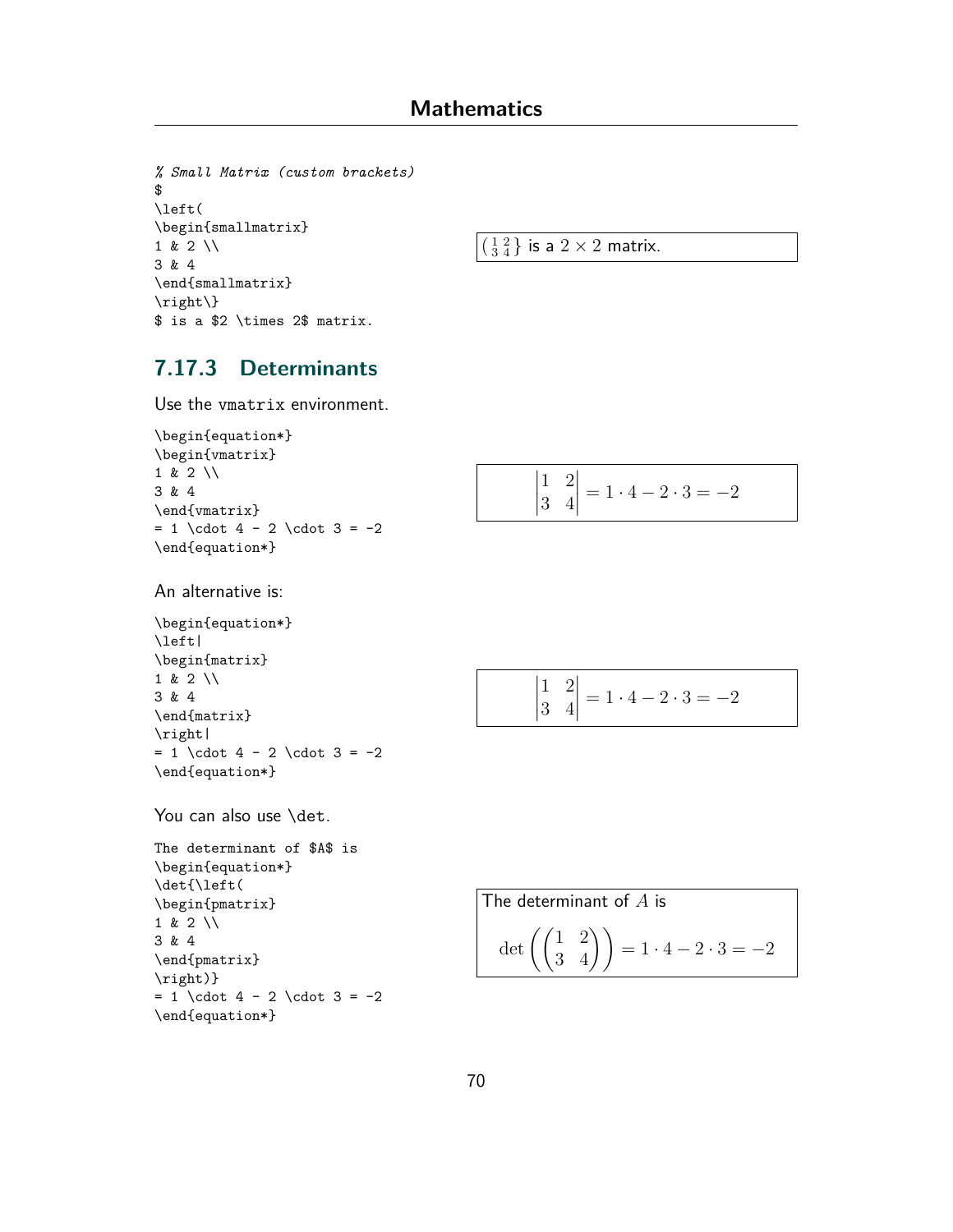## **7.17.4 Matrix Norm**

Use the Vmatrix environment.

```
\begin{equation*}
\begin{Vmatrix}
1 \& 2 \vee3 & 4
\end{Vmatrix}
\end{equation*}
```


An alternative is:

| \begin{equation*} |  |  |  |  |
|-------------------|--|--|--|--|
| \left\            |  |  |  |  |
| \begin{matrix}    |  |  |  |  |
| $1 & 2 \ \ \ 1$   |  |  |  |  |
| 3 & 4             |  |  |  |  |
| \end{matrix}      |  |  |  |  |
| $\right $         |  |  |  |  |
| \end{equation*}   |  |  |  |  |

|--|

## **7.17.5 Vector Calculus**

| <b>Description</b>    | Command              | Output                 |
|-----------------------|----------------------|------------------------|
| Dot Product           | v \cdot w            | $v \cdot w$            |
| Inner Product         | \langle v, w \rangle | $\langle v, w \rangle$ |
| Cross Product         | $v$ \times $w$       | $v \times w$           |
| <b>Triple Product</b> | (u, v, w)            | (u, v, w)              |
| Dyadic Product        | v \otimes w          | $v \otimes w$          |
| Unit Vector           | $\hat{v}$            | $\hat{\mathbf{v}}$     |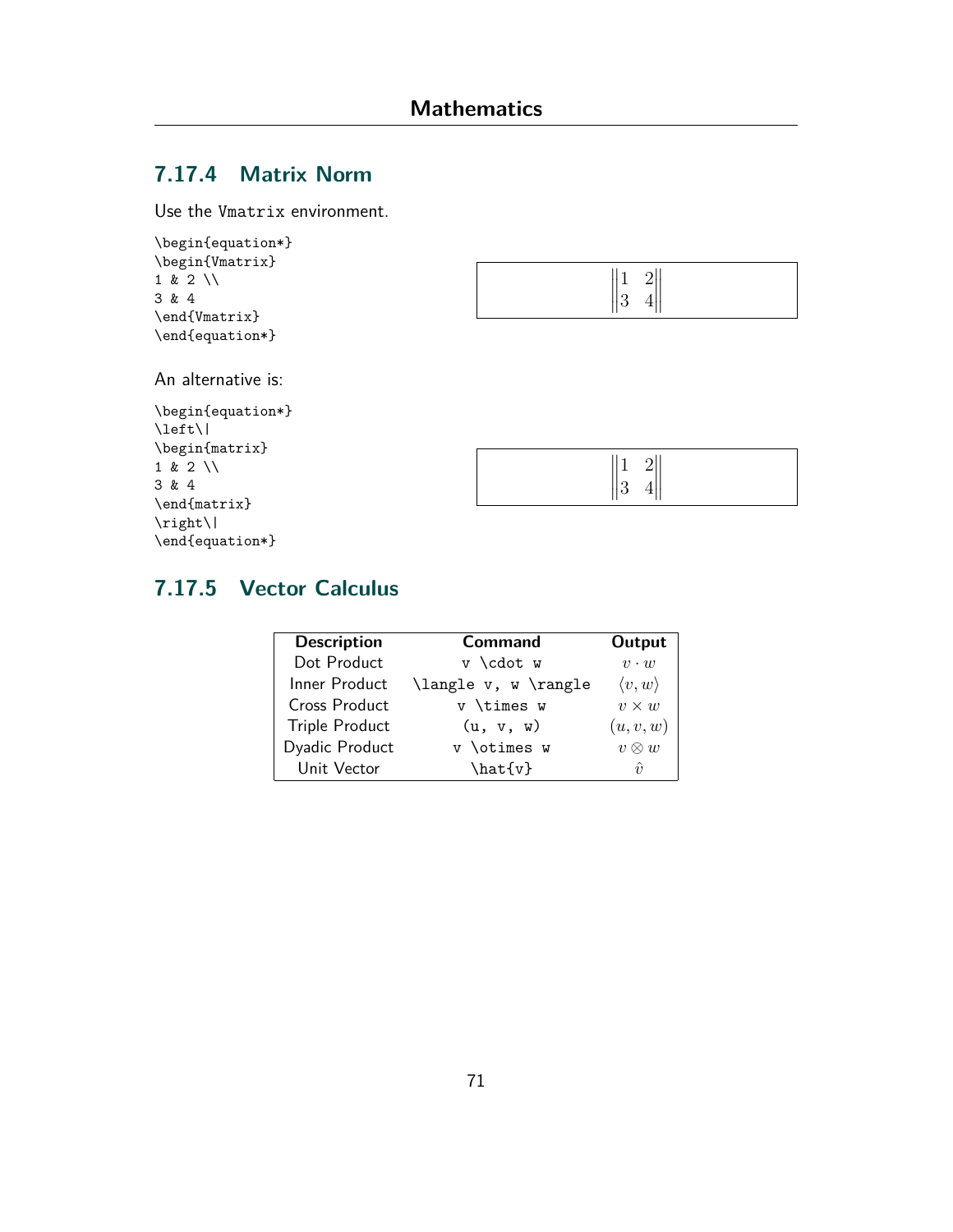## <span id="page-72-0"></span>**7.17.6 Matrix Operations**

| <b>Description</b>      | Command                     | Output           |
|-------------------------|-----------------------------|------------------|
| Matrix Multiplication   | $A \cdot A$                 | $A \cdot B$      |
| <b>Hadamard Product</b> | A \circ B                   | $A \circ B$      |
| Kronecker Product       | A \otimes B                 | $A \otimes B$    |
| Matrix Transpose        | $A^T$ $T$ }                 | $A^T$            |
| Conjugate Transpose     | $A^{\frown}$ {*}            | $A^*$            |
| <b>Inverse Matrix</b>   | $A^{-}(-1)$                 | $A^{-1}$         |
| Trace                   | $\mathfrak{tr}(A)$          | tr(A)            |
| Determinant             | $\det(A)$                   | $\det(A)$        |
| Determinant             | l A l                       | A                |
| Matrix Norm             | $\setminus$   A $\setminus$ | $\ A\ $          |
| Rank                    | $\mathcal{m}$ {rank} $(A)$  | rank(A)          |
| Span                    | \mathrm{span}(A)            | $\text{span}(A)$ |

### **7.17.7 Vector Spaces**

| <b>Description</b>    | <b>Command</b>            | Output       |
|-----------------------|---------------------------|--------------|
| Kernel                | $\ker\{\mathtt{W}\}$      | $\ker W$     |
| Dimension             | $\dim\{W\}$               | $\dim W$     |
| Degree                | $\degree$ \degree {P(x) } | $\deg P(x)$  |
| Direct Sum            | V \oplus W                | $V \oplus W$ |
| Direct Product        | V \times W                | $V \times W$ |
| <b>Tensor Product</b> | V \otimes W               | $V\otimes W$ |
| Quotient Space        | v / W                     | V/W          |
| Orthogonal Complement | $W^{\text{perp}}$         | $A^{\perp}$  |
| Dual Space            | $V^{\frown}$              | $V^*$        |
| Linear Hull           | \langle X \rangle         |              |

# **7.18 Overriding Default Math Styles**

Suppose you want a display mode style sum in between text. How do you do that? Fortunately, LATEX provides commands to override the default style that math is typeset.

- \textstyle inline math style.
- \displaystyle display math style.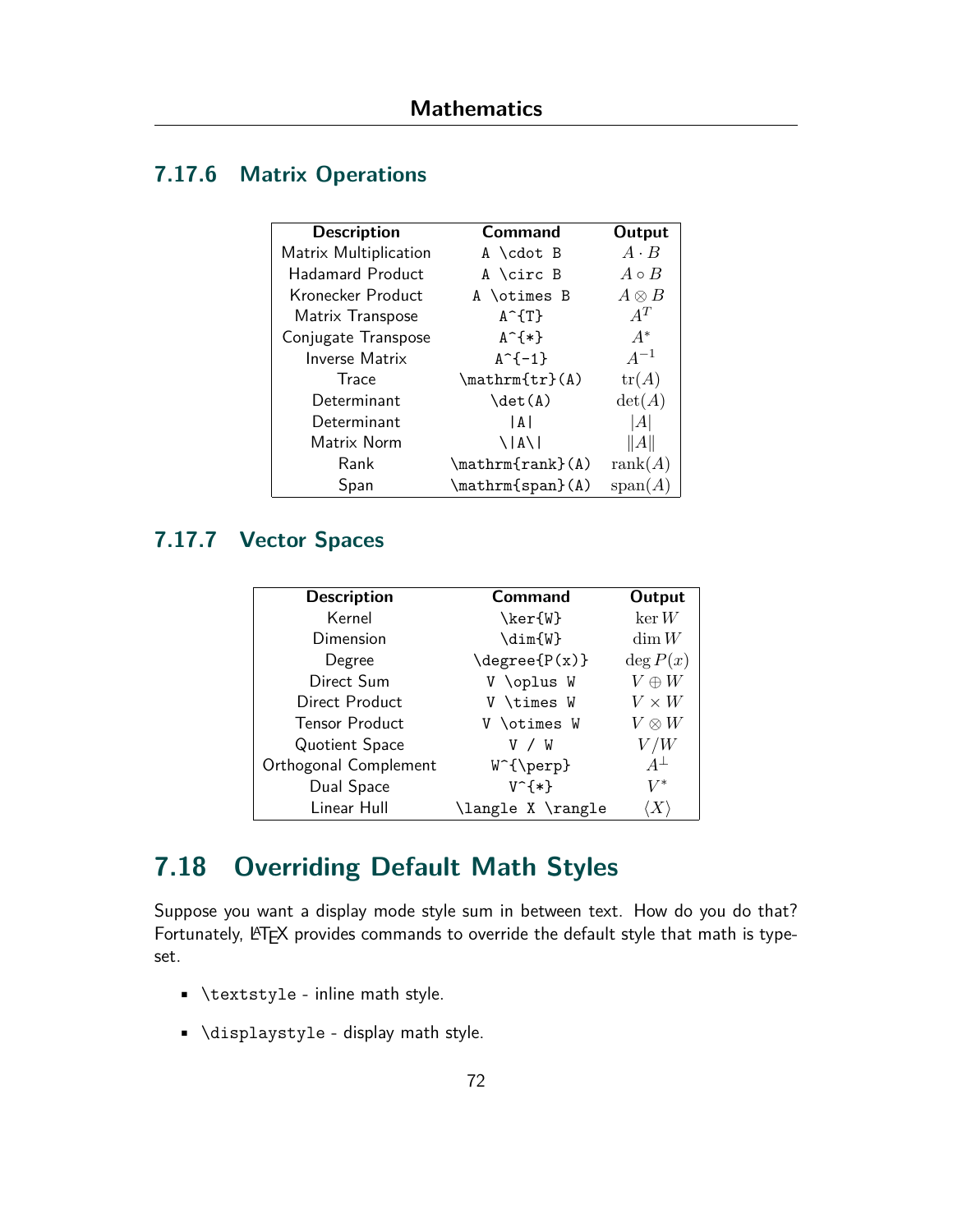- <span id="page-73-0"></span> $\bullet$  \scriptstyle - sub/superscript math style.
- \scriptscriptstyle second order sub/superscript math style.

These commands are useful with sums, products, integral, and limits.

```
% Display Mode
\[\sum_{n=1}^{n-1} (10)\{n\}]% Text Style in Display Mode
\{\text{textstyle}\sum_{n=1}^{10}{n}\}\% Other Styles
$\scriptscriptstyle\sum_{n=1}^{10}
{n}$,
\scriptstyle\rm{m=1}^{10}{n}$,
\sum_{n=1}^{(10)}{n}$,
$\displaystyle\sum_{n=1}^{10}{n}$
```


## **7.19 Coloring Math**

Coloring math is similar to coloring text (refer to [4.7](#page-20-0) on page [20\)](#page-20-0).

| \[\frac{\textcolor{blue}{5}}{10}= |  |
|-----------------------------------|--|
| $\frac{1}{\text{red}+10}}$        |  |

## **7.20 Homework**

There are a few templates for homework assignments that I have uploaded to [GitHub.](https://github.com/Prabhav10/LaTeX) More templates can be found on [Overleaf](https://www.overleaf.com/gallery/tagged/homework).

#### **Helpful Resources**

- 1. [Wikibooks](https://en.wikibooks.org/wiki/LaTeX/Mathematics) a thorough guide for typesetting mathematics.
- 2. AMS Math Guide for  $\biguplus X$  a guide to  $\biguplus X$  by the American Mathematical Society.
- 3. [The Grammar of Mathematics](https://faculty.math.illinois.edu/~west/grammar.html) how to write math.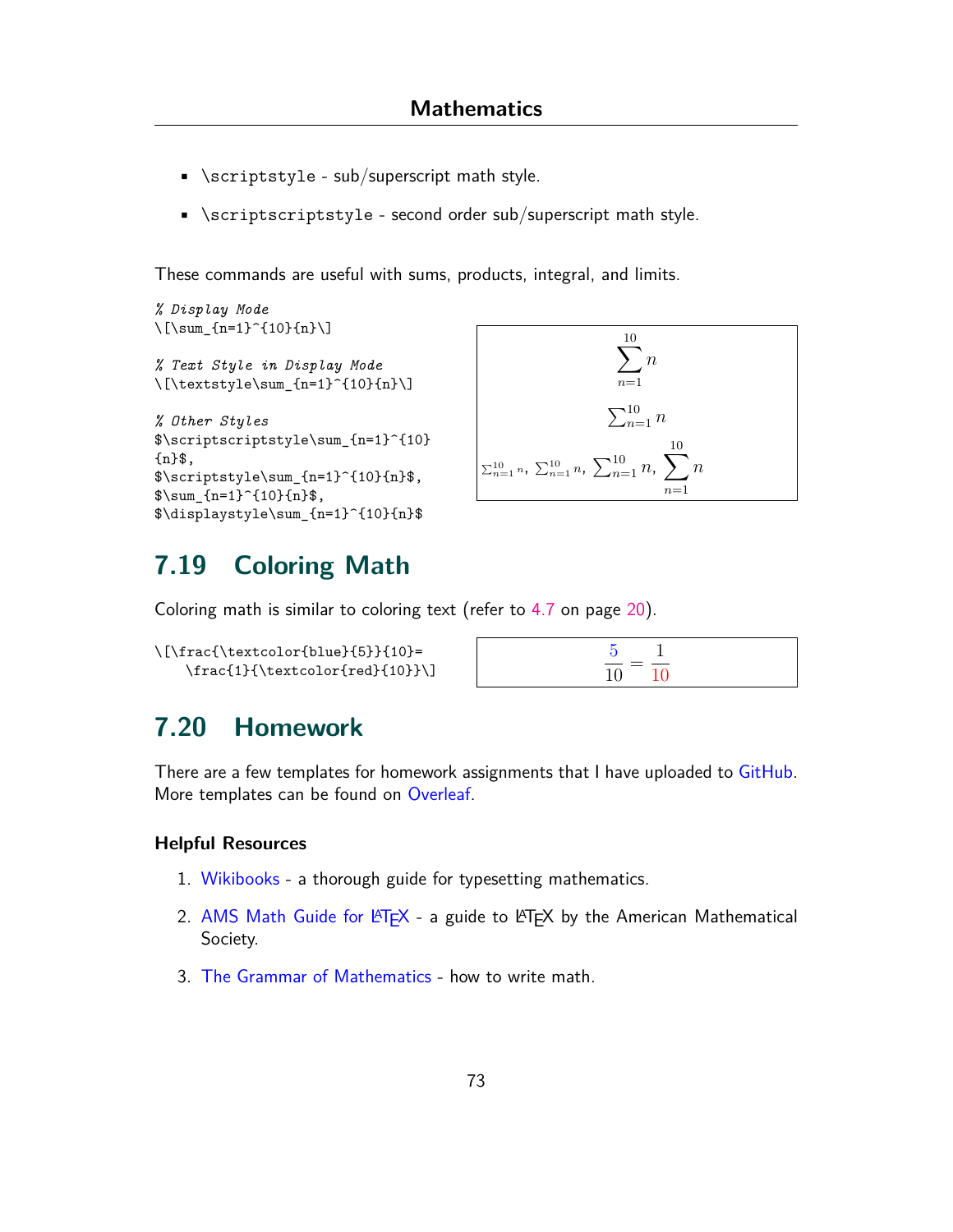# **Structures**

## **8.1 Lists**

Different environments render different lists.

- itemize unordered list (bullet points).
- enumerate ordered list (numbers).
- description description list (words).

| Grocery list:         |  |                            |
|-----------------------|--|----------------------------|
| \begin{itemize}       |  |                            |
| \item Pineapples      |  |                            |
| \item More Pineapples |  |                            |
|                       |  | \item Even More Pineapples |
| \end{itemize}         |  |                            |

```
Premier League Top 4:
\begin{enumerate}
  \item Manchester United
  \item Manchester City
  \item Liverpool
  \item Chelsea
\end{enumerate}
```
Grocery list:

- Pineapples
- More Pineapples
- Even More Pineapples

Premier League Top 4:

- 1. Manchester United
- 2. Manchester City
- 3. Liverpool
- 4. Chelsea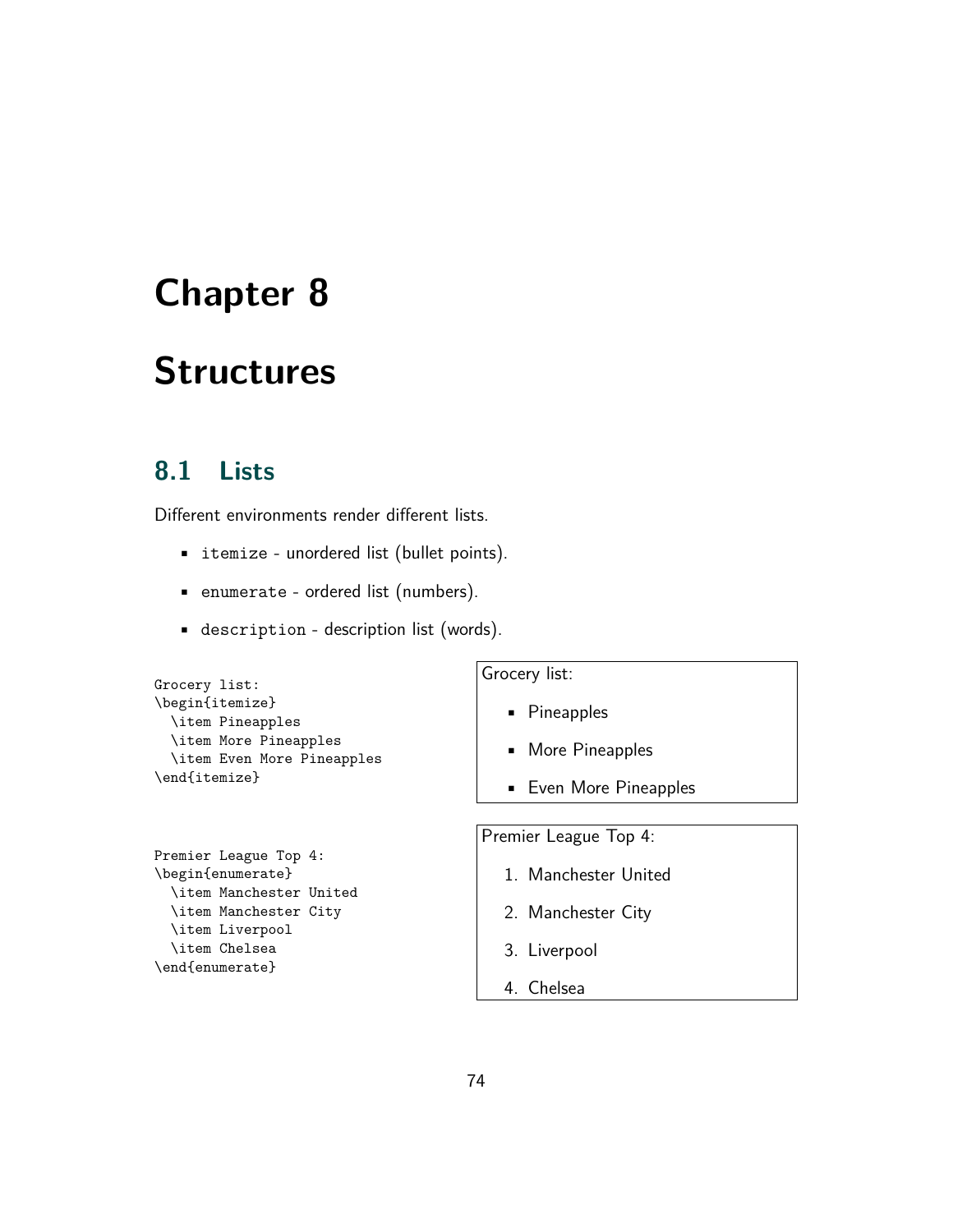Bull's Starting Line-up:

```
Bull's Starting Line-up:
\begin{description}
  \item[PG] Lonzo Ball
  \item[SG] Zach Lavine
  \item[SF] DeMar DeRozan
  \item[PF] Javonte Green
  \item[C] Nikola Vučević
\end{description}
                                        PG Lonzo Ball
                                        SG Zach Lavine
                                        SF DeMar DeRozan
                                        PF Javonte Green
                                        C Nikola Vučević
You can also nest lists.
Bull's Starting Line-up:
\begin{description}
  \item[PG] Lonzo Ball
    \begin{description}
      \item Bench
        \begin{itemize}
          \item[\textbf{\#6}] Alex
    Caruso
          \item Coby White
        \end{itemize}
      \end{description}
  \item[SG] Zach Lavine
  \item[SF] DeMar DeRozan
  \item[PF] Javonte Green
  \item[C] Nikola Vučević
\end{description}
                                        Bull's Starting Line-up:
                                        PG Lonzo Ball
                                               Bench
                                                  #6 Alex Caruso
                                                    • Coby White
                                        SG Zach Lavine
                                        SF DeMar DeRozan
                                        PF Javonte Green
                                        C Nikola Vučević
```
More information on lists can be found [here.](https://www.overleaf.com/learn/latex/Lists)

## **8.2 Tables**

The table and tabular environments are used to create tables.

#### **8.2.1 The table environment**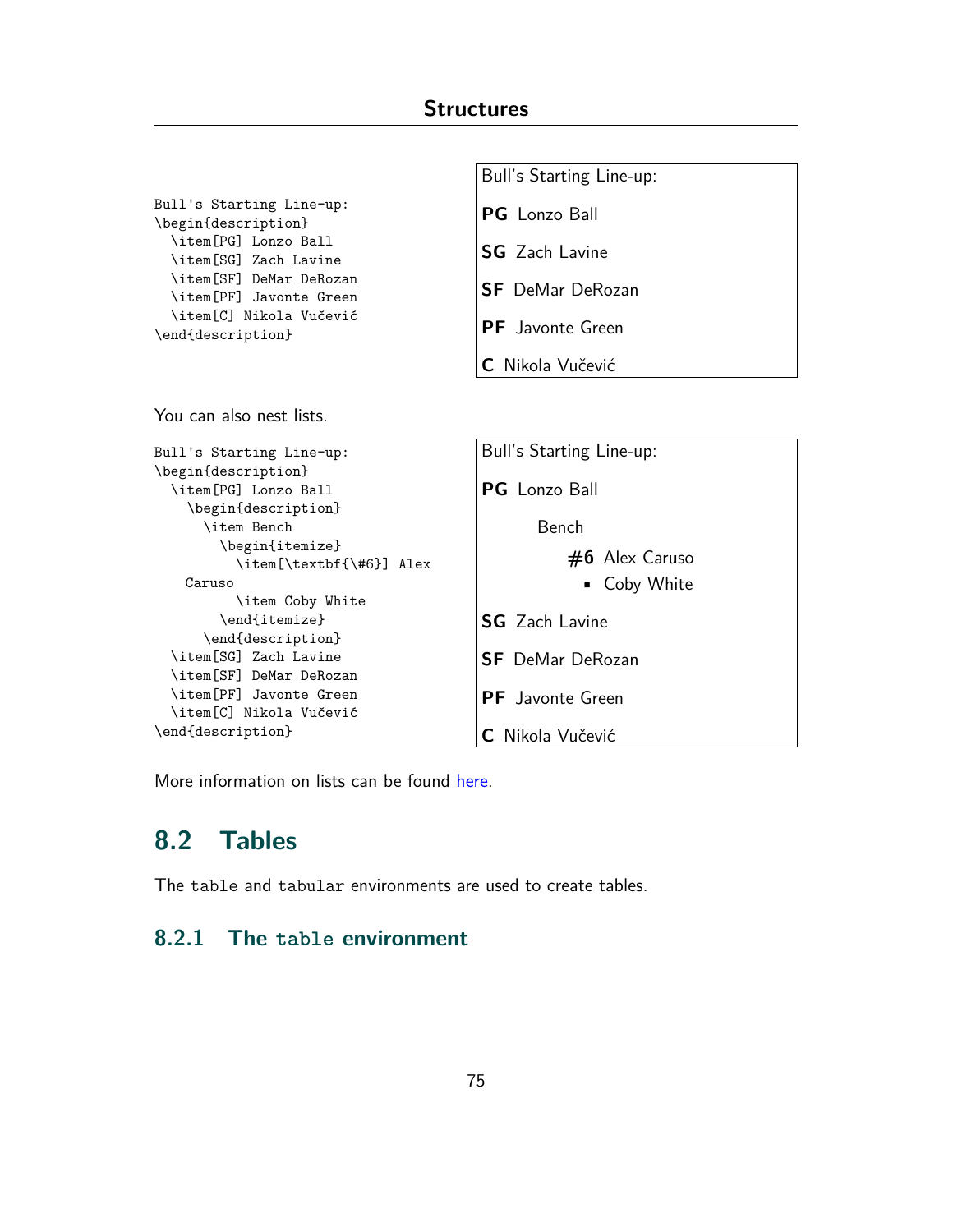```
\begin{table}[c] % t = top of the
   page; c = center of the page b =
   bottom of the page
% Title of the table
\caption{Basic Table}
% Centers table (table is aligned to
    left by default)
\centering
\end{table}
```
Table 8.1: Basic Table

- c specifies the position of the table within the page.
- $\blacksquare$  To place table at precisely the location in the LATEX code, load the float package and use H instead of c.
- To right align the table, place the code in a flushright environment.

To fill in the table contents, start a tabular environment.

```
\begin{center} % You can also use
    the center environment
\begin{table}[c]
\caption{Basic Table}
% 3 columns: l = left justified
    contents; c = centered column
    contents; r = right justified
    contents
\begin{tabular}{l c r}
1 & 2 & 3 \\
4 & 5 & 6 \\
\end{tabular}
\end{table}
\end{center}
```

| Table 8.2: Basic Table |       |  |  |
|------------------------|-------|--|--|
|                        | 1 2 3 |  |  |
|                        | 456   |  |  |

- Column widths and spacing are automatically defined.
- & separates columns.
- $\blacksquare$  \\ separates rows.
- For simple tables, you may only need the tabular environment.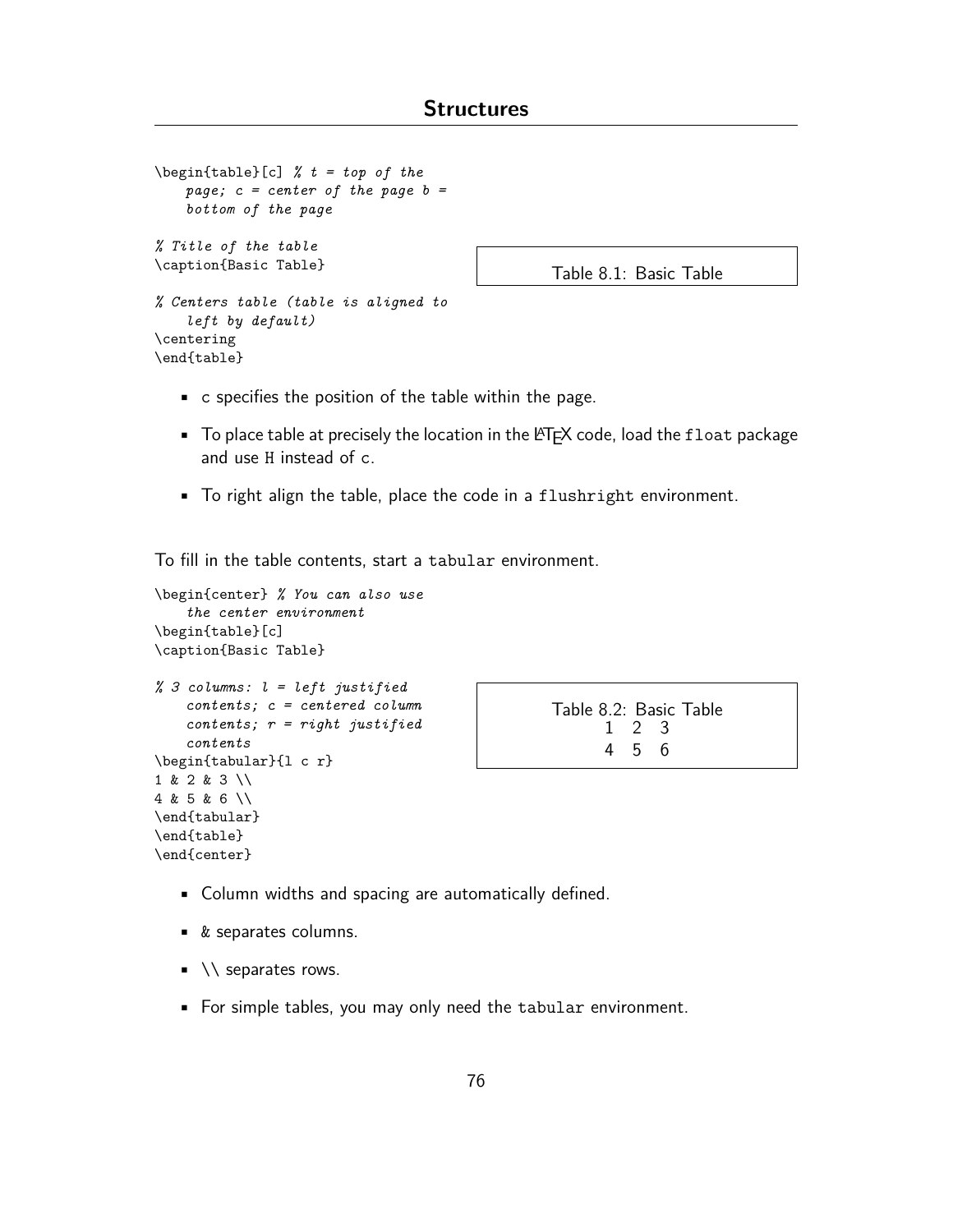<span id="page-77-0"></span>Notice the small gap between the table contents and title. The caption package solves this. Add the following to the preamble.

```
\usepackage{caption}
\captionsetup[table]{skip=10pt}
```
The caption package provides more customization options. Read [this](http://www.peteryu.ca/tutorials/publishing/latex_captions) tutorial for more information.

### **8.2.2 The tablular environment**

The tablular environment was introduced in the last section. Let's continue adding features to it.

\centering

```
\begin{tabular}[c]{|| l | c | r ||}
\hline
Col 1 & Col 2 & Col 3 \\ [0.2ex] %
   Headings
1 & 2 & 3 \\
\hline
4 & 5 & 6 \\
\hline
7 & 8 & 9 \\
\hline\hline
\end{tabular}
```

|  | Col $1 \mid$ Col $2 \mid$ Col 3 |  |
|--|---------------------------------|--|
|  |                                 |  |
|  |                                 |  |
|  |                                 |  |

- | adds a vertical line between columns.
- || adds a double vertical line between columns.
- \hline adds a horizontal line between rows.
- \hline\hline adds a double horizontal line between rows.
- There is no need \\ after \hline.
- Add space between rows with square brackets []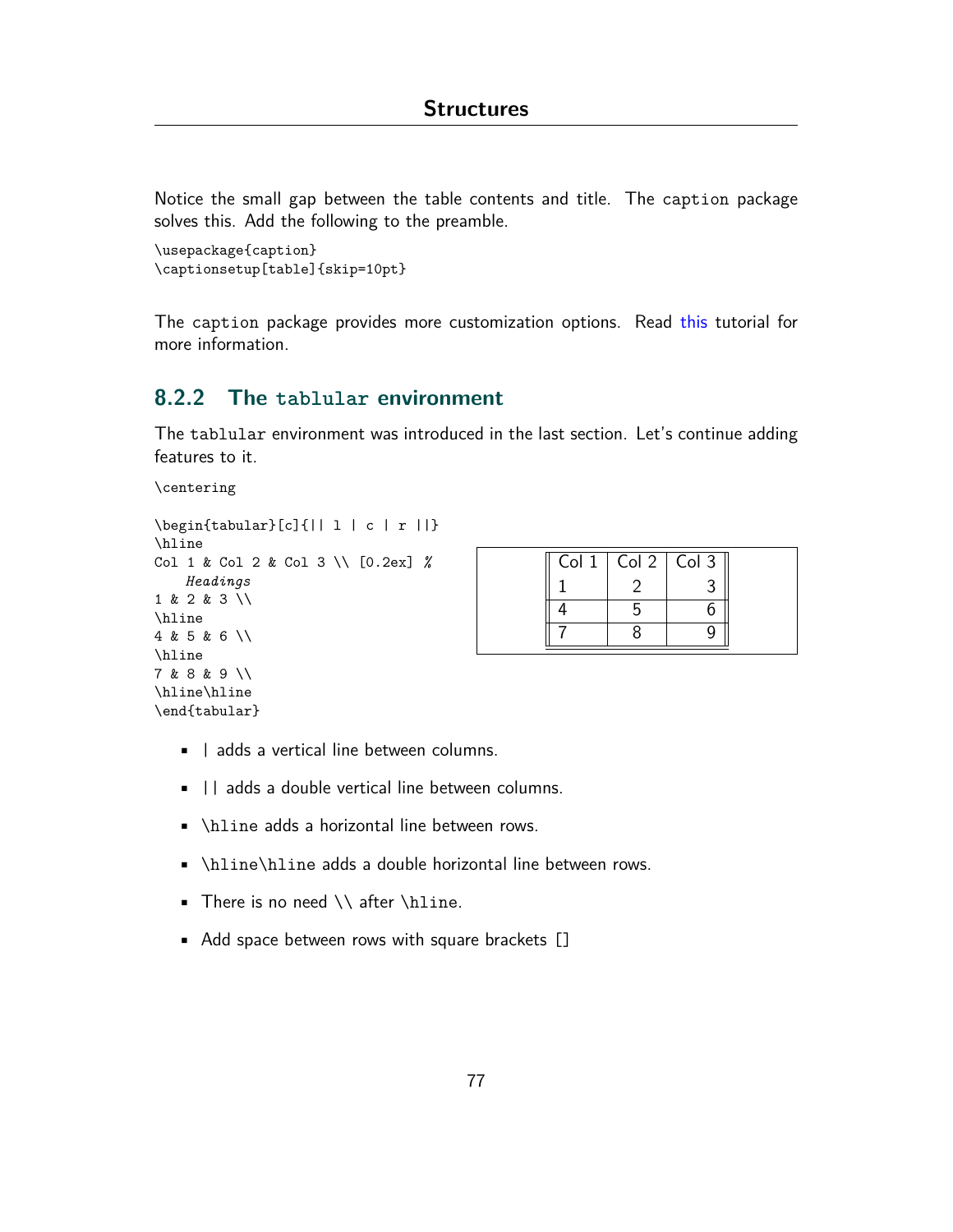```
\centering
```

```
\begin{tabular}[c]{l c r}
\hline
Col 1 & Col 2 & Col 3 \\ [0.2ex]
\cline{2-2}
1 & 2 & 3 \\
\cline{2-3}
4 & 5 & 6 \\
\hline
7 & 8 & 9 \\
\hline
\end{tabular}
```

| Col 1 Col 2 Col 3 |  |
|-------------------|--|
|                   |  |
|                   |  |
|                   |  |

• \cline{m-n} adds a horizontal line between columns m and n.

```
\centering
```

| $\begin{bmatrix} \begin{bmatrix} \begin{bmatrix} \end{bmatrix} & \begin{bmatrix} \end{bmatrix} & \begin{bmatrix} \end{bmatrix} & \begin{bmatrix} \end{bmatrix} & \begin{bmatrix} \end{bmatrix} & \begin{bmatrix} \end{bmatrix} & \begin{bmatrix} \end{bmatrix} & \begin{bmatrix} \end{bmatrix} & \begin{bmatrix} \end{bmatrix} & \begin{bmatrix} \end{bmatrix} & \begin{bmatrix} \end{bmatrix} & \begin{bmatrix} \end{bmatrix} & \begin{bmatrix} \end{bmatrix} & \begin{bmatrix} \end{bmatrix} & \begin{bmatrix} \end{bmatrix} & \begin{bmatrix} \end{bmatrix} &$ |
|-------------------------------------------------------------------------------------------------------------------------------------------------------------------------------------------------------------------------------------------------------------------------------------------------------------------------------------------------------------------------------------------------------------------------------------------------------------------------------------------------------------------------------------------------------------------|
| $p{2.5cm}$  }                                                                                                                                                                                                                                                                                                                                                                                                                                                                                                                                                     |
| \hline                                                                                                                                                                                                                                                                                                                                                                                                                                                                                                                                                            |
| Col 1 & Col 2 & Col 3 & Text \\                                                                                                                                                                                                                                                                                                                                                                                                                                                                                                                                   |
| [0.2ex]                                                                                                                                                                                                                                                                                                                                                                                                                                                                                                                                                           |
| 1 & 2 & 3 & Numbers from 1-3. \\                                                                                                                                                                                                                                                                                                                                                                                                                                                                                                                                  |
| \hline                                                                                                                                                                                                                                                                                                                                                                                                                                                                                                                                                            |
| 4 & 5 & 6 & Numbers from 4-6. \\                                                                                                                                                                                                                                                                                                                                                                                                                                                                                                                                  |
| \hline                                                                                                                                                                                                                                                                                                                                                                                                                                                                                                                                                            |
| 7 & 8 & 9 & Numbers from 7-9. \\                                                                                                                                                                                                                                                                                                                                                                                                                                                                                                                                  |
| \hline                                                                                                                                                                                                                                                                                                                                                                                                                                                                                                                                                            |
| \end{tabular}                                                                                                                                                                                                                                                                                                                                                                                                                                                                                                                                                     |

| Col 1   Col 2   Col 3   Text |   |              |
|------------------------------|---|--------------|
|                              | 3 | Numbers from |
|                              |   | $1 - 3$ .    |
| 5                            | 6 | Numbers from |
|                              |   | $4-6.$       |
|                              |   | Numbers from |
|                              |   |              |

 $\blacktriangleright$   $\{2.5cm\}$  specifies a paragraph column with text vertically aligned at the top.

More complex tables involving merging rows and columns. Use \multicolumn to merge cells over multiple columns.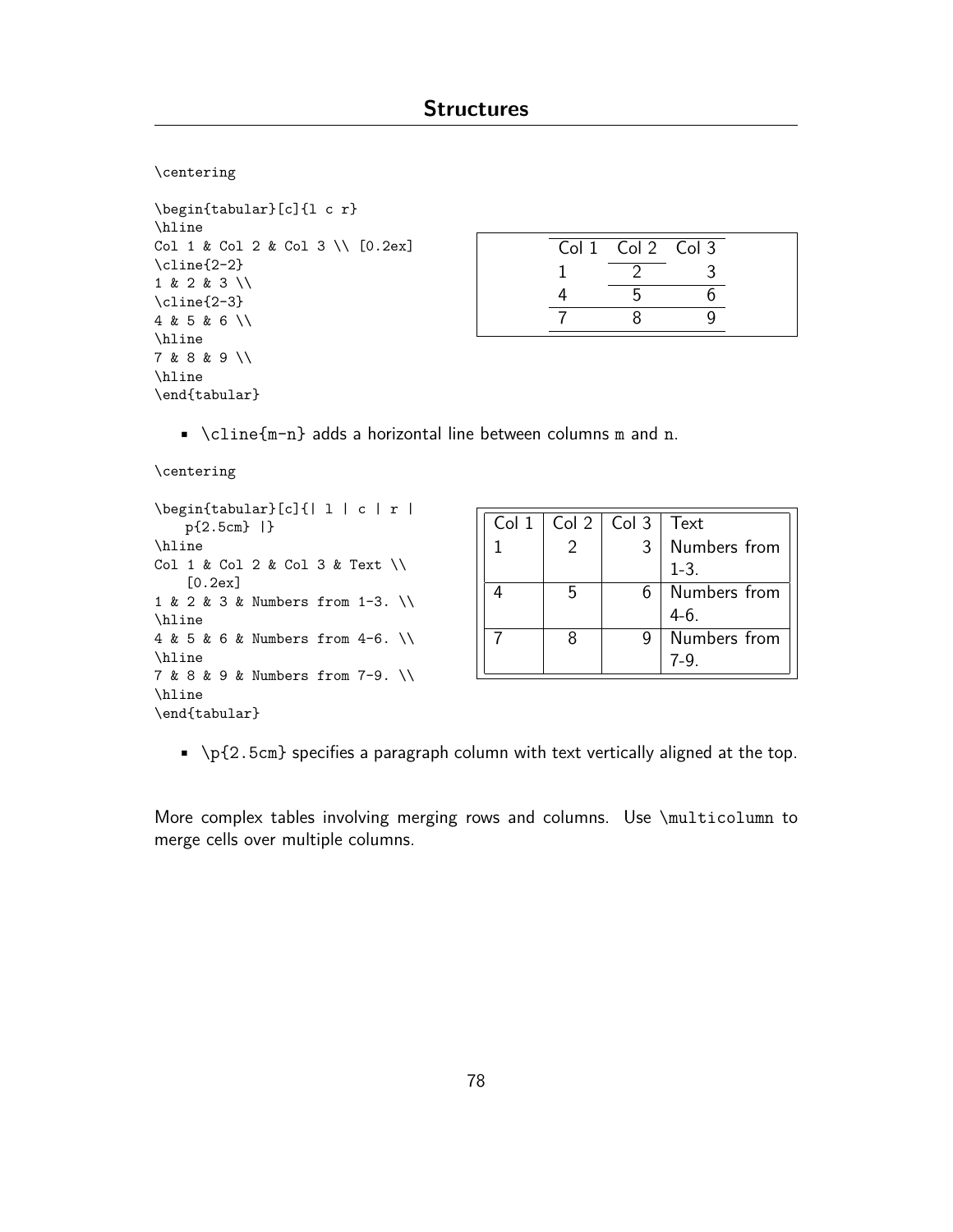```
\centering
```

```
\begin{tabular}[c]{| l | c | r |}
\hline
Col 1 & Col 2 & Col 3 \\ [0.2ex]
\hline
1 & \multicolumn{2}{c}{2, 3} \\
\hline
\multicolumn{3}{c}{4, 5, 6} \\
\hline
\multicolumn{1}{l}{7} &
    \multicolumn{1}{c}{8} &
    \multicolumn{1}{r}{9} \\
\hline
\end{tabular}
```


• \multicolumn removes the vertical lines, so specify them.

```
\centering
```

```
\begin{tabular}[c]{| l | c | r |}
\hline
Col 1 & Col 2 & Col 3 \\ [0.2ex]
\hline
1 & \multicolumn{2}{| c |}{2, 3} \\
\hline
\multicolumn{3}{| c |}{4, 5, 6} \\
\hline
\multicolumn{1}{| l |}{7} &
    \multicolumn{1}{| c |}{8} &
    \multicolumn{1}{| r |}{9} \\
\hline
\end{tabular}
```

| Col $1 \mid$ Col $2 \mid$ Col 3 |  |  |  |  |
|---------------------------------|--|--|--|--|
| 2, 3                            |  |  |  |  |
| 4, 5, 6                         |  |  |  |  |
|                                 |  |  |  |  |

Load the multirow package and use \multirow to merge cells over multiple rows.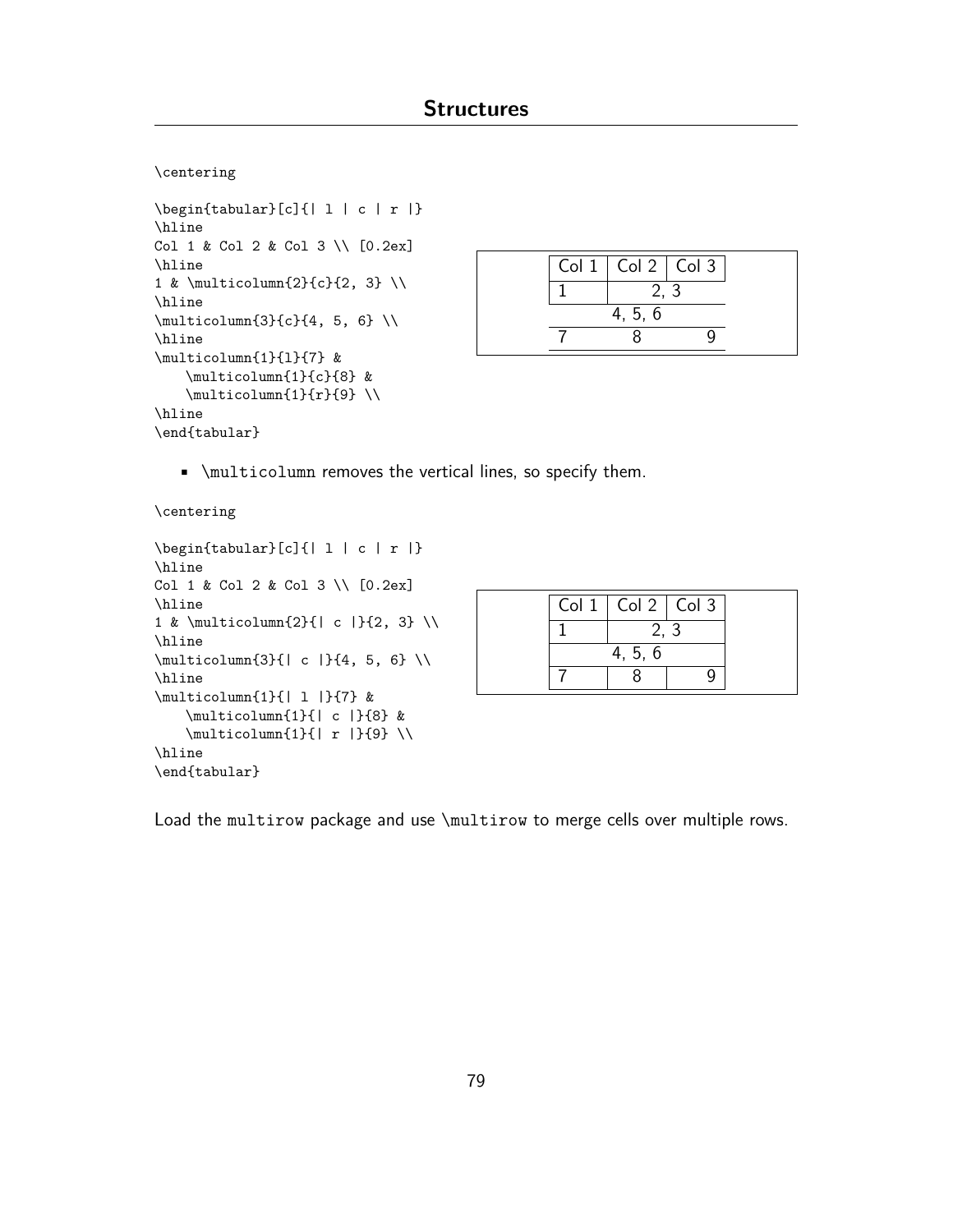```
\centering
```

```
\begin{tabular}{| c | c | c |}
\hline
\multicolumn{3}{| c |}{Bulls Roster}
    \lambda\lambda\hline
\multirow{2}{*}{Point Guards}
& PG1 & Lonzo B. \setminus& PG2 & Alex C. \\
\hline
\multirow{2}{*}{Shooting Guards}
& SG1 & Zach L. \\
& SG2 & Ayo D. \\
\hline
\multirow{2}{*}{Small Forwards}
& SF1 & DeMar D. \\
& SF2 & Derrick J. \\
\hline
\multirow{2}{*}{Power Forwards}
& PF1 & Patrick W. \\
& PF2 & Javonte G. \setminus\hline
\multirow{2}{*}{Centers}
& C1 & Nikola V. \\
& C2 & Tony B. \\
\hline
\end{tabular}
```

| <b>Bulls Roster</b>    |                 |            |  |  |
|------------------------|-----------------|------------|--|--|
| Point Guards           | PG1             | Lonzo B.   |  |  |
|                        | PG <sub>2</sub> | Alex C     |  |  |
|                        | SG1             | Zach L     |  |  |
| <b>Shooting Guards</b> | SG <sub>2</sub> | Ayo D.     |  |  |
| Small Forwards         | SF <sub>1</sub> | DeMar D    |  |  |
|                        | SF <sub>2</sub> | Derrick I  |  |  |
| Power Forwards         | PF <sub>1</sub> | Patrick W  |  |  |
|                        | PF <sub>2</sub> | Javonte G. |  |  |
|                        | C <sub>1</sub>  | Nikola V.  |  |  |
| Centers                | C2              | Tony B.    |  |  |

 $*$  tells LATEX that the column width is determined by its content.

#### **Helpful Resources**

- 1. Table to LA[TEX generators](https://www.tablesgenerator.com) converts drawn table to LATEX.
- 2. [Overleaf](https://www.overleaf.com/learn/latex/Positioning_images_and_tables#Basic_positioning_2) positioning tables.
- 3. [Wikibooks](https://en.wikibooks.org/wiki/LaTeX/Tables) an advanced guide for tables.

## **8.3 Images**

1. Save the image in the folder your document is saved in (as a EPS, JPEG, PDF, or PNG).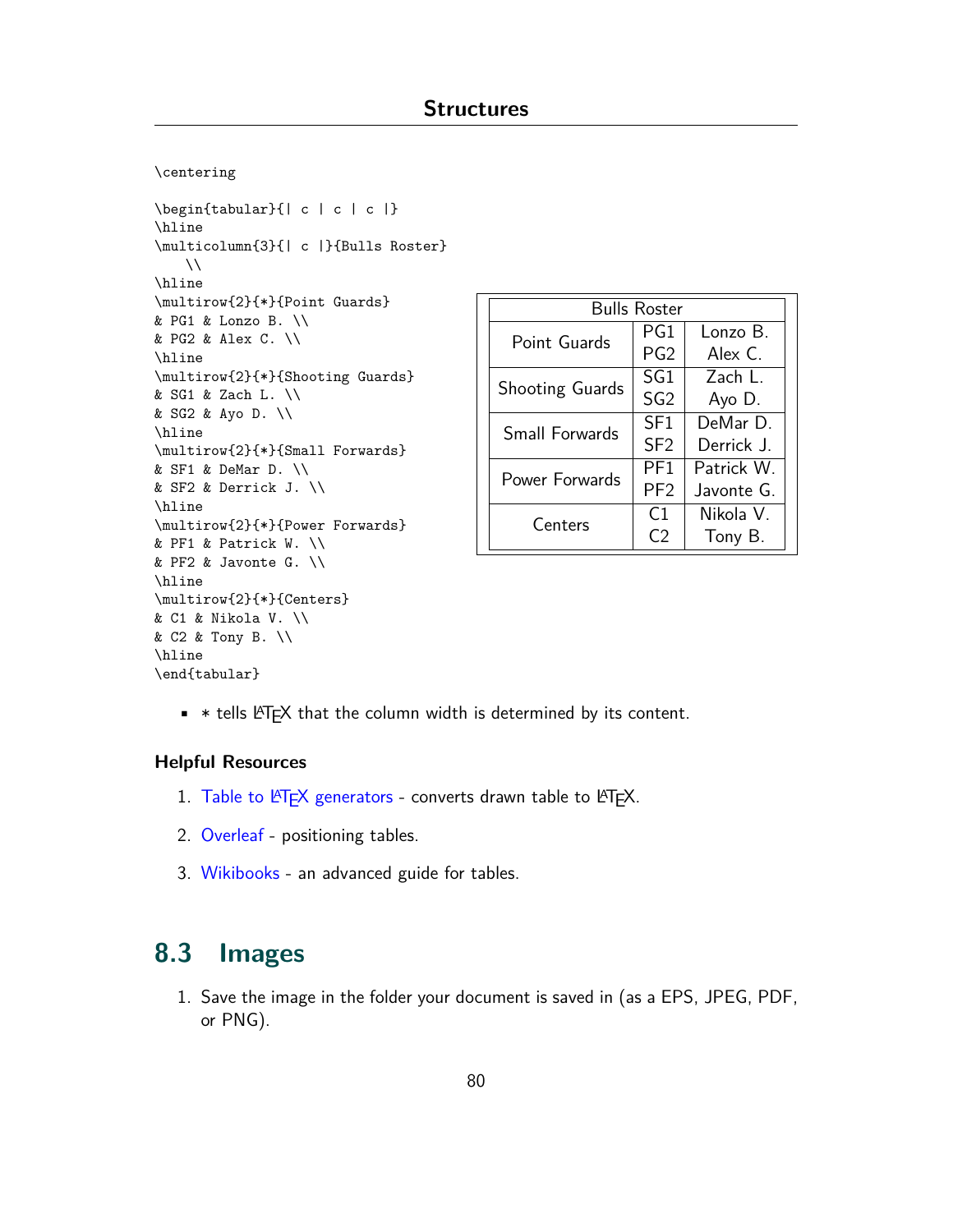- <span id="page-81-0"></span>2. Load the graphicx package.
- 3. Use \includegraphics.

```
\begin{center}
\includegraphics[width=5cm,
   height=3cm, angle=0,
   scale=1]{ronaldo.jpeg}
\end{center}
```


Sometimes images and text do not work well together, so images must be placed in a figure environment. It is similar to the table environment in some ways.

```
\begin{center}
\begin{figure}
\caption{The \textbf{SIU}}
\includegraphics[width=5cm,
   height=3cm, angle=0,
   scale=1]{ronaldo.jpeg}
\end{figure}
\end{center}
```


More information on inserting images can be found [here](https://www.overleaf.com/learn/latex/Inserting_Images).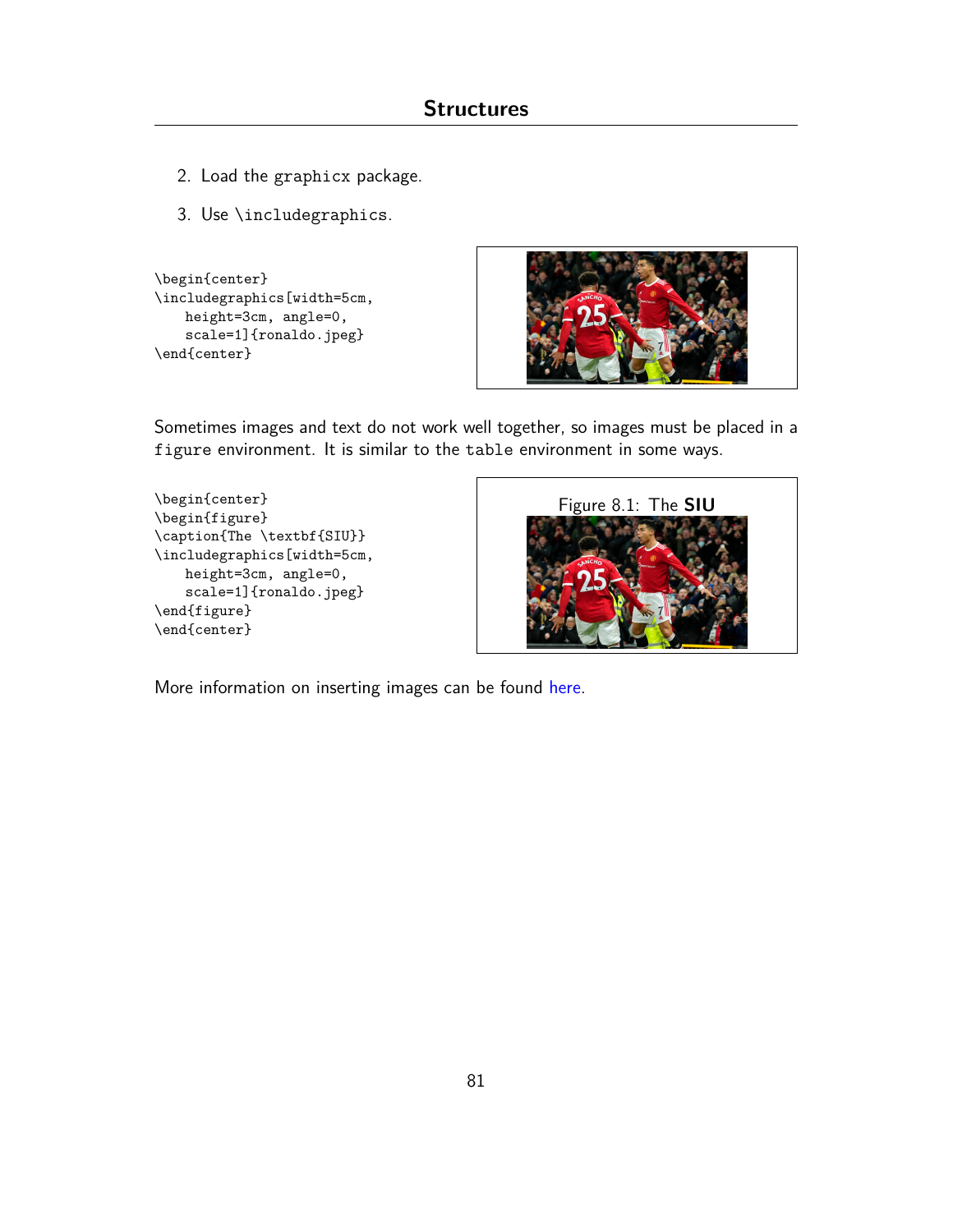# <span id="page-82-0"></span>**Navigation**

## **9.1 Table of Contents**

Use \tableofcontents in the body of the document.

## **9.2 List of Tables & Figures**

Use \listoftables and \listoffigures in the body of the document.

## **9.3 Abstract**

Add the following code to the document body:

\chapter\*{Abstract}

*% Adding Abstract to Table of Contents* \addcontentsline{toc}{chapter}{Abstract}

An alternative solution is to use the abstract environment.

```
\begin{abstract}
This guide serves as an introduction to \LaTeX{}. I hope new users find it
    useful.
\end{abstract}
```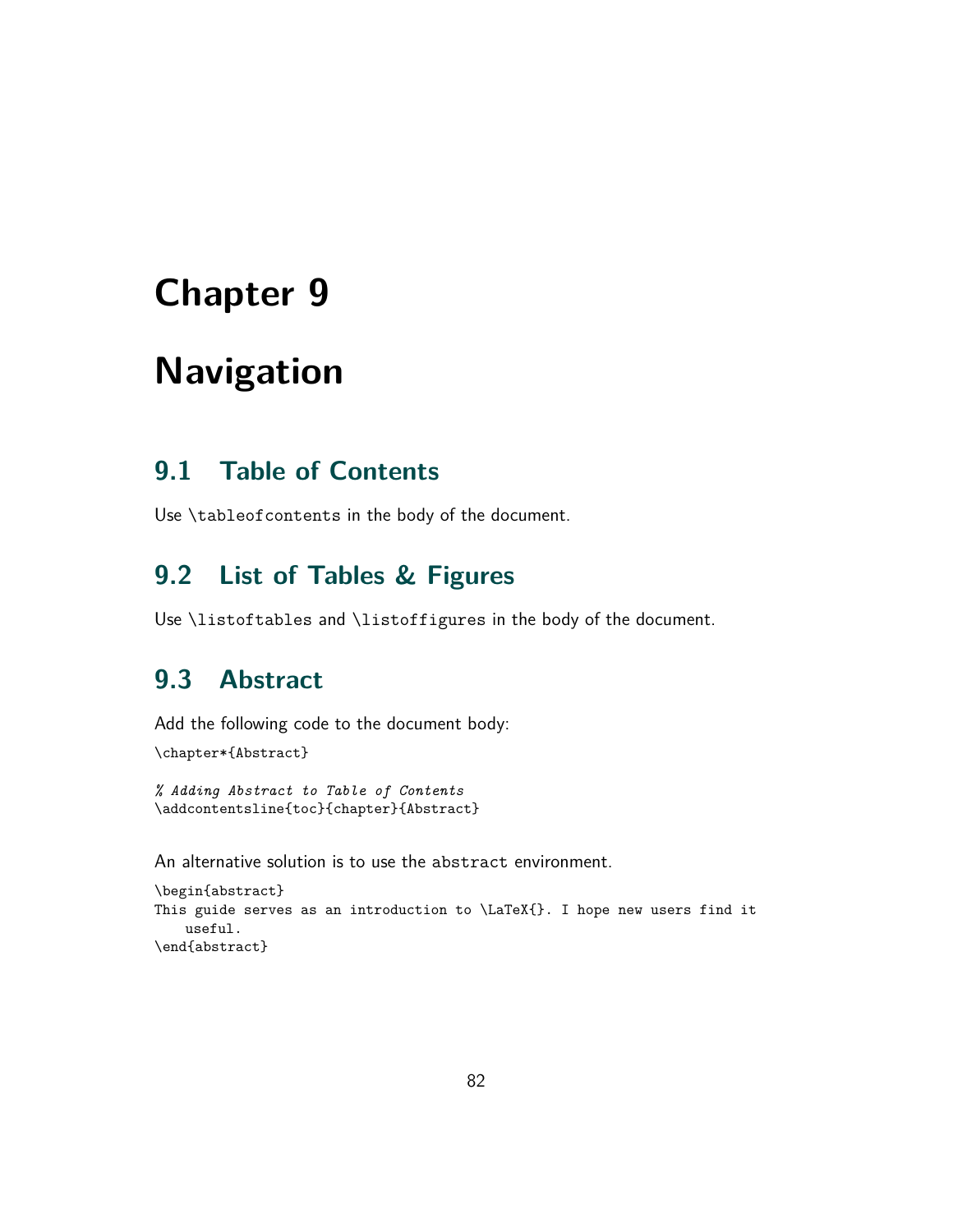## <span id="page-83-1"></span>**9.4 Acknowledgements**

Add the following code to the document body:

```
\chapter*{Acknowledgements}
```

```
% Adding Acknowledgements to Table of Contents
\addcontentsline{toc}{chapter}{Acknowledgements}
```
## **9.5 Appendix**

Load the appendix package as follows:

```
% Preamble
\usepackage[toc]{appendix} % Includes appendices in Table of Contents
```

```
% Body
\begin{appendices}
\chapter{Riemann Hypothesis Proof}
Sir Michael Atiyah claims the proof for the Riemann Hypothesis is as follows...
\end{appendices}
```
## <span id="page-83-0"></span>**9.6 Bibliography**

Watch [this](https://www.youtube.com/watch?v=KS9GvK7cvmo) video. A few things to remember:

- Run the compilers below in the order stated:
	- 1. LAT $E^{X^1}$
	- 2. BibT<sub>F</sub>X
	- 3. LATEX (*×*2)
- Other bibliography styles can be found [here.](https://www.overleaf.com/learn/latex/Bibtex_bibliography_styles#Table_of_stylename_values)
- When you use \bibliography, the .bib file name must be within the  $\{\}$ .
- When you use \cite, the name must within  $\{\}$  must match the name in the .bib file.

<sup>&</sup>lt;sup>1</sup>You can use X=FTFX or LuaLTFX instead.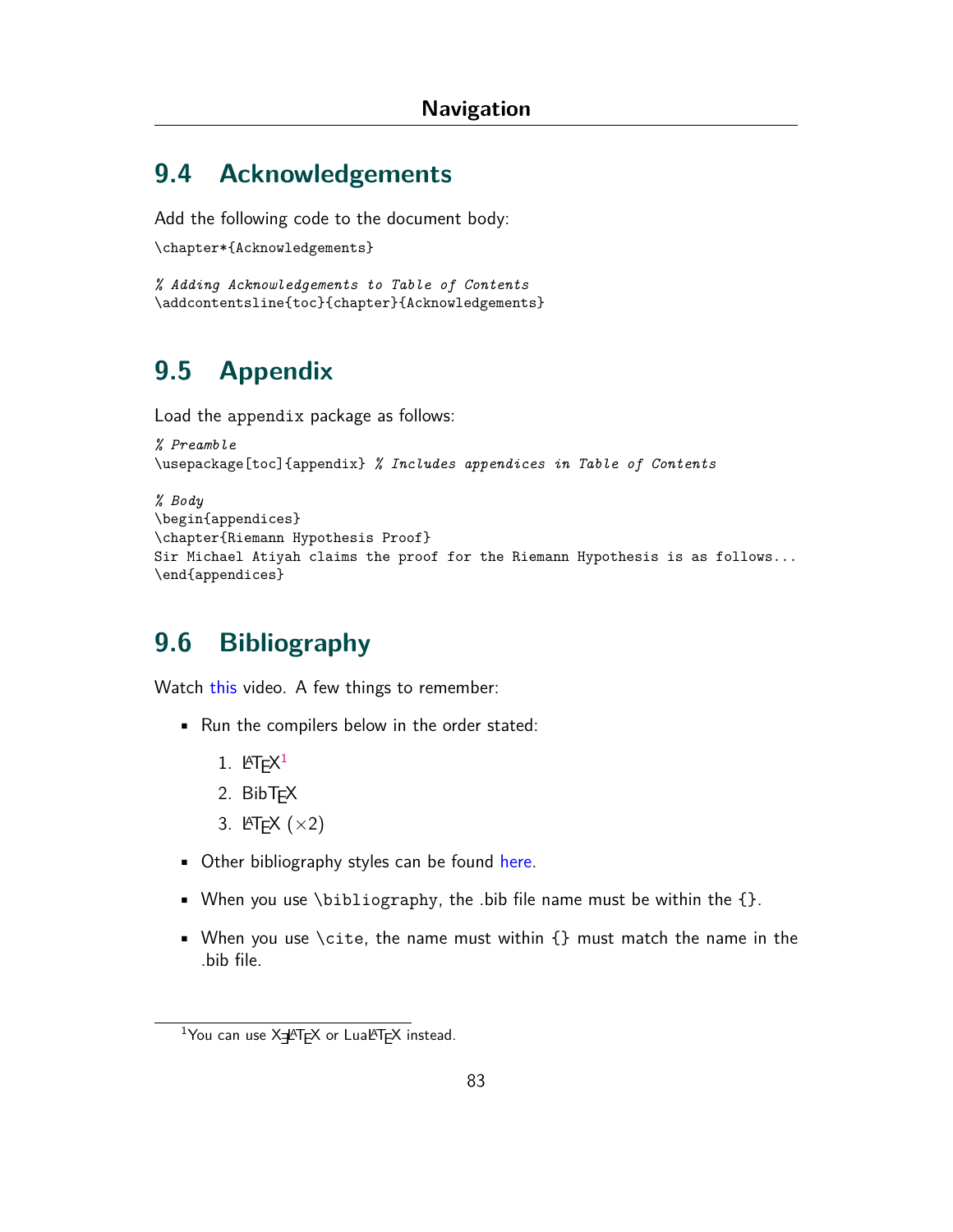## **9.7 Index**

Load the imakeidx package and type the following code:

```
% Preamble
\usepackage{imakeidx}
```

```
% Alphabetical Index
\begin{filecontents*}{\jobname.mst}
headings_flag 1
heading_prefix "\\par\\penalty-50\\textbf{"
heading_suffix "\} \\\backslash \{\{\{\{\{\{\}\}\}\}^*\}symhead_positive "Symbols"
symhead_negative "symbols"
numhead_positive "Numbers"
numhead_negative "numbers"
delim_0 ", \"
\end{filecontents*}
% Making the Index
\makeindex[intoc]
% Body
% Making an Index entry
```

```
This is the first index\index{first entry} entry.
```

```
% Printing the Index
\printindex
```
Next, run the compilers below in the order stated:

- 1. LAT $E^{2}$
- 2. MakeIndex
- 3. LATEX (*×*2)

To change the style of index entries, refer to [this](https://en.wikibooks.org/wiki/LaTeX/Indexing#Sophisticated_indexing) table.

## **9.8 Hyperlinks**

Load the href package.

<sup>2</sup>Refer to the footnote in [9.6](#page-83-0)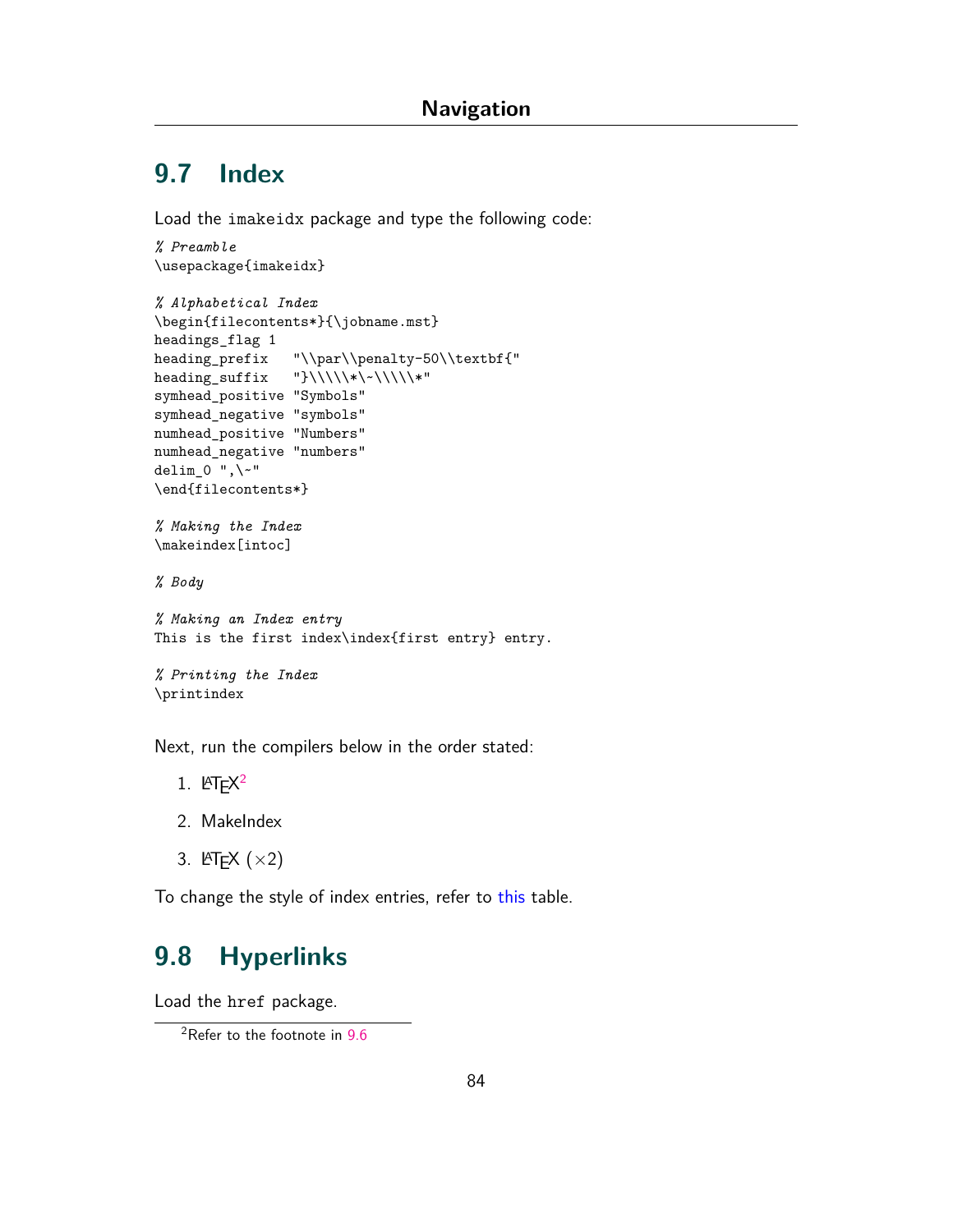<span id="page-85-0"></span>*% Preamble* \usepackage[colorlinks, urlcolor=blue]{href}

Use \href to add a link.

This is a \href{https://www.google.com} {link}.

This is a [link](https://www.google.com).

If you just want a URL, then use \url.

\url{https://www.google.com} provides a pretty good search engine.

You can also add your email address.

\href{mailto:prabhavkumar10@gmail.com}<br>{[Say Hi!](mailto:prabhavkumar10@gmail.com)} Say Hi!}

<https://www.google.com> provides a pretty good search engine.

More information about hyperlinks can be found [here.](https://www.overleaf.com/learn/latex/Hyperlinks)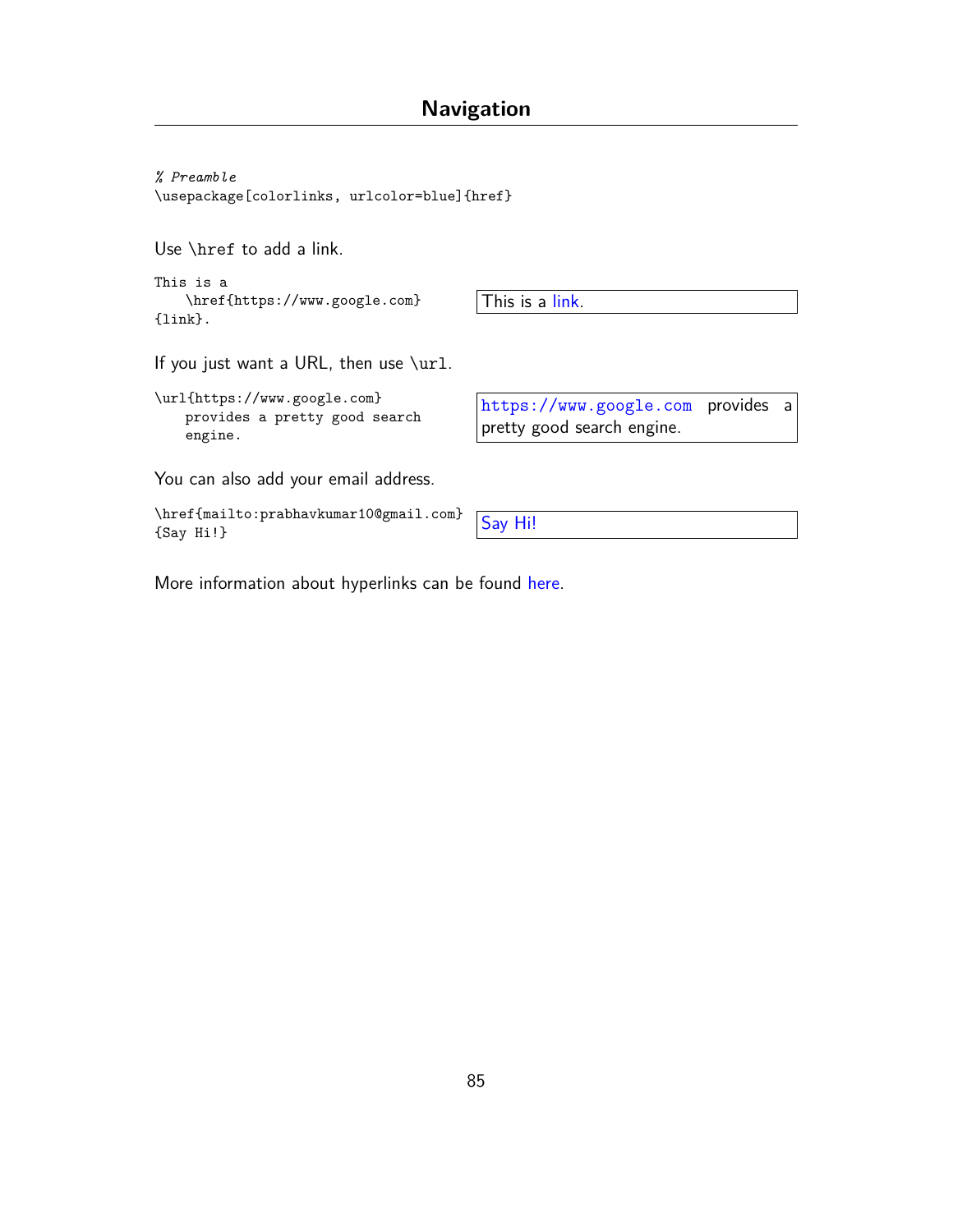# <span id="page-86-0"></span>**Drawing**

TikZ is the most powerful graphics tool in LATEX. While it is quite complex, I introduce the basics.

## **10.1 Lines**

Load the tikz package.

*% Preamble* \usepackage{tikz}

Use \tikz*. . .*; to draw inline. **; marks the end of the instruction and is necessary**.

 $\text{tikz } \draw (0, 0) - - (1, 0); \text{ is a}$ straight line  $\frac{1}{1}$ ,  $\frac{1}{2}$ ,  $\frac{1}{2}$  is a straight line

Use the tikzpicture environment for larger pictures.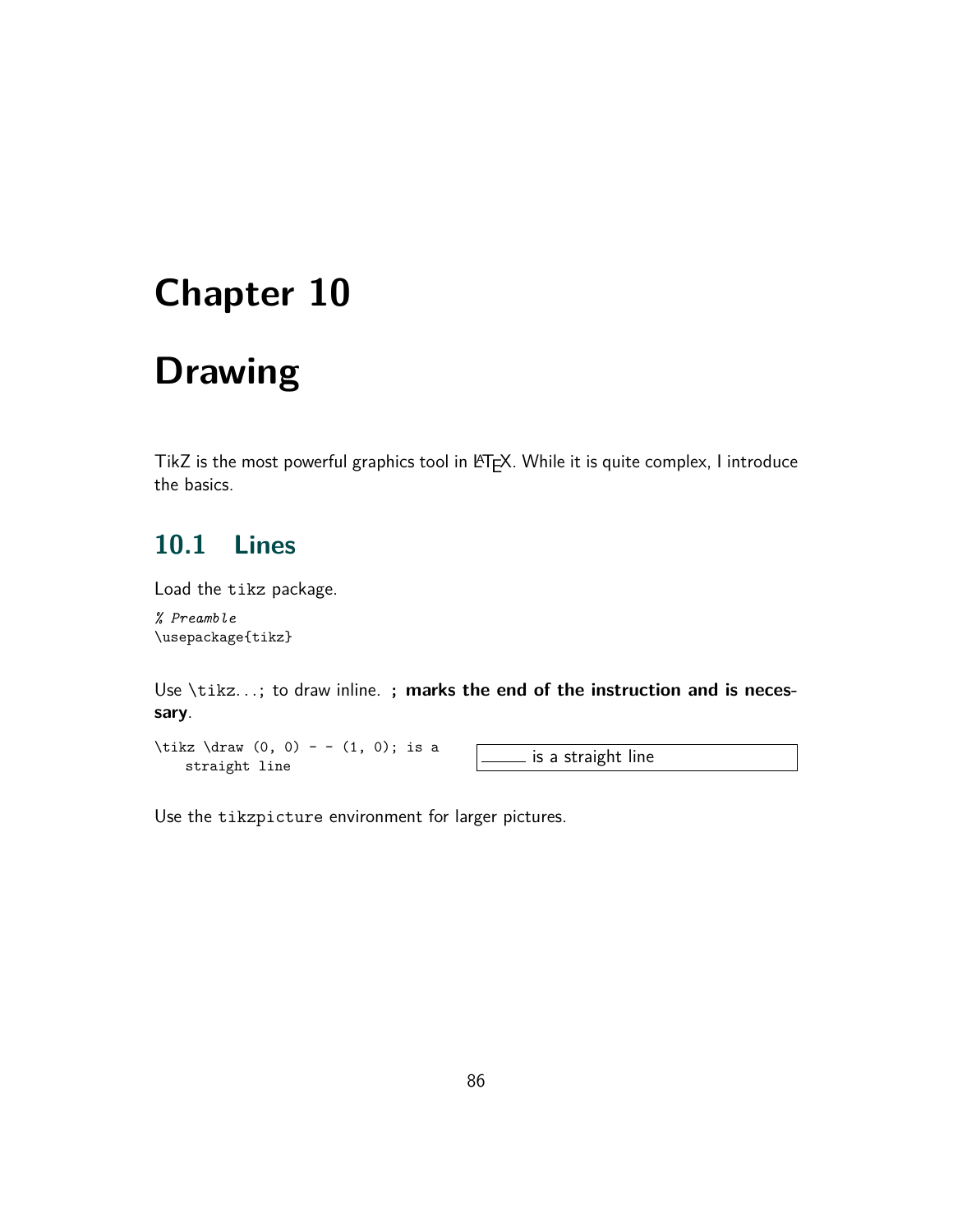

```
% Drawing a Path
\dagger \dagger (0, 0) -| (1, 1) -| (-1, -1);
```
*% Starting & Ending Points* \filldraw (0,0) circle (2pt);

\filldraw (-1, -1) circle (2pt);

\end{tikzpicture}

## **10.3 Curved Lines**

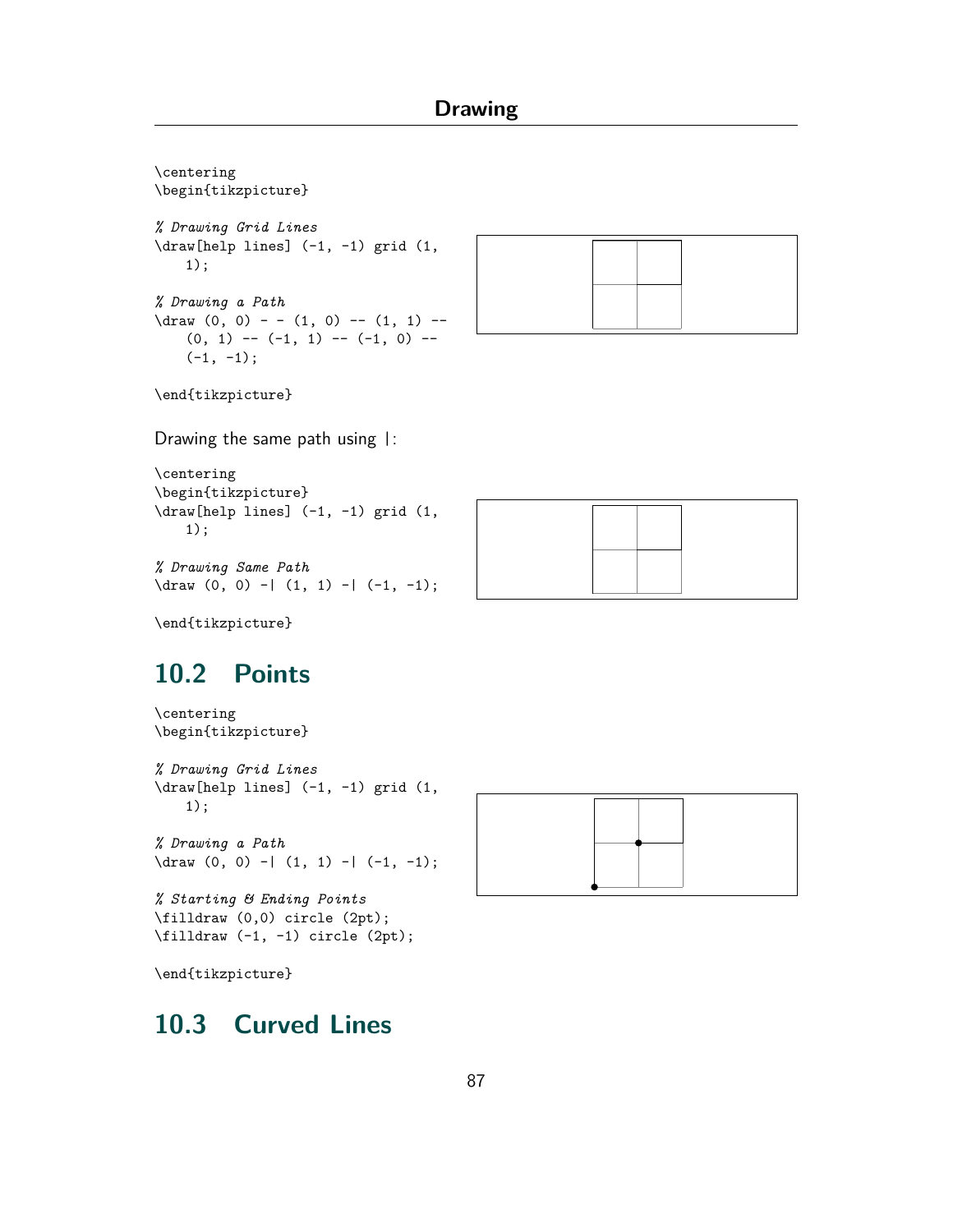<span id="page-88-0"></span>\centering \begin{tikzpicture} \draw[help lines] (-1, -1) grid (1, 1); *% Drawing a Parabola* \draw (0, 0) parabola (1, 1); *% Drawing a Curved Line*  $\d$ raw  $(-1, -1)$  .. controls  $(-0.5, 0)$ and (0.5, 0) .. (1, -1);



\end{tikzpicture}

 $(-1, -1)$  and  $(1, -1)$  are the start and end points, respectively.  $(-0.5, 0)$  and (0.5, 0) act like magnets. Make sure there is no whitespace between the 2 periods before and after controls.

## **10.4 Shapes**

A circle centered at the origin of radius 1:

```
\centering
\begin{tikzpicture}
\draw (0, 0) circle (1);
\end{tikzpicture}
```


A triangle:

```
\centering
\begin{tikzpicture}
\dagger \dagger (0, 0) -- (1, 0) -- (1, 1) --
    cycle;
\end{tikzpicture}
```


A rectangle:

```
\centering
\begin{tikzpicture}
\draw (0, 0) rectangle (1, 2);
\end{tikzpicture}
```


A square: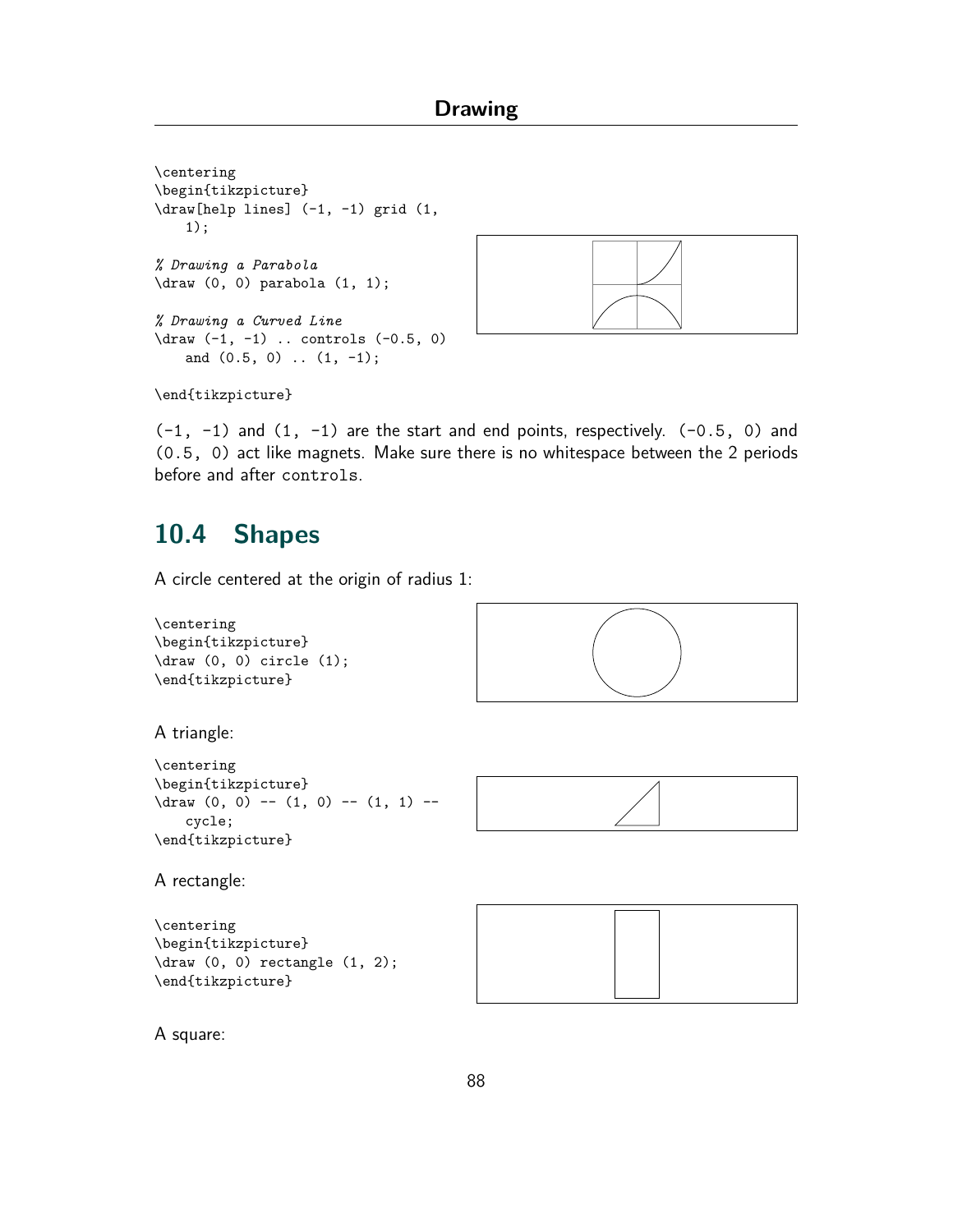<span id="page-89-0"></span>\centering \begin{tikzpicture} \draw (0, 0) rectangle (2, 2); \end{tikzpicture}



An ellipse centered at the origin with *x* and *y*-direction radii of 1 and 0.5:

```
\centering
\begin{tikzpicture}
\draw (0, 0) ellipse (1 and 0.5);
\end{tikzpicture}
```


An arc of radius 1 from 0 to 90 degrees:

```
\centering
\begin{tikzpicture}
\draw (0, 0) arc (0:90:1);
\end{tikzpicture}
```


## **10.5 Scaling**

Scaling a drawing by a factor of 2:

```
\centering
\begin{tikzpicture}[scale=2]
\draw[help lines] (-1, -1) grid (1,
    1);
\langledraw (0, 0) circle (1);
\end{tikzpicture}
```


Scaling across the *x*-dimension:

```
\centering
\begin{tikzpicture}[xscale=2]
\draw[help lines] (-1, -1) grid (1,
    1);
\draw (0, 0) circle (1);
\end{tikzpicture}
```


Scaling across the *x* and *y*-dimensions: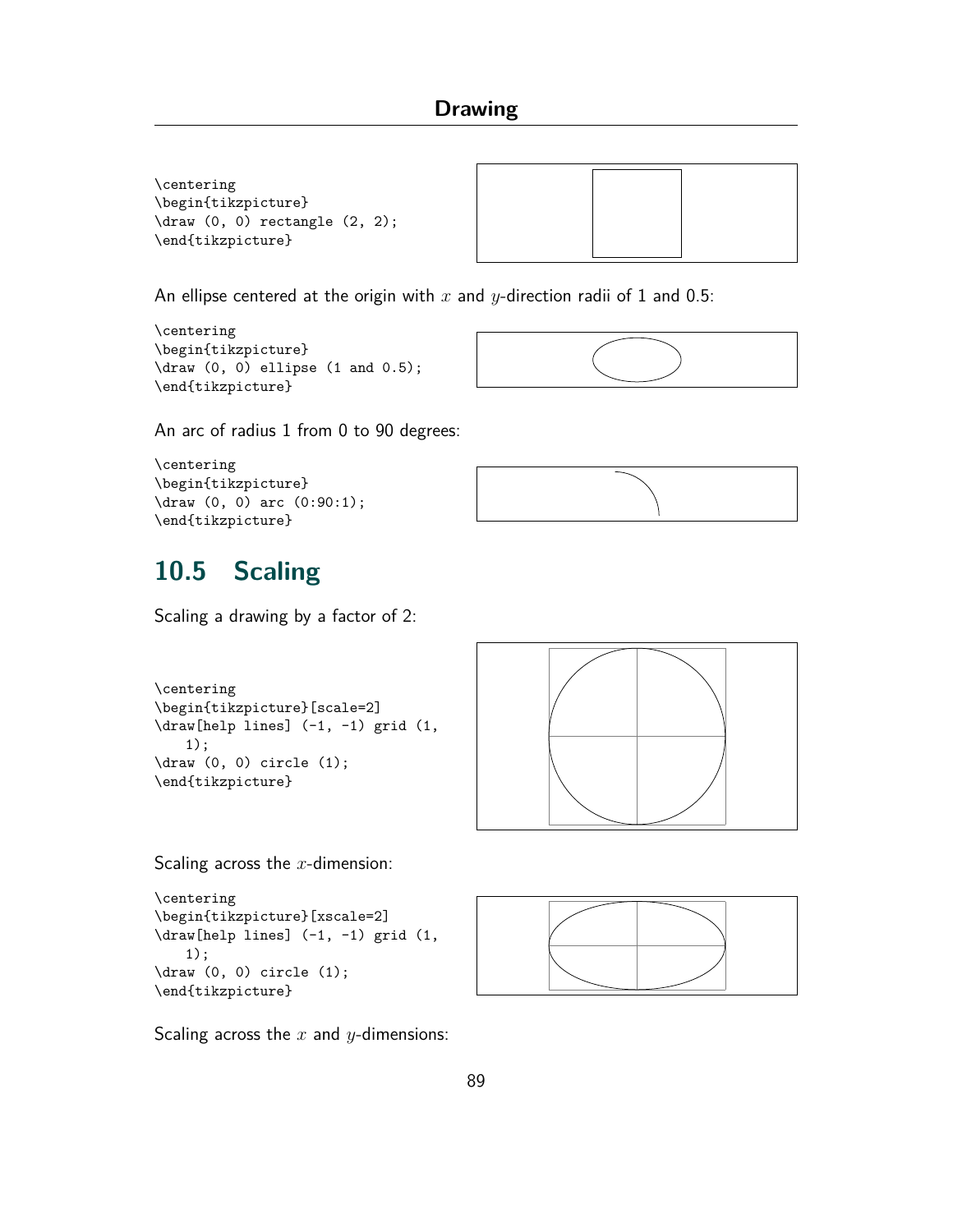```
\centering
\begin{tikzpicture}[xscale=0.5,
   yscale=2]
\draw[help lines] (-1, -1) grid (1,
   1);
\draw (0, 0) circle (1);
\end{tikzpicture}
```


## **10.6 Decorating Lines**

### **10.6.1 Arrows**

\centering \begin{tikzpicture}  $\d{raw [-5] (0, 0) -- (0, 1);}$  $\d$ raw [<-] (1, 0) -- (1, 1);  $\d{raw} [-1] (2, 0) -- (2, 1);$ \draw [<->] (3, 0) -- (3, 1); \end{tikzpicture}



### **10.6.2 Line Thickness**

#### \centering \begin{tikzpicture}

*% Pre-defined Thickness %*  $\d$ raw [ultra thick]  $(0, 0)$  --  $(0, 1);$ \draw [thick] (1, 0) -- (1, 1);  $\d$ raw [thin]  $(2, 0)$  --  $(2, 1)$ ;  $\d$ raw [very thin]  $(3, 0)$  --  $(3, 1)$ ;

*% Custom Thickness %*  $\langle$ draw [line width=3pt]  $(4, 0)$  --  $(4, 1)$ 1);

\end{tikzpicture}

### **10.6.3 Line Styles**

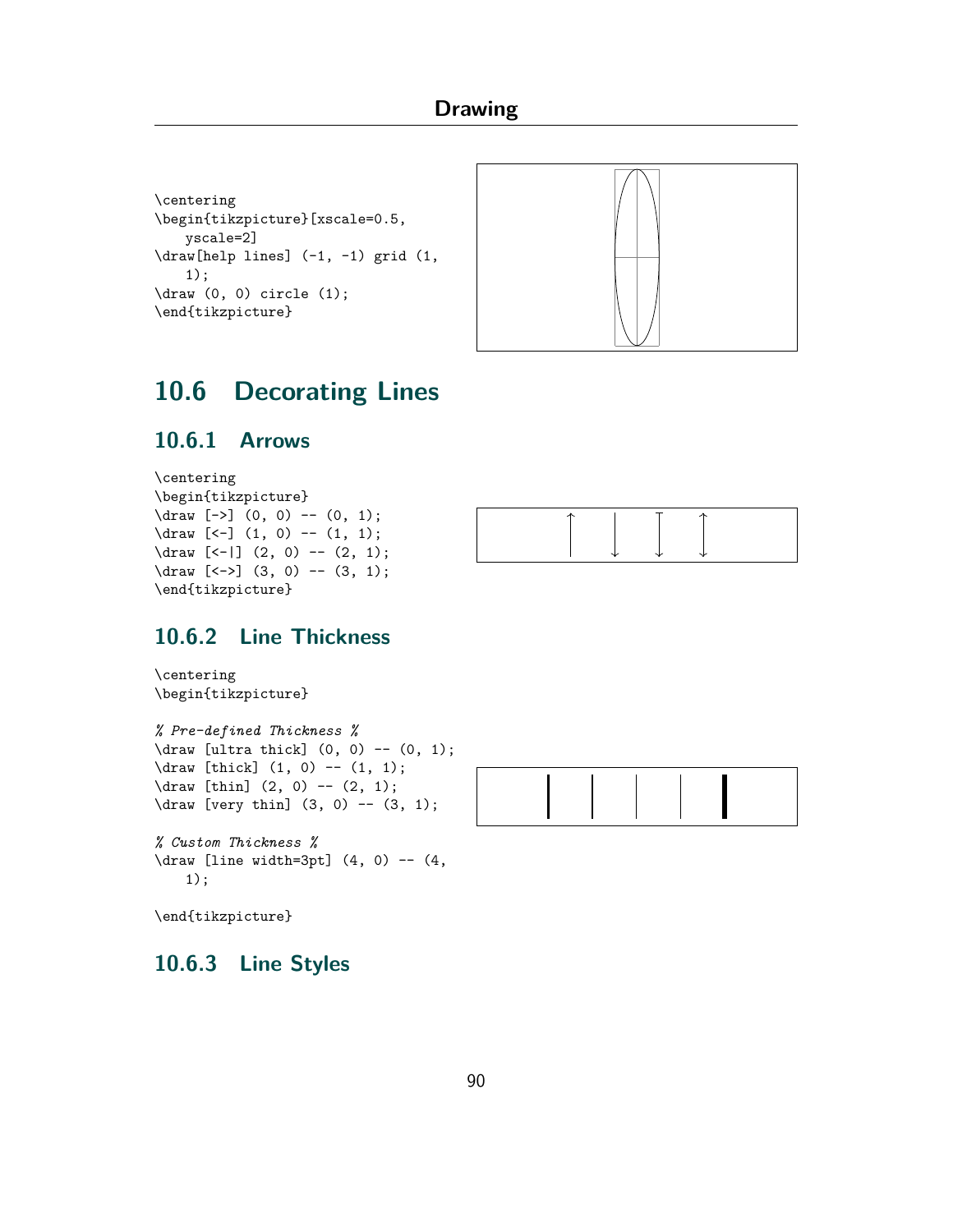```
\centering
\begin{tikzpicture}
\draw [dashed, ultra thick] (0, 0)
   --(0, 1);\dagger [dashed, thick] (1, 0) -- (1,
   1);
\d{raw [dotted] (2, 0) -- (2, 1);}\end{tikzpicture}
```


### **10.6.4 Line Color**

```
\centering
\begin{tikzpicture}
\draw [red, dashed, ultra thick] (0,
   0) -- (0, 1);\draw [blue, dashed, thick] (1, 0)
   -- (1, 1);
\draw [magenta] (2, 0) -- (2, 1);
\end{tikzpicture}
```


Refer to [4.7](#page-20-0) to use different colours.

### **10.6.5 Grid Lines**

Custom grid lines:

```
\centering
\begin{tikzpicture}
\dagger \draw[step=1, blue, thin] (-1, -1)grid (1, 1);
\end{tikzpicture}
```
Removing outer border:

```
\centering
\begin{tikzpicture}
\draw[step=1, blue, thin] (-1.9,
   -1.9) grid (1.9, 1.9);
\end{tikzpicture}
```
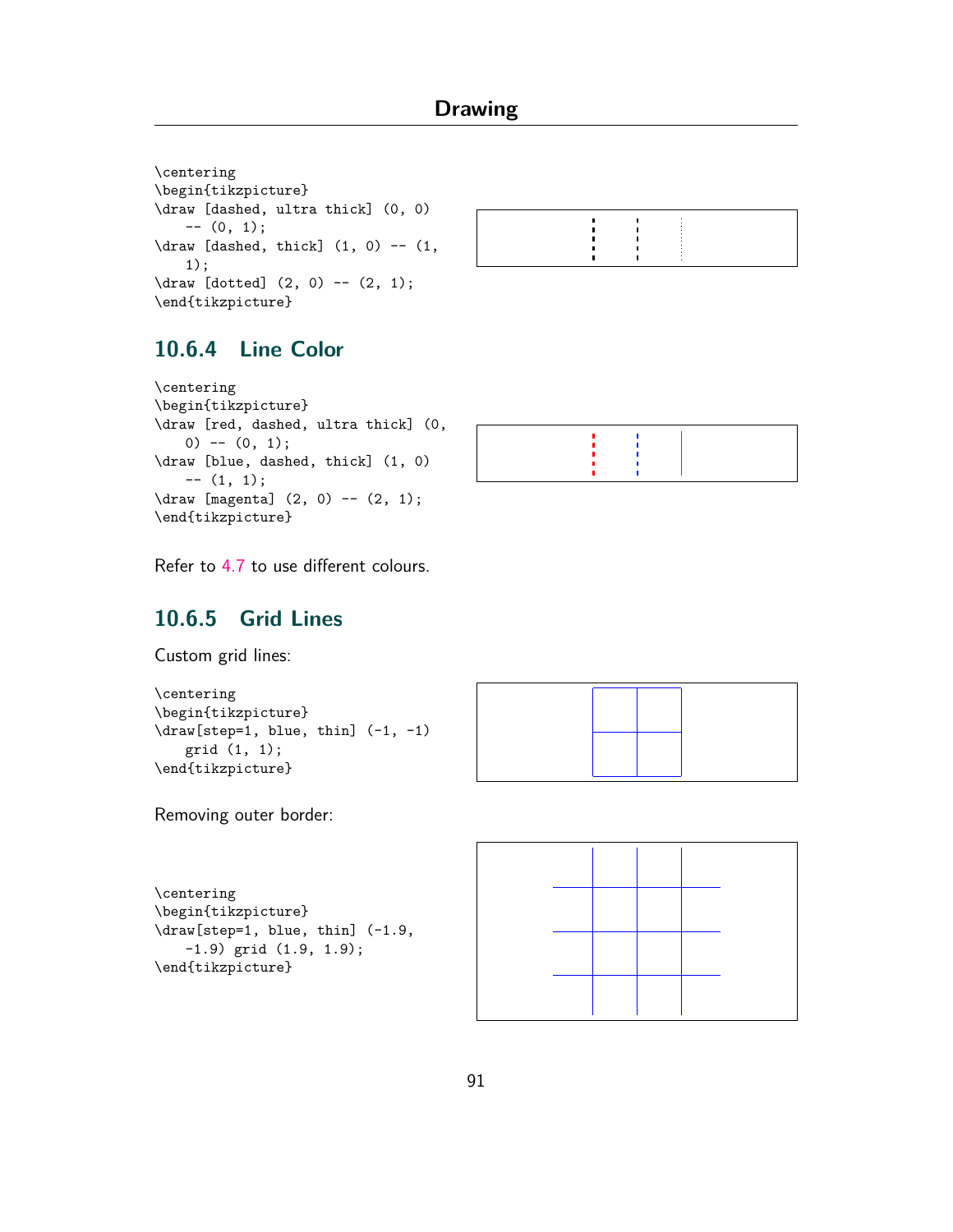## <span id="page-92-1"></span>**10.7 Repetition**

If you need to reuse lines of code to draw similar things, use \foreach.

```
\centering
\begin{tikzpicture}
% Vertical or Horizontal Parallel
    Lines?
\foreach \x in {0,...,100} {
\draw [red, dashed, ultra thin] (\x
    * 0.015, 0) -- (\{ x * 0.015, 1 \};};
```


\end{tikzpicture}

You don't need to enter math mode to do math with  $\chi$ .

#### <span id="page-92-0"></span>**Helpful Resources**

I have only scratched the surface of TikZ, so please use these resources, especially if you want to create art.

- 1. [My Favorite TikZ Manual](https://ctan.org/pkg/visualtikz) learn TikZ visually.
- 2. [Minimal Introduction TiKZ](http://cremeronline.com/LaTeX/minimaltikz.pdf) a very minimal introduction to TikZ.
- 3. [Another TikZ Manual](https://ctan.org/pkg/pgf?lang=en) a comprehensive guide for TikZ.
- 4. [Examples](http://www.texample.net/tikz/) learn TikZ through examples.
- 5. [STEM-related Drawings](https://tikz.net) STEM-related TikZ drawings and their code.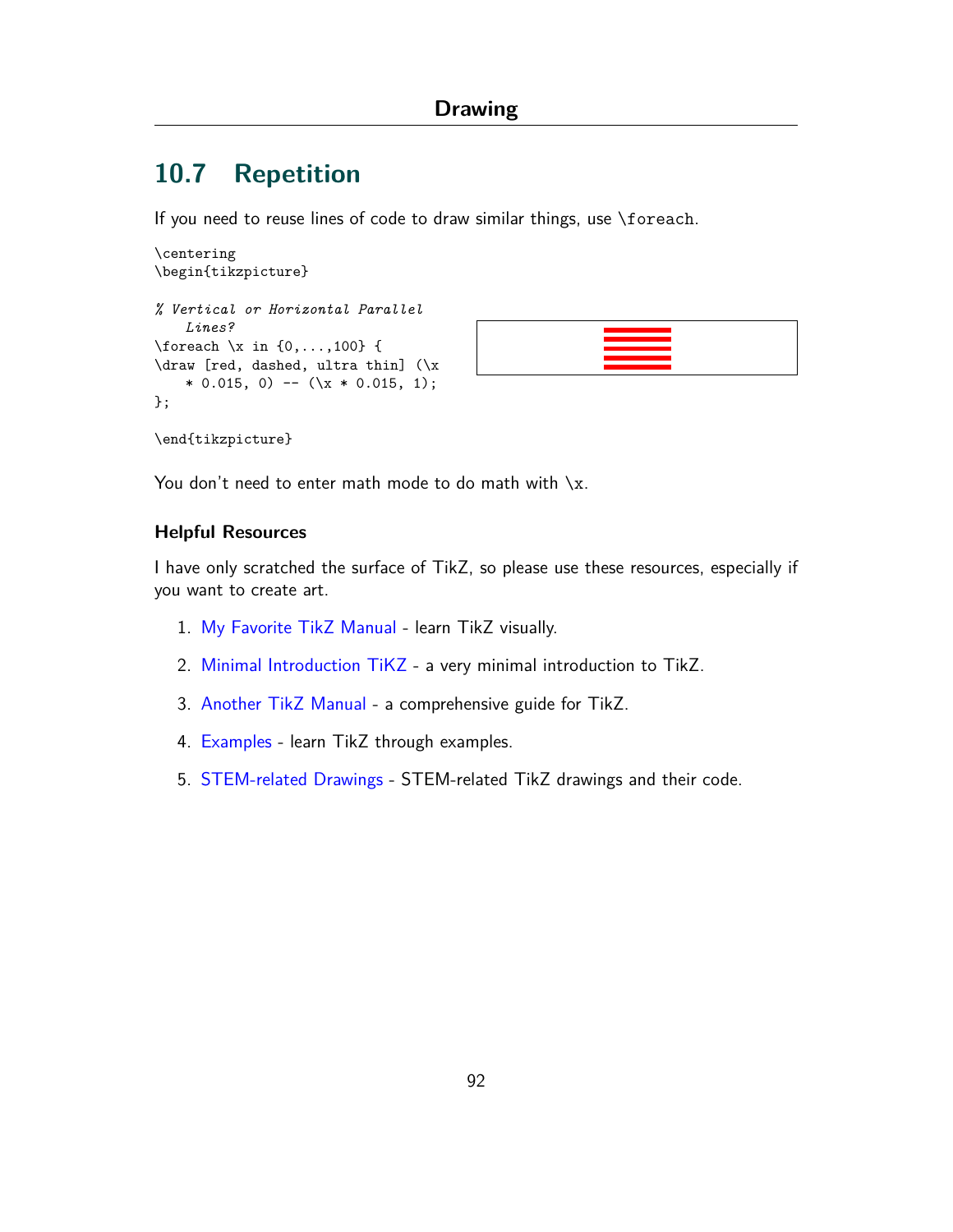# <span id="page-93-0"></span>**Extending LATEX**

## **11.1 Physics**

Physics has a lot of diagrams, so TikZ is important. The rest is basically math $^1$ . Refer to resource 5 in [10.7](#page-92-0).

### **11.1.1 Circuits**

My favorite physics-related package is circuitikz.

```
\centering
\begin{circuitikz}
\draw (0,0) to [lamp] (4,0);
\draw (4,0) to (4, -2);
\dagger (4, -2) to [battery] (0, -2);
\draw (0, -2) to [fuse] (0, 0);
\end{circuitikz}
```


More information can be found [here](https://www.overleaf.com/learn/latex/CircuiTikz_package).

## **11.2 Chemistry**

### **11.2.1 Basics**

Load the mhchem package and use \ce in math mode to write formulae.

<sup>&</sup>lt;sup>1</sup>Open to debate.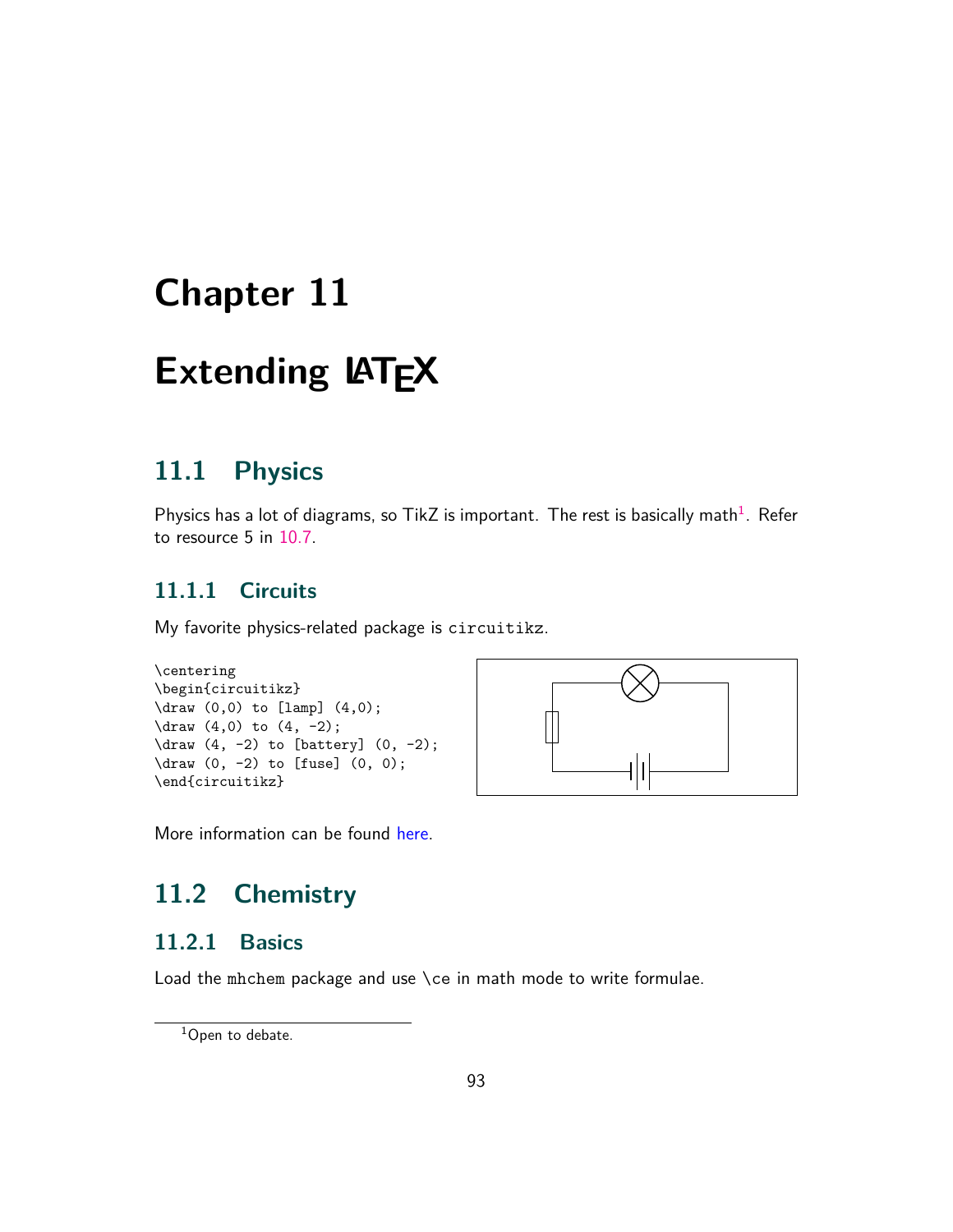$^{14}_{6}C + ^{17}_{6}C +$ 

<span id="page-94-0"></span>\$\ce{H2O}\$ \\  $\text{Ce}\$  \\  $\text{\%}c\in\text{\{CrO4}^{\{2\}-\$\}} \ \backslash \$ \$\ce{(C3H4O2)2}\$

 $H<sub>2</sub>O$ Cl*<sup>−</sup>* CrO<sup>4</sup> 2*−*  $(C_3H_4O_2)_2$ 

Add the amount before the formula.

\$\ce{2O2}\$ \\ \$\ce{3/4Cl2}\$

| $\begin{array}{r} 2\,\mathrm{O}_2 \\ \frac{3}{4}\,\mathrm{Cl}_2 \end{array}$ |  |  |  |
|------------------------------------------------------------------------------|--|--|--|
|                                                                              |  |  |  |

Displaying isotopes:

 $\brace$  \ce{^{14}\_{6}C}\$ \\ \$\ce{^{17}\_{6}C+}\$

### **11.2.2 Reactions**

```
\text{Ce(H2 + 0 -> H20)} \\
\text{heat} + 0 ->[\text{heat}] H2O}$ \\
\text{Ce(H2 + 0 < - H20)} \\
\text{Ce}{CO2 + C <=> 2CO}$
```

| $H_2 + O \longrightarrow H_2O$           |
|------------------------------------------|
| $H_2 + O \xrightarrow{\text{heat}} H_2O$ |
| $H_2 + O \longleftarrow H_2O$            |
| $CO_2 + C \rightleftharpoons 2 CO$       |
|                                          |

More information on mhchem can be found [here.](https://docs.moodle.org/311/en/Chemistry_notation_using_mhchem)

### **11.2.3 Drawing Chemical Formulae**

Load the chemfig package and use \chemfig.

#### **Bonds**

| $\Lambda \rightarrow \Lambda$        |  |
|--------------------------------------|--|
| $\Lambda = H$ \themfig{0 = H}\$\\    |  |
| $\Lambda \in \{0 \text{ mH}\}\$      |  |
| $\Lambda \$ \chemfig{0 > H}\$ \\     |  |
| $\Lambda$ : H}\$\chemfig{0 >: H}\$\\ |  |
| $\Lambda \$ \chemfig{0 >  H}\$ \\    |  |
| $\Lambda \$ \chemfig{0 < H}\$ \\     |  |
| $\Lambda : H$ \themfig{0 <: H}\$     |  |
| $\{\hat{O} <   H\}$                  |  |
|                                      |  |

| H                         |  |
|---------------------------|--|
| $=$ H                     |  |
| $\equiv$ $\equiv$ H       |  |
| $\blacktriangleright$ H   |  |
| $\mathbf{H}$ $\mathbf{H}$ |  |
| $\rightarrow$ H           |  |
| ΙH                        |  |
| $\sim 000$ H<br>0         |  |
|                           |  |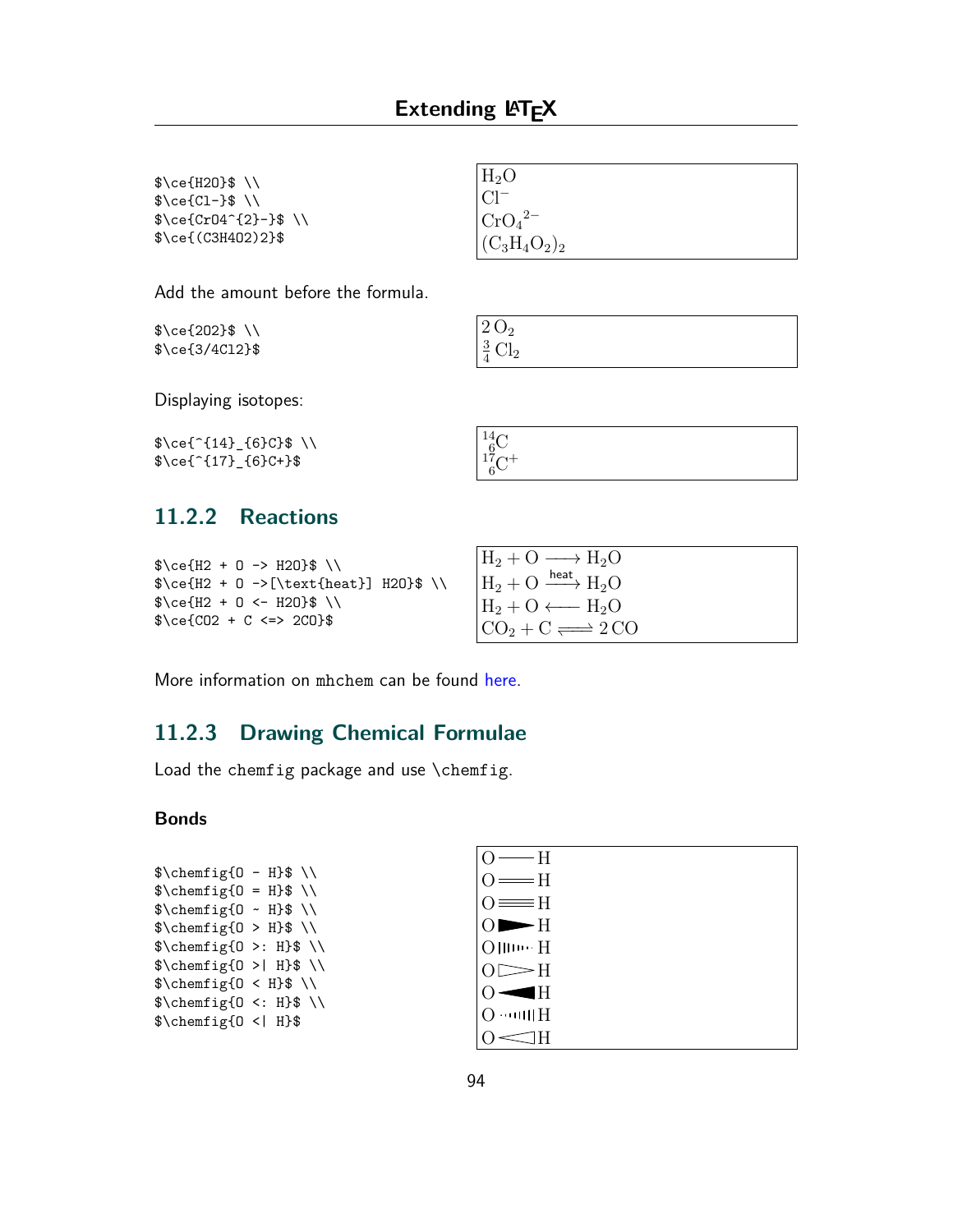#### **Bond Angles**

```
\centering
Water ($\ce{H2O}$) \vspace{.5cm} \\
\chemfig{H-[1] O-[7] H} \\
```


[x] represents (x *∗* 45) *◦* .



\centering  $\Lambda-C(-[2] H)$  (-[6] H)-C(=[1] O)-[7] H}



#### **Rings**



C is the first atom. \*6 is the number of atoms. () contains the rest of the atoms.

More information on chemfig can be found [here](https://www.overleaf.com/learn/latex/Chemistry_formulae).

## **11.3 Poetry**

Use the verse package.

```
\centering
\begin{verse}
Roses are Red, \\
Violets are Blue, \\
This guide with help you.
\end{verse}
```
Roses are Red, Violets are Blue, This guide with help you.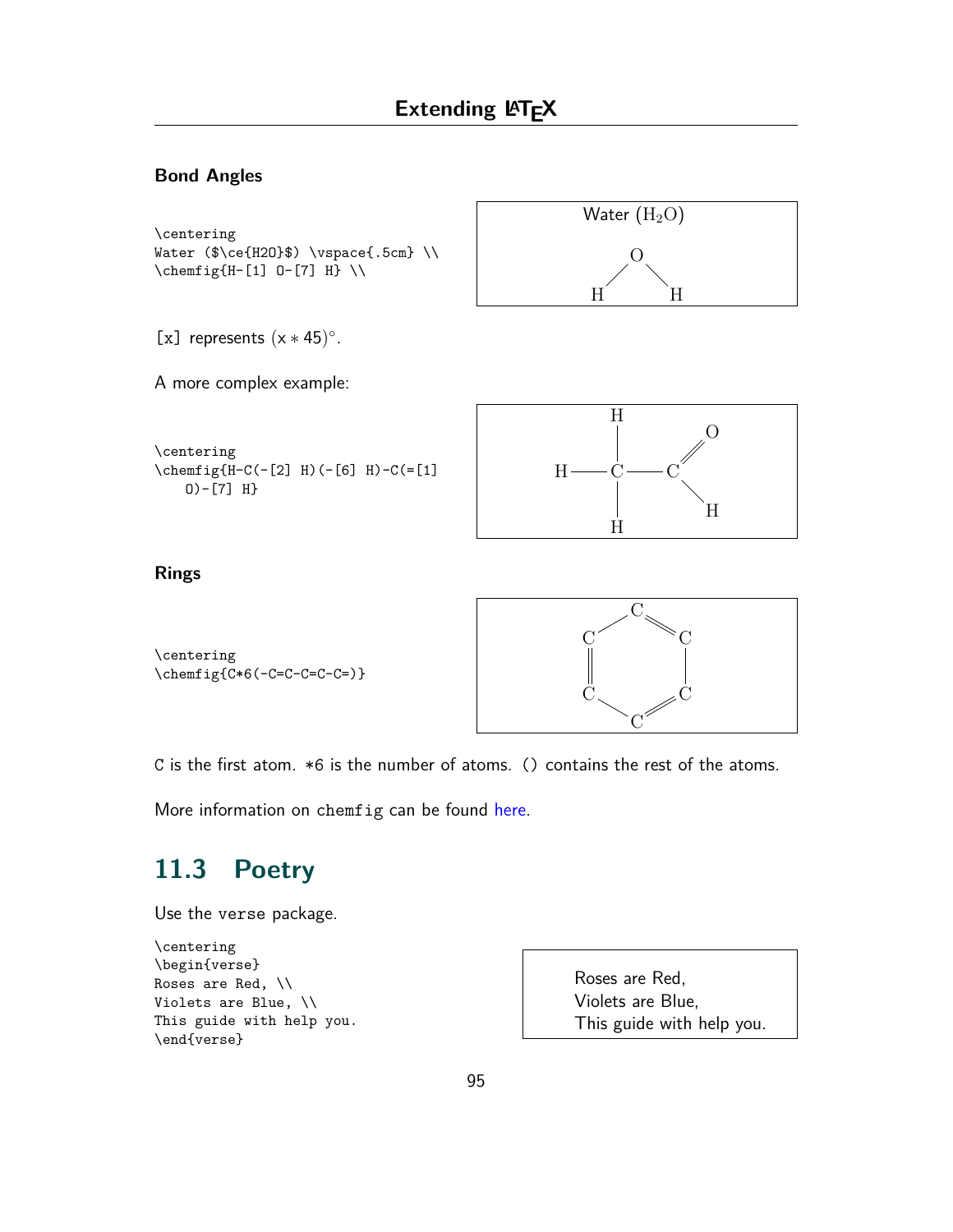More information can be found [here](https://ctan.org/pkg/verse?lang=en).

# **11.4 Programming Languages**

You may need to type out programming languages in LATEX.

#### **11.4.1 verbatim environment**

The verbatim environment outputs text or code in monospace font.

```
\begin{verbatim}
def add(x, y):
    return x + y\end{verbatim}
```

| def $add(x, y)$ : |  |
|-------------------|--|
| return $x + y$    |  |

To type code inline, use \verb.

\verb|add()| returns the sum of 2  $\begin{bmatrix} 1 & 0 \\ 0 & 1 \end{bmatrix}$  returns the sum of 2 numbers.

There should be no space between \verb and  $\vert$ . Any character except a letter or  $*$ can be used instead of | as a delimiter.

### **11.4.2 listings package**

For more customization, use the listings package and the lstlisting environment. For example,

```
\begin{lstlisting}[language=Python, caption=Python Example]
def add(x, y):
    return x + y\end{lstlisting}
```
produces

Listing 11.1: Python Example

```
def add ( x , y ) :
     if x >= y:print(x)e l s e :
         print (y)
    return x + y
```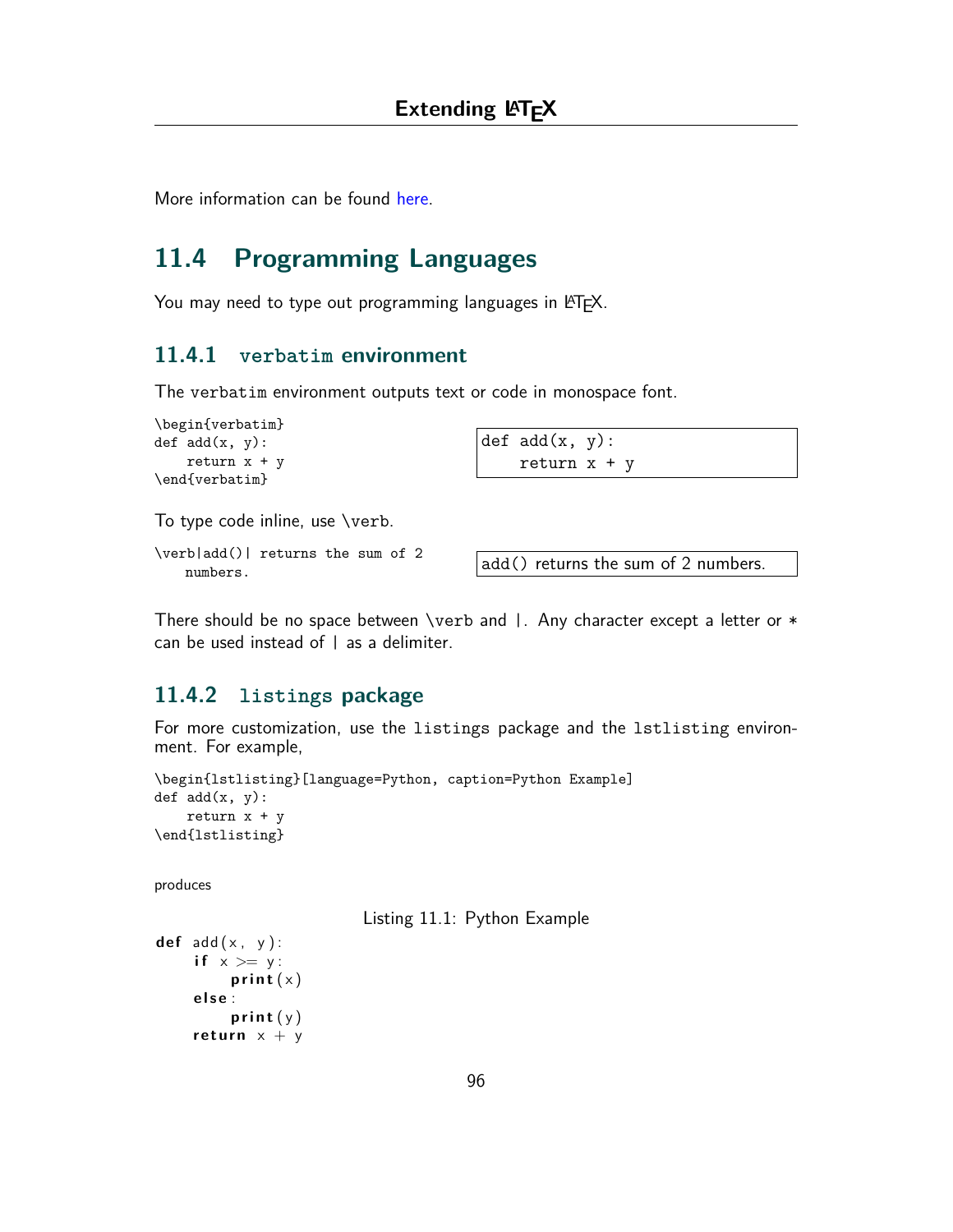<span id="page-97-0"></span>You can also highlight code, add line numbers, and do many more things. Read [this](https://www.overleaf.com/learn/latex/Code_listing) guide for more information.

Code highlighting can also be done via the minted package. Read about it [here](https://www.overleaf.com/learn/latex/Code_Highlighting_with_minted). **Warning**: minted can cause errors. However, solutions to the most common errors can be found [here](https://tex.stackexchange.com/questions/240913/latex-minted-error).

## **11.5 PDF Forms**

Use the Form environment.

| \begin{Form}[action={path/to/submit}] |                                        |
|---------------------------------------|----------------------------------------|
| \begin{tabular}{1}                    |                                        |
| \TextField{Name}\\\\                  | Name                                   |
| \CheckBox[width=1em]{Male}            |                                        |
| \CheckBox[width=1em]{Female}          |                                        |
| \CheckBox[width=1em]{0ther}\\\\       | Male $\Box$ Female $\Box$ Other $\Box$ |
| \Submit{Submit} \quad                 |                                        |
| \Reset{Reset}\\                       | Submit<br><b>Reset</b>                 |
| \end{tabular}                         |                                        |
| \end{Form}                            |                                        |

More information can be found [here.](https://tex.stackexchange.com/questions/14842/creating-fillable-pdfs) A more thorough example can be found [here](https://www.maltegerken.de/blog/2021/07/creating-pdf-forms-with-latex/). **Warning**: making PDF forms in LATEX can be buggy, so it's probably better to use Adobe Acrobat.

## **11.6 Emojis**

### 11.6.1 Using Lual<sup>A</sup>T<sub>E</sub>X

Use \emoji provided by the emoji package with the LuaLTFX compiler as follows:

```
% Preamble
\usepackage{emoji}
```

```
% Body
\emoji{flexed-biceps-medium-dark-skin-tone}
```
A list of emojis provided by the emoji package can be found [here](https://www.ctan.org/pkg/emoji).

### **11.6.2 Using X=** $\blacktriangle$ **T<sub>F</sub>X**

If you need to use the X $\neq$ <sup>A</sup>T<sub>F</sub>Xcompiler, [download](https://www.wfonts.com/font/symbola) the Symbola font on your local PC and do the following:

I am {\fontspec{Symbola}\char"1F600}! | am @!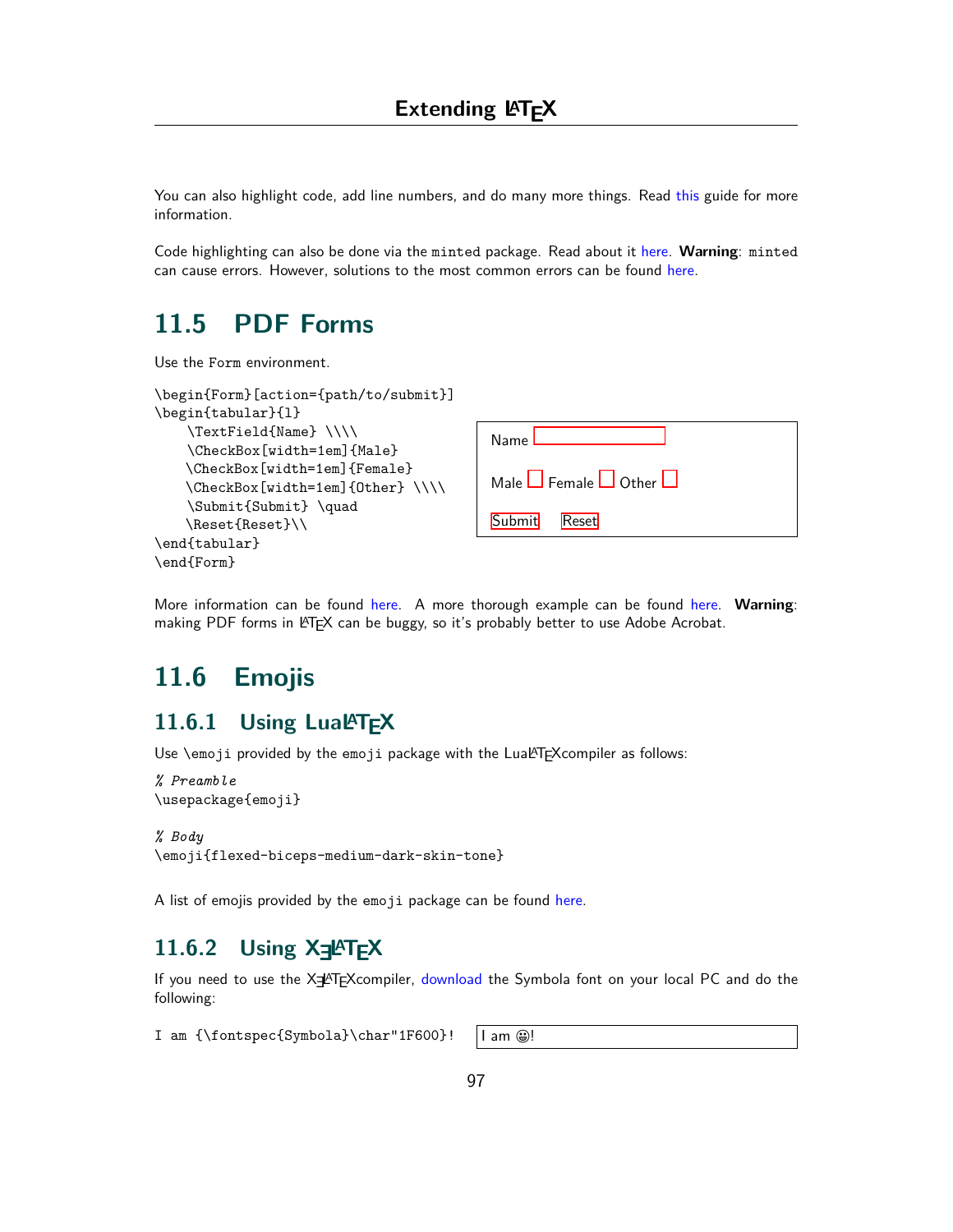[Here](https://unicode.org/emoji/charts/emoji-list.html) is a list of emoji codes.

### **11.6.3 Using Images**

Another option is to insert emojis at images. Read [this](https://kaushikamardas.medium.com/using-emojis-in-latex-c901969efa24) article for more details.

# **11.7 Writing a CV**

If you want to write your CV with LATEX, choose one of the [templates](https://www.overleaf.com/gallery/tagged/cv) and edit accordingly. I have also uploaded a template on [GitHub](https://github.com/Prabhav10/LaTeX).

## **11.8 Writing a Thesis**

If you don't know how to write a thesis, read [this](https://www.student.uwa.edu.au/__data/assets/pdf_file/0007/1919239/How-to-write-a-thesis-A-working-guide.pdf) guide. If you want to write your thesis with LATEX, choose one of the [templates](https://www.overleaf.com/latex/templates/tagged/thesis) and edit accordingly. If you want a video walkthrough, [these](https://www.youtube.com/playlist?list=PLCRFsOKSM7eNGNghvT6QdzsDYwSTZxqjC) are the best videos I have come across.

## **11.9 Presentations**

beamer is the document class for presentations. I learnt beamer using Overleaf's [tutorials](https://www.overleaf.com/learn/latex/Beamer). You can find examples of aesthetically pleasing presentations [here](https://www.overleaf.com/gallery/tagged/presentation). A list of beamer themes can be found [here.](https://github.com/martinbjeldbak/ultimate-beamer-theme-list)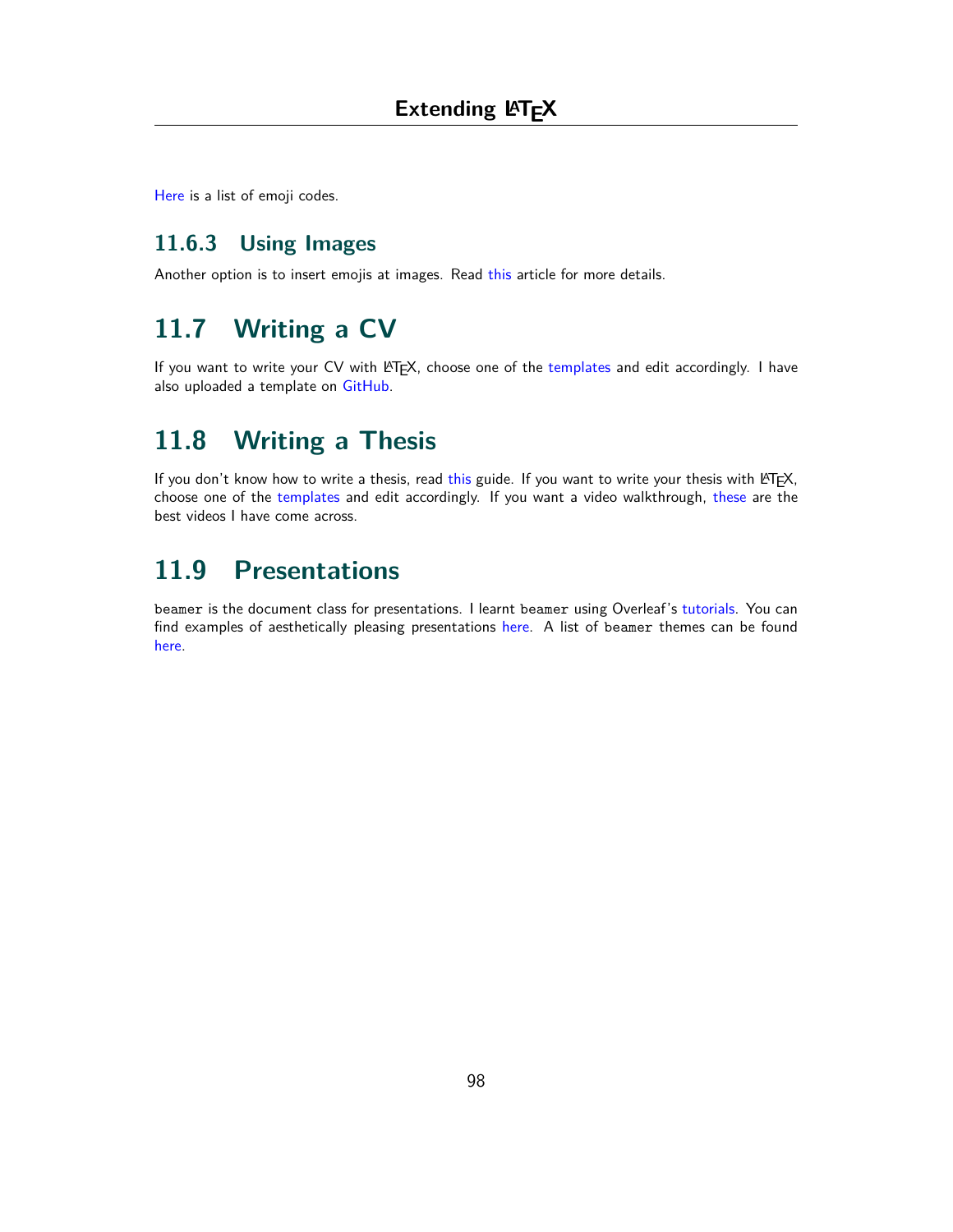# <span id="page-99-0"></span>**Clever Tricks**

Here is a list of LATEX hacks:

- 1. **\today** prints today's date (December 27, 2021).
- 2. **\TeX** prints TEX.
- 3. **\LaTeX** prints LATEX.
- 4. **Negations** place n or \not before a math symbol command to get its negation: \in prints *∈* and \not\in prints *6∈* (doesn't always work).
- 5. **One Bracket** use \left. (or \right.) if you only need 1 delimiter: \left.\frac{1}{2}\right) yields  $\frac{1}{2}$ ).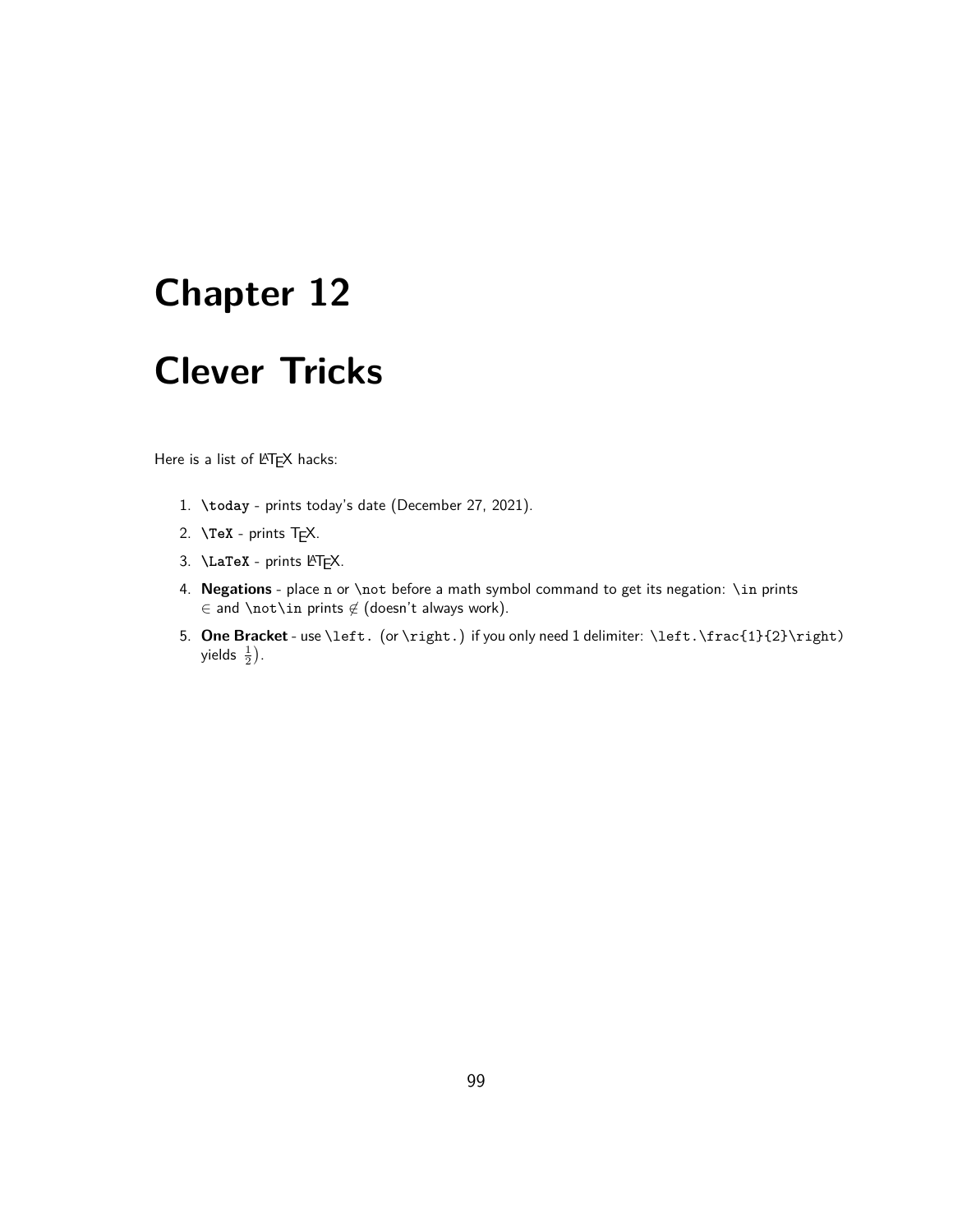# <span id="page-100-0"></span>**Common Errors**

- 1. **Too few braces** \section{I am missing a closing brace!
- 2. **Too many braces** \section{I have an extra brace}}
- 3. **Non-matching braces** \section[My braces don't match}
- 4. **Missing environment end** \begin{enumerate} \item Don't forget to add \end{enumerate}
- 5. **hbox errors** read [this](https://stuff.mit.edu/afs/sipb/project/www/latex/guide/node28.html).
- 6. **Forgetting to use \ to escape** \$ does not print \$.
- 7. **Forgetting to use math mode**  $a^2 + b^2 = c^2$  will cause an error, but  $a^2 + b^2 = c^2$ will not (remember to place mathematical symbols, expressions, and statements in math mode).
- 8. **\\ error** if you get a "There's no line here to end" error, try \$\\\$.
- 9. **URL error** if you can't open a URL, try adding http:// or https://
- 10. **Compiler error** If you use external packages and get an error, you may be using the wrong compiler: e.g. fontspec needs X=LATEX or LuaLATEX.
- 11. **Footnote / Index / References / Labels / Links not showing** recompile the document multiple times to typeset successfully.
- 12. **Declaring packages in wrong order** declare the hyperref package last (as it causes most of the issues). A more comprehensive list of package conflicts can be found [here](http://www.macfreek.nl/memory/LaTeX_package_conflicts).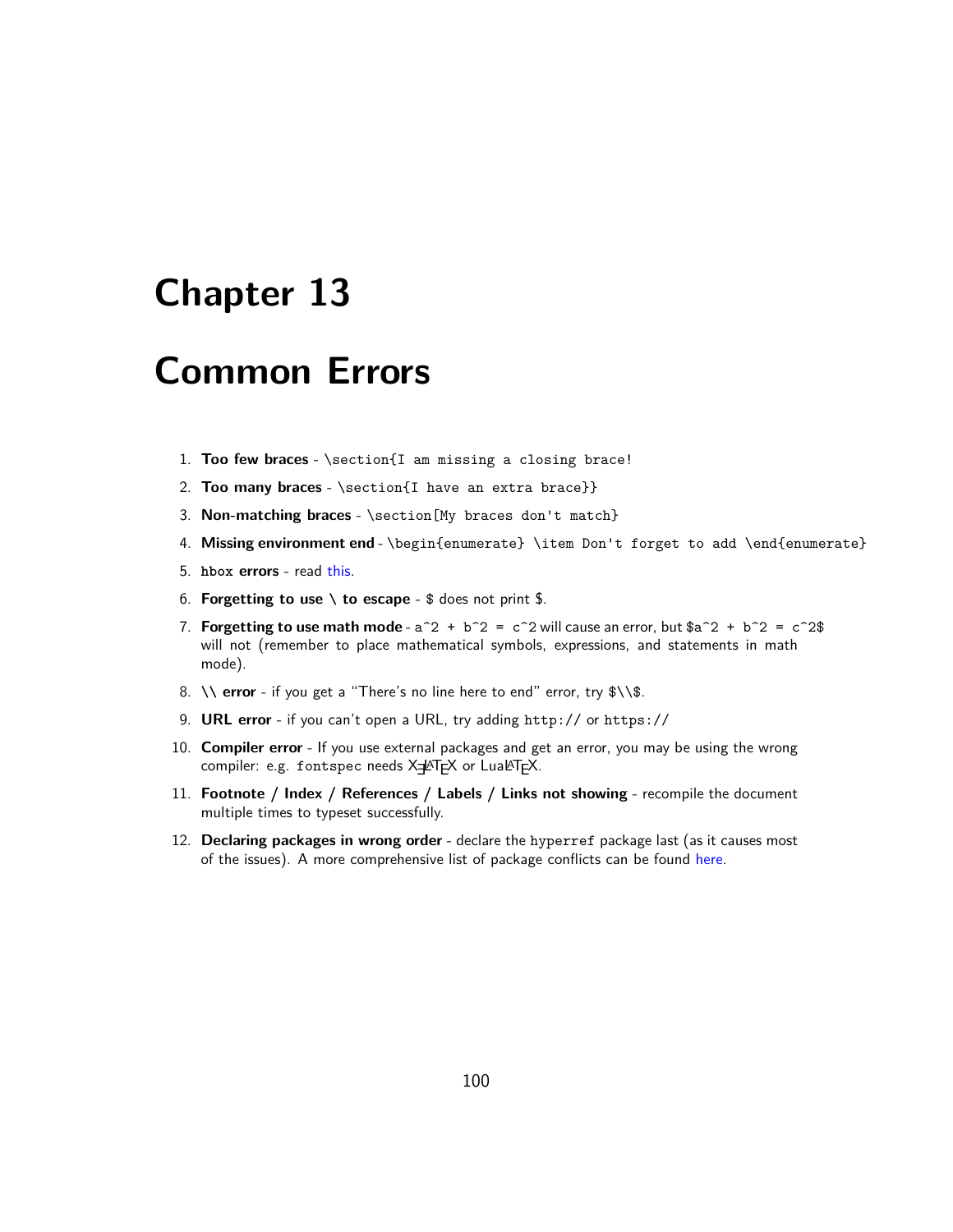# **More Resources**

As LATEX is open-source, resources are infinite. Popular resources include:

#### 1. **Big Resources**

- [Search Engine](https://www.google.com) Google.
- [CTAN](https://ctan.org) LATEX's humble abode.
- [Stack Exchange](https://tex.stackexchange.com) ask questions.
- **E[TEX Forum](https://latex.org/forum/index.php) ask questions.**
- **LA[TEX Subreddit](https://www.reddit.com/r/LaTeX/) for reddit fans.**

#### 2. **Learn LATEX**

- [Overleaf](https://www.overleaf.com/learn) learn and write LATEX online (highly recommended).
- [Wikibooks](https://en.wikibooks.org/wiki/LaTeX) a more comprehensive LATEX online guide (highly recommended).
- **E[TEX Playlist](https://www.youtube.com/playlist?list=PL1D4EAB31D3EBC449) learn LATEX on YouTube.**
- [Dr Trefor Bazett](https://www.youtube.com/channel/UC9rTsvTxJnx1DNrDA3Rqa6A) learn LATEX from a mathematician.
- The Art of  $ETEX book$  to learn  $RTEX$ .
- [The Not So Short Introduction to L](https://tobi.oetiker.ch/lshort/lshort.pdf)ATEX Bible of LATEX.
- **LA[TEX Gallery](https://www.overleaf.com/gallery) LATEX templates (highly recommended).**

#### 3. **Cheat Sheets**

- **LATFX Cheat Sheet 2-page cheat sheet.**
- **E[TEX Math Cheat Sheet](https://joshua.smcvt.edu/undergradmath/undergradmath.pdf) Math cheat sheet.**
- **EX Quick Guide 2-page guide.**

#### 4. **Some Pretty Cool Stuff**

• [Mathpix Snip Notes](https://mathpix.com) - convert images and pdf documents to LATEX.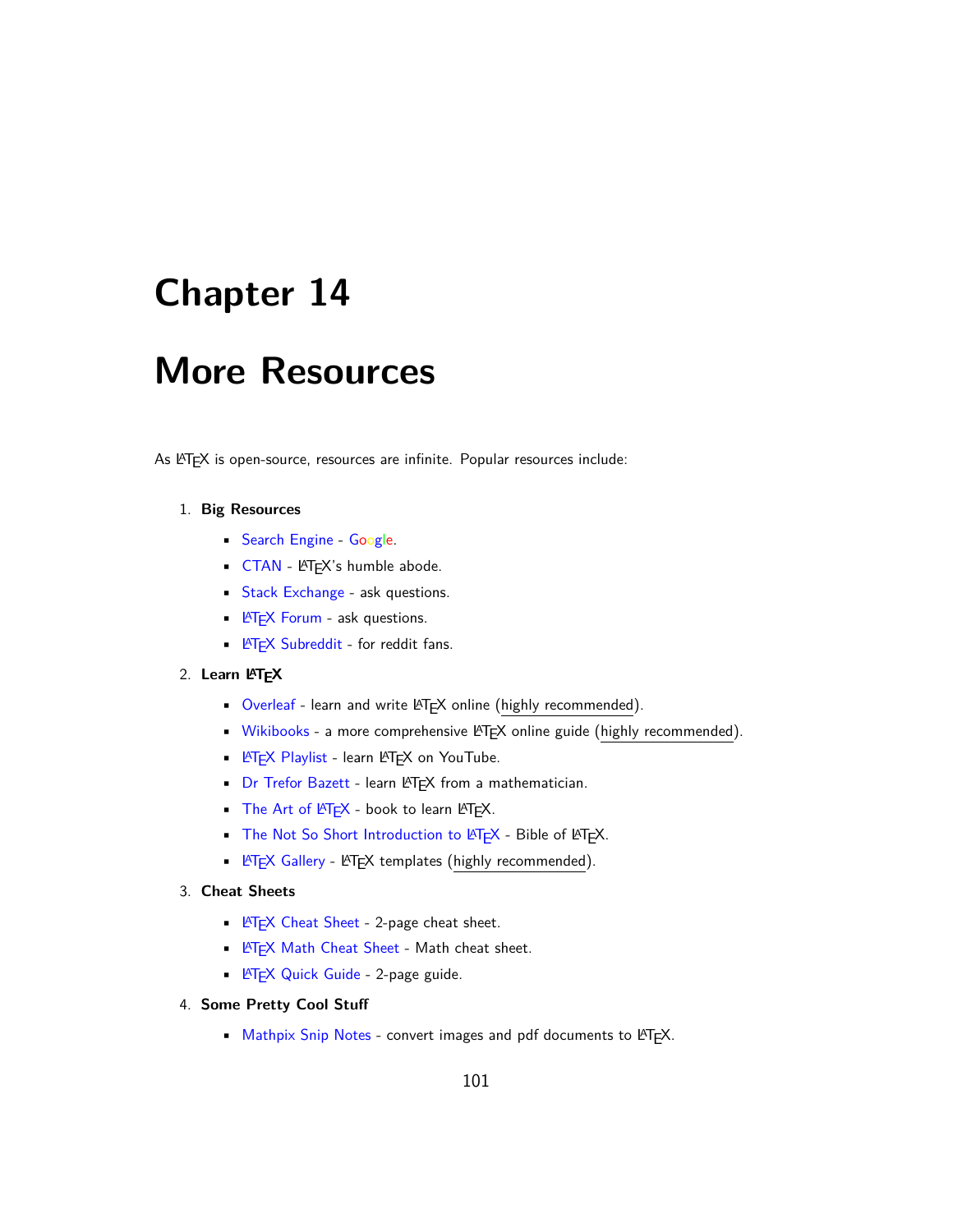- $\angle FEX + Vim$  writing  $\angle FEX$  in Vim.
- $\angle \angle \angle F = \angle K + \angle M$  writing  $\angle F = \angle K$  in Notion.
- [logicpuzzle](https://bitbucket.org/kleberj/logicpuzzle/wiki/Home) create puzzles (sudoku, battleship etc.) with LATEX.
- [For Coffee Lovers](https://www.overleaf.com/latex/examples/latex-coffee-stains/qsjjwwsrmwnc) place coffee stains on LATEX documents.
- [Even more resources](https://project-awesome.org/egeerardyn/awesome-LaTeX) an awesome list of LATEX resources.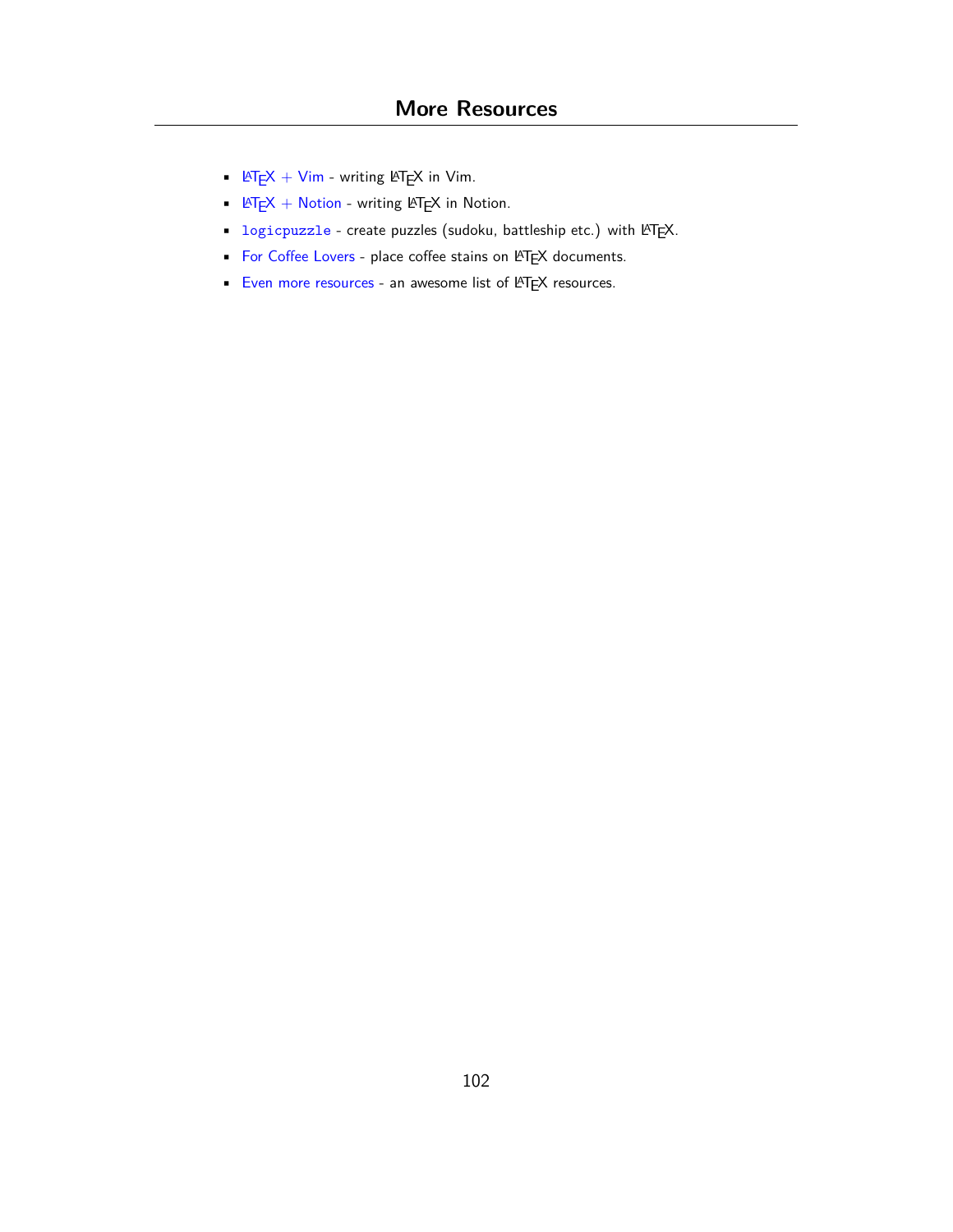# **Index**

#### **Symbols**

*♣*, [14](#page-14-0) *÷*, [14](#page-14-0) \#, [65](#page-65-0) \\$, [13,](#page-13-0) [34](#page-34-0) \%, [13,](#page-13-0) [15](#page-15-0) ©, [14](#page-14-0) \\, [13,](#page-13-0) [15,](#page-15-0) [17,](#page-17-0) [76,](#page-76-0) [77,](#page-77-0) [100](#page-100-0) \\*∗*, [17](#page-17-0) \{, [47,](#page-47-0) [52](#page-52-0) \}, [47,](#page-47-0) [52](#page-52-0)

#### **A**

A4 paper, [11](#page-11-0) A5 paper, [11](#page-11-0) absolute value, [45](#page-45-0) abstract, [82](#page-82-0) abstract algebra, [63](#page-63-0) accents, [19](#page-19-0) acknowledgements, [83](#page-83-1) addition, [44](#page-44-0) \aleph, [44](#page-44-0) algebra, [43,](#page-43-0) [45,](#page-45-0) [53](#page-53-0), [63](#page-63-0) algebraic closure, [64](#page-64-0) algebraic numbers, [51](#page-51-0) align, [19](#page-19-0) align center, [20](#page-20-1) align equations, [38](#page-38-0) align left, [20](#page-20-1) align right, [20](#page-20-1) \alpha, [44](#page-44-0) American Mathematical Society, [34](#page-34-0) analysis, [61](#page-61-0) and, [53](#page-53-0) angle, [56](#page-56-0)

\angle, [55](#page-55-0) antiderivatives, [60](#page-60-0) appendix, [83](#page-83-1) \approx, [46](#page-46-0) approximately equal, [46](#page-46-0) Arabic, [24](#page-24-0) arc, [89](#page-89-0) arccos, [56](#page-56-0) \arccos, [56](#page-56-0) arcsin, [56](#page-56-0) \arcsin, [56](#page-56-0) arctan, [56](#page-56-0) \arctan, [56](#page-56-0) arithmetic, [44](#page-44-0) arrows, [49](#page-49-0), [90](#page-90-0) art, [86](#page-86-0) \article, [11](#page-11-0) aside, [40](#page-40-0) \ast, [50](#page-50-0), [54](#page-54-0) asterisk, [50](#page-50-0) atoms, [94](#page-94-0) \author, [12](#page-12-0)

#### **B**

background, [33](#page-33-0) \backsim, [63](#page-63-0) bar, [50](#page-50-0) \bar, [50](#page-50-0) \baselineskip, [29](#page-29-0) \beamer, [11](#page-11-0) because, [53](#page-53-0) \because, [53](#page-53-0) \begin, [11,](#page-11-0) [12](#page-12-0) Bengali, [24](#page-24-0) \beta, [44](#page-44-0)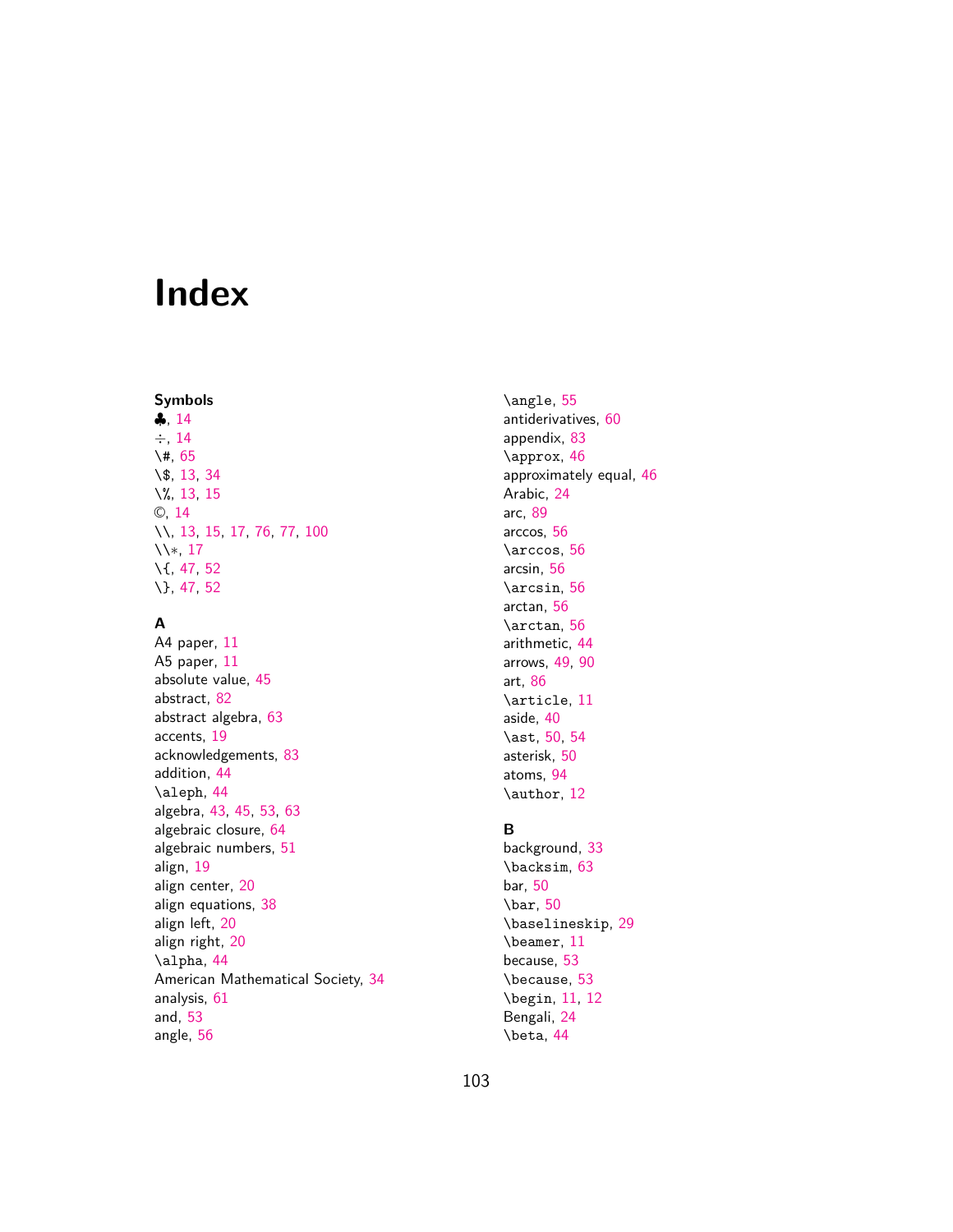\beth, [44](#page-44-0) BibT<sub>F</sub>X, [83](#page-83-1) bibliography, [83](#page-83-1) \bibliography, [83](#page-83-1) \Big, [48](#page-48-0) \big, [48](#page-48-0) big O notation, [63](#page-63-0) big Omega, [63](#page-63-0) big Theta, [63](#page-63-0) \bigcap, [52](#page-52-0) \bigcup, [52](#page-52-0) \Bigg, [48](#page-48-0) \bigg, [48](#page-48-0) bijection, [54](#page-54-0) \binom, [65](#page-65-0) blackboard bold, [36](#page-36-0) bold, [21](#page-21-0), [36](#page-36-0) \boldsymbol, [66](#page-66-0) bonds, [94](#page-94-0) \book, [11](#page-11-0) Bookman, [23](#page-23-0) boolean numbers, [51](#page-51-0) \bot, [53](#page-53-0) bottom, [53](#page-53-0) bow-tie, [50](#page-50-0) \bowtie, [50](#page-50-0) brackets, [47](#page-47-0) braket, [52](#page-52-0) bullet, [50](#page-50-0) \bullet, [50](#page-50-0)

#### **C**

calculus, [58](#page-58-0) caligraphic letters, [36](#page-36-0) \cap, [52](#page-52-0) \cdot, [44](#page-44-0), [48](#page-48-0), [61,](#page-61-0) [71,](#page-71-0) [72](#page-72-0) \ce, [93](#page-93-0) ceiling, [47](#page-47-0) center, [13,](#page-13-0) [20](#page-20-1) center text, [13](#page-13-0) centered dots, [48](#page-48-0) \cfrac, [64](#page-64-0) \chapter, [15](#page-15-0) chapter name, [32](#page-32-0) chapter number, [32](#page-32-0) \chaptername, [32](#page-32-0) characters, [13](#page-13-0), [19](#page-19-0)

\checkmark, [50](#page-50-0) \chemfig, [94](#page-94-0) chemical reactions, [94](#page-94-0) chemistry, [93](#page-93-0) \chi, [44](#page-44-0) Chinese, [28](#page-28-0) \circ, [54,](#page-54-0) [55,](#page-55-0) [72](#page-72-0) circle, [88](#page-88-0) circuits, [93](#page-93-0) \cite, [83](#page-83-1) \cline, [78](#page-78-0) closed integral, [61](#page-61-0) closed interval, [54](#page-54-0) \clubsuit, [14](#page-14-0) coalescing words, [17](#page-17-0) colon, [54](#page-54-0) \colon, [54](#page-54-0) color, [20](#page-20-1), [73](#page-73-0), [91](#page-91-0) \color, [20](#page-20-1) \colorbox, [20](#page-20-1) column vectors, [68](#page-68-0) combination, [65](#page-65-0) combinatorics, [65](#page-65-0) comma separated list, [48](#page-48-0) commands, [12,](#page-12-0) [14](#page-14-0) \Bigg, [48](#page-48-0) \Big, [48](#page-48-0) \Delta, [44,](#page-44-0) [61](#page-61-0) \Downarrow, [49](#page-49-0) \Gamma, [44](#page-44-0) \LaTeX, [99](#page-99-0) \Lambda, [44](#page-44-0) \Leftarrow, [49](#page-49-0) \Longleftarrow, [49,](#page-49-0) [53](#page-53-0) \Longrightarrow, [49,](#page-49-0) [53](#page-53-0) \Omega, [44,](#page-44-0) [63](#page-63-0) \Phi, [44](#page-44-0) \Pi, [44](#page-44-0) \Rightarrow, [49](#page-49-0) \Sigma, [44](#page-44-0) \TeX, [99](#page-99-0) \Theta, [44,](#page-44-0) [63](#page-63-0) \Uparrow, [49](#page-49-0) \Updownarrow, [49](#page-49-0) \Upsilon, [44](#page-44-0) \#, [65](#page-65-0) \\$, [13,](#page-13-0) [34](#page-34-0)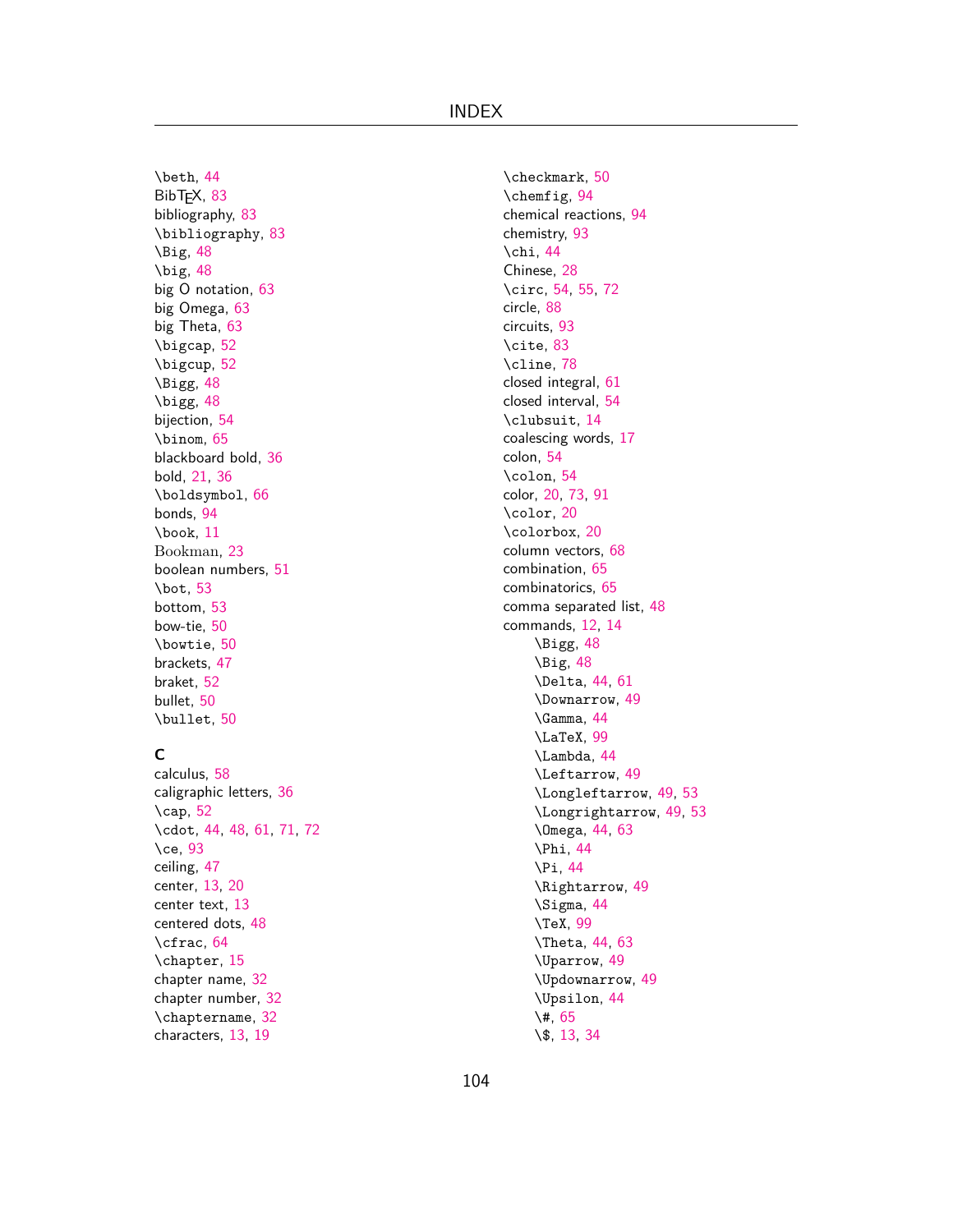INDEX

\%, [13,](#page-13-0) [15](#page-15-0) \\*∗*, [17](#page-17-0) \\, [13,](#page-13-0) [15,](#page-15-0) [17,](#page-17-0) [76,](#page-76-0) [77,](#page-77-0) [100](#page-100-0) \{, [47,](#page-47-0) [52](#page-52-0) \}, [47,](#page-47-0) [52](#page-52-0) \aleph, [44](#page-44-0) \alpha, [44](#page-44-0) \angle, [55](#page-55-0) \approx, [46](#page-46-0) \arccos, [56](#page-56-0) \arcsin, [56](#page-56-0) \arctan, [56](#page-56-0) \article, [11](#page-11-0) \ast, [50](#page-50-0), [54](#page-54-0) \author, [12](#page-12-0) \backsim, [63](#page-63-0) \bar, [50](#page-50-0) \baselineskip, [29](#page-29-0) \beamer, [11](#page-11-0) \because, [53](#page-53-0) \begin, [11,](#page-11-0) [12](#page-12-0) \beta, [44](#page-44-0) \beth, [44](#page-44-0) \bibliography, [83](#page-83-1) \bigcap, [52](#page-52-0) \bigcup, [52](#page-52-0) \bigg, [48](#page-48-0) \big, [48](#page-48-0) \binom, [65](#page-65-0) \boldsymbol, [66](#page-66-0) \book, [11](#page-11-0) \bot, [53](#page-53-0) \bowtie, [50](#page-50-0) \bullet, [50](#page-50-0) \cap, [52](#page-52-0) \cdot, [44](#page-44-0), [48](#page-48-0), [61](#page-61-0), [71](#page-71-0), [72](#page-72-0) \ce, [93](#page-93-0) \cfrac, [64](#page-64-0) \chaptername, [32](#page-32-0) \chapter, [15](#page-15-0) \checkmark, [50](#page-50-0) \chemfig, [94](#page-94-0) \chi, [44](#page-44-0) \circ, [54](#page-54-0), [55](#page-55-0), [72](#page-72-0) \cite, [83](#page-83-1) \cline, [78](#page-78-0) \clubsuit, [14](#page-14-0)

\colon, [54](#page-54-0) \colorbox, [20](#page-20-1) \color, [20](#page-20-1) \cong, [55](#page-55-0) \copyright, [14](#page-14-0) \cosh, [56](#page-56-0) \cos, [56](#page-56-0) \cot, [56](#page-56-0) \csc, [56](#page-56-0) \cup, [52](#page-52-0) \dagger, [50](#page-50-0) \daleth, [44](#page-44-0) \date, [12](#page-12-0) \dbinom, [65](#page-65-0) \ddots, [48](#page-48-0) \ddot, [50](#page-50-0) \dee, [58](#page-58-0) \degree, [72](#page-72-0) \delta, [44](#page-44-0) \det, [70](#page-70-0), [72](#page-72-0) \dfrac, [42](#page-42-0) \dim, [72](#page-72-0) \displaystyle, [72](#page-72-0) \div, [14](#page-14-0), [44](#page-44-0) \documentclass, [11,](#page-11-0) [12](#page-12-0) \dotsb, [48](#page-48-0) \dotsc, [48](#page-48-0) \dotsm, [48](#page-48-0) \dotso, [48](#page-48-0) \dot, [50](#page-50-0) \downarrow, [49](#page-49-0) \ell, [50](#page-50-0) \emoji, [97](#page-97-0) \emph, [21](#page-21-0) \emptyset, [51](#page-51-0) \end, [11](#page-11-0), [12](#page-12-0) \epsilon, [44](#page-44-0) \eqref, [37](#page-37-0) \equiv, [53,](#page-53-0) [64](#page-64-0) \eta, [44](#page-44-0) \exists , [53](#page-53-0) \exists, [53](#page-53-0) \fbox, [17](#page-17-0) \footnotesize, [21](#page-21-0) \footnote, [15](#page-15-0) \for all, [53](#page-53-0) \foreach, [92](#page-92-1)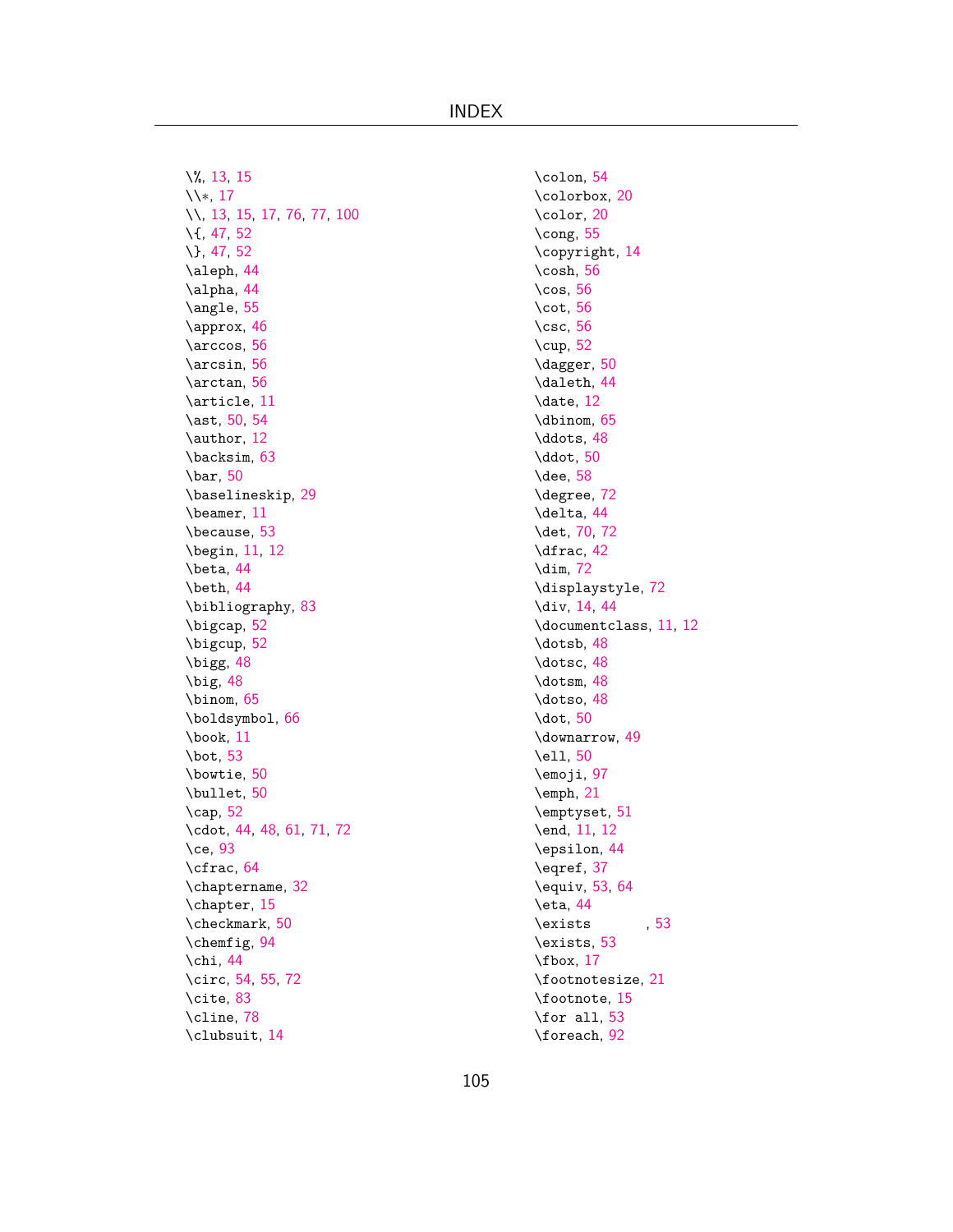INDEX

\frac, [42](#page-42-0) \frenchspacing, [18](#page-18-0) \gamma, [44](#page-44-0) \gcd, [64](#page-64-0) \geqslant, [46](#page-46-0) \geq, [46](#page-46-0) \gets, [49](#page-49-0) \gg, [46](#page-46-0) \gimel, [44](#page-44-0) \hat, [50](#page-50-0), [54](#page-54-0), [66](#page-66-0), [71](#page-71-0) \hline, [77](#page-77-0) \href, [85](#page-85-0) \idotsint, [61](#page-61-0) \iff, [49](#page-49-0), [53](#page-53-0) \iiint, [61](#page-61-0) \iint, [61](#page-61-0) \implies, [53](#page-53-0) \includegraphics, [81](#page-81-0) \indent, [30](#page-30-0) \infty, [53,](#page-53-0) [54](#page-54-0) \inf, [63](#page-63-0) \int, [60](#page-60-0) \in, [52,](#page-52-0) [99](#page-99-0) \iota, [44](#page-44-0) \item, [100](#page-100-0) \kappa, [44](#page-44-0) \ker, [72](#page-72-0) \label, [15,](#page-15-0) [37](#page-37-0) \lambda, [44](#page-44-0) \land, [53](#page-53-0) \langle, [47,](#page-47-0) [64,](#page-64-0) [71,](#page-71-0) [72](#page-72-0) \LARGE, [21](#page-21-0) \Large, [12,](#page-12-0) [21](#page-21-0) \large, [12,](#page-12-0) [21](#page-21-0) \lceil, [47](#page-47-0) \ldots, [18,](#page-18-0) [48,](#page-48-0) [65](#page-65-0) \leadsto, [49](#page-49-0) \left., [99](#page-99-0) \leftarrow, [49](#page-49-0) \leftmark, [32](#page-32-0) \leftrightarrow, [49](#page-49-0) \left, [47](#page-47-0), [65](#page-65-0), [69](#page-69-0) \leqslant, [46](#page-46-0) \leq, [46](#page-46-0), [64](#page-64-0) \lfloor, [47](#page-47-0) \liminf, [62](#page-62-0) \limits, [57](#page-57-0)

\limsup, [62](#page-62-0) \lim, [62](#page-62-0) \linespread, [29](#page-29-0) \listoffigures, [82](#page-82-0) \listoftables, [82](#page-82-0) \llcorner, [47](#page-47-0) \ll, [46](#page-46-0) \ln, [45](#page-45-0) \log, [42](#page-42-0), [45](#page-45-0) \longleftarrow, [49](#page-49-0) \longmapsto, [49](#page-49-0) \longrightarrow, [49](#page-49-0) \lor, [53](#page-53-0) \lowercase, [21](#page-21-0) \lrcorner, [47](#page-47-0) \maketitle, [12](#page-12-0) \mapsto, [49](#page-49-0), [54](#page-54-0) \markboth, [31](#page-31-0) \markright, [31](#page-31-0) \mathbb, [36](#page-36-0), [51](#page-51-0) \mathbf, [36](#page-36-0), [52](#page-52-0) \mathcal, [36](#page-36-0), [51](#page-51-0), [63](#page-63-0) \mathfrak, [36](#page-36-0) \mathit, [36](#page-36-0) \mathrm, [36](#page-36-0), [72](#page-72-0) \mathtt, [36](#page-36-0) \max, [63](#page-63-0) \mbox, [17](#page-17-0) \measuredangle, [55](#page-55-0) \mid, [64](#page-64-0), [65](#page-65-0) \min, [63](#page-63-0) \mod, [64](#page-64-0) \mp, [45](#page-45-0) \multicolumn, [78](#page-78-0), [79](#page-79-0) \multirow, [79](#page-79-0) \mu, [44](#page-44-0) \nLeftarrow, [49](#page-49-0) \nRightarrow, [49](#page-49-0) \nabla, [61](#page-61-0) \ncong, [55](#page-55-0) \neg, [53](#page-53-0) \neq, [46](#page-46-0) \newline, [15](#page-15-0), [17](#page-17-0) \newpage, [17](#page-17-0) \nexists, [53](#page-53-0) \nleftarrow, [49](#page-49-0) \nleftrightarrow, [49](#page-49-0)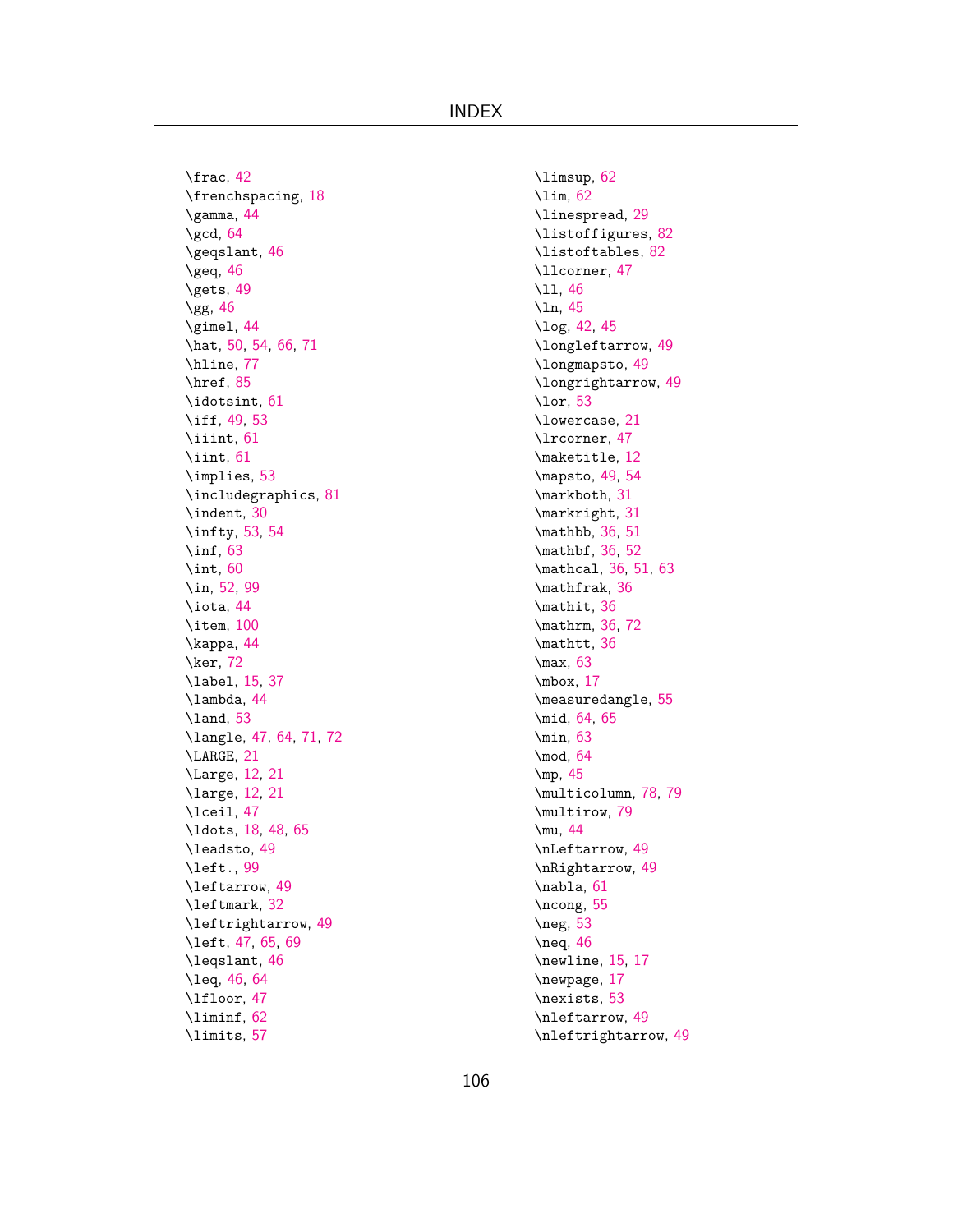INDEX

\nmid, [64](#page-64-0) \noindent, [30](#page-30-0) \nolimits, [57](#page-57-0) \normalsize, [21](#page-21-0) \notin, [52](#page-52-0) \not, [52](#page-52-0), [55](#page-55-0), [64](#page-64-0), [99](#page-99-0) \nparallel, [55](#page-55-0) \nrightarrow, [49](#page-49-0) \nsim, [55](#page-55-0) \nsubseteq, [52](#page-52-0) \nu, [44](#page-44-0) \oint, [61](#page-61-0) \omega, [44,](#page-44-0) [63](#page-63-0) \oplus, [53,](#page-53-0) [72](#page-72-0) \otimes, [71,](#page-71-0) [72](#page-72-0) \overbrace, [50](#page-50-0) \overleftrightarrow, [55](#page-55-0) \overline, [52](#page-52-0), [55](#page-55-0), [64](#page-64-0), [66](#page-66-0) \overrightarrow, [55](#page-55-0) \pagenumbering, [32](#page-32-0) \pageref, [15](#page-15-0) \pagestyles, [31](#page-31-0) \paragraph, [14](#page-14-0) \parallel, [55](#page-55-0) \parindent, [30](#page-30-0) \parskip, [30](#page-30-0) \partial, [58](#page-58-0) \part, [15](#page-15-0) \par, [29](#page-29-0) \perp, [55](#page-55-0), [72](#page-72-0) \phantom, [37](#page-37-0) \phi, [42](#page-42-0), [44](#page-44-0), [64](#page-64-0) \pi, [42,](#page-42-0) [44](#page-44-0) \pmod, [64](#page-64-0) \pm, [45](#page-45-0) \proc, [11](#page-11-0) \prod, [58](#page-58-0) \propto, [46](#page-46-0) \psi, [44](#page-44-0) \p, [78](#page-78-0) \rangle, [47,](#page-47-0) [64,](#page-64-0) [71,](#page-71-0) [72](#page-72-0) \rceil, [47](#page-47-0) \ref, [15](#page-15-0) \report, [11](#page-11-0) \rfloor, [47](#page-47-0) \rho, [44](#page-44-0), [65](#page-65-0) \right., [99](#page-99-0)

\rightarrowtail, [54](#page-54-0) \rightarrow, [49,](#page-49-0) [54](#page-54-0) \rightmark, [32](#page-32-0) \right, [47,](#page-47-0) [65,](#page-65-0) [69](#page-69-0) \rmdefault, [22](#page-22-0) \rtimes, [64](#page-64-0) \scriptscriptstyle, [73](#page-73-0) \scriptsize, [21](#page-21-0) \scriptstyle, [73](#page-73-0) \section, [14](#page-14-0) \sec, [56](#page-56-0) \setcounter, [33](#page-33-0) \setlength, [29,](#page-29-0) [30](#page-30-0) \setminus, [52](#page-52-0) \sfdefault, [22](#page-22-0) \sigma, [44,](#page-44-0) [65](#page-65-0) \simeq, [64](#page-64-0) \sim, [50](#page-50-0), [53](#page-53-0), [55](#page-55-0), [63](#page-63-0), [65](#page-65-0)  $\sinh, 56$  $\sinh, 56$ \sin, [56](#page-56-0) \small, [21](#page-21-0) \sqcup, [52](#page-52-0) \sqrt, [42,](#page-42-0) [45](#page-45-0) \square, [55](#page-55-0), [61](#page-61-0) \star, [50](#page-50-0) \subsection, [14](#page-14-0) \subseteq, [52](#page-52-0) \subsetneq, [52](#page-52-0) \subset, [52](#page-52-0) \substack, [57](#page-57-0), [62](#page-62-0) \subsubsection, [14](#page-14-0) \supseteq, [52](#page-52-0) \supset, [52](#page-52-0) \sup, [63](#page-63-0) \surd, [50](#page-50-0) \tableofcontents, [30](#page-30-0), [82](#page-82-0) \tag, [37](#page-37-0) \tanh, [56](#page-56-0) \tan, [56](#page-56-0) \tau, [44](#page-44-0) \tbinom, [65](#page-65-0) \textbf, [21](#page-21-0) \textcolor, [20](#page-20-1) \textit, [21](#page-21-0) \textrm, [22](#page-22-0) \textsc, [21](#page-21-0) \textsf, [22](#page-22-0)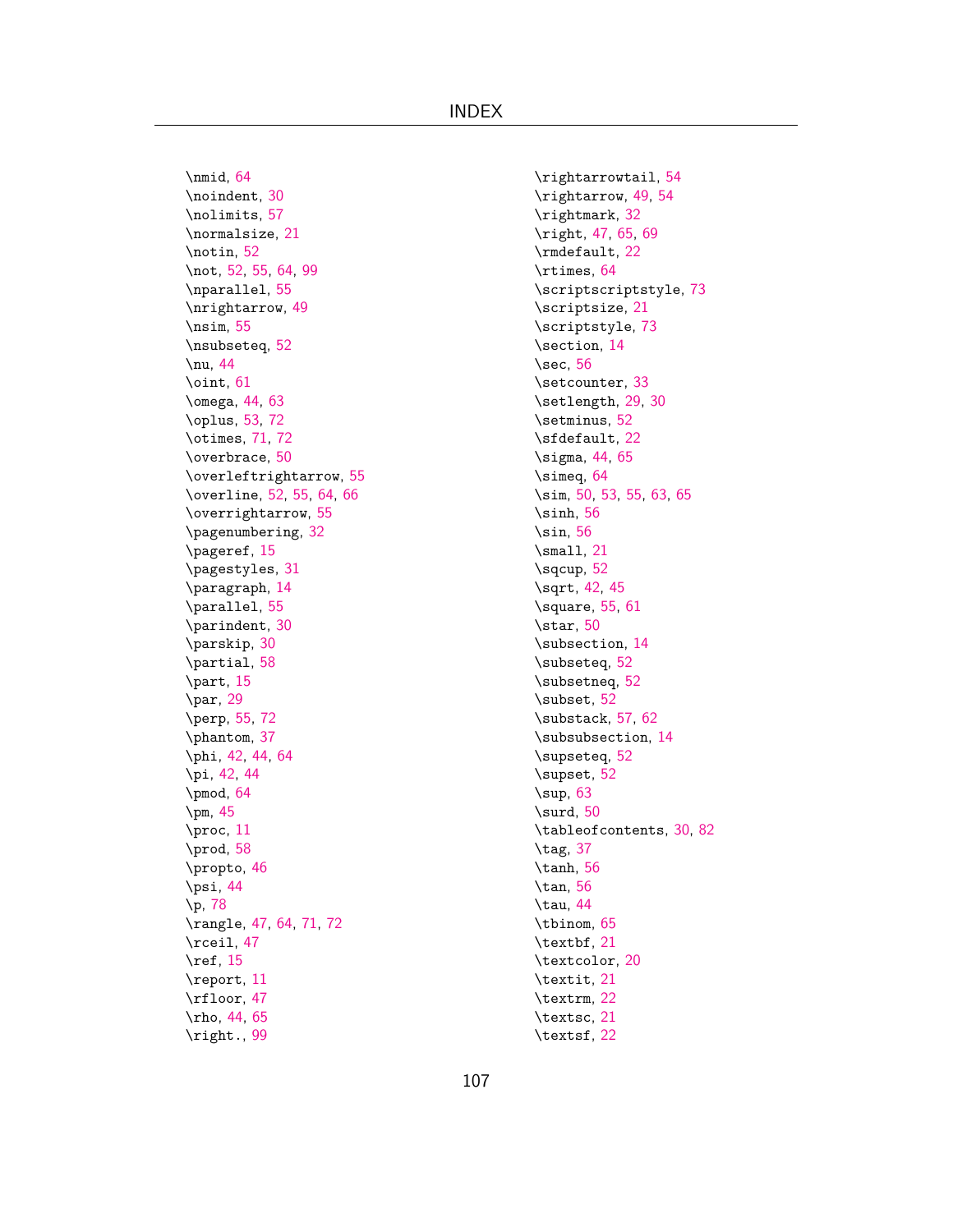\textsl, [21](#page-21-0) \textstyle, [72](#page-72-0) \texttt, [22](#page-22-0) \text, [35](#page-35-0), [39](#page-39-0), [54](#page-54-0) \tfrac, [42](#page-42-0) \thechapter, [32](#page-32-0) \thepage, [32](#page-32-0) \therefore, [53](#page-53-0) \thesection, [32](#page-32-0) \theta, [44](#page-44-0) \tikz, [86](#page-86-0) \tilde, [50](#page-50-0) \times, [44,](#page-44-0) [52,](#page-52-0) [61,](#page-61-0) [64,](#page-64-0) [71,](#page-71-0) [72](#page-72-0) \tiny, [54](#page-54-0) \tiny, [21](#page-21-0) \title, [12](#page-12-0) \today, [99](#page-99-0) \top, [53](#page-53-0) \to, [49,](#page-49-0) [54](#page-54-0) \triangle, [52](#page-52-0), [55](#page-55-0) \ttdefault, [22](#page-22-0) \twoheadrightarrow, [54](#page-54-0) \ulcorner, [47](#page-47-0) \underbrace, [50](#page-50-0) \underline, [21](#page-21-0) \uparrow, [49](#page-49-0) \updownarrow, [49](#page-49-0) \uppercase, [21](#page-21-0) \upsilon, [44](#page-44-0) \urcorner, [47](#page-47-0) \url, [85](#page-85-0) \usepackage, [11](#page-11-0) \varepsilon, [44](#page-44-0) \varnothing, [51](#page-51-0) \varphi, [44](#page-44-0) \vartriangleleft, [64](#page-64-0) \vdots, [48](#page-48-0) \vec, [66](#page-66-0) \verb, [96](#page-96-0) \widehat, [50](#page-50-0) \widetilde, [50](#page-50-0) \wr, [64](#page-64-0) \xhookrightarrow{}, [54](#page-54-0) \xi, [44](#page-44-0) \xrightarrow, [54](#page-54-0) \zeta, [44](#page-44-0) comment, [13](#page-13-0)

comments, [15](#page-15-0) commutator, [64](#page-64-0) comparison symbols, [46](#page-46-0) compilation, [10](#page-10-0) compiler, [22](#page-22-0) complement, [52](#page-52-0) complex numbers, [43,](#page-43-0) [51](#page-51-0) composition, [54](#page-54-0) Computer Modern, [21](#page-21-0) computer science, [96](#page-96-0) conditional probability, [65](#page-65-0) \cong, [55](#page-55-0) congruence, [64](#page-64-0) congruent, [56](#page-56-0) conjugate transpose, [72](#page-72-0) contained in, [52](#page-52-0) contains, [52](#page-52-0) continued fractions, [64](#page-64-0) \copyright, [14](#page-14-0) corners, [47](#page-47-0) corollary, [40](#page-40-0) correlation, [65](#page-65-0) \cos, [56](#page-56-0) cosecant, [56](#page-56-0) cosh, [56](#page-56-0) \cosh, [56](#page-56-0) cosine, [56](#page-56-0) \cot, [56](#page-56-0) cotangent, [56](#page-56-0) cross product, [71](#page-71-0) CS, [96](#page-96-0) \csc, [56](#page-56-0) cube root, [45](#page-45-0) \cup, [52](#page-52-0) curl, [61](#page-61-0) curly brackets, [47](#page-47-0) curly l, [50](#page-50-0) curve integral, [61](#page-61-0) curved lines, [87](#page-87-0) CV, [98](#page-98-0)

## **D**

D'Alembert operator, [61](#page-61-0) dagger, [50](#page-50-0) \dagger, [50](#page-50-0) \daleth, [44](#page-44-0) dashed lines, [90](#page-90-0)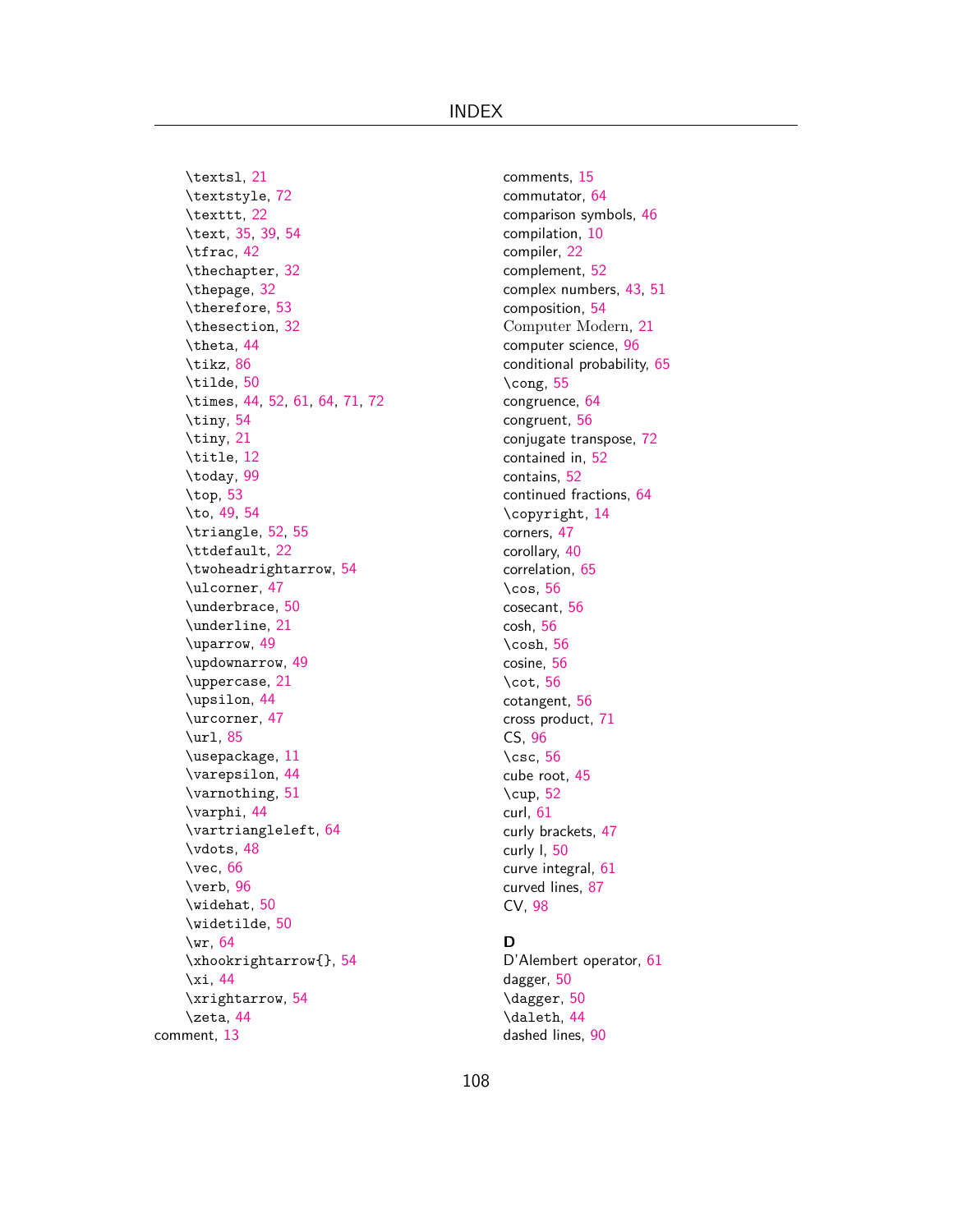dashes, [18](#page-18-0) \date, [12](#page-12-0) \dbinom, [65](#page-65-0) \ddot, [50](#page-50-0) \ddots, [48](#page-48-0) declarations, [12](#page-12-0) decorating lines, [90](#page-90-0) decorations, [50](#page-50-0) \dee, [58](#page-58-0) definition, [40](#page-40-0) \degree, [72](#page-72-0) degrees, [56](#page-56-0) delimiters, [47](#page-47-0) \Delta, [44,](#page-44-0) [61](#page-61-0) \delta, [44](#page-44-0) derangement, [65](#page-65-0) derivative, [50](#page-50-0) derivatives, [58](#page-58-0) \det, [70](#page-70-0), [72](#page-72-0) determinant, [72](#page-72-0) determinants, [70](#page-70-0) \dfrac, [42](#page-42-0) diacritics, [19](#page-19-0) diagonal dots, [48](#page-48-0) differentials, [60](#page-60-0) differentiation, [58](#page-58-0) \dim, [72](#page-72-0) dimension, [72](#page-72-0) direct product, [64,](#page-64-0) [72](#page-72-0) direct sum, [72](#page-72-0) discrete mathematics, [64](#page-64-0) display mode, [35](#page-35-0), [36](#page-36-0) \displaystyle, [72](#page-72-0) dissertaiton, [98](#page-98-0) \div, [14](#page-14-0), [44](#page-44-0) divergence, [61](#page-61-0) divide, [14](#page-14-0) divides, [64](#page-64-0) division, [14](#page-14-0), [44](#page-44-0) document classes, [14](#page-14-0) \documentclass, [11](#page-11-0), [12](#page-12-0) dollar sign, [13,](#page-13-0) [34](#page-34-0) Donald E. Knuth, [8](#page-8-0) \dot, [50](#page-50-0) dot product, [71](#page-71-0) dots, [18,](#page-18-0) [48](#page-48-0) \dotsb, [48](#page-48-0)

\dotsc, [48](#page-48-0) \dotsm, [48](#page-48-0) \dotso, [48](#page-48-0) dotted lines, [90](#page-90-0) double bars, [47](#page-47-0) double factorial, [65](#page-65-0) double integral, [61](#page-61-0) down arrow, [49](#page-49-0) \Downarrow, [49](#page-49-0) \downarrow, [49](#page-49-0) drawing, [86](#page-86-0) dual space, [72](#page-72-0) dyadic product, [71](#page-71-0)

## **E**

electricity, [93](#page-93-0) element, [52](#page-52-0) \ell, [50](#page-50-0) ellipse, [89](#page-89-0) ellipsis, [18](#page-18-0) em-dash, [18](#page-18-0) \emoji, [97](#page-97-0) emojis, [97](#page-97-0) \emph, [21](#page-21-0) emphasize, [21](#page-21-0) empty line, [13](#page-13-0) empty set, [51](#page-51-0) \emptyset, [51](#page-51-0) en-dash, [18](#page-18-0) \end, [11](#page-11-0), [12](#page-12-0) environments, [12](#page-12-0) abstract, [82](#page-82-0) align, [38](#page-38-0) aligned, [39](#page-39-0) Bmatrix, [66](#page-66-0) bmatrix, [66](#page-66-0) bsmallmatrix, [69](#page-69-0) cases, [55](#page-55-0) center, [13,](#page-13-0) [20](#page-20-0) description, [74](#page-74-0) displaymath, [35](#page-35-0) document, [10](#page-10-0) enumerate, [74](#page-74-0) equation, [36](#page-36-0) equation\*, [35](#page-35-0) figure, [81](#page-81-0) flushleft, [20](#page-20-0)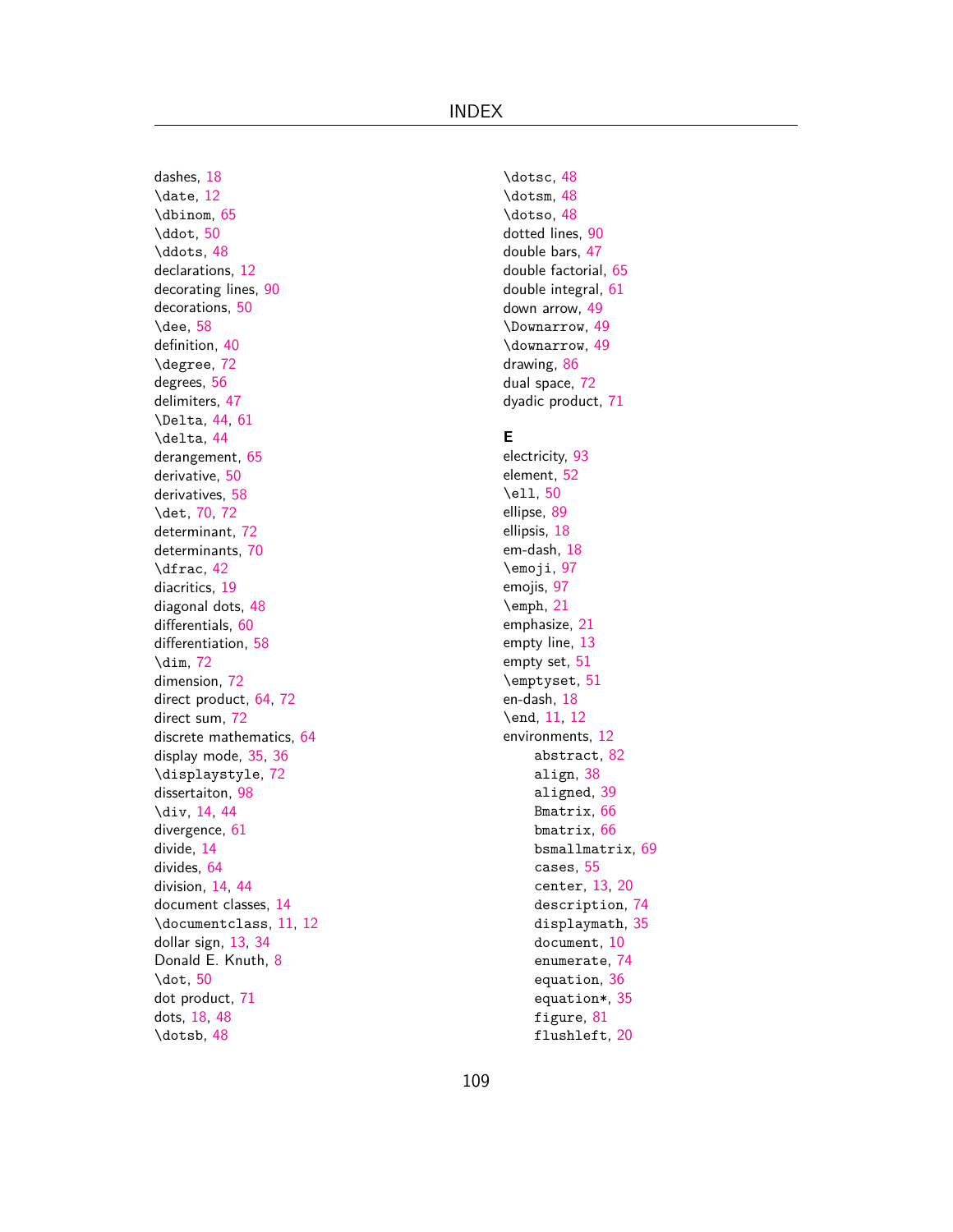flushright, [20](#page-20-0) Form, [97](#page-97-0) gather, [38](#page-38-0) gathered, [38](#page-38-0) itemize, [74](#page-74-0) lstlisting, [96](#page-96-0) math, [34](#page-34-0) matrix, [66](#page-66-0) multline, [38](#page-38-0) pmatrix, [66](#page-66-0) proof, [41](#page-41-0) psmallmatrix, [69](#page-69-0) quotation, [19](#page-19-0) smallmatrix, [69](#page-69-0) split, [39](#page-39-0) table, [75](#page-75-0) tabular, [75](#page-75-0) tikzpicture, [86](#page-86-0) verbatim, [96](#page-96-0) Vmatrix, [71](#page-71-0) \epsilon, [44](#page-44-0) \eqref, [37](#page-37-0) equal, [46](#page-46-0) equation, [35,](#page-35-0) [36](#page-36-0) equations, [37](#page-37-0) \equiv, [53,](#page-53-0) [64](#page-64-0) equivalence, [53](#page-53-0) equivalence classes, [63](#page-63-0) equivalence relations, [63](#page-63-0) error, [10](#page-10-0) escape, [13](#page-13-0) estimator, [66](#page-66-0) \eta, [44](#page-44-0) Euler's Number, [42](#page-42-0) Euler's totient function, [64](#page-64-0) evaluate derivatives, [58](#page-58-0) example, [40](#page-40-0) exclusive or, [53](#page-53-0) exercise, [40](#page-40-0) exists, [53](#page-53-0) \exists, [53](#page-53-0) expected value, [65](#page-65-0) exponentiation, [44](#page-44-0) exponents, [46](#page-46-0) external fonts, [22](#page-22-0)

**F** factorial, [45](#page-45-0), [65](#page-65-0) \fbox, [17](#page-17-0) fences, [47](#page-47-0) field, [64](#page-64-0) field extension, [64](#page-64-0) file, [9](#page-9-0) floor, [47](#page-47-0) font, [11](#page-11-0) font catalogue, [23](#page-23-0) font codes, [23](#page-23-0) font families, [21](#page-21-0) monospace, [21](#page-21-0) sans serif, [21](#page-21-0) serif, [21](#page-21-0) font sizes, [20](#page-20-0) \footnotesize, [21](#page-21-0) \LARGE, [21](#page-21-0) \Large, [12,](#page-12-0) [21](#page-21-0) \large, [12,](#page-12-0) [21](#page-21-0) \normalsize, [21](#page-21-0) \scriptsize, [21](#page-21-0) \small, [21](#page-21-0) \tiny, [21](#page-21-0) font styles, [21](#page-21-0) fonts, [20](#page-20-0), [36](#page-36-0) footer, [31](#page-31-0) \footnote, [15](#page-15-0) footnotes, [15](#page-15-0) \footnotesize, [21](#page-21-0) for all, [53](#page-53-0) \for all, [53](#page-53-0) for loop, [92](#page-92-0) \foreach, [92](#page-92-0) forms, [97](#page-97-0) \frac, [42](#page-42-0) fractions, [42](#page-42-0), [51](#page-51-0) fraktur, [36](#page-36-0) French, [27](#page-27-0) \frenchspacing, [18](#page-18-0) function, [54](#page-54-0) functions, [54](#page-54-0)

# **G**

\Gamma, [44](#page-44-0) \gamma, [44](#page-44-0) gather equations, [38](#page-38-0)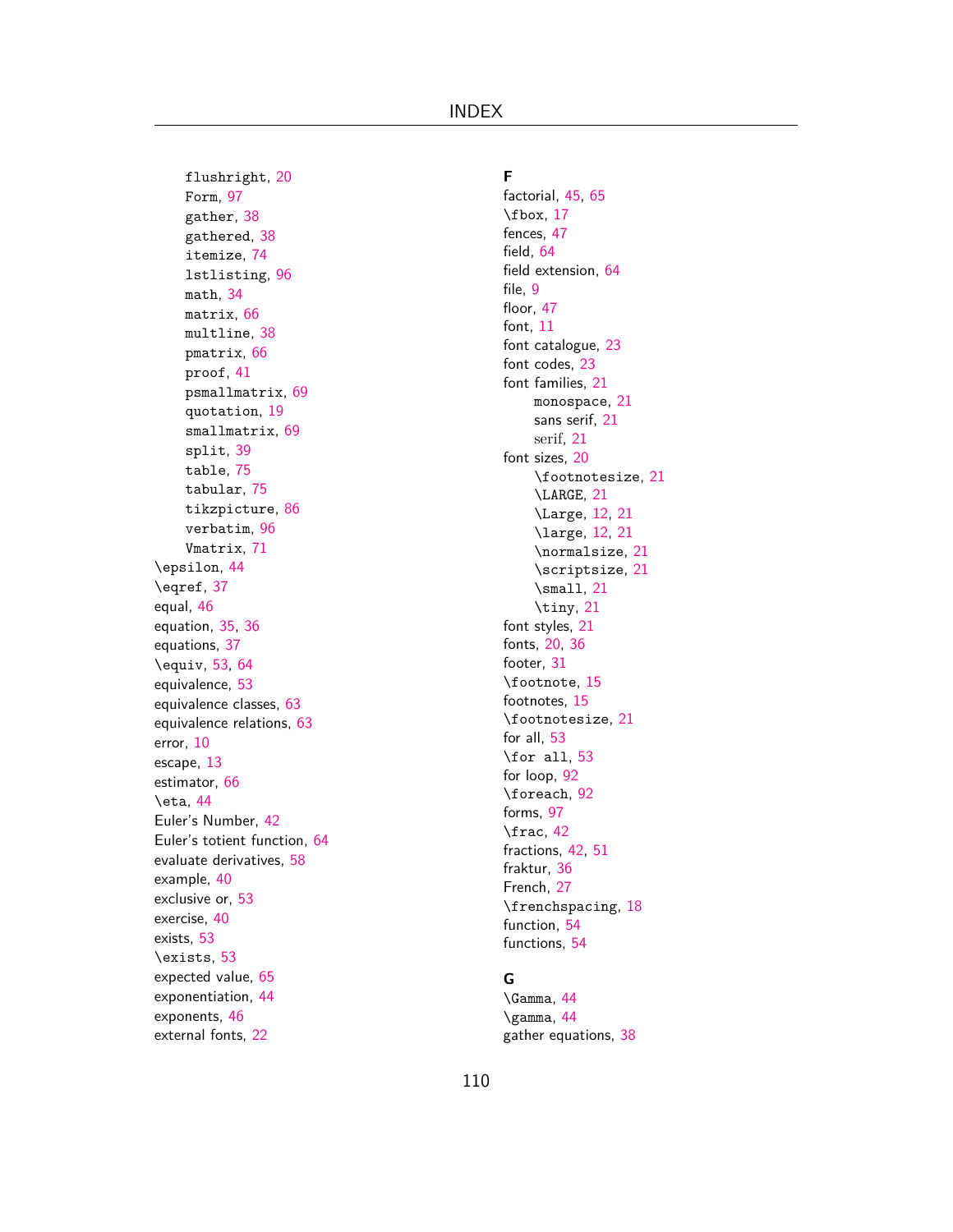\gcd, [64](#page-64-0) generator, [64](#page-64-0) geometry, [55](#page-55-0)  $\text{q}$ eq, [46](#page-46-0) \geqslant, [46](#page-46-0) German, [27](#page-27-0) gets, [49](#page-49-0) \gets, [49](#page-49-0) \gg, [46](#page-46-0) \gimel, [44](#page-44-0) global font, [21](#page-21-0), [22](#page-22-0) Golden Ratio, [42](#page-42-0) gradient, [61](#page-61-0) graphics, [80](#page-80-0) greater than, [46](#page-46-0) greatest common divisor, [64](#page-64-0) Greek, [25](#page-25-0) Greek Letters, [44](#page-44-0) grid lines, [91](#page-91-0) group, [64](#page-64-0)

## **H**

Hadamard product, [72](#page-72-0) half closed - half open, [54](#page-54-0) half open - half closed, [54](#page-54-0) hat, [50](#page-50-0) \hat, [50](#page-50-0), [54](#page-54-0), [66](#page-66-0), [71](#page-71-0) header, [31](#page-31-0) Hebrew, [25](#page-25-0) Hebrew Letters, [44](#page-44-0) higher-order derivatives, [58](#page-58-0) highlighting, [20](#page-20-0) Hindi, [25](#page-25-0) \hline, [77](#page-77-0) homework, [73](#page-73-0) \href, [85](#page-85-0) hyperbolic functions, [56](#page-56-0) hyperlinks, [84](#page-84-0) hyphens, [18](#page-18-0)

## **I**

\idotsint, [61](#page-61-0) if and only if, [53](#page-53-0) if-then, [53](#page-53-0) iff, [49](#page-49-0) \iff, [49](#page-49-0), [53](#page-53-0) \iiint, [61](#page-61-0)

\iint, [61](#page-61-0) images, [80](#page-80-0) imaginary numbers, [43](#page-43-0) implied by, [53](#page-53-0) implies, [49,](#page-49-0) [53](#page-53-0) \implies, [53](#page-53-0) \in, [52](#page-52-0), [99](#page-99-0) \includegraphics, [81](#page-81-0) \indent, [30](#page-30-0) indentation, [30](#page-30-0) index, [64](#page-64-0), [84](#page-84-0) \inf, [63](#page-63-0) infimum, [62](#page-62-0), [63](#page-63-0) infinity, [53](#page-53-0) \infty, [53,](#page-53-0) [54](#page-54-0) injection, [54](#page-54-0) inline, [34](#page-34-0) inner product, [71](#page-71-0) install, [9](#page-9-0) \int, [60](#page-60-0) integers, [42,](#page-42-0) [51](#page-51-0) integral spacing, [60](#page-60-0) integration, [60](#page-60-0) International Language Support, [24](#page-24-0) Arabic, [24](#page-24-0) Bengali, [24](#page-24-0) Chinese, [28](#page-28-0) French, [27](#page-27-0) German, [27](#page-27-0) Greek, [25](#page-25-0) Hebrew, [25](#page-25-0) Hindi, [25](#page-25-0) Japanese, [28](#page-28-0) Resources, [28](#page-28-0) Russian, [26](#page-26-0) Spanish, [27](#page-27-0) Thai, [26](#page-26-0) intersection, [52](#page-52-0) intervals, [53](#page-53-0) inverse cosine, [56](#page-56-0) inverse matrix, [72](#page-72-0) inverse sine, [56](#page-56-0) inverse tangent, [56](#page-56-0) \iota, [44](#page-44-0) irrationals, [42,](#page-42-0) [51](#page-51-0) isomorphism, [64](#page-64-0) italicize, [21](#page-21-0)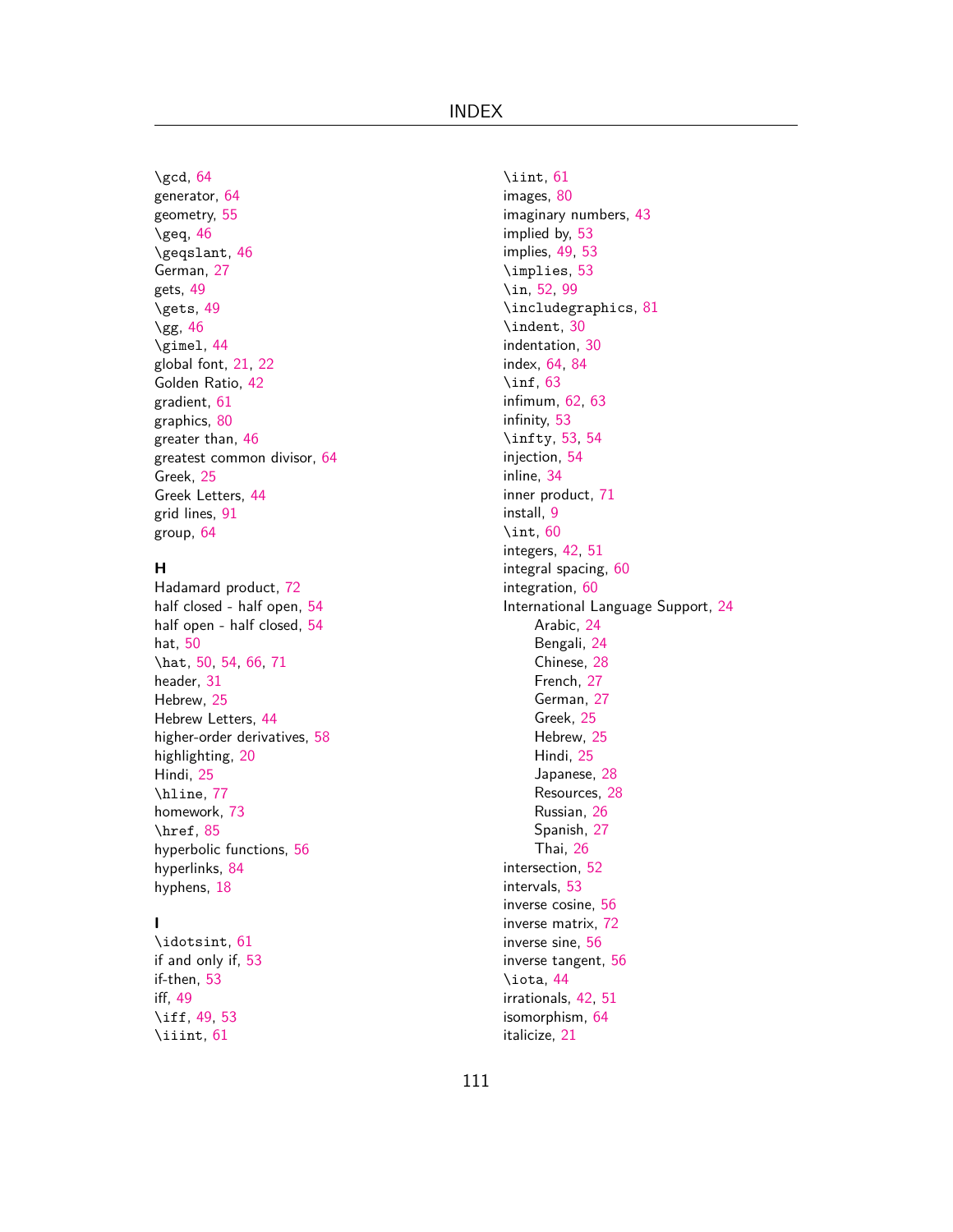italics, [36](#page-36-0) \item, [100](#page-100-0)

## **J**

Japanese, [28](#page-28-0) justify center, [13](#page-13-0), [20](#page-20-0) justify left, [20](#page-20-0) justify right, [20](#page-20-0)

## **K**

\kappa, [44](#page-44-0) \ker, [72](#page-72-0) kernel, [72](#page-72-0) keyboard shortcuts, [16](#page-16-0) Kronecker product, [72](#page-72-0)

## **L**

\label, [15,](#page-15-0) [37](#page-37-0) labelled equation, [36](#page-36-0) labelling equations, [37](#page-37-0) labels, [15](#page-15-0) \Lambda, [44](#page-44-0) \lambda, [44](#page-44-0) \land, [53](#page-53-0) \langle, [47,](#page-47-0) [64,](#page-64-0) [71,](#page-71-0) [72](#page-72-0) languages, [24](#page-24-0) Laplace operator, [61](#page-61-0) \LARGE, [21](#page-21-0) \Large, [12,](#page-12-0) [21](#page-21-0) \large, [12,](#page-12-0) [21](#page-21-0) \LaTeX, [99](#page-99-0) \lceil, [47](#page-47-0) \ldots, [18,](#page-18-0) [48,](#page-48-0) [65](#page-65-0) leads, [49](#page-49-0) \leadsto, [49](#page-49-0) \left, [47](#page-47-0), [65](#page-65-0), [69](#page-69-0) left arrow, [49](#page-49-0) \left., [99](#page-99-0) \Leftarrow, [49](#page-49-0) \leftarrow, [49](#page-49-0) \leftmark, [32](#page-32-0) \leftrightarrow, [49](#page-49-0) Legal paper, [11](#page-11-0) lemma, [40](#page-40-0) \leq, [46](#page-46-0), [64](#page-64-0) \leqslant, [46](#page-46-0) Leslie Lamport, [8](#page-8-0)

less than, [46](#page-46-0) Letter paper, [11](#page-11-0) \lfloor, [47](#page-47-0) \lim, [62](#page-62-0) \liminf, [62](#page-62-0) limit inferior, [63](#page-63-0) limit superior, [63](#page-63-0) limits, [62](#page-62-0) \limits, [57](#page-57-0) \limsup, [62](#page-62-0) line, [56](#page-56-0) line breaks, [17](#page-17-0) line color, [91](#page-91-0) line integral, [61](#page-61-0) line spacing, [29](#page-29-0) line styles, [90](#page-90-0) linear algebra, [66](#page-66-0) linear hull, [72](#page-72-0) lines, [86](#page-86-0) \linespread, [29](#page-29-0) links, [84](#page-84-0) list of figures, [82](#page-82-0) list of tables, [82](#page-82-0) \listoffigures, [82](#page-82-0) \listoftables, [82](#page-82-0) lists, [74](#page-74-0) little o, [63](#page-63-0) \ll, [46](#page-46-0) \llcorner, [47](#page-47-0) ln, [45](#page-45-0) \ln, [45](#page-45-0) local font, [22](#page-22-0) log, [45](#page-45-0) \log, [42](#page-42-0), [45](#page-45-0) logarithms, [42](#page-42-0) logic, [53](#page-53-0) long equations, [37](#page-37-0) \Longleftarrow, [49,](#page-49-0) [53](#page-53-0) \longleftarrow, [49](#page-49-0) \longmapsto, [49](#page-49-0) \Longrightarrow, [49,](#page-49-0) [53](#page-53-0) \longrightarrow, [49](#page-49-0) \lor, [53](#page-53-0) lowercase, [21](#page-21-0) \lowercase, [21](#page-21-0) \lrcorner, [47](#page-47-0) LuaLTFX, [22](#page-22-0)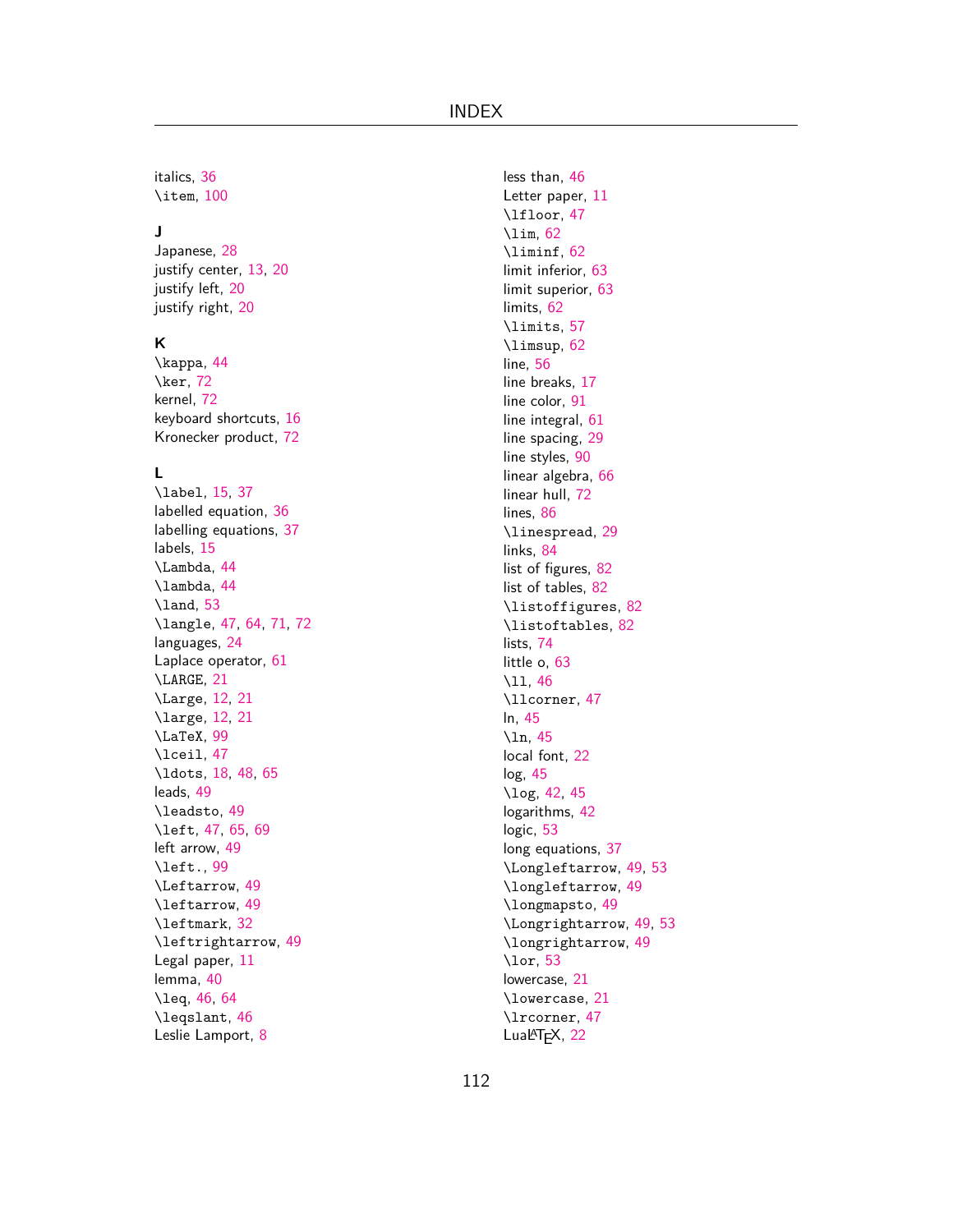#### **M**

\maketitle, [12](#page-12-0) map, [54](#page-54-0) maps, [49,](#page-49-0) [54](#page-54-0) \mapsto, [49,](#page-49-0) [54](#page-54-0) \markboth, [31](#page-31-0) \markright, [31](#page-31-0) math environments, [40](#page-40-0) math fonts, [36](#page-36-0) math mode, [34](#page-34-0) math spacing, [36](#page-36-0) math symbols, [44](#page-44-0) \mathbb, [36,](#page-36-0) [51](#page-51-0) \mathbf, [36,](#page-36-0) [52](#page-52-0) \mathcal, [36](#page-36-0), [51](#page-51-0), [63](#page-63-0) \mathfrak, [36](#page-36-0) \mathit, [36](#page-36-0) \mathrm, [36,](#page-36-0) [72](#page-72-0) \mathtt, [36](#page-36-0) matrices, [68](#page-68-0) matrix inverse, [72](#page-72-0) matrix multiplication, [72](#page-72-0) matrix norm, [71](#page-71-0), [72](#page-72-0) matrix operations, [72](#page-72-0) \max, [63](#page-63-0) maximum, [63](#page-63-0) \mbox, [17](#page-17-0) mean, [66](#page-66-0) \measuredangle, [55](#page-55-0) member, [52](#page-52-0) Microsoft Word, [9](#page-9-0) \mid, [64](#page-64-0), [65](#page-65-0) \min, [63](#page-63-0) minimum, [63](#page-63-0) minus, [44](#page-44-0) minus sign, [18](#page-18-0) minus-plus, [45](#page-45-0) miscellaneous symbols, [50](#page-50-0) \mod, [64](#page-64-0) modular arithmetic, [64](#page-64-0) modulus, [45](#page-45-0) molecules, [94](#page-94-0) monospace, [36](#page-36-0) monospace, [21](#page-21-0) \mp, [45](#page-45-0) \mu, [44](#page-44-0) \multicolumn, [78](#page-78-0), [79](#page-79-0)

multinomial coefficient, [65](#page-65-0) multiple integral, [61](#page-61-0) multiplication, [44](#page-44-0), [57](#page-57-0), [72](#page-72-0) multiplication dots, [48](#page-48-0) \multirow, [79](#page-79-0) multiset, [65](#page-65-0)

## **N**

\nabla, [61](#page-61-0) natural log, [45](#page-45-0) natural numbers, [51](#page-51-0) \ncong, [55](#page-55-0) \neg, [53](#page-53-0) negated arrows, [49](#page-49-0) negation, [53](#page-53-0) negative infinity, [53](#page-53-0) \neq, [46](#page-46-0) new page, [17](#page-17-0) newline, [13](#page-13-0), [17](#page-17-0) \newline, [15](#page-15-0), [17](#page-17-0) \newpage, [17](#page-17-0) \nexists, [53](#page-53-0) \nLeftarrow, [49](#page-49-0) \nleftarrow, [49](#page-49-0) \nleftrightarrow, [49](#page-49-0) \nmid, [64](#page-64-0) \noindent, [30](#page-30-0) \nolimits, [57](#page-57-0) norm, [47,](#page-47-0) [71](#page-71-0) normal subgroup, [64](#page-64-0) \normalsize, [21](#page-21-0) not, [53](#page-53-0) \not, [52](#page-52-0), [55](#page-55-0), [64,](#page-64-0) [99](#page-99-0) not congruent, [56](#page-56-0) not equal, [46](#page-46-0) not parallel, [56](#page-56-0) not perpendicular, [56](#page-56-0) not similar, [56](#page-56-0) \notin, [52](#page-52-0) \nparallel, [55](#page-55-0) \nRightarrow, [49](#page-49-0) \nrightarrow, [49](#page-49-0) \nsim, [55](#page-55-0) \nsubseteq, [52](#page-52-0) nth root, [45](#page-45-0) \nu, [44](#page-44-0) number sets, [51](#page-51-0)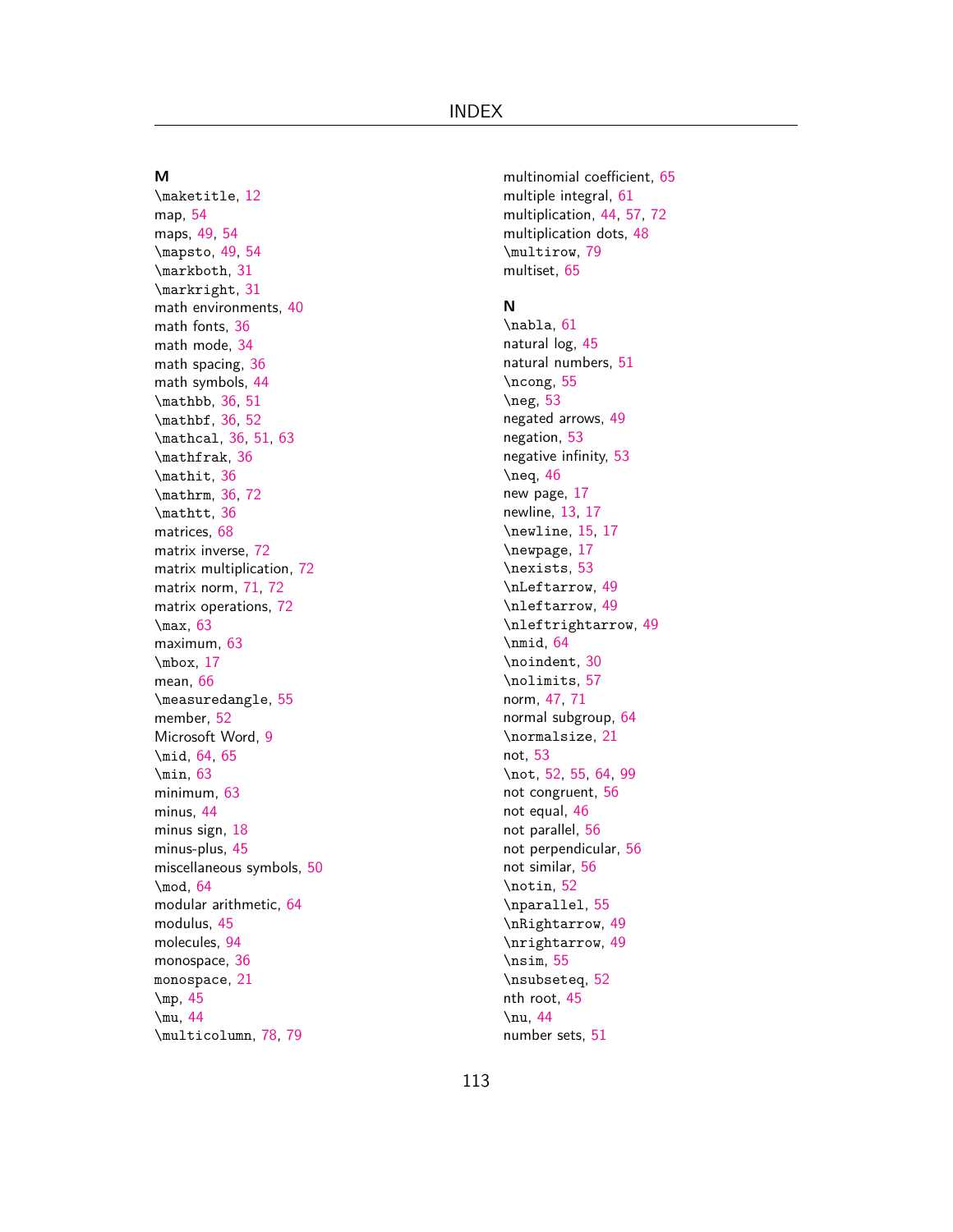numbered equation, [36](#page-36-0) numbers, [42](#page-42-0)

## **O**

octonions, [51](#page-51-0) \oint, [61](#page-61-0) \Omega, [44,](#page-44-0) [63](#page-63-0) \omega, [44,](#page-44-0) [63](#page-63-0) only if, [53](#page-53-0) open interval, [54](#page-54-0) \oplus, [53,](#page-53-0) [72](#page-72-0) or, [53](#page-53-0) ordinary derivatives, [58](#page-58-0) organization, [14](#page-14-0) orthogonal complement , [72](#page-72-0) other fonts, [22](#page-22-0) other languages, [24](#page-24-0) other letters, [44](#page-44-0) \otimes, [71,](#page-71-0) [72](#page-72-0) over-brace, [50](#page-50-0) \overbrace, [50](#page-50-0) \overleftrightarrow, [55](#page-55-0) \overline, [52](#page-52-0), [55](#page-55-0), [64](#page-64-0), [66](#page-66-0) \overrightarrow, [55](#page-55-0)

## **P**

\p, [78](#page-78-0) page background, [33](#page-33-0) page breaks, [17](#page-17-0) page elements, [31](#page-31-0) page margin, [33](#page-33-0) page number, [32](#page-32-0) page numbers, [32](#page-32-0) page size, [33](#page-33-0) \pagenumbering, [32](#page-32-0) \pageref, [15](#page-15-0) \pagestyles, [31](#page-31-0) \par, [29](#page-29-0) paragraph, [13](#page-13-0) \paragraph, [14](#page-14-0) paragraph indentation, [30](#page-30-0) paragraph shape, [30](#page-30-0) paragraph spacing, [30](#page-30-0) paragraphs, [30](#page-30-0) parallel, [56](#page-56-0) \parallel, [55](#page-55-0) parentheses, [47](#page-47-0)

\parindent, [30](#page-30-0) \parskip, [30](#page-30-0) \part, [15](#page-15-0) \partial, [58](#page-58-0) partial derivatives, [58](#page-58-0) PC fonts, [22](#page-22-0) PDF, [10](#page-10-0) pdf forms, [97](#page-97-0) percent sign, [13,](#page-13-0) [15](#page-15-0) permanent font, [21](#page-21-0) permanent indentation, [30](#page-30-0) permutation, [65](#page-65-0) \perp, [55,](#page-55-0) [72](#page-72-0) perpendicular, [56](#page-56-0) \phantom, [37](#page-37-0) PhD, [98](#page-98-0) \Phi, [44](#page-44-0) \phi, [42](#page-42-0), [44](#page-44-0), [64](#page-64-0) physics, [93](#page-93-0) Pi, [42](#page-42-0) \Pi, [44](#page-44-0) \pi, [42](#page-42-0), [44](#page-44-0) piecewise function, [55](#page-55-0) plus-minus, [45](#page-45-0) \pm, [45](#page-45-0) \pmod, [64](#page-64-0) poems, [95](#page-95-0) points, [87](#page-87-0) power, [44](#page-44-0) power set, [51](#page-51-0) preamble, [11](#page-11-0) presentations, [98](#page-98-0) prime, [50](#page-50-0) prime numbers, [51](#page-51-0) primorial, [65](#page-65-0) probability, [65](#page-65-0) probability distribution, [65](#page-65-0) \proc, [11](#page-11-0) \prod, [58](#page-58-0) product, [44](#page-44-0), [57](#page-57-0) programming languages, [96](#page-96-0) proofs, [41](#page-41-0) proposition, [40](#page-40-0) \propto, [46](#page-46-0) \psi, [44](#page-44-0) punctuation, [18](#page-18-0)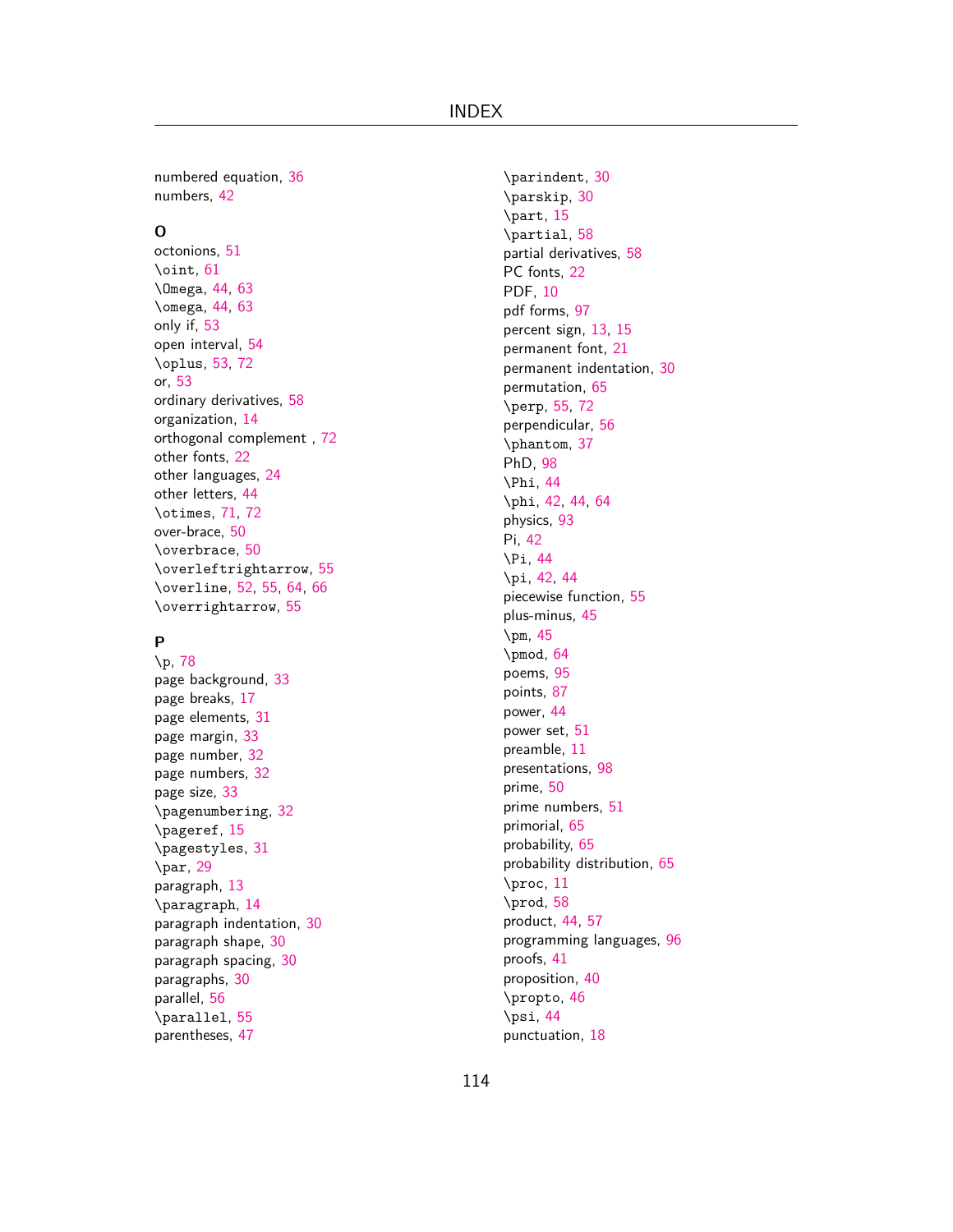## **Q**

quadruple integral, [61](#page-61-0) quaternions, [51](#page-51-0) quotation marks, [18](#page-18-0) quotations, [11,](#page-11-0) [19](#page-19-0) quotient space, [72](#page-72-0)

#### **R**

\rangle, [47,](#page-47-0) [64,](#page-64-0) [71,](#page-71-0) [72](#page-72-0) rationals, [42,](#page-42-0) [51](#page-51-0) ray, [56](#page-56-0) \rceil, [47](#page-47-0) reals, [42](#page-42-0), [51](#page-51-0), [54](#page-54-0) rectangle, [88](#page-88-0) \ref, [15](#page-15-0) references, [15](#page-15-0), [83](#page-83-0) remark, [40](#page-40-0) repetition, [92](#page-92-0) \report, [11](#page-11-0) reserved characters, [13](#page-13-0) resources, [14](#page-14-0), [28](#page-28-0), [33](#page-33-0), [73](#page-73-0), [80](#page-80-0), [92](#page-92-0) resume, [98](#page-98-0) \rfloor, [47](#page-47-0) \rho, [44](#page-44-0), [65](#page-65-0) \right, [47,](#page-47-0) [65,](#page-65-0) [69](#page-69-0) right arrow, [49](#page-49-0) \right., [99](#page-99-0) \Rightarrow, [49](#page-49-0) \rightarrow, [49,](#page-49-0) [54](#page-54-0) \rightarrowtail, [54](#page-54-0) \rightmark, [32](#page-32-0) rings, [95](#page-95-0) \rmdefault, [22](#page-22-0) round brackets, [47](#page-47-0) row vectors, [67](#page-67-0) \rtimes, [64](#page-64-0) Russian, [26](#page-26-0)

#### **S**

sans serif, [21](#page-21-0) scaling, [89](#page-89-0) \scriptscriptstyle, [73](#page-73-0) \scriptsize, [21](#page-21-0) \scriptstyle, [73](#page-73-0) \sec, [56](#page-56-0) secant, [56](#page-56-0) second derivative, [50](#page-50-0)

\section, [14](#page-14-0) section name, [32](#page-32-0) section number, [32](#page-32-0) sectioning commands, [14](#page-14-0) sections, [14](#page-14-0) sedenions, [51](#page-51-0) segment, [56](#page-56-0) semi-direct product, [64](#page-64-0) sequences, [61](#page-61-0) serif, [21](#page-21-0) set complement, [52](#page-52-0) set difference, [52](#page-52-0) set notation, [52](#page-52-0) set theory, [50](#page-50-0) \setcounter, [33](#page-33-0) \setlength, [29,](#page-29-0) [30](#page-30-0) \setminus, [52](#page-52-0) sets, [51](#page-51-0) \sfdefault, [22](#page-22-0) shapes, [88](#page-88-0) shaping paragraphs, [30](#page-30-0) \Sigma, [44](#page-44-0) \sigma, [44,](#page-44-0) [65](#page-65-0) \sim, [50](#page-50-0), [53](#page-53-0), [55,](#page-55-0) [63,](#page-63-0) [65](#page-65-0) \simeq, [64](#page-64-0) similar, [56](#page-56-0) \sin, [56](#page-56-0) sine, [56](#page-56-0) sinh, [56](#page-56-0) \sinh, [56](#page-56-0) size, [15](#page-15-0), [20](#page-20-0) slanted, [21](#page-21-0) \small, [21](#page-21-0) small o, [63](#page-63-0) small omega, [63](#page-63-0) smallcaps, [21](#page-21-0) space, [15](#page-15-0) spaces, [13](#page-13-0) spacing, [30](#page-30-0), [36](#page-36-0) spacing in integral, [60](#page-60-0) Spanish, [27](#page-27-0) special characters, [13](#page-13-0), [19](#page-19-0) \sqcup, [52](#page-52-0) \sqrt, [42,](#page-42-0) [45](#page-45-0) square, [56,](#page-56-0) [88](#page-88-0) \square, [55](#page-55-0), [61](#page-61-0) square brackets, [47](#page-47-0)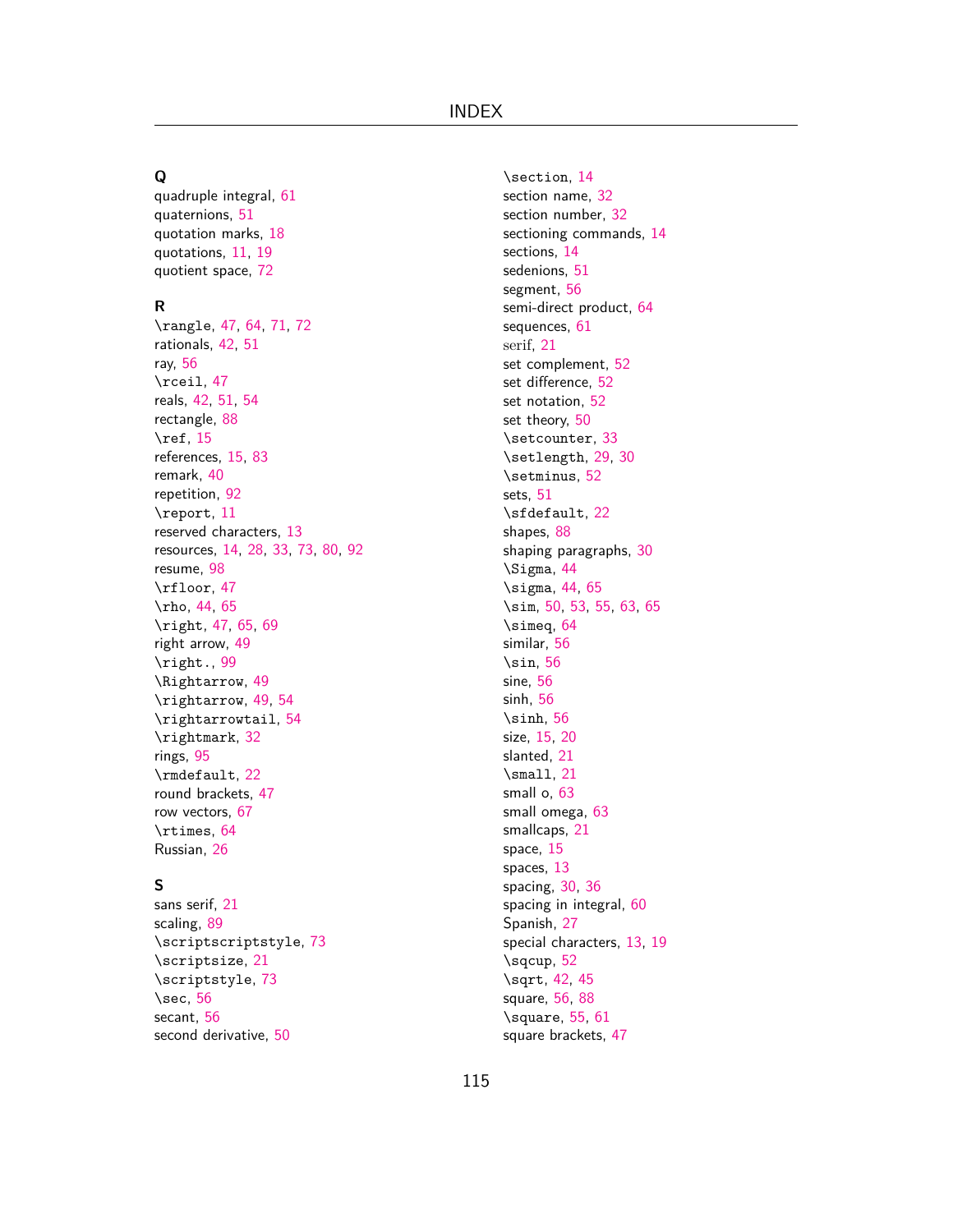square root, [45](#page-45-0) square roots, [42](#page-42-0) standard deviation, [65](#page-65-0) star, [50](#page-50-0) \star, [50](#page-50-0) start, [10](#page-10-0) statistics, [65](#page-65-0), [66](#page-66-0) stochastics, [65](#page-65-0) strikethrough, [21](#page-21-0) subgroup, [64](#page-64-0) subscripts, [46](#page-46-0) \subsection, [14](#page-14-0) subset, [52](#page-52-0) \subset, [52](#page-52-0) \subseteq, [52](#page-52-0) \subsetneq, [52](#page-52-0) \substack, [57](#page-57-0), [62](#page-62-0) \subsubsection, [14](#page-14-0) subtraction, [44](#page-44-0) summary, [82](#page-82-0) sums, [56](#page-56-0)  $\sum_{9}$ superscripts, [44](#page-44-0), [46](#page-46-0) superset, [52](#page-52-0) supremum, [62,](#page-62-0) [63](#page-63-0) \supset, [52](#page-52-0) \supseteq, [52](#page-52-0) surd, [50](#page-50-0) \surd, [50](#page-50-0) surface integral, [61](#page-61-0) surjection, [54](#page-54-0) symbol, [19](#page-19-0) symbols, [14](#page-14-0), [44](#page-44-0)

## **T**

table of contents, [82](#page-82-0) table spacing, [80](#page-80-0) \tableofcontents, [30,](#page-30-0) [82](#page-82-0) Tables, [75](#page-75-0) tabs, [13](#page-13-0) \tag, [37](#page-37-0) \tan, [56](#page-56-0) tangent, [56](#page-56-0) tanh, [56](#page-56-0) \tanh, [56](#page-56-0) \tau, [44](#page-44-0) \tbinom, [65](#page-65-0)

temporary font, [22](#page-22-0) temporary indentation, [30](#page-30-0) tensor product, [72](#page-72-0) \TeX, [99](#page-99-0) \text, [35,](#page-35-0) [39,](#page-39-0) [54](#page-54-0) text in math mode, [35](#page-35-0) text mode, [34](#page-34-0) text-align, [19](#page-19-0) text-color, [20](#page-20-0) text-highlight, [20](#page-20-0) \textbf, [21](#page-21-0) \textcolor, [20](#page-20-0) \textit, [21](#page-21-0) \textrm, [22](#page-22-0) \textsc, [21](#page-21-0) \textsf, [22](#page-22-0) \textsl, [21](#page-21-0) \textstyle, [72](#page-72-0) \texttt, [22](#page-22-0) \tfrac, [42](#page-42-0) Thai, [26](#page-26-0) thanks, [83](#page-83-0) \thechapter, [32](#page-32-0) theorem, [40](#page-40-0) \thepage, [32](#page-32-0) therefore, [53](#page-53-0) \therefore, [53](#page-53-0) \thesection, [32](#page-32-0) thesis, [11,](#page-11-0) [98](#page-98-0) \Theta, [44,](#page-44-0) [63](#page-63-0) \theta, [44](#page-44-0) thick arrows, [49](#page-49-0) thickness, [90](#page-90-0) tick, [50](#page-50-0) \tikz, [86](#page-86-0) tilde, [50](#page-50-0) \tilde, [50](#page-50-0) times, [44](#page-44-0) \times, [44,](#page-44-0) [52,](#page-52-0) [61,](#page-61-0) [64](#page-64-0), [71](#page-71-0), [72](#page-72-0) \tiny, [21,](#page-21-0) [54](#page-54-0) \title, [12](#page-12-0) \to, [49](#page-49-0), [54](#page-54-0) \today, [99](#page-99-0) top, [53](#page-53-0) \top, [53](#page-53-0) totient function, [64](#page-64-0) trace, [72](#page-72-0)